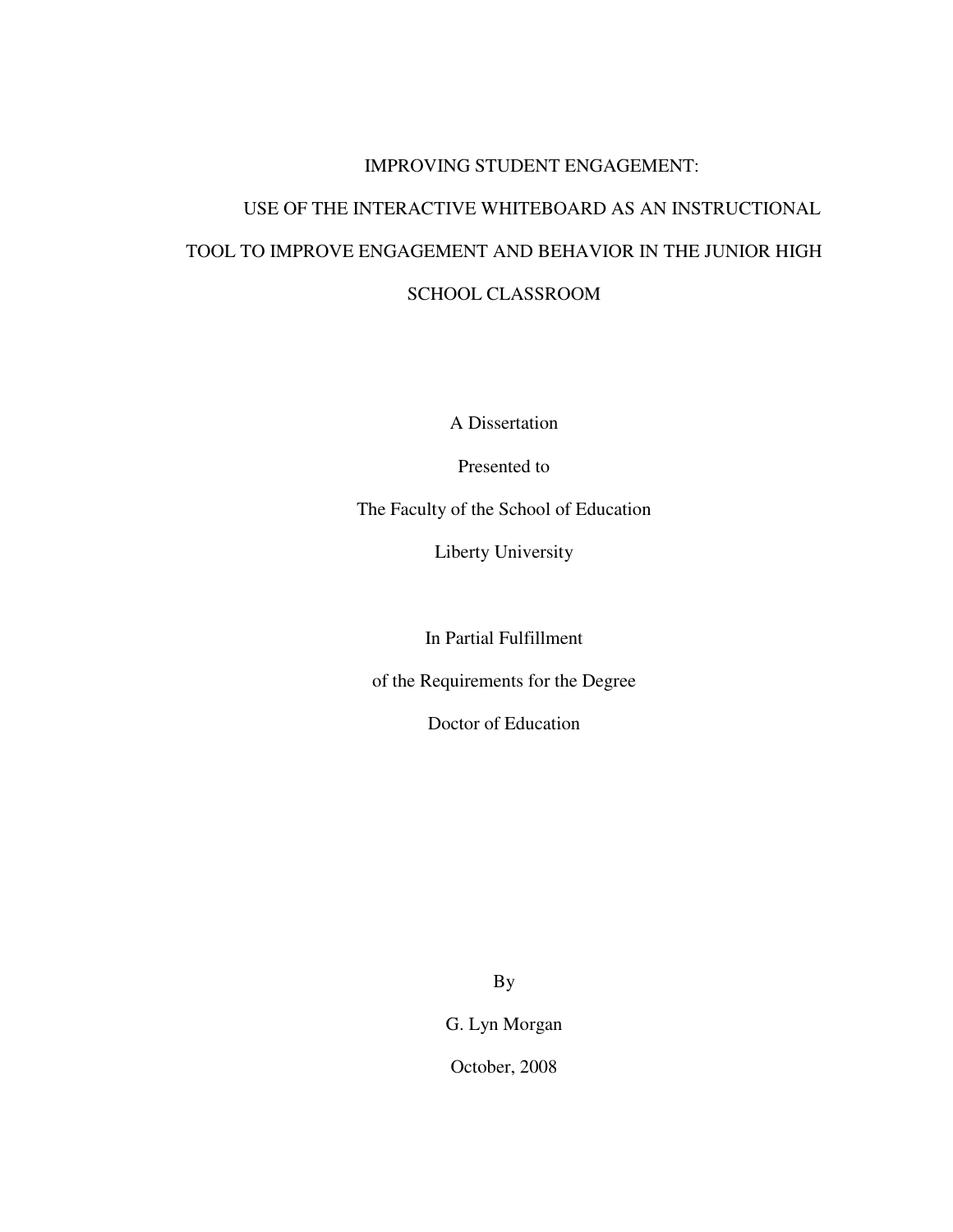Improving Student Engagement: Use of the Interactive Whiteboard as an Instructional

Tool to Improve Engagement and Behavior in the Junior High School Classroom

by

G. Lyn Morgan

APPROVED:

COMMITTEE CHAIR Clarence "Chick" Holland, Ed. D.

COMMITTEE MEMBERS Kathie C. Morgan, Ed. D

Rufus "Jerry" Elliott, Ed. D.

CHAIR, GRADUATE STUDIES Scott B. Watson, Ph. D.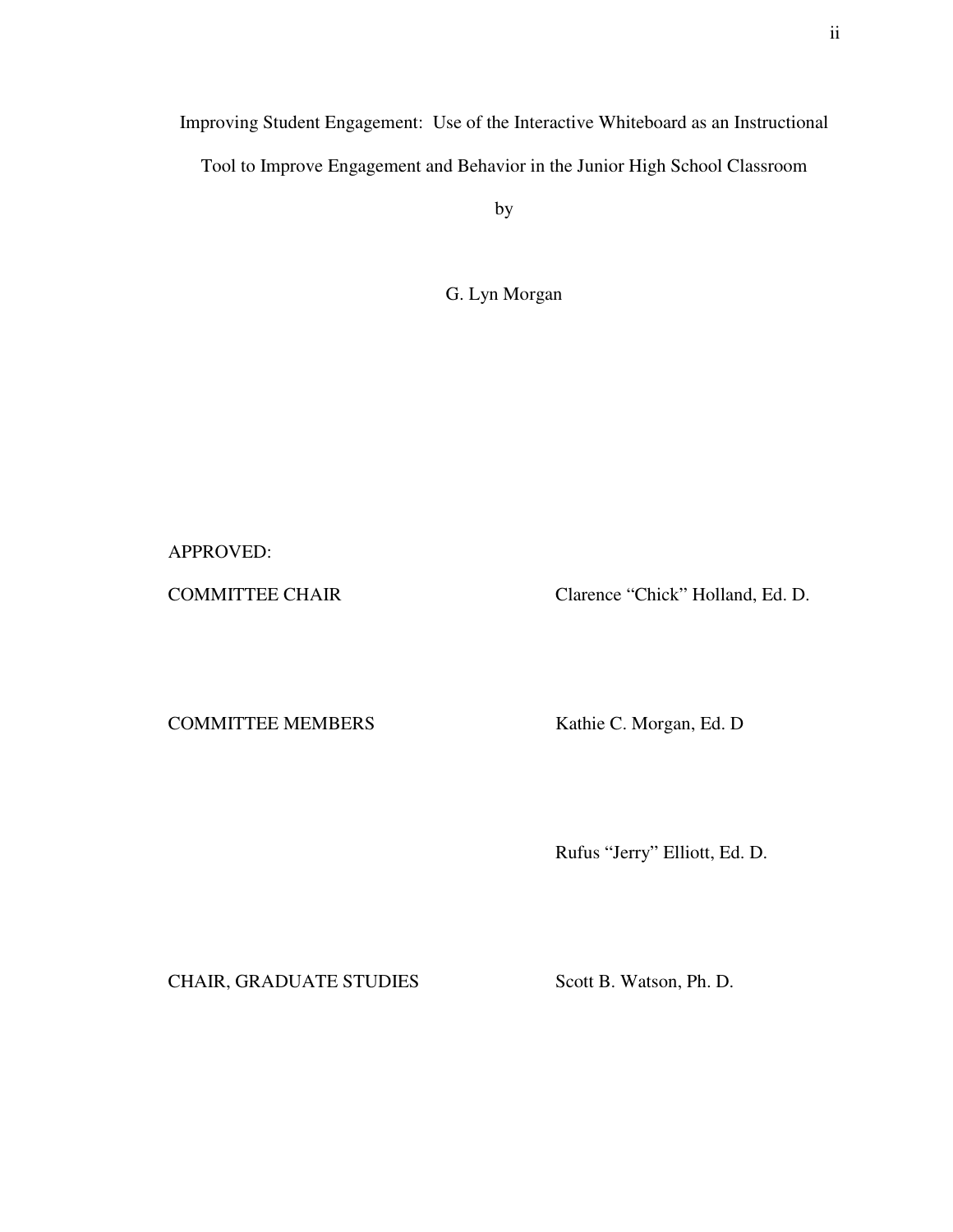#### Abstract

G. Lyn Morgan. IMPROVING STUDENT ENGAGEMENT: USE OF THE INTERACTIVE WHITEBOARD AS AN INSTRUCTIONAL TOOL TO IMPROVE ENGAGEMENT AND BEHAVIOR IN THE JUNIOR HIGH SCHOOL CLASSROOM. (Under the direction of Dr. Clarence (Chick) Holland) School of Education, October, 2008.

This study examined the impact of interactive whiteboard use on student engagement and appropriate at-task behaviors of junior high school students. Two hundred twenty-six students at two public schools in northeast Florida were observed during the second quarter of the school year. Data were collected using an at-task checklist, and students completed an attitude survey regarding their perception of their own engagement and enjoyment with interactive whiteboard use. Significant differences were noted in student behavior between instruction without interactive whiteboard use and instruction with interactive whiteboard use. No significant correlations were found between the variables gender and ethnicity and improved student behavior. Results indicate that use of the interactive whiteboard as an instructional tool has a beneficial effect on student engagement in classroom lessons and leads to improved student behavior. Suggestions for further research are incorporated as part of the study results.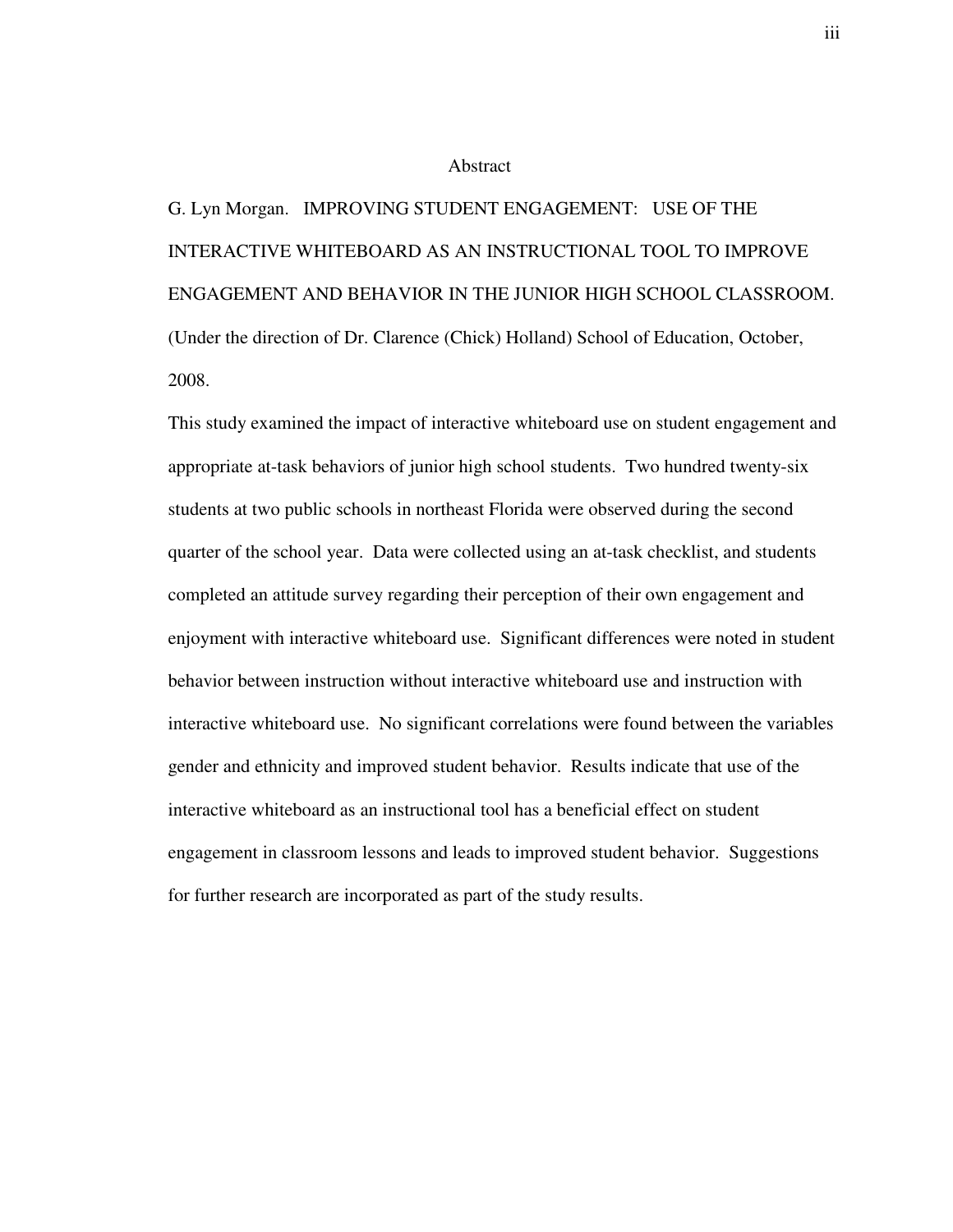#### **Acknowledgements**

I would like to thank the teachers who agreed to participate in this study, and their students. I would also like to thank my colleagues for their support. My thanks go as well to my committee, Dr. Kathie C. Morgan and Dr. Rufus "Jerry" Elliott, for their invaluable insights and advice. In particular, I want to thank Dr. Chick Holland for his understanding and support as I struggled through. And I am thankful for the love and support of my friends and family, especially my two daughters, my own personal cheerleading squad.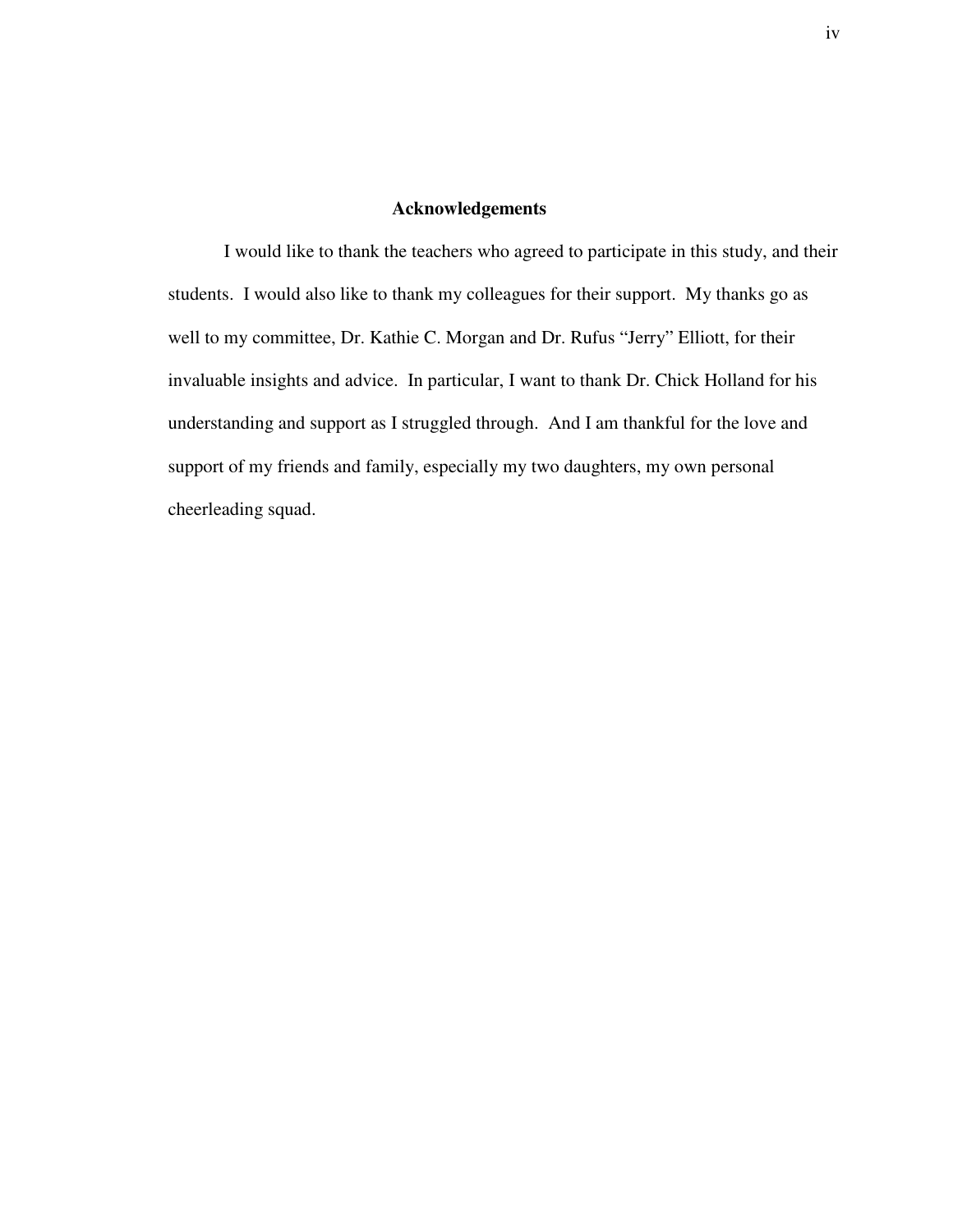### **Table of Contents**

|              | Page             |
|--------------|------------------|
|              | 11               |
|              | $\overline{111}$ |
|              | iv               |
|              | viii             |
| Chapter      |                  |
| $\mathbf{1}$ | -1               |
|              | 3                |
|              |                  |
|              | 9                |
|              | 11               |
|              | 12               |
| 2            | 15               |
|              | 16               |
|              | 18               |
|              |                  |
|              | 22               |
|              | 24               |
|              | 25               |
|              | 27               |
|              | 30               |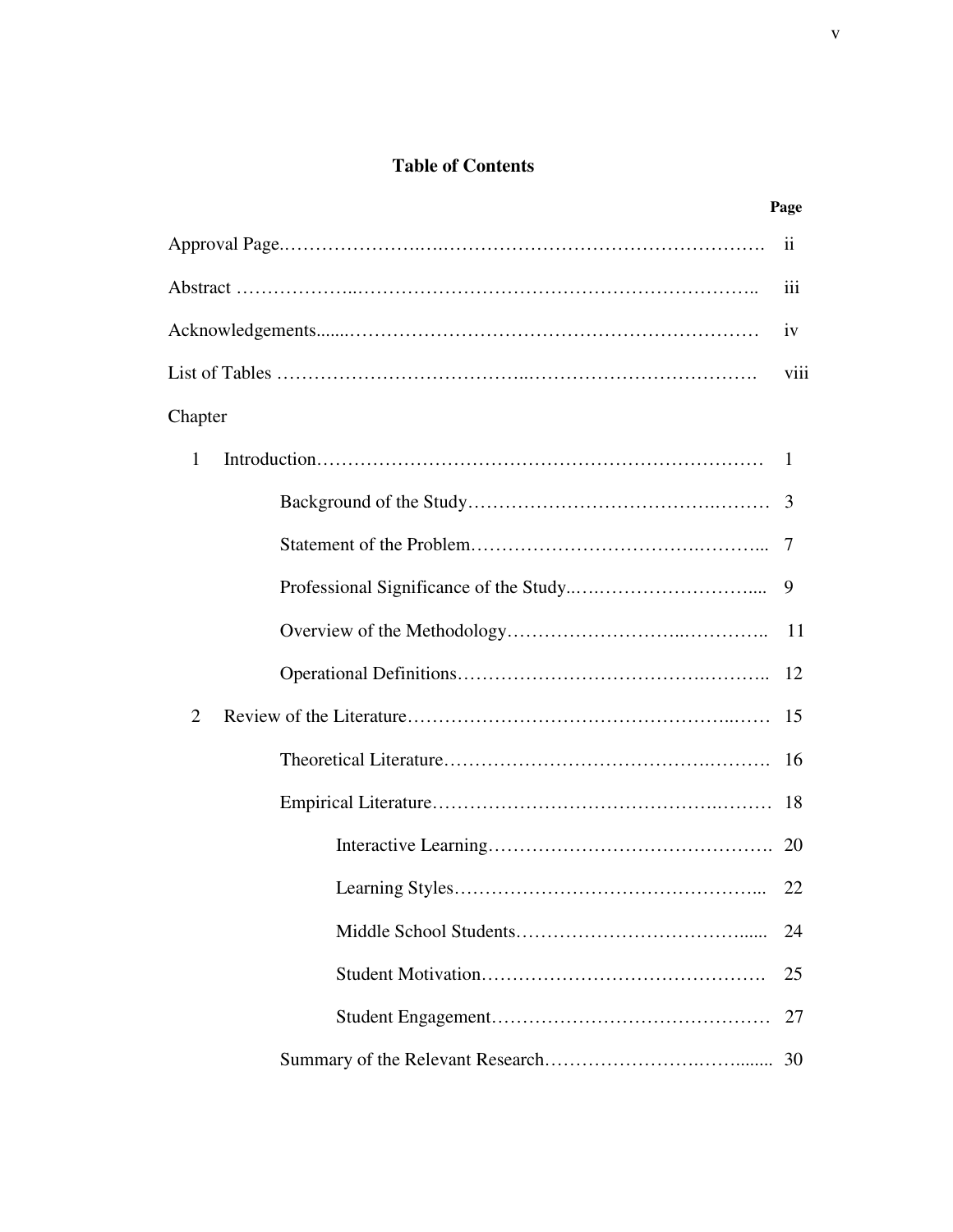## Chapter

| 3              | 31                             |
|----------------|--------------------------------|
|                |                                |
|                |                                |
|                |                                |
|                |                                |
|                | 34                             |
|                | 35                             |
|                |                                |
|                |                                |
|                |                                |
|                |                                |
|                |                                |
|                |                                |
|                |                                |
| $\overline{4}$ |                                |
|                |                                |
|                | Research Questions 1 & 2<br>49 |
|                |                                |
|                |                                |
|                |                                |
| 5              |                                |
|                |                                |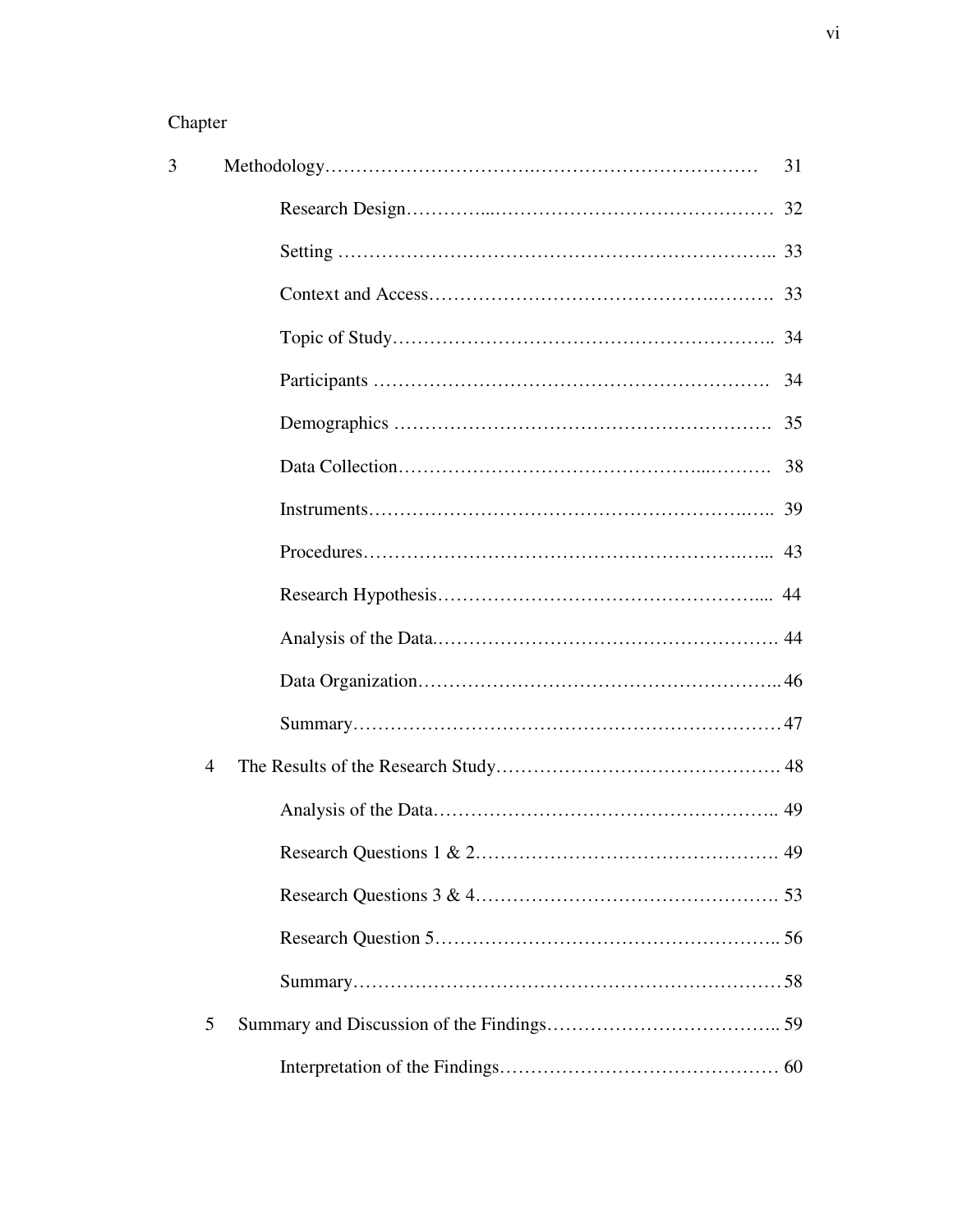| Appendix A: Interactive Whiteboard Attitude Survey 84        |  |
|--------------------------------------------------------------|--|
|                                                              |  |
|                                                              |  |
| Appendix D: Interactive Whiteboard Attitude Survey Results93 |  |
| Appendix E: Comparison of Survey Means with At-Task Means 94 |  |
| Appendix F: Qualitative Impromptu Student Comments  96       |  |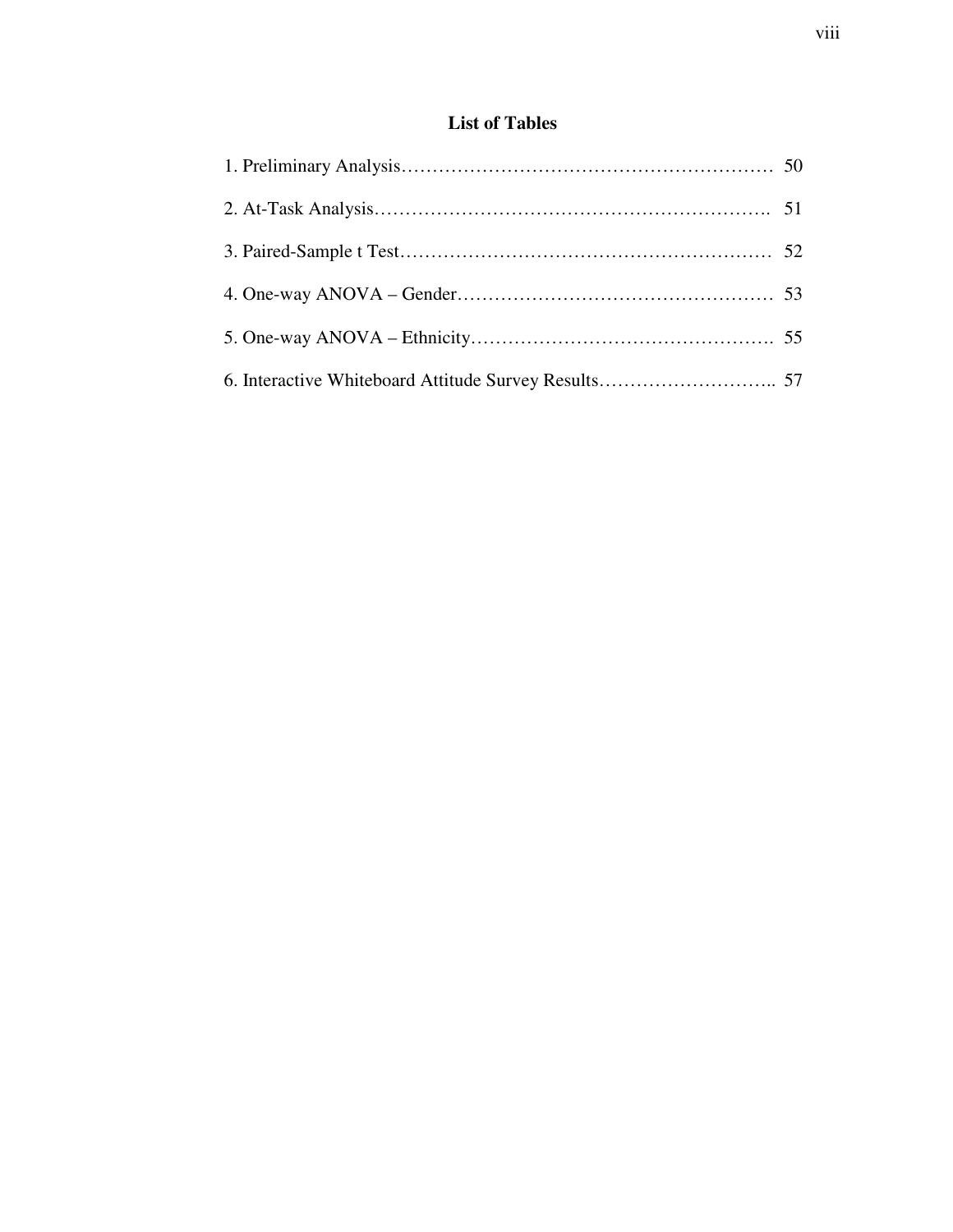#### Chapter One: Introduction

Technology in education today is practically an oxymoron. Though the last twenty years have seen a rate of technological progress equivalent to the entire  $20<sup>th</sup>$ century, in the field of education technological change has lagged noticeably behind (Prensky, 2007). New technology and applications have occurred in all other areas of society: government, industry, finance, military, healthcare, and more. Yet educators are reluctant to accept new technologies for classroom use. As early as 1989, Gillman reported "considerable disappointment to date about the extent to which the increasing potential of this innovation [technology use in instruction] has been exploited within education circles" (p. 1). Since then, little advancement has been made to incorporate technology as an integral mainstream pedagogical tool. The educational sector has both procrastinated and haphazardly adopted available new technology. According to Russell and Haney (2000), though computer use in education is increasing, schools have been much slower than society at large in adopting new technologies. In many classrooms, the instructional tools of choice remain the board and the overhead projector. TVs on carts or mounted on the walls look down blank-faced and silent. The computer on the teacher's desk or in some isolated corner lies dormant. Despite federal and state legislation requiring inclusion of technology into educational delivery systems, educators continue to play catch-up with the incorporation of technology into instruction rather than being at the forefront of emerging technology applications. There may be many reasons for this resistance, among them cost, adapting innovations to the educational setting, teacher resistance to change, and lack of leadership at the administrative and district levels (Basilicato, 2005). Prensky states in his article that "In general, students are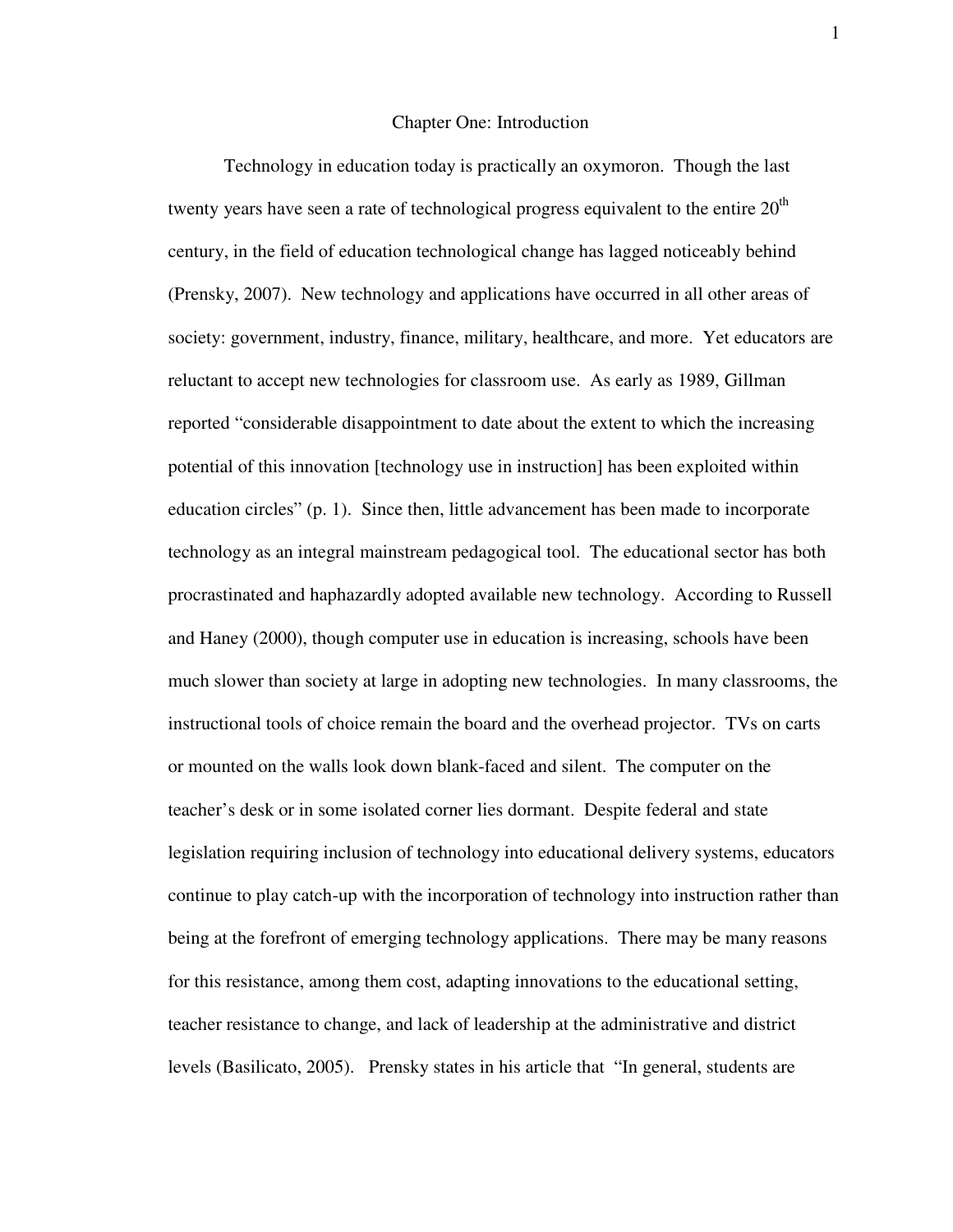learning, adopting, and using technology at a much more rapid pace than their teachers, and many teachers are highly fearful of the technologies that the students take for granted" (p. 40). This lack of interest may be attributed to teacher fears, but may also stem from deep-rooted teacher beliefs that traditional instructional methodologies have withstood the test of time, a "go with what you know" mentality. Today, however, technology has given rise to the information and digital ages and has rapidly expanded communication to the global level. As such, it is imperative that educators incorporate various technologies into their educational toolkits to reach students and to remain relevant in a changing society.

This study examined the use of one specific type of computer-assisted technology for classroom use, the interactive whiteboard (IWB). Interactive whiteboards have the potential to fulfill legislative mandates while serving as technological instructional tools which have positive effects on student engagement as evidenced by their at-task behavior in the classroom. The interactive whiteboard is a technological tool that, used in conjunction with a computer, makes a dramatic impact as a presentation device. But, unlike other computer technologies, interactive whiteboards are intended for whole-class instruction rather than individual use. They are large, touch-sensitive screens that are connected to a computer and projector. The computer screen is projected onto the whiteboard, thus allowing the teacher to conduct class at the board rather than being attached to the computer. Information can be displayed and manipulated by touching the screen. Notes and diagrams can be added by overwriting directly onto the screen with special pens, and then saved for further discussion or review. Informational, research, and real-time Internet sites can be easily incorporated and accessed during the lesson.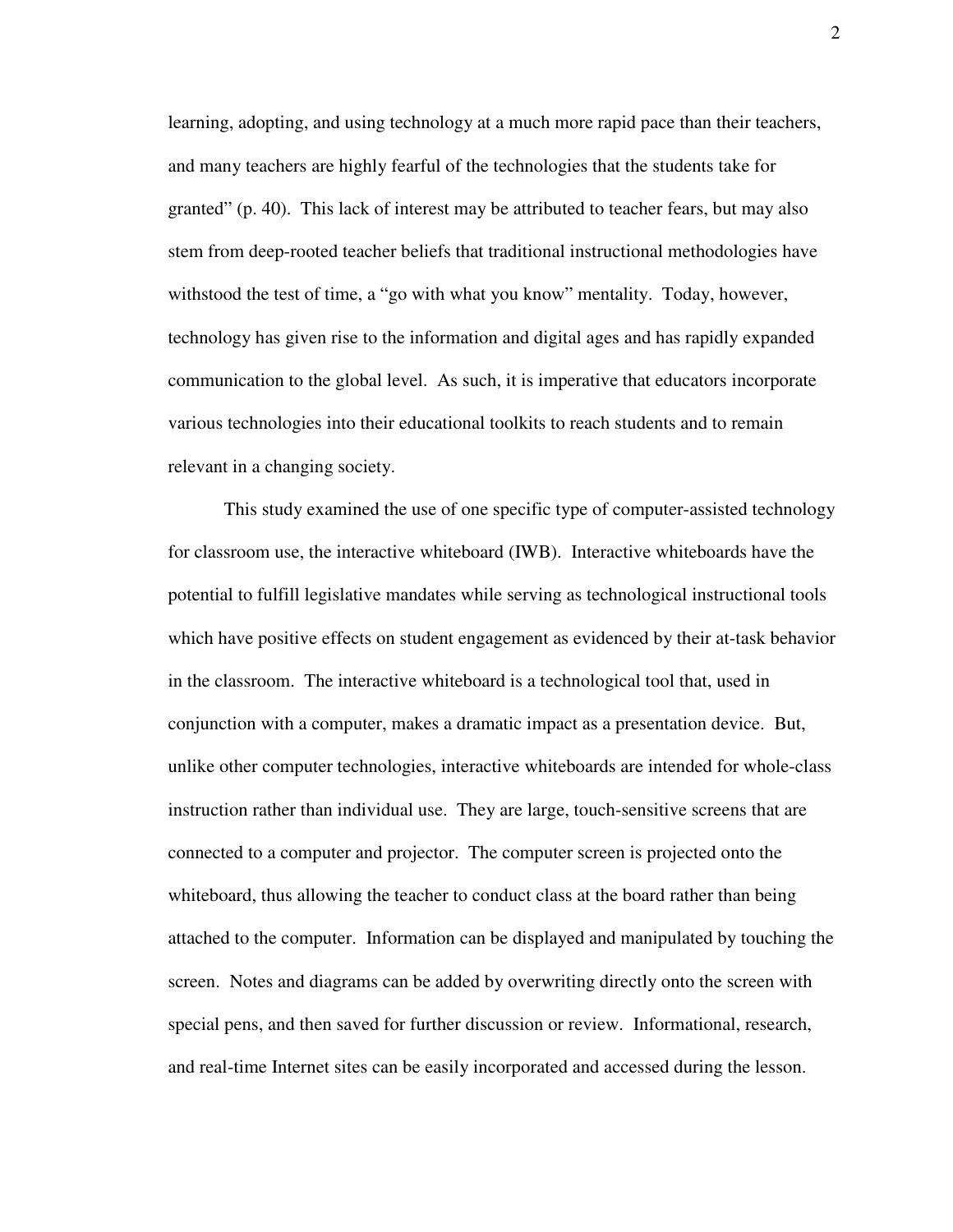Other interactive features include drag and drop, hide and reveal boxes, diagramming, and highlighting. Lesson plans, created to support curricula and teacher ease of use, can be accessed by teacher users and downloaded from the accompanying software. The IWB creates a powerful visual impact on student attention, warranting teacher attention to its instructional applications.

#### *Background*

In order to participate fully in  $21<sup>st</sup>$  century information-based society, students today must be prepared with technological knowledge, understanding, and skills. Technology has evolved dramatically in the last twenty years, yet teaching methodologies have not kept pace with these developments. Students need exposure to and practice with a variety of technologies as part of their general education. In recognition of the essential role that education plays in advancing the technological skills of the next generation, the federal government has intervened to ensure that the future United States workforce remains competitive with the rest of the world. The *No Child Left Behind Act of 2001*  (NCLB) decrees that school districts incorporate technology into the educational system at the administrative and instructional levels. This act provides for "a national technology plan, based on an assessment of the continuing and future needs of the nation's schools in effectively using technology to provide all students the opportunity to meet challenging state academic standards" (PL 107-110). In addition to federal mandate, state technology standards also require that teachers use educational technologies professionally. Technological educational goals generally include two components: a focus on computer literacy, and on the improvement of instruction. According to Gillman, "Educational technology . . . has the power to enhance the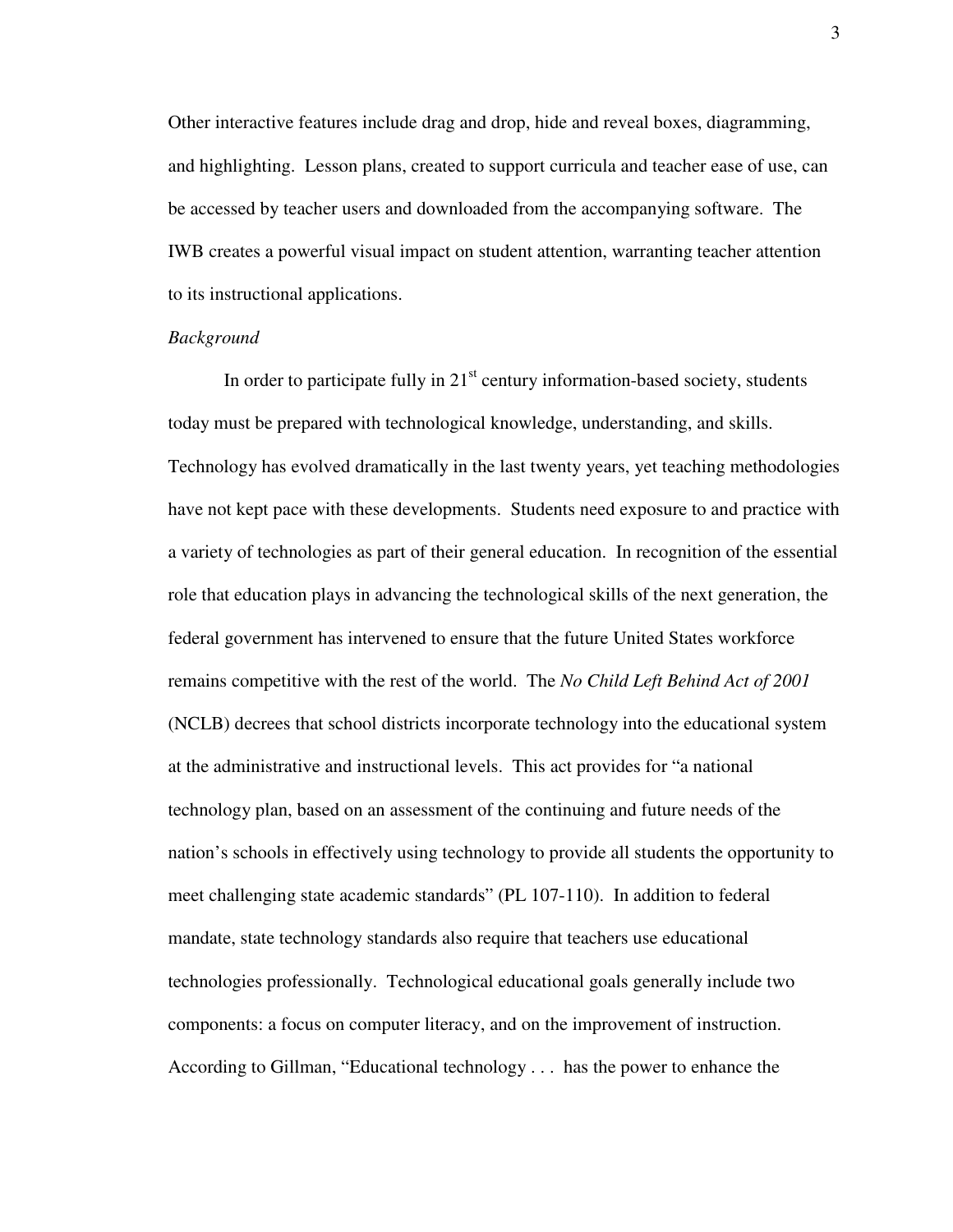instructional program, to improve student academic performance, and to provide effective and efficient classroom, school, and administrative systems" (p. 16). The International Society for Technology in Education (ISTE) has published a list of technology standards which provide a framework on which states have built their technology standards. The ISTE *Technology Foundation Standards for Students* include six areas of competence: basic operations and concepts; social, ethical, and human issues; technology productivity tools; technology communication tools; technology research tools; and, technology problem-solving and decision-making tools. These standards are replicated in some way in most of the state technology standards of learning. A search of the Academic Benchmarks website revealed that professional use of technology is mandated in the state education standards of all fifty states and the District of Columbia. All states also have technology standards for students as part of their state standards of learning. Thirty-six states specify Technology Education standards as a separate component of the state education requirements. Fourteen states and the District of Columbia incorporate their technology standards within subject area standards.

The introduction to the Connecticut Computer Technology Competency Standards for Students (2007) states that "Being computer literate is becoming as important as being literate in the traditional sense . . . educational goals must be adjusted to accommodate the impact of technology on society" (p. 10). The Florida Department of Education, the state in which this research study was carried out, utilizes the Sunshine State Standards of Learning. Technology standards are integrated into subject area standards, such as the Language Arts: Grade 7 Standard (LA. 7.3.5.1) which states that "The student will: 1. Prepare writing using technology in a format appropriate to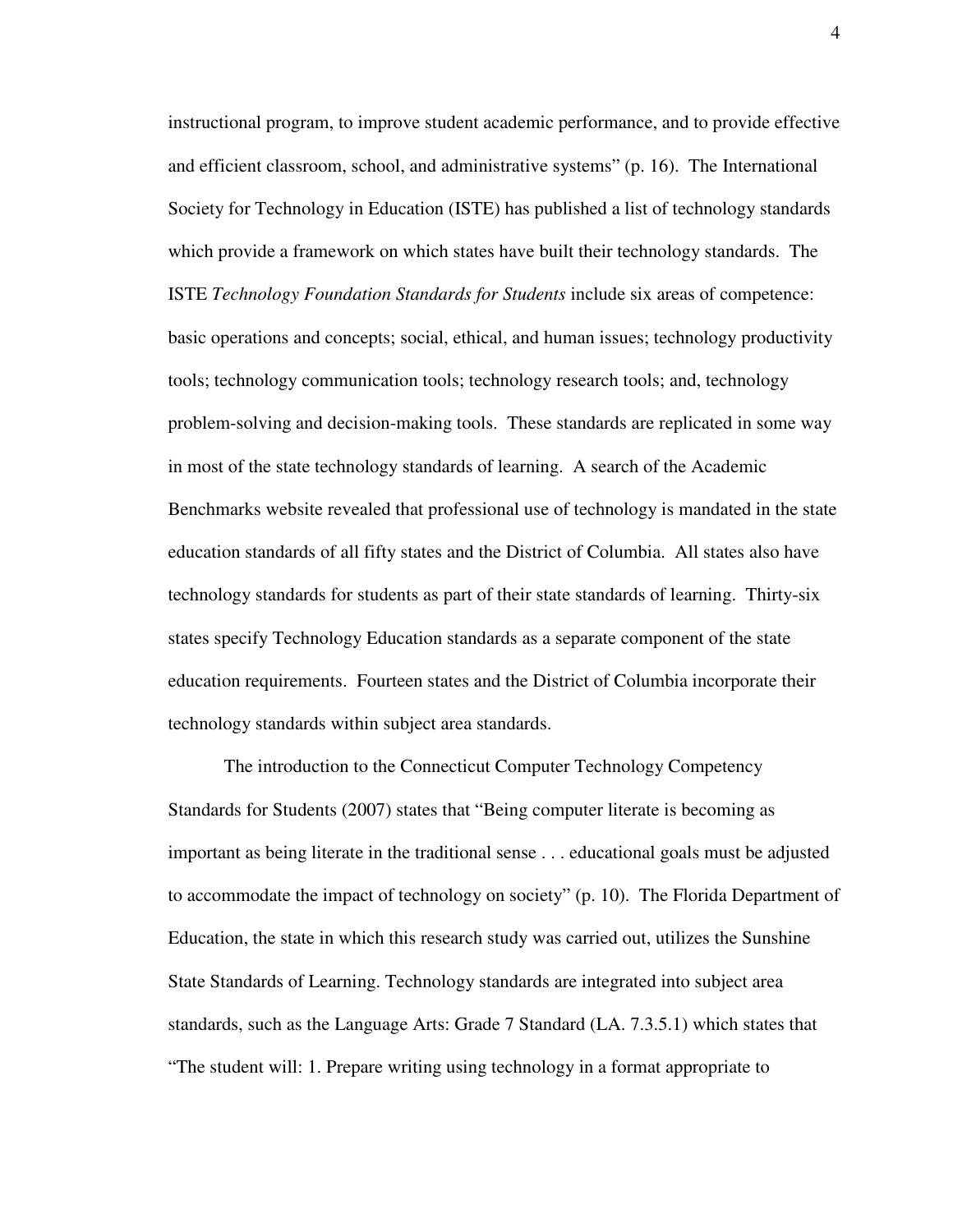audience and purpose" (FL DOE, 2007). The Florida Education Standards Commission has published a guide, *Educator Accomplished Practices: Competencies for Teachers of the Twenty-first Century* (2007) which contains competencies for preprofessional, professional, and accomplished level teachers. At the professional level, the technology competency states "The professional teacher uses technology to establish an atmosphere of active learning with existing and emerging technologies available at the school site. He/she provides students with opportunities to use technology to gather and share information with others, and facilitates access to the use of electronic resources" (p. 20). A list of key indicators provides a sampling of activities that satisfy the competency requirements, among them "Uses technology tools that enhance learning opportunities that are aligned with the Sunshine State Standards; teaches students to use available computers and other forms of technology as they relate to curricular activities" (p. 20).

The *No Child Left Behind Act* also allocates funds to be used for the purchase of technology at the district level and at the school level. Besides technology hardware, training and professional development are provided for by the act. In addition, it states that funding must be provided "with special attention given to the integration of advanced technologies (including emerging technologies) into classroom curriculum". However, the expense associated with computer purchase can still be prohibitive for many schools. Educators must, therefore, look for more economical alternative technologies that are appropriate for instruction. Gillman reports that, for classroom use, "the ideal ratio needed to provide free access is two students to one computer which few schools have been able to afford at that level of funding" (p. 4). Handheld computers may also be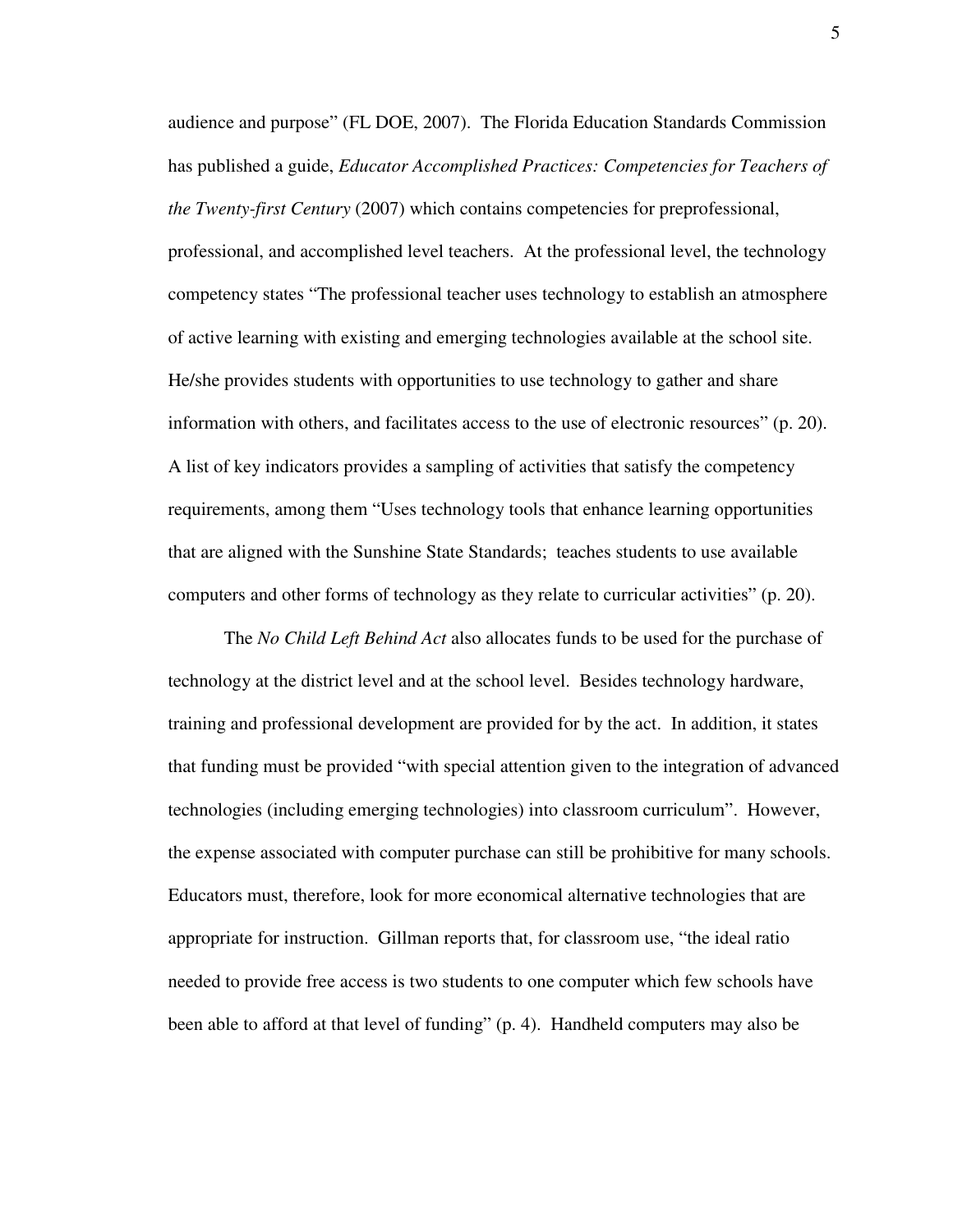utilized on a 2:1 ratio. These tools represent a considerable expenditure, however, for technologies that may not be used daily.

Fiscally responsible decisions by school district personnel about the selection of technological hardware and software that dovetail with curriculum and instructional strategies are vital to ensuring that students are being prepared to interact with technology proficiently. In many schools, however, there is no comprehensive plan for the acquisition and use of technology in the classroom (Ryan & Cooper, 1995). Although there are more computers in classrooms across the country today than 10 years ago, and computer use in schools has been increasing, mainstream technology persists in being underutilized in instruction or used in simplistic, unsophisticated ways (Prensky). Currently, computer use in schools has not kept up with societal integration. According to Twist and Withers (2007, p.36), "We are witnessing an educational deficit between new media activity at home, in private, and that which takes place in formal educational and public environments. We know that literacy is not confined to technical processes of reading, writing and numeracy. Being literate is much wider, and has social and cognitive consequences to how individuals think".

Most classroom technology use takes the form of an "add-on" approach to instruction because many teachers only reluctantly or intermittently implement computer use, being unwilling to devote the time and energy required to become competent technology users (Alexiou-Ray, Wilson, Wright & Peirano, 2003; Gillman, 1989). Computers are routinely used by educators for management tasks such as grades, attendance, correspondence, lesson planning, and student state assessment data. But, educational technology today is more than just a classroom computer; it also includes a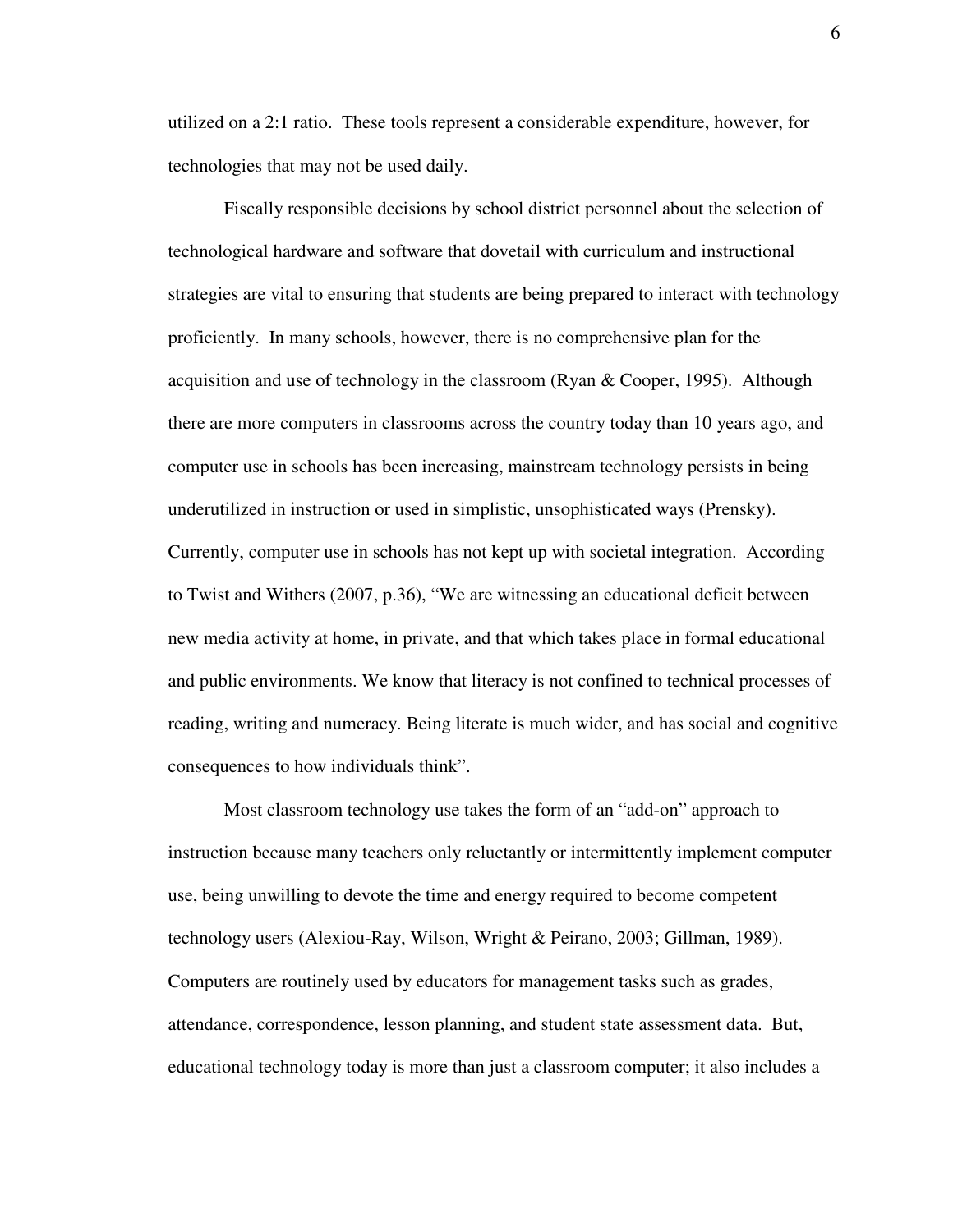much wider range of tools to enhance teaching and learning. With school support and training, technology can become an integral instructional resource. For curriculum delivery, interactive whiteboards specifically meet the criteria as innovative technology according to NCLB and the Florida *Educator Accomplished Practices* recommendations.

Interactive whiteboards are a relatively simple new type of technology that teachers can use in the classroom as instructional aids which improve the learning environment by engaging students in the instruction (BECTA, 2003). They are more economical than providing an individual computer system for each student; they are intended for use in direct whole class instruction; they do not require relocating students to the "computer lab"; and, they allow students to be interactive with each other, the teacher, and the board utilizing visual, verbal, and tactile modalities. They can also incorporate a range of multimedia and other digital resources to enhance content; support interactive and collaborative learning; and, foster student control of learning. Best practice literature supports interactive learning to engage students and to encourage higher order thinking and problem-solving skills, particularly for middle school students. Use of interactive whiteboards for whole class instruction combines technology integration, interactive learning, and attention to students' developmental needs in ways that engage students, mentally and physically in the instructional process.

#### *Problem Statement*

 The purpose of this small-scale quasi-experimental quantitative study was to investigate the effects of interactive whiteboard use on junior high school students' engagement in classroom lessons in an objective fashion utilizing an at-task behavior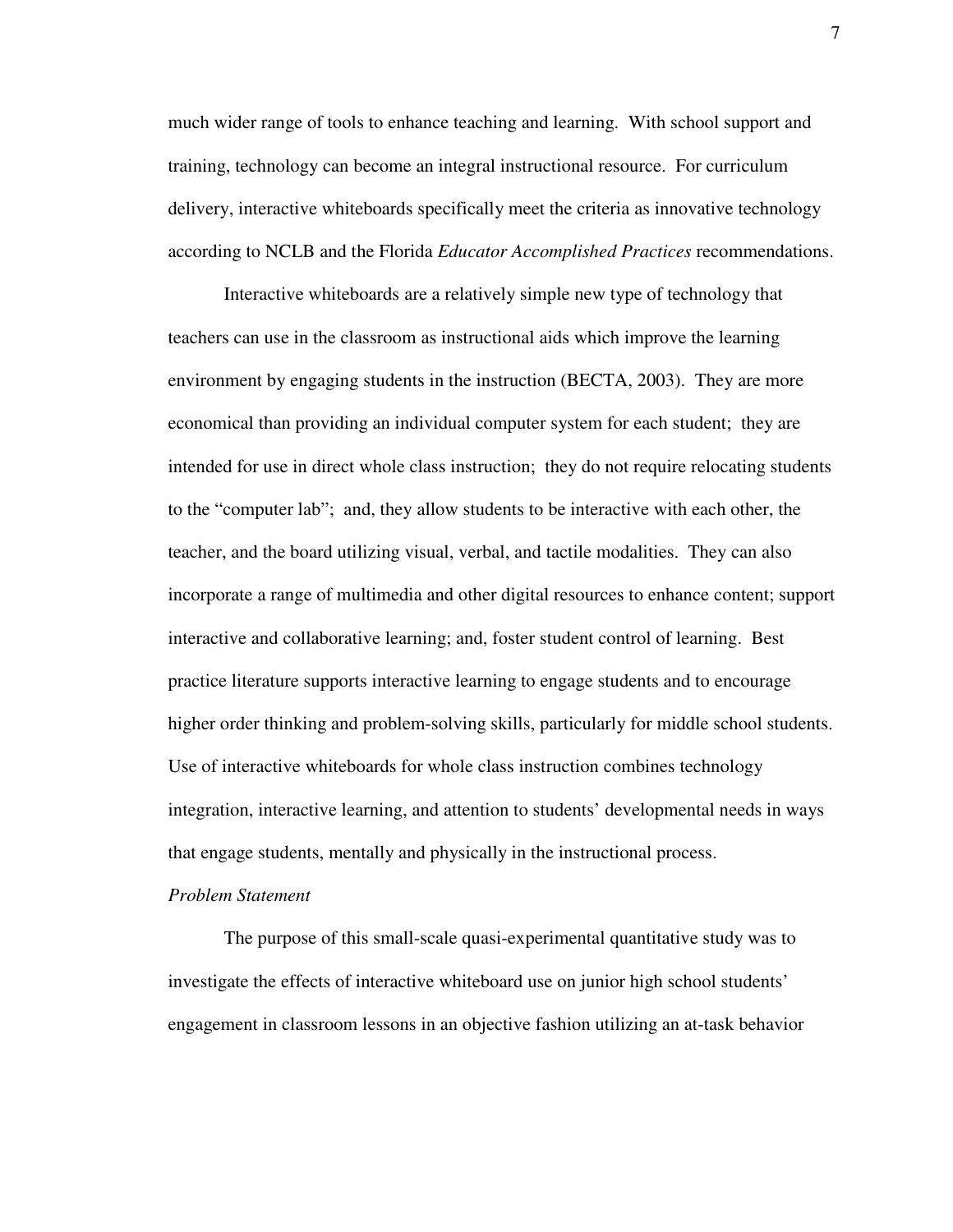collected to a student attitude questionnaire.

The major research questions are:

- 1: Does use of the interactive whiteboard affect junior high school student engagement?
- 2: Do students exhibit more at-task behaviors when the interactive whiteboard is used in the classroom?

These major research questions raise the following ancillary questions in this investigation:

 3: Is there a difference in student engagement between males and females with use of the IWB?

- 4: Is there a difference in student engagement among ethnicities with use of the IWB?
- 5: How do student perceptions of their level of engagement during IWB use correspond to the observation data?

The following hypotheses were developed from the research questions after reviewing previous studies on the effects of IWB use on student engagement and at-task behavior.

- $H<sub>1</sub>$ : Use of the interactive whiteboard as an instructional tool will have a positive effect on the engagement and at-task behavior of middle school students in the classroom.
- $H<sub>0</sub>$ : Use of the interactive whiteboard as an instructional tool will have no effect on the classroom behavior or engagement of middle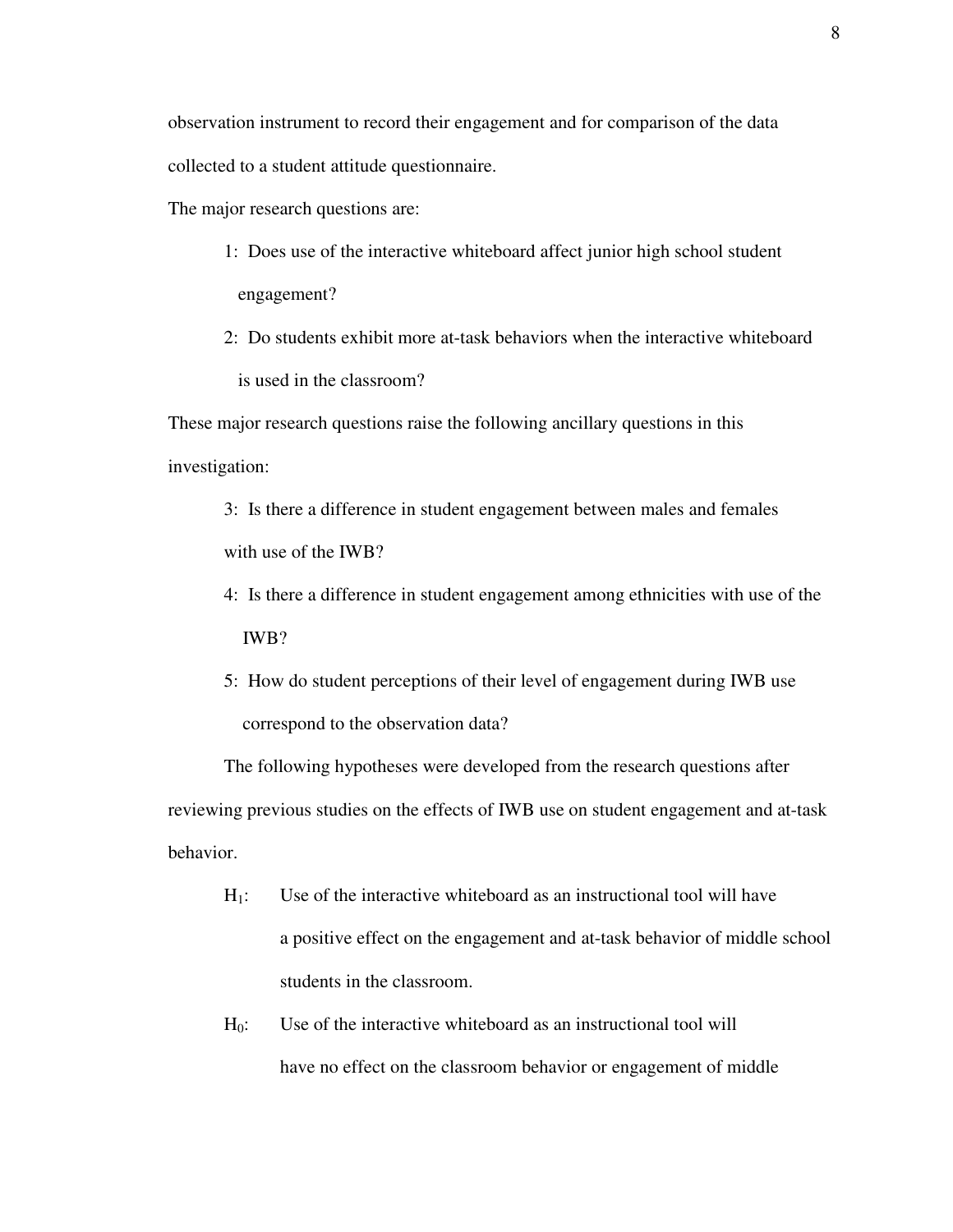school students.

- H2: Use of the interactive whiteboard as an instructional tool will show a difference in its effects on the at-task behavior of male and female middle school students in the classroom.
- H0: Use of the interactive whiteboard as an instructional tool will show no differences in effect on the classroom behavior or engagement of male and female middle school students.
- $H_3$ : Use of the interactive whiteboard as an instructional tool will show a difference in effect on the engagement and at-task behavior among ethnic groups of middle school students in the classroom.
- $H<sub>0</sub>$ : Use of the interactive whiteboard as an instructional tool show no difference in effect on the classroom behavior or engagement among ethnic groups of middle school students.

#### *Professional Significance of the Study*

 The importance of this study lies in its practical value and its contribution to the pedagogical body of knowledge. Technology utilization and proficiency are required of teachers and students as requisite  $21<sup>st</sup>$  century skills. The interactive whiteboard is one type of technology that can be successfully integrated in schools' technology plans at low cost for the school. Currently, however, interactive whiteboards are not widely used for regular classroom instruction. To date, there have been few studies conducted regarding interactive whiteboard use and its effects on student engagement and behavior. Most of the research that has been done focuses on teacher use, perception, pedagogy, and training needs. Studies involving the student perspectives have examined learning styles, teaching styles, and application in particular academic disciplines. Those studies that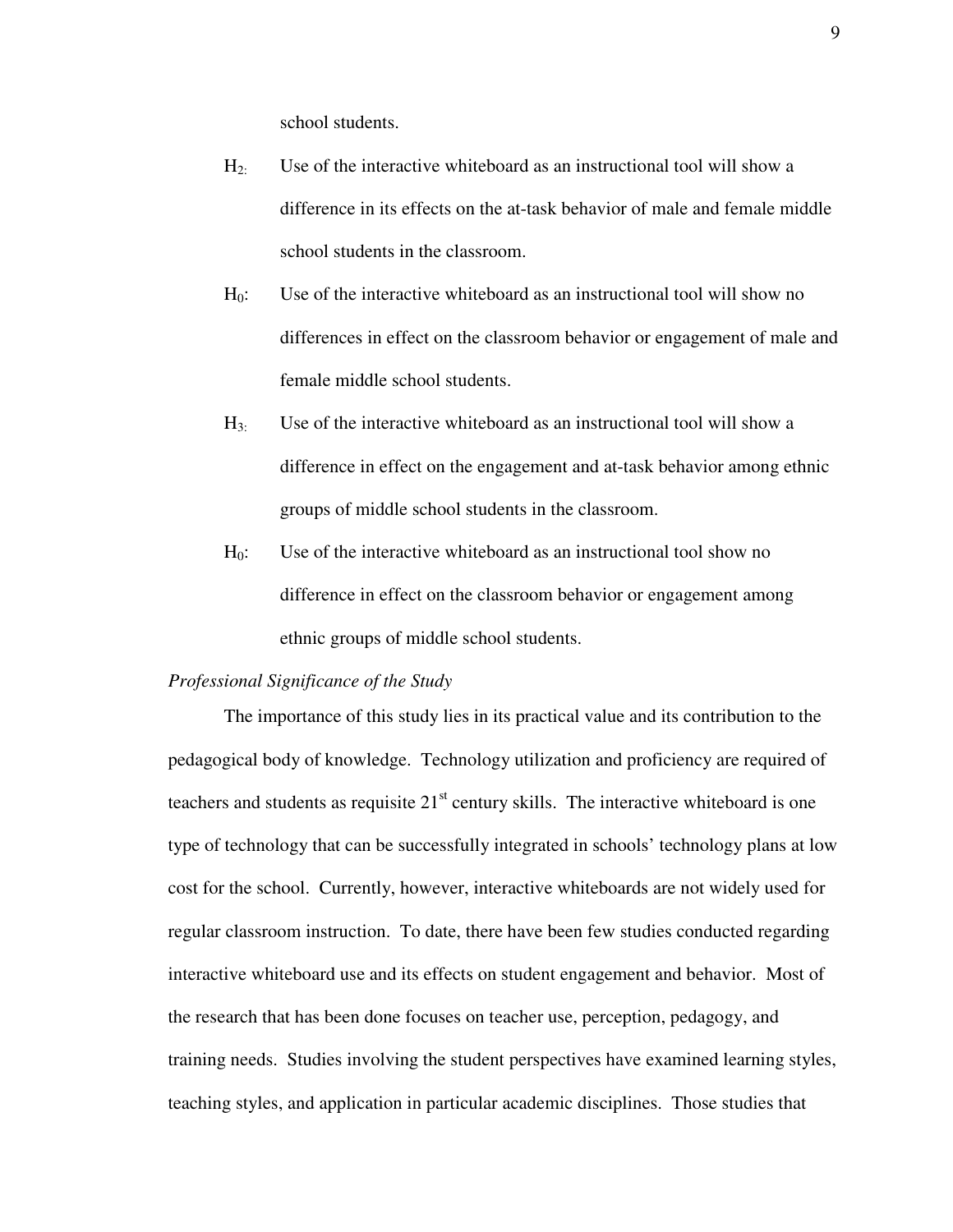have explored student engagement and motivation have looked primarily at teacher perceptions of student engagement and student self-perceptions through survey response regarding their own enjoyment and interest as the determinants. This study proposes that student engagement is also evidenced by student at-task behaviors during the lessons. The visual impact and interactive nature of whiteboards may involve students in ways that increase their at-task behaviors due to their engagement in instruction. This has usefulness for teachers in the areas of maintaining student focus and attention, retention of course material, and for classroom management issues.

 Use of the interactive whiteboard in middle school classrooms also addresses the developmental needs of this age group. Literature on middle school student characteristics and performance indicate that student motivation and academic achievement decline during this maturational stage (Norton & Lewis, 2000; Andeman & Midgley, 1998). Student focus shifts from academic performance to social relationships as the driving priority. Consequently, they respond well to teaching strategies that use collaboration, interactivity, and problem-solving. Whiteboard use can incorporate these strategies in ways that engage students more fully in lessons, foster greater enthusiasm for learning, and increase student motivation.

Financial considerations concerning technology expenditures for school administrators may also be impacted by this study. As demand for the use of technology in educational settings increases, administrators must make decisions regarding the type of technology, the intended use of the technology such as whole-class versus individual instruction, and the cost/benefits of particular technologies with regard to available financial resources. A typical personal computer system may cost a school district up to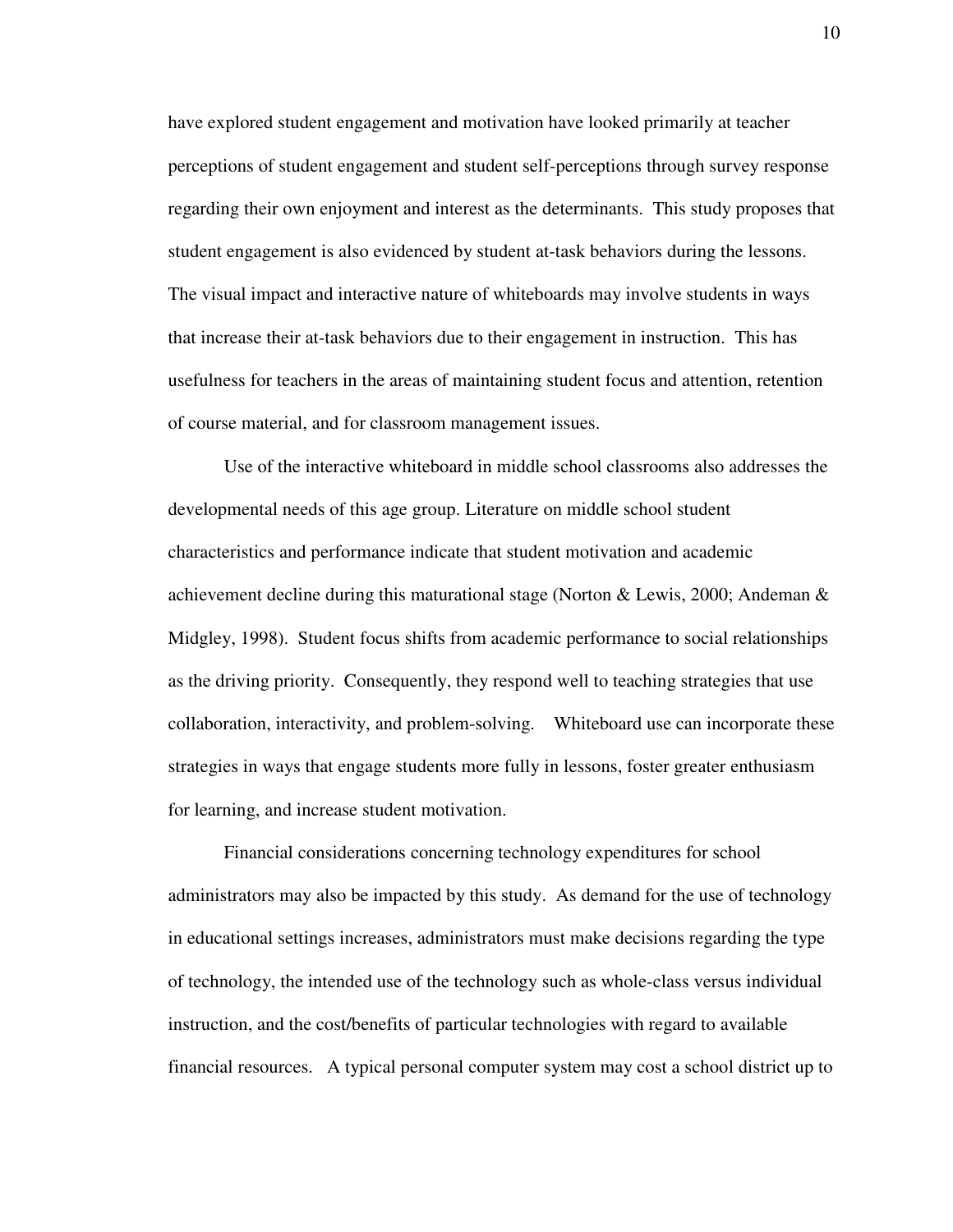\$2,000 per unit, but interactive whiteboards with stands can be purchased for half that amount. While a projector must also be purchased for the IWB to function at another \$2,000 or less, the IWB remains considerably less costly for whole class instruction than providing individual computers for an entire class. As school personnel strive to stretch educational dollars as far as possible, interactive whiteboards offer a means of fulfilling technology requirements economically.

#### *Overview of the Methodology*

 This was a quantitative quasi-experimental study. The research utilized a quantitative approach as the primary data source. Although students were randomly assigned to classes by the school district computer program TERMS, they were not randomly assigned in the traditional sense of experimental research. Those students assigned to classes of the participating teachers were the subjects of the study. The students in this experiment were junior high public school students, in grades seven and eight, attending schools located in a specified county in northeast Florida. Those students, ages 12-14, participated if they were assigned classes with Teacher A or Teacher B at School A, and with Teacher C at School B. A control class at each school was also observed for the duration of the research. Because this was a same group study, the subjects were exposed to both conditions in the study, no IWB use followed by IWB use, the independent variable in this study. The dependent variable, student engagement as evidenced by their behavior during lessons, was measured through systematic direct observation by the researcher. Access to School A and School B was granted by the schools' principals. The school district's Director of Instruction for Secondary Education was also informed. Parental permission was deemed unnecessary by the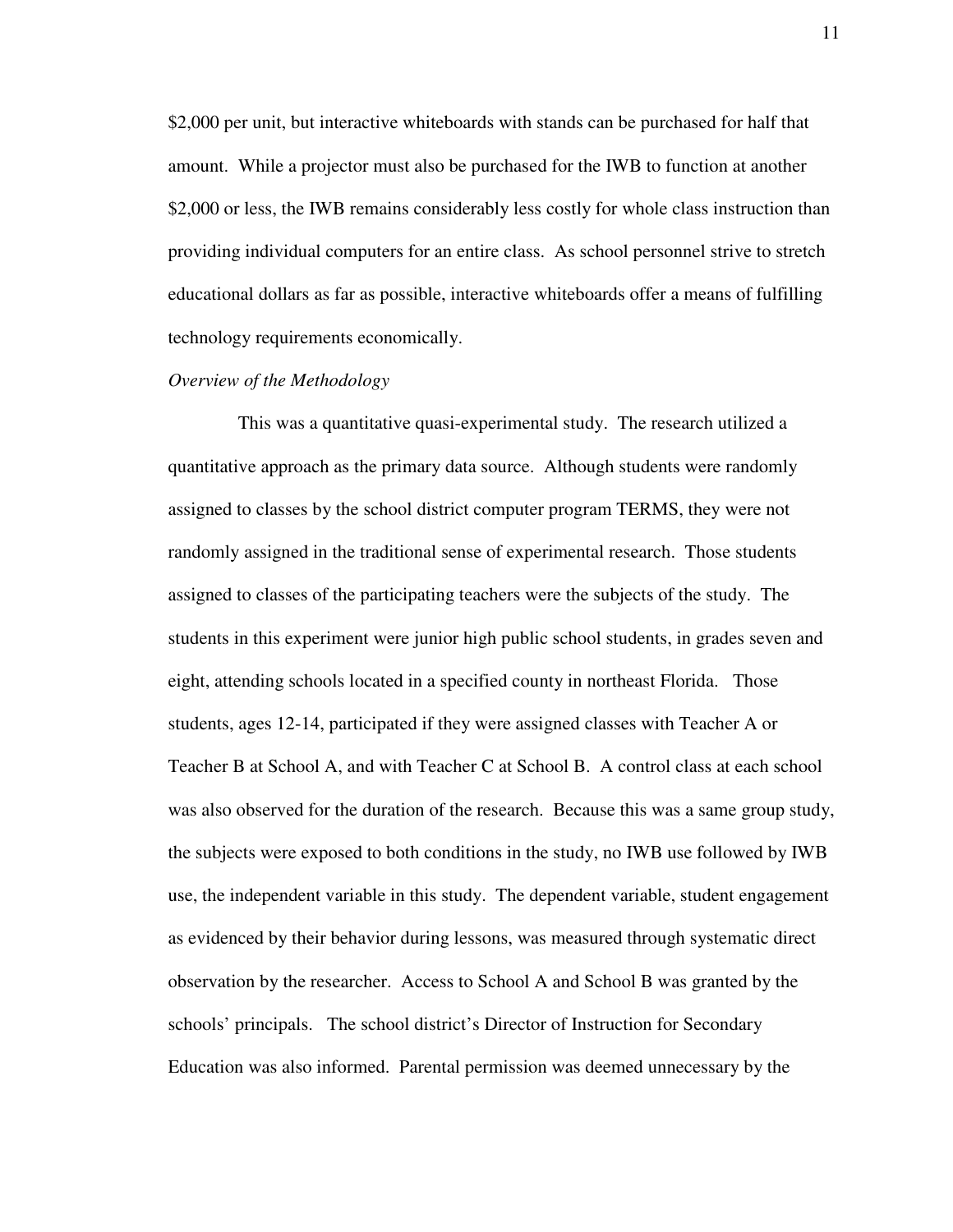school principals because anonymity of the study participants was maintained by the researcher.

The study was conducted over a six week period during the second quarter of the school year. Observations were conducted weekly to tally student engagement behaviors with and without use of the whiteboard. Data collection was made through direct observations using an at-task observation checklist to tally at-task/off-task behaviors as a measure of student engagement. At the end of the observation period, students completed an attitude survey regarding interactive whiteboard use and their perceived levels of enjoyment and engagement. Data were summarized using descriptive statistics, organized into tables. Data tables showing percentage data for each class were tabulated and arranged into charts. The tests of significance used for data analysis were paired sample and independent sample T-tests. Subgroups of male/female students and ethnicities were identified for further analysis using ANOVA.

#### *Operational Definitions*

Constructs were given the following operational definitions:

- Interactive whiteboard (IWB) was defined as a large, touch-sensitive screen connected to a computer and projector. The computer screen is projected onto the whiteboard allowing the teacher freedom to interact directly with the class. The term interactive whiteboard is used interchangeably with the brand name SMART Board.
- Interactive learning was defined as instruction which involves students directly in the learning process through a variety of mental and physical activities, including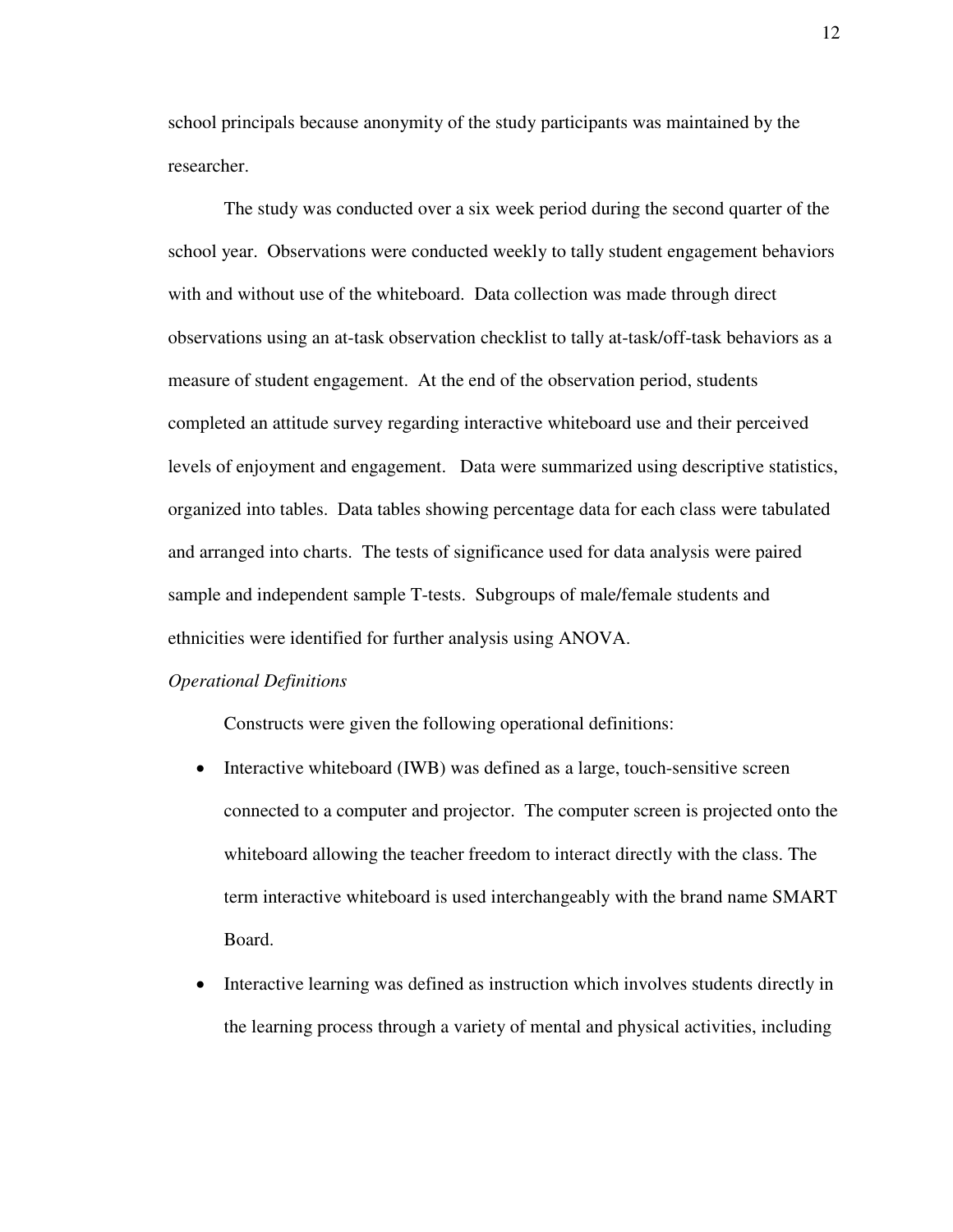reading, writing, and discussion; problem-solving, cooperative learning, simulations, and investigations.

- Social cognitivism is defined as a learning theory in which learning occurs through the filter of a student's culture and through social interactions within the group.
- Constructivism, another learning theory, conceives of learning as a process in which students build on past knowledge and experience to make sense of new information. Student engagement in the context of this research referred to student attentiveness, participation, and interest in the lesson.
- At-task behaviors were identified to include paying attention to the instruction, verbally interacting on the subject matter, participating in the assigned lesson activities, cooperating with classroom procedures, listening to instructions, making eye contact with the task or teacher, and seeking teacher assistance in the appropriate manner, as defined in the *Florida Performance Measurement System Manual for Coding* (FPMS, 1996). Off-task behaviors, according to FPMS, were defined as displaying disruptive behavior, being turned around in the seat, doing schoolwork other than that assigned or other non-subject-related activity, being out of the seat, head down on desk, making noises or faces, stalling, and talking out.
- Middle school students in the school district in which this study was conducted were those students who attended two of the junior high schools in the county, inclusive of grades seven and eight.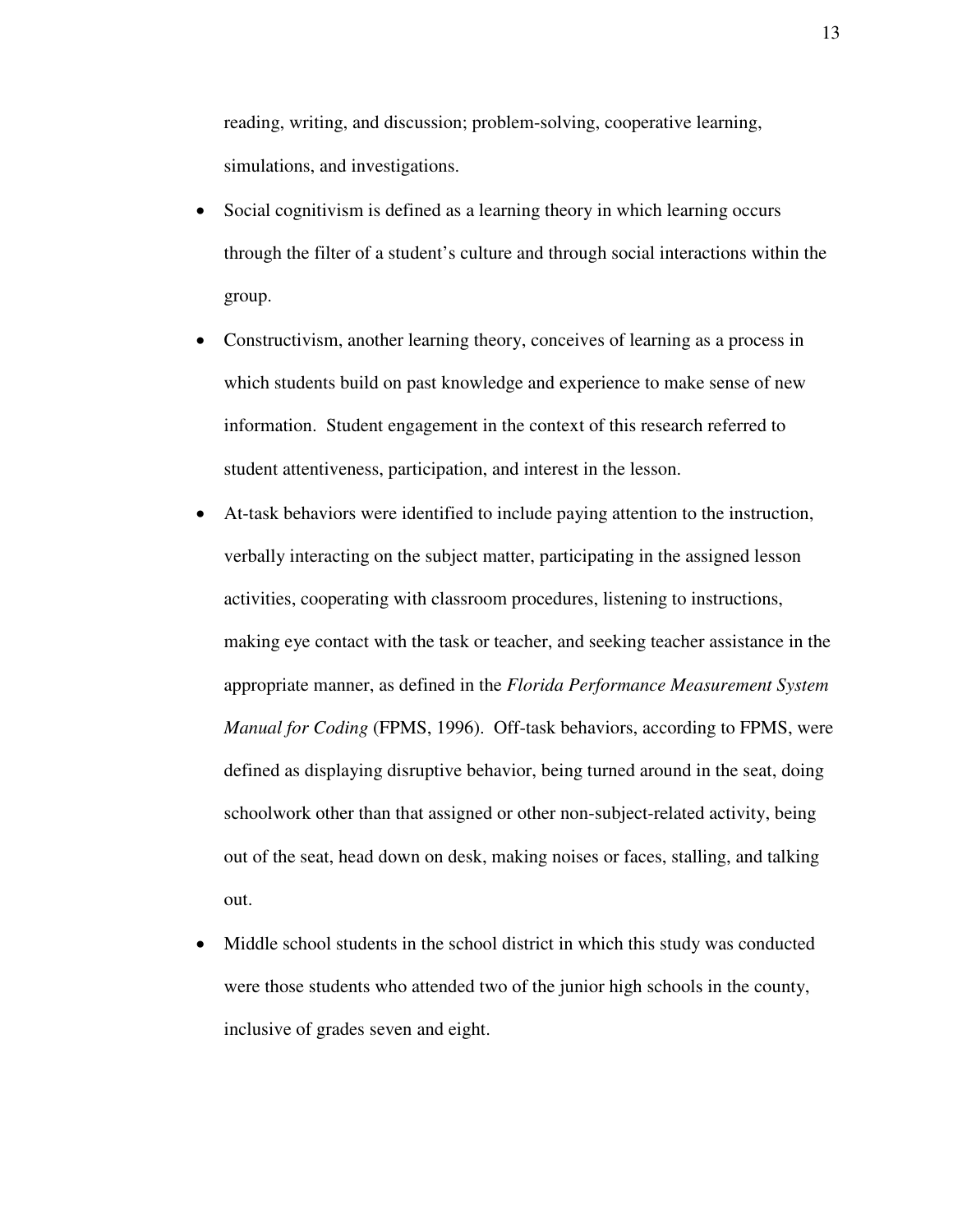There is very little quantitative research as yet on the effectiveness of interactive whiteboard use on student engagement and behavior in educational settings. This study was conducted to determine and measure its effects with a student population recognized as experiencing a decline in grades and motivation during the early adolescent period of development. The results showed an increase in student engagement and improvement in at-task behaviors, thereby justifying IWB use from both instructional and financial perspectives.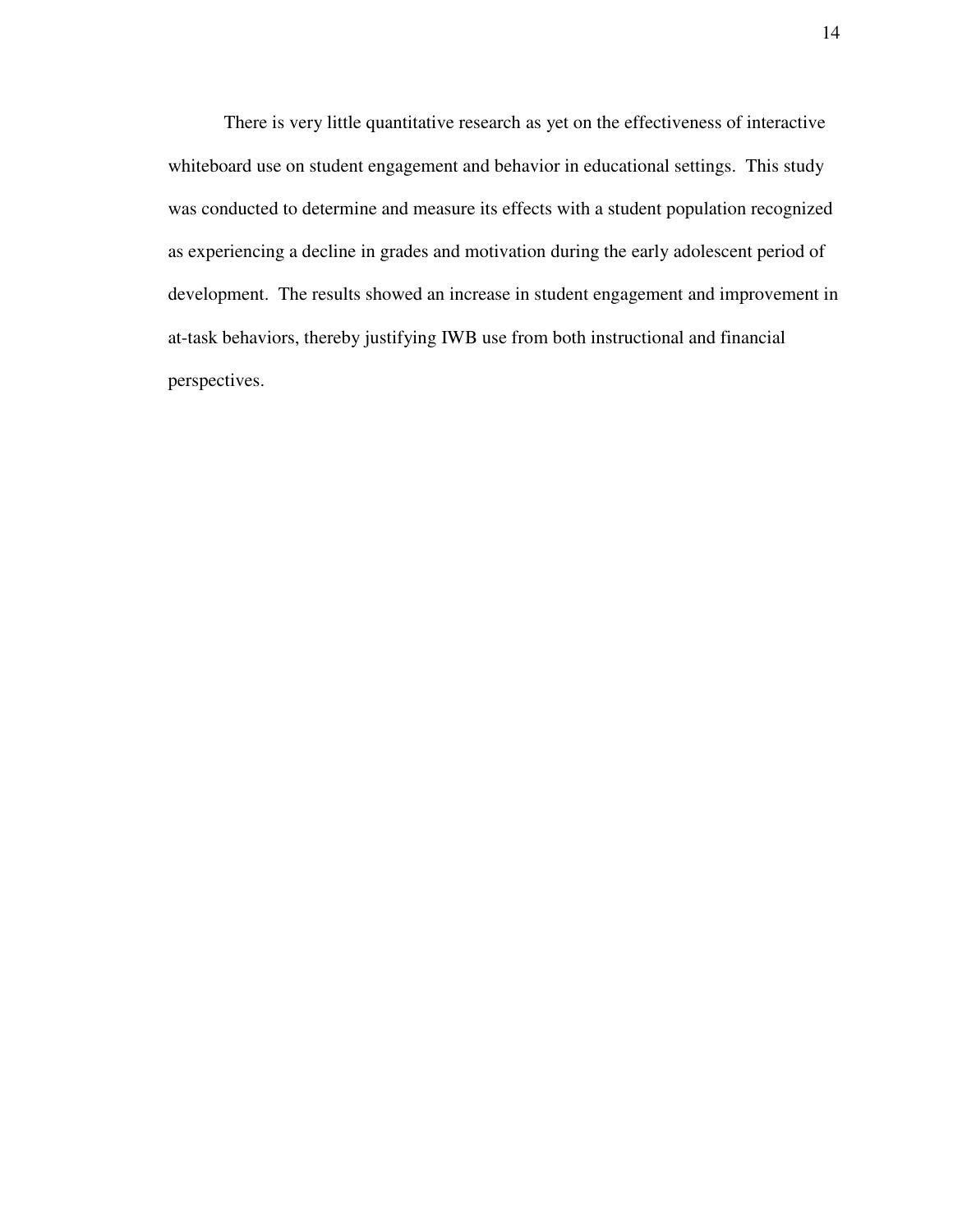#### Chapter Two: Review of the Literature

Technology is transforming classroom practice. Its use helps students learn better by providing a learning environment that is interactive, collaborative, learner-controlled, and inquiry-based (Prensky, 2007; Fawcett, 2000). Although the literature on instructional use of technology in general is extensive, there are a limited number of research studies conducted specifically to investigate interactive whiteboard use in the classroom. Initially developed in the 1990's by SMART Board for use in the corporate sector, interactive whiteboards have been used only within the last several years as educational instructional tools in classrooms. A wide base of literature related to technology and pedagogy exists, but for the purposes of this study, the search was limited to research relevant to IWB use. There is currently more qualitative than quantitative research available for IWB use. Research was located through Internet sources in journals, ERIC, and dissertation sites, but no landmark studies were located. A number of studies were located exploring IWB functions, usages, teaching methods, teacher attitudes, and subject-specific classroom applications. Of those studies located, the issues of student engagement and motivation were included in general terms as by-products of the research investigations, rather than as the primary focus. There has been considerable research conducted in the United Kingdom, much of it by the British Educational Communications & Technology Agency (BECTA) or its agents, monitoring the integration and effectiveness of interactive whiteboard use in British schools since their widespread adoption across that country. Studies conducted in the United States were far fewer in number and were limited in applicability to the investigation undertaken in this research. Consequently, the relevant issues of constructivism and social cognitive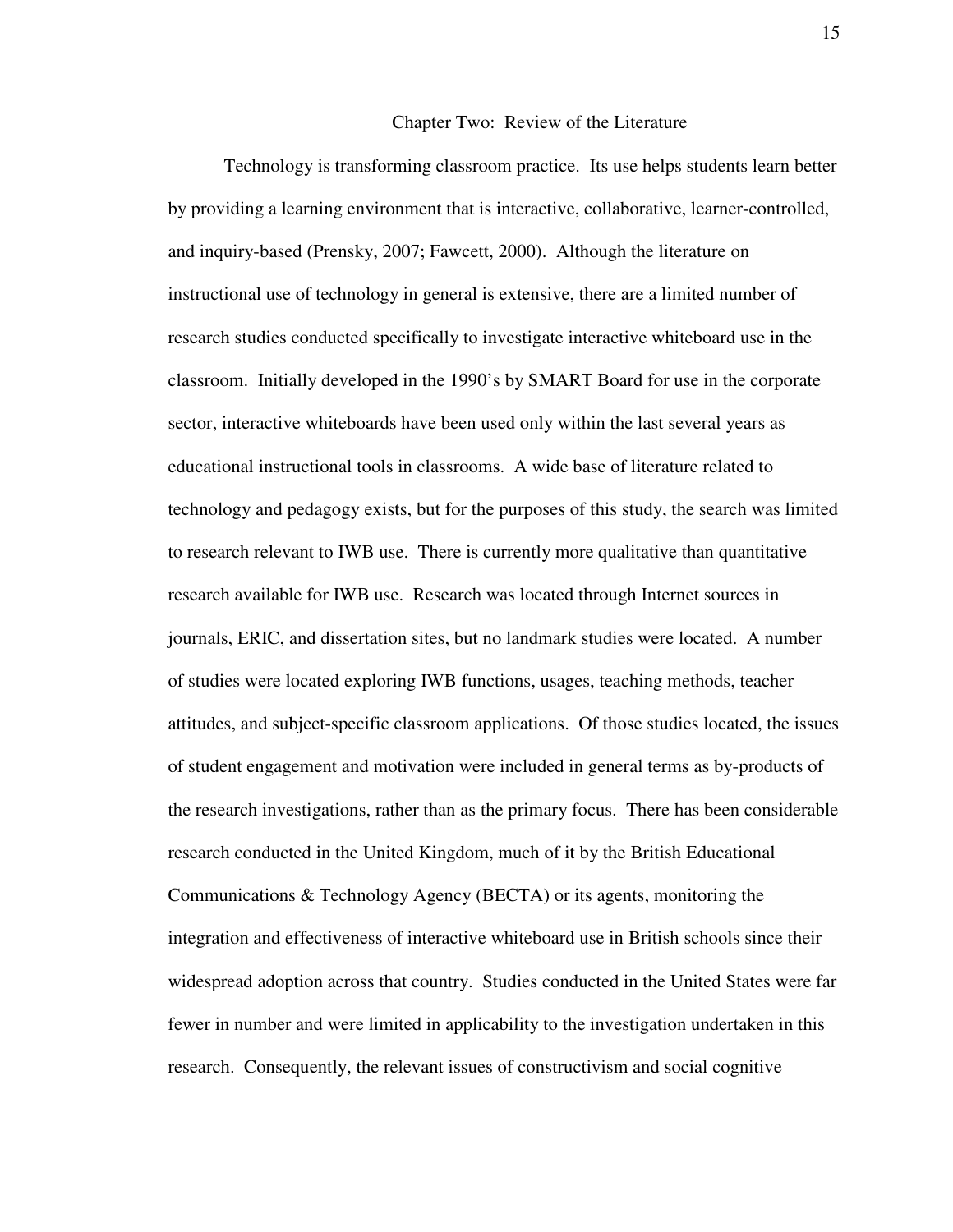learning theories, interactive learning, learning styles, middle school student needs, and student motivation related to the use of the IWB were also reviewed as integral components related to the concept of student engagement.

#### *Theoretical literature*

Use of instructional technology has been supported by a number of critical learning theories. Educational theories relevant to this investigation include the social cognitive and constructivist paradigms of learning. Social cognitive theory, as advocated by Bandura and Vygotsky, holds that learning is filtered through a child's culture, both in its content and style of thinking. In the social cognitive learning perspective, students learn best in the company of others, social groups playing a influential role in the development of understanding. Pedagogically, learning is facilitated through guided instruction, problem-solving, and peer interactions. Bandura (1977, p. 22) states "Learning would be exceedingly laborious, not to mention hazardous, if people had to rely solely on the effects of their own actions to inform them what to do . . . most human behavior is learned observationally through modeling: from observing others one forms an idea of how new behaviors are performed, and on later occasions this coded information serves as a guide for action". This is consistent with Vygotsky's (1978) perspective that social interactions are fundamental to learning. Because he believed that social exchanges are so important to learning, he advocated designing curricula emphasizing the dynamic role students must play in learning activities. He stated "that instruction is most efficient when students engage in activities within a supportive learning environment and when they receive appropriate guidance that is mediated by tools" (p. 231). Among the tools available for implementation as cognitive strategies are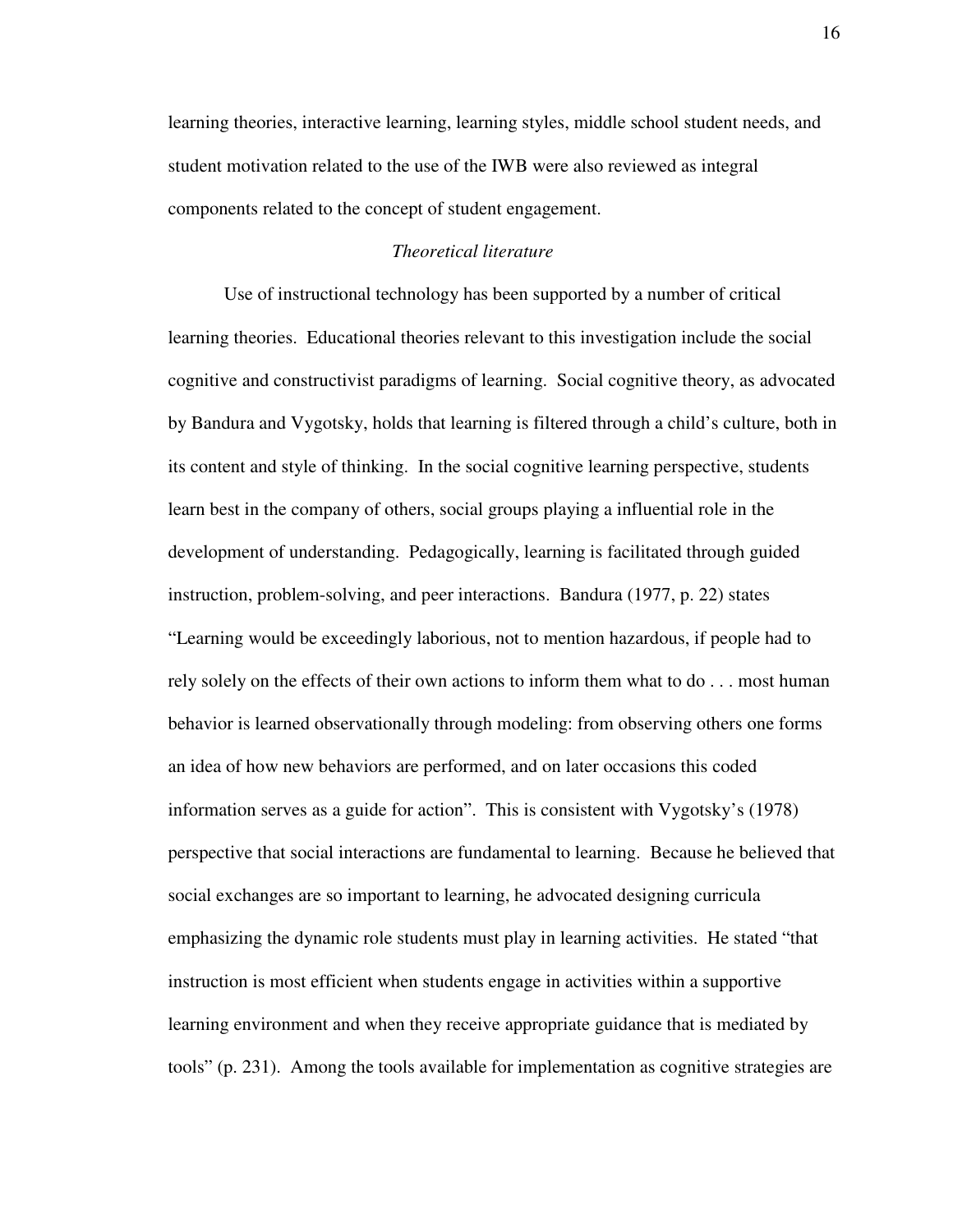the computer-supported interactive whiteboard. Glover, Miller, Averis, and Door (2007, p. 17) state that through the use of the IWB, teachers "become more aware of the nature of interactivity and its stimulation as the basis for conceptual development and cognitive understanding". This is supported by an earlier study evaluating teacher perceptions of student collaboration and interactivity. Bell (1998) concluded that IWB use encouraged interactive and collaborative learning consistent with Vygotsky's model. In their textbook, *Curriculum Foundations, Principles, and Theory*, Ornstein & Hunkins (1993) contend that development of critical thinking skills into more sophisticated information processing abilities is supported by technology use through collaboration and discussion during which students can explore concepts from varying perspectives and social backgrounds.

The constructivist approach to learning which theorizes that children construct new meaning and understanding from a synthesis of both their prior experiences and new information through exploration, inquiry, and social interactions also underpins technology, and, more specifically interactive whiteboard, use in the classroom. Computer-supported learning permits the construction of knowledge through collaboration and discourse. Constructivism, as a philosophy of learning, is an amalgam of the tenets of Dewey, Piaget and Bruner, among others. Each of these educational theorists emphasized learner-initiation and involvement in the learning process. The teacher's role, from the constructivist point of view, is that of a facilitator who assists students in constructing knowledge through dialogue, questioning, guided learning activities, and reflection. Constructivism, then, places the focus on the learner who actively participates in the learning process by engaging in meaningful experiences.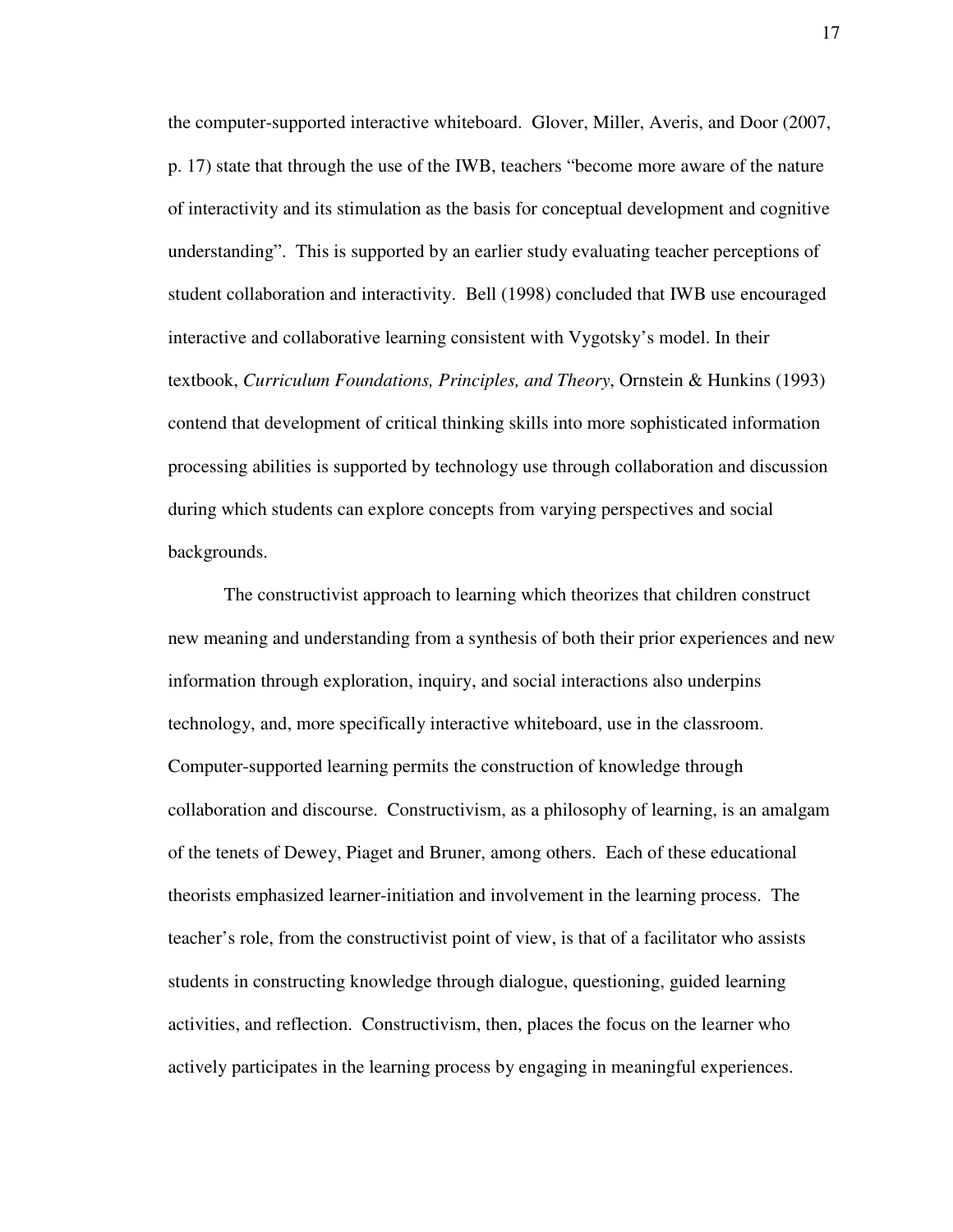Through this active learning, students apply concepts and make connections between prior knowledge and new information. Alexiou-Ray, Wilson, Wright & Peirano (2003) maintain that use of interactive whiteboards "emphasized a more constructivist approach in which students are actively learning with "real world" implications" (p. 73). Like social cognitive theory, constructivist instructional design emphasizes collaboration and learner control while ascribing individual responsibility for creating understanding. LeDuff (2004) indicated in her study that manipulation of the IWB allows biology students to control the pace of their learning. Though interactive whiteboards are used mainly in whole class instruction, they contribute to the presentation of new knowledge and concepts, allow access to a variety of educational sources, and encourage dialogue and the exchange of ideas. Students are then able to construct meaning from these diverse sources of information.

The social cognitive and constructivist theories of learning encompass the milieu and needs of the learners themselves. These theories accommodate the diversity of learning styles within a group, the developmental stage of the learners, and the attitudes of the learners. Accordingly, the concepts of interactive learning, learning styles, middle school students, and student motivation and engagement were examined within the context of the empirical literature review.

#### *Empirical Research*

Interactive whiteboards are a technology medium that can serve students' needs in a variety of ways. Though there are a limited number of research studies specific to interactive whiteboard use in classrooms in the United States, numerous studies and research articles on various aspects of IWB use in the United Kingdom have been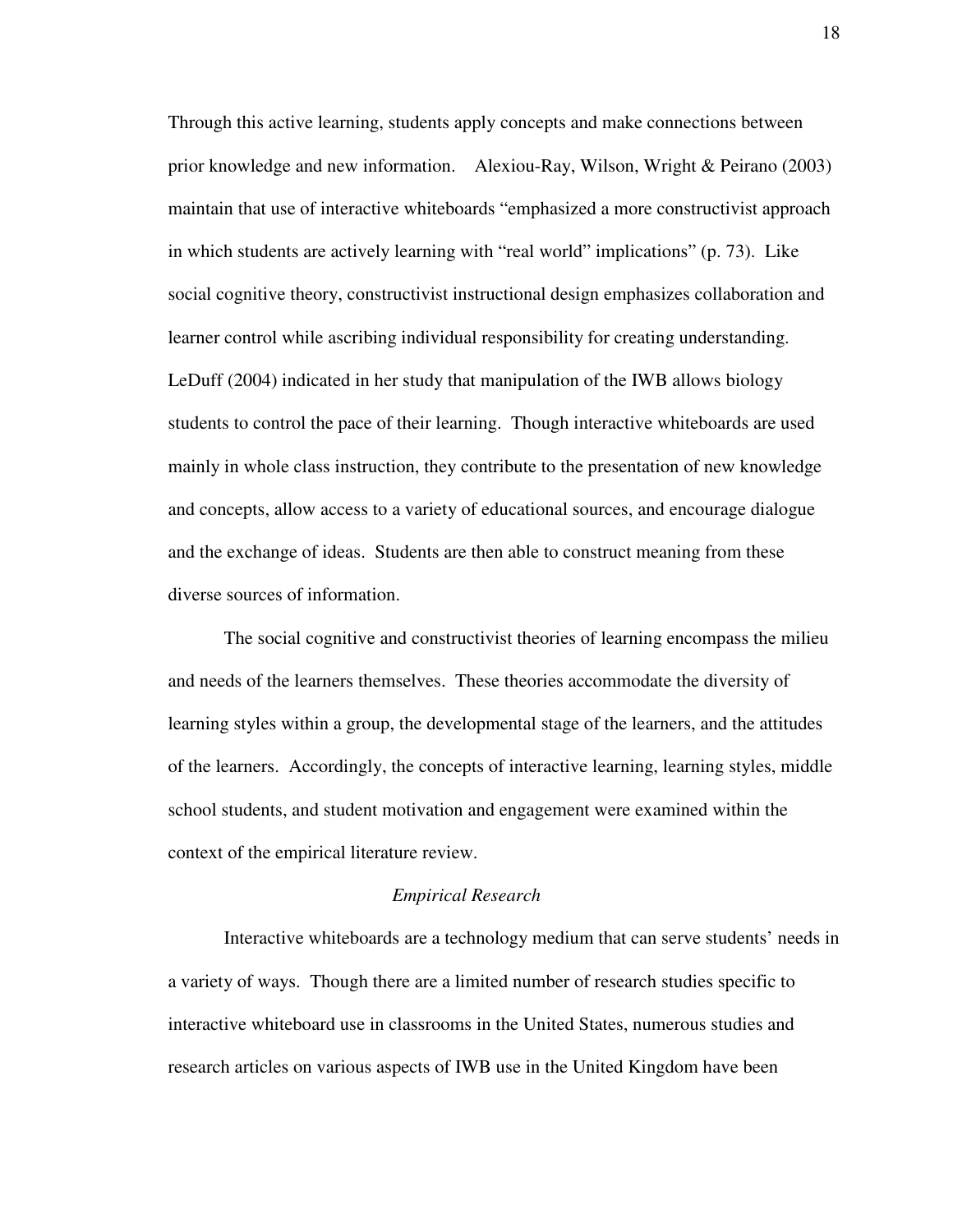published, most notably by Glover and Miller, researchers affiliated with BECTA. According to Levy (2002, p. 1), BECTA states in a research report that interactive whiteboards are tools which "enable access to and use of diverse resources for the benefit of the whole class while preserving the role of the teacher in guiding and monitoring learning". Although there have been studies conducted in the United States recently involving whiteboard use in classrooms, much of that research has investigated whiteboard use from teacher perspectives: teaching methodologies including interactive learning, learning style accommodations, integrating technology use in educational instruction, and middle school student needs; training and professional development needs and practices; subject area applications; and lesson preparation. A number of studies which focused on student perspectives evaluated learning style applications, subject areas, student achievement, and student attitudes. These studies were conducted across the spectrum of grade levels, with college, secondary, and elementary school students.

Two studies were located which specifically investigated the effects of whiteboard use on middle school students' motivation and engagement. The Beeland (2002) study examined whiteboard use and student engagement as a function of the visual nature of the technology. The Weimer (2001) study investigated IWB use and student motivation of middle school students after project completions through student self-perception surveys. The scarcity of research that was directly applicable to this investigation is indicative of a lack of research to date, particularly quantitative, regarding IWB use and its effects on students, and the need for further investigation of learnerrelated aspects of interactive whiteboard use as an instructional tool in the classroom.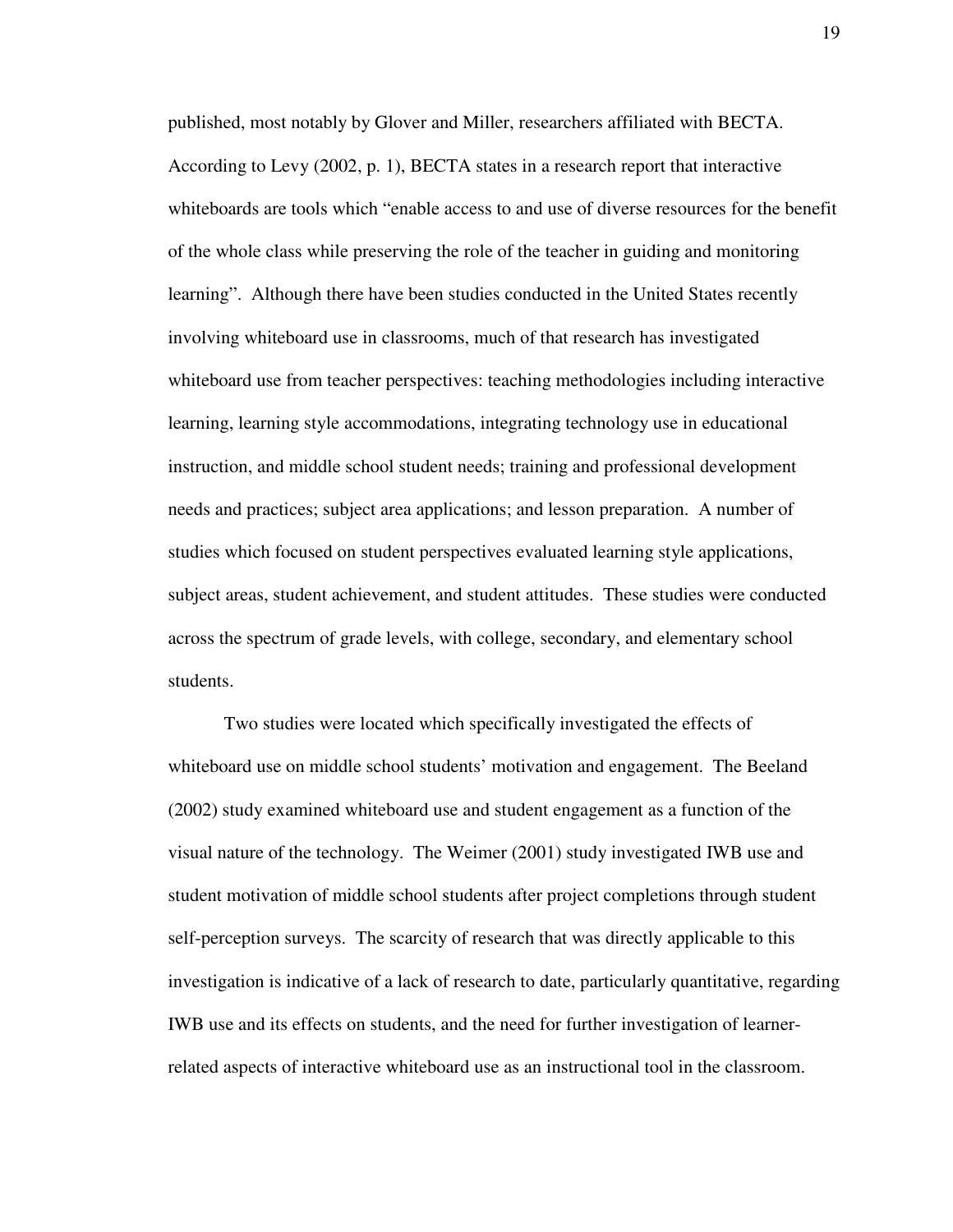Interactive whiteboard use accommodates the overarching theories of social cognitivism and constructivism, and the several pedagogical considerations of concern to educators related to student needs: inclusion of interactive learning methodologies, consideration of student learning styles, the developmental needs of middle school students, and the affective influences of student motivation and engagement. The research regarding these considerations is explored next for relevance and applicability to the current research endeavor.

#### *Interactive Learning*

Interactive learning, espoused and advocated by both social cognitivism and constructivism, requires that students be dynamically engaged in lesson activities. It incorporates a variety of educational strategies, such as use of visuals, reading, writing, discussing, and manipulating concepts. With effective planning, teachers can use the interactive whiteboard to satisfy each of these strategies. Smith, Hardman and Higgins (2006) investigated teacher-student discourse interactions in the context of interactive whole class teaching using the IWB. One hundred eighty-four literacy and numeracy lessons in the primary grades were observed over a two-year period. They found that lessons using the whiteboards had more reciprocal dialogue, faster pace, and greater frequency of answers. The IWB lessons were found to comprise a high level of interactive exchanges in the classroom and "that IWB lessons contained more whole class teaching and less group work" (p. 454) with an increase in the "indicators of engagement" (p. 455). Interactive whiteboards play a vital role in stimulating student interactivity in classroom instruction.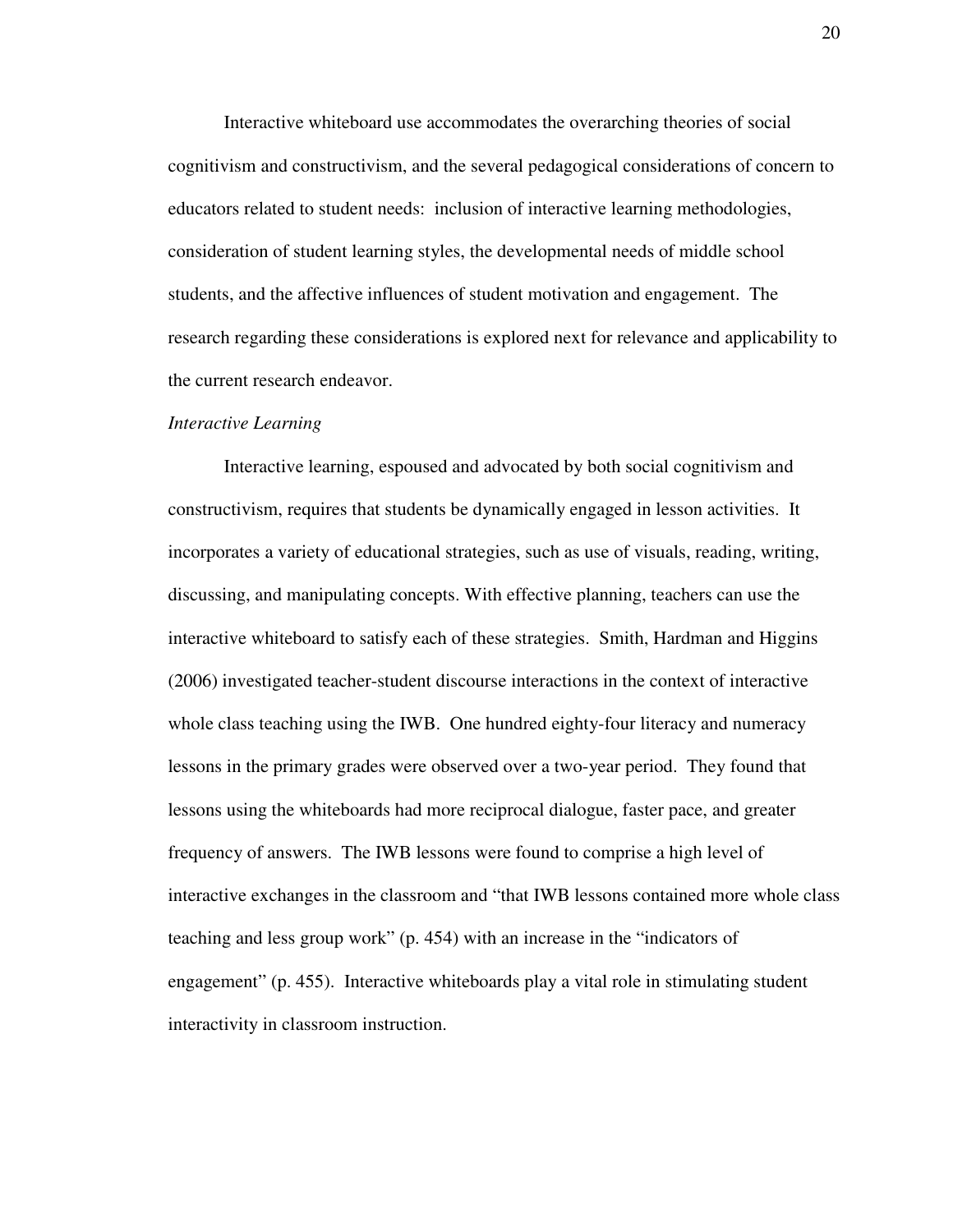Levy conducted research in secondary schools in Sheffield, England,

investigating the visual impact of whiteboard technology on the instructional practices utilized by teachers and the learning experiences of the students across the disciplines. Her objectives were to identify how teachers used the boards, what worked, the perceived benefits of whiteboard use, and what constituted good pedagogic practice. Among other findings, she concluded from her study that interactive whiteboard use triggers more teacher-student interactions by encouraging discussion, questioning, and greater student participation in the lessons. She also states that according to BECTA "High-quality direct teaching is oral, interactive and lively . . . It is a two-way process in which pupils are expected to play an active part by answering questions, contributing points to discussions, and explaining and demonstrating their methods to the class" (p. 1). A study conducted earlier by Gerard, Greene, and Widener (1999) of whiteboard use in high school foreign language classes supported Levy's conclusion, in which it was stated that "The merit of SMART Board [a brand of IWB] is that it enhances conversation" between teacher and students (p. 3).

 In the LeDuff study, an investigation was undertaken regarding the relationship between the use of the interactive whiteboard in high school biology classes and the quality of learning taking place. She found that whiteboard use allowed students "to view processes on a large screen and interact with what is actually happening, which . . . helps them take control of the pace of their learning" (p. 5). She concluded that the interactive nature of the whiteboard is a critical part of its value as an instructional tool. This observing, dialoguing, and doing model is also discussed by Fink (1999) as a method of integrating active learning into classroom proceedings.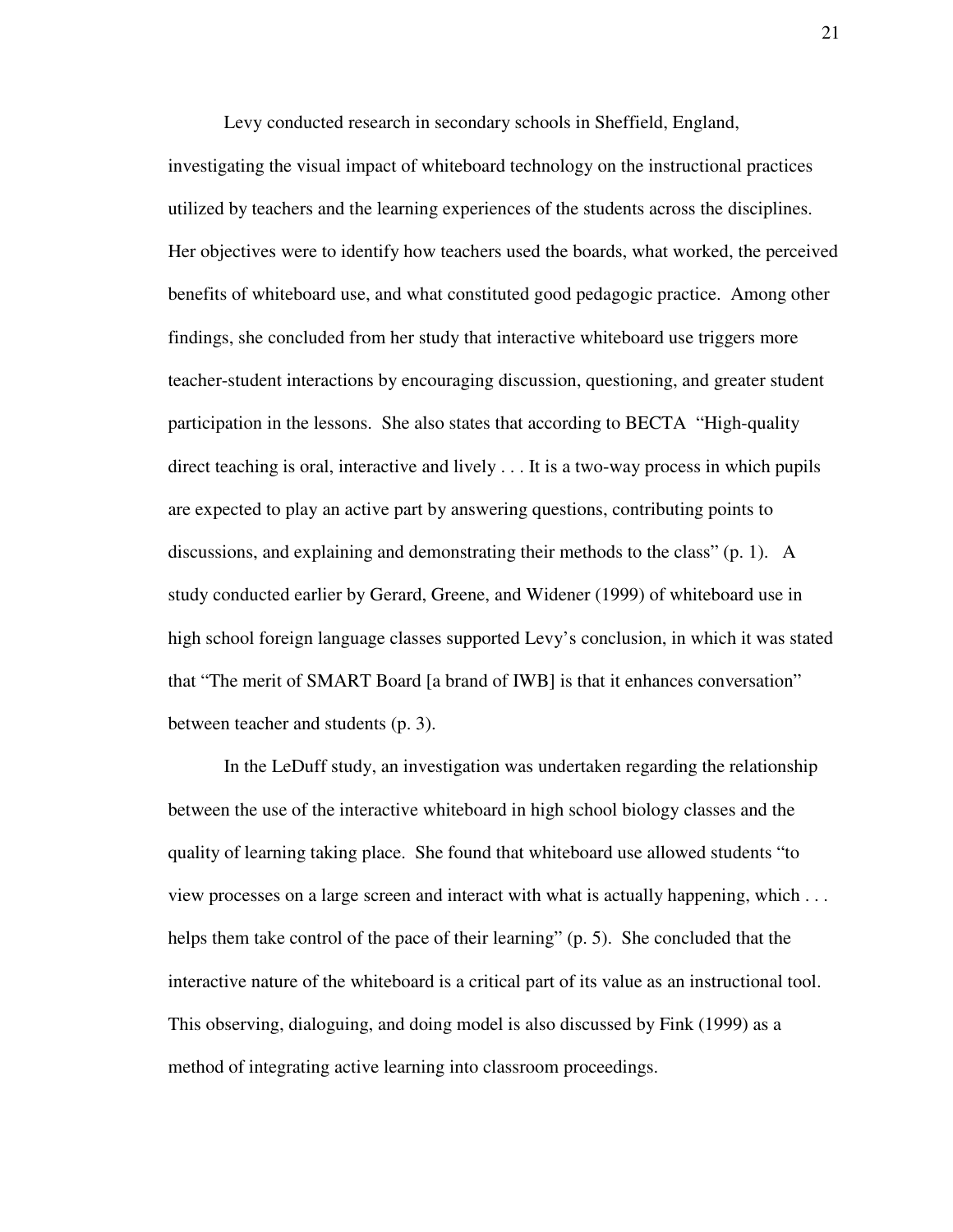An early study by Bell examined teacher perceptions of the value of IWB use. She posted a survey on the Internet to poll IWB user perceptions on a number of issues, particularly on teaching effectiveness, effect on learning, and importance of interactive learning. Thirty teachers from a variety of backgrounds and subject areas responded during the eight day response time. The survey utilized both Likert Scale questions and open-ended questions. Bell concluded from her analysis of the responses that there was an overall positive attitude to IWB use. According to the responders, students were found to be more attentive and motivated, and therefore, more engaged, during lessons. Ninety-three percent of respondents rated the interactivity of the IWB as important, very important, or extremely important. The interactive and collaborative nature of IWB use was found to be among its most valuable attributes, according to Bell's research, supporting its effectiveness as a tool fostering interactive learning.

#### *Learning Styles*

The social cognitive and constructivist perspectives also embody the concept of individual student learning styles. Learning style preferences impact the way in which information is processed and stored. Because every classroom contains students with a variety of leaning styles, educators strive daily to incorporate instructional strategies that will meet the needs of each child. Interactive whiteboards provide a means of addressing those individual learning style differences. The range of learning styles with which educators are most familiar include the visual, auditory, and kinesthetic modalities. But the concept of learning styles and multiple intelligences has been expanded, most notably by the contributions of Gardner (1993) who identified eight core intelligences. With careful planning, use of interactive whiteboards in instruction can incorporate the various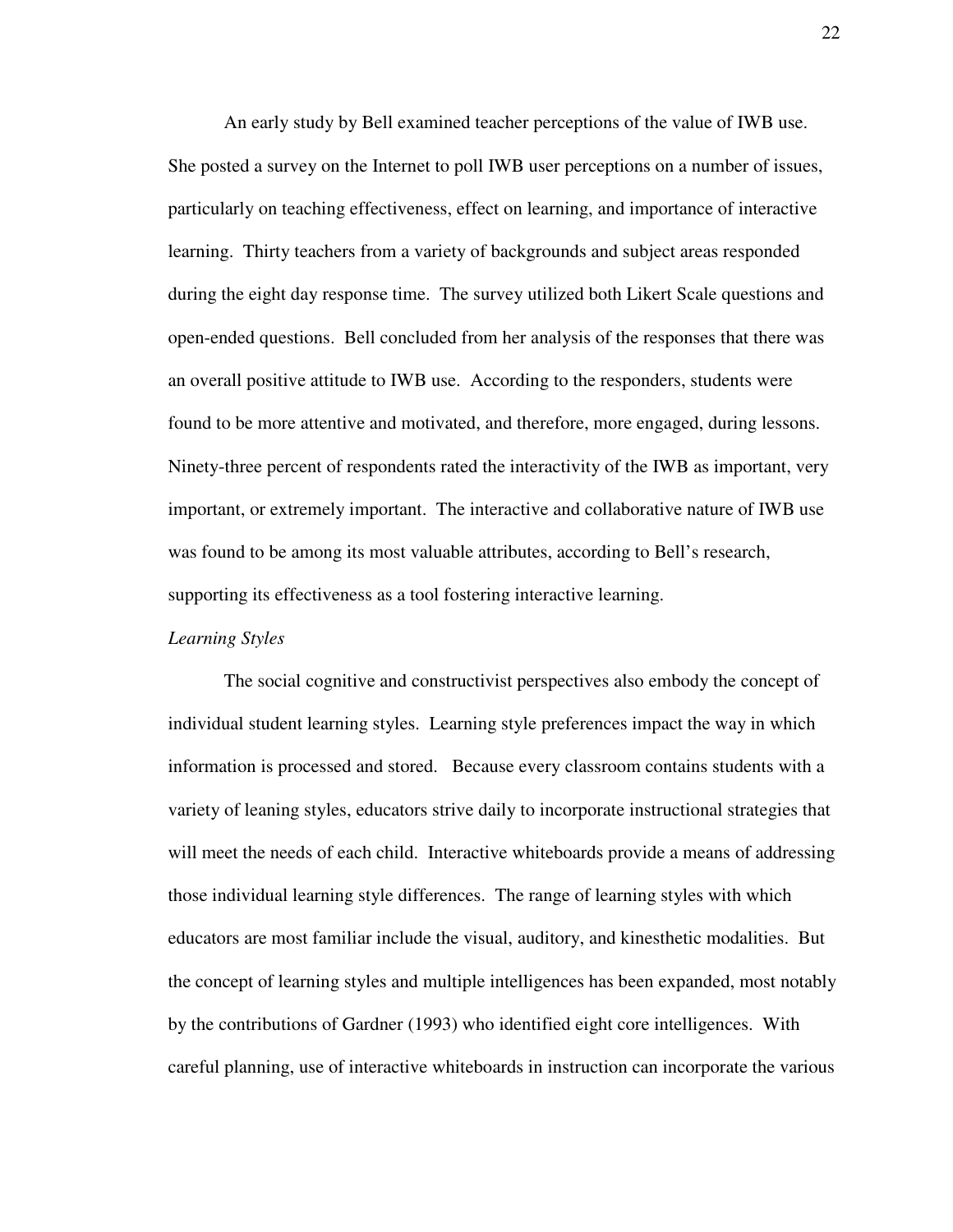learning modalities in ways that make learning more appealing. Lessons using the IWB can be structured to allow hands-on participation, while encouraging reflection through whole class discussion. Interactive whiteboards can display facts and data, sequence information, and include video clips, real-time sites, pictures, animations, diagrams, and be used to preview content, connect it to prior knowledge, and explore real-world applications. Visual learners benefit from seeing information displayed in colorful, large format. Kinesthetic learners have the opportunity to write on, highlight, and interact with the IWB. Auditory learners are accommodated through dialogue, sound effects, and oral stimulation.

Schut (2007) conducted a study with her high school biology classes to investigate student perceptions of IWB use in science classrooms. The results indicated that students found the whiteboard to be more engaging due to its visuals, multimedia capabilities, and enhanced note-taking. One student in the study stated that "the IWB helps the visual learner because it can give pictures and really nice diagrams . . . the pictures and animations make it easier to remember . . . colors help me relate and remember things better" (p. 52). Weimer asserted that with middle school students, "utilizing a range of different processes in teaching and using technology has more appeal than using just one process" also applies to the accommodation of different learning style preferences (p. 1).

A study conducted by Passey and Rogers (2004) investigated the effects of various computer technologies on student motivation at both the primary and secondary levels. It was noted as well that the visual, auditory, and kinesthetic impacts were enhanced with its use. They reported that technology use has a "motivational impact on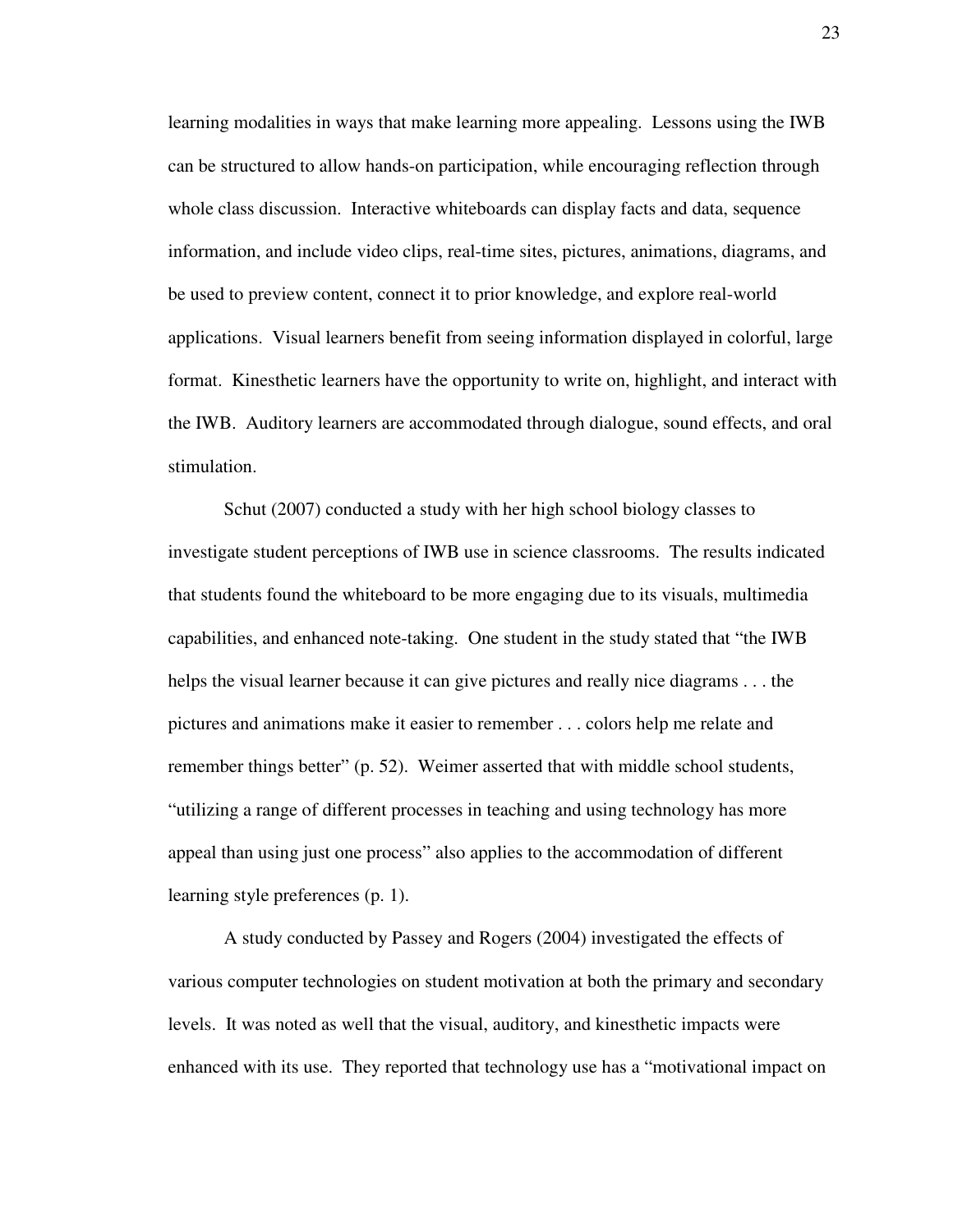particular learning activities . . . the visual and kinesthetic forms of the ICT [information and communication technology] are engaging pupils to greater extents, as is the auditory form" (p. 26).

#### *Middle School Students and Issues*

Facilitation of learning, a social cognitive precept, is dependent on the age and developmental level of the learner. The middle school years are a particularly stressful time for students due to the rapid and significant changes they experience physically, mentally, and socially. According to the National Center for Research in Vocational Education (NCRVE, 1999), in making the transition from the elementary to the secondary setting, middle school students frequently suffer academically. As they strive for individuality and independence, for that period of time they are vulnerable to academic distress. The social aspects of development begin to take precedence over scholastic success, and typically grades decline. Best practices for middle school student instruction include active hands-on exploration, brief lecture, cooperative learning, and reciprocal communication of ideas. Positive social interactions and meaningful participation are essential to support their developmental needs (Wiles & Bondi, 2001; Watson, 1997).

Pedagogic practices integrating whiteboard use beneficially affects student performance and motivation while also addressing the social and emotional needs of middle school students. Beeland's study of the impact of IWB use on student engagement was conducted with middle school students. He found that they responded well to the interactive and collaborative aspects of whiteboard use. Weimer's investigation with middle school students also found that they were more motivated when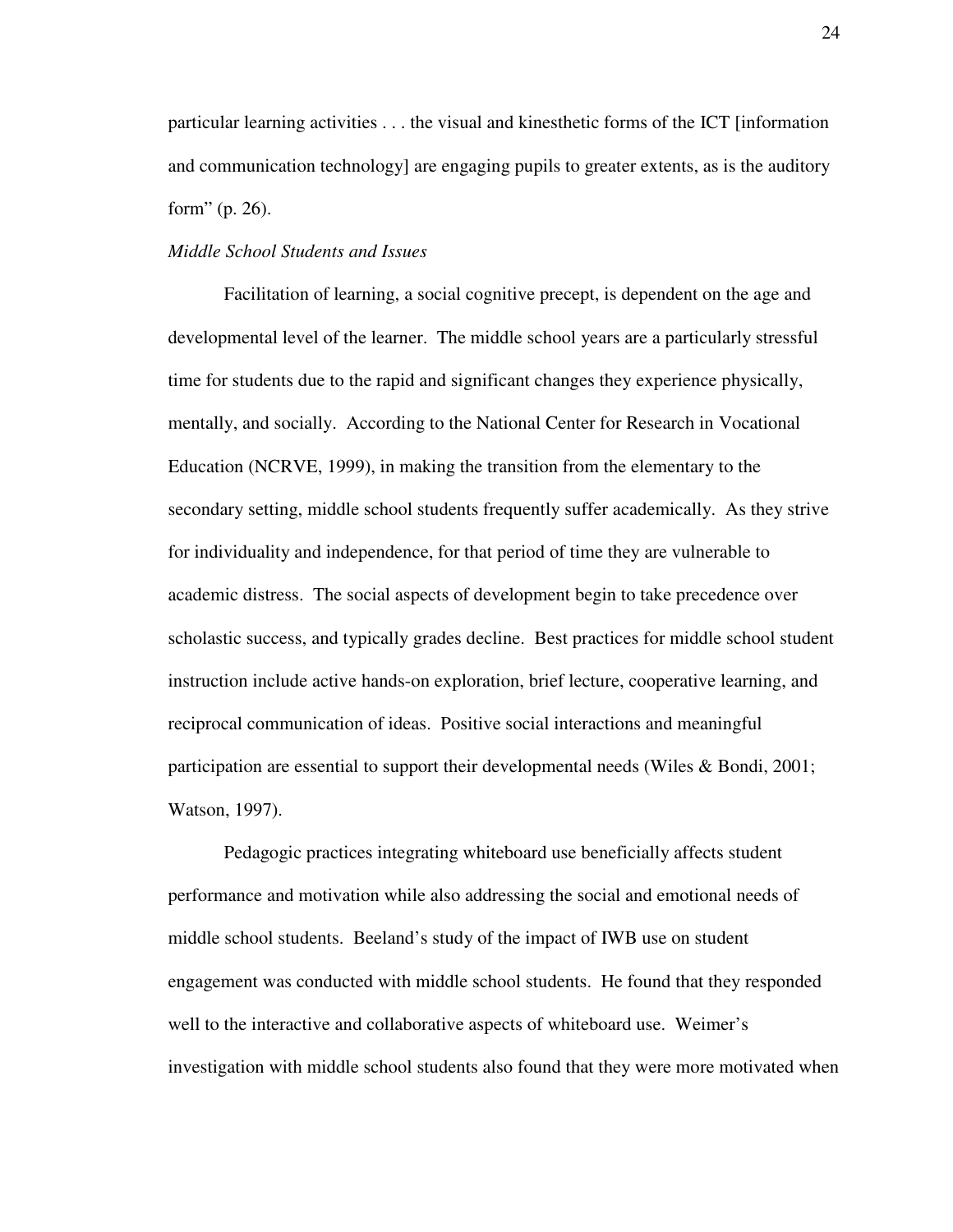completing a project using the IWB. Two classes totaling 49 students completed two assignments, only one incorporating IWB use. Comments of students in the study when exposed to the experimental condition of IWB use reflected greater enjoyment of the learning experience and "Enjoyment suggests higher motivation to learn", according to Weimer (p. 4).

#### *Student Motivation*

According to social cognitive and constructivist theory, learning is impacted by the environment in which the learning occurs. A factor in the learning environment is the value attached to the learning, which may affect motivation either positively or negatively. Consideration of such affective aspects is important in creating an effective learning environment. Ornstein & Hunkins (1993) believe that students' affective needs outweigh their cognitive needs. Therefore, in the educational setting, for learning to take place, affective needs must be addressed. Motivation is one such need that educators must be attentive to in order to promote learning. In a study conducted by Fisher (2006), fourth grade student academic performance was measured before and after exposure to IWB use. Although no significant gains were identified, she noted that motivation is an essential ingredient in learning and that future research "may want to focus more on student motivation to learn instead of focusing completely on test sores" (p. 34). Painter and Whiting (2005) collected several categories of data during their examination of three second grade classes and interactive whiteboard use, including lesson delivery, instructional strategies, and student reactions. They also considered student learning styles and multiple intelligences as part of their investigation of teaching practices. When looking at response data indicative of student engagement and motivation, they found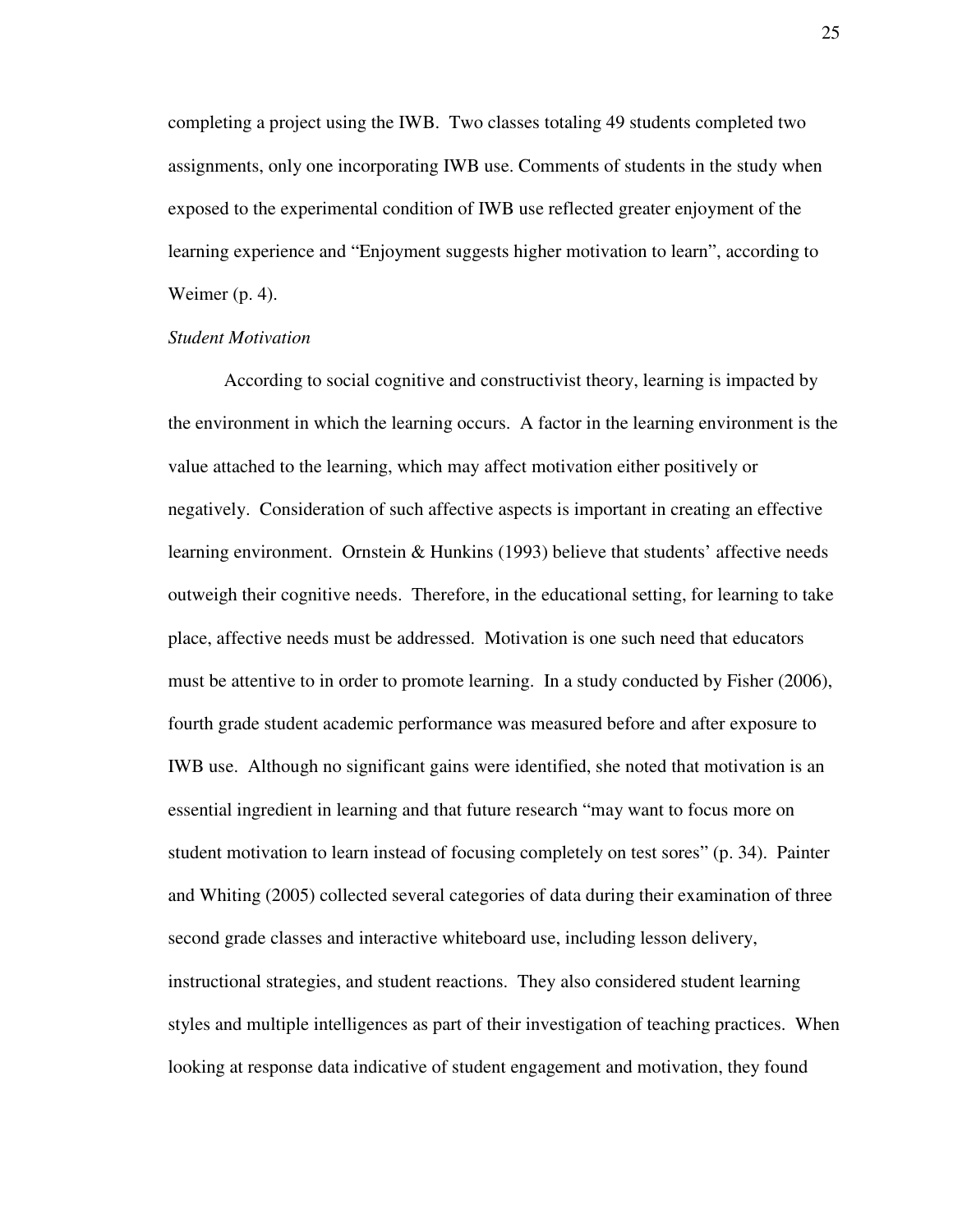comments which featured student descriptors such as "involved . . . engaged . . . eager . . . excited"  $(p. 6)$ .

Student motivation, defined as interest and enjoyment causing action, was previously investigated by Miller, Glover, and Averis (2004) in their study with university students in England. Teaching styles when using whiteboards were assessed, then correlated with both student time on-task and attitudes to learning. The findings indicated that increased student motivation was due to "the intrinsic stimulation offered by the IAW.  $\ldots$  the dynamic features  $\ldots$  and the use of virtual manipulatives" (p. 7).

In a study with five elementary schools in England, Miller and Glover (2002) investigated the impact of whiteboard use on teaching methods. They also surveyed teachers' rankings of the advantages most often associated with interactive whiteboard use. In addition, the advantages were also ranked for student motivation. They deduced that "motivation was clearly enhanced and there were 14 references to improved behaviours" (p. 9). Cogill's (2002) case study with primary school children considered the instructional practices used with whiteboards and class interactions. Her observations of five teachers and their classrooms led to a conclusion similar to that of Miller and Glover, that whiteboards "helped to capture children's attention" (p. 31).

Weimer conducted a study with two classes of middle school students to ascertain the effect of IWB use on student motivation. Two groups of students completed two projects, one project using IWB technology and one project without. While one group used the IWB for their project, the other group did not. Use of the IWB was then reversed for the second project. Students completed a Likert Scale questionnaire after each test condition. The results, according to Weimer, indicated a correlation between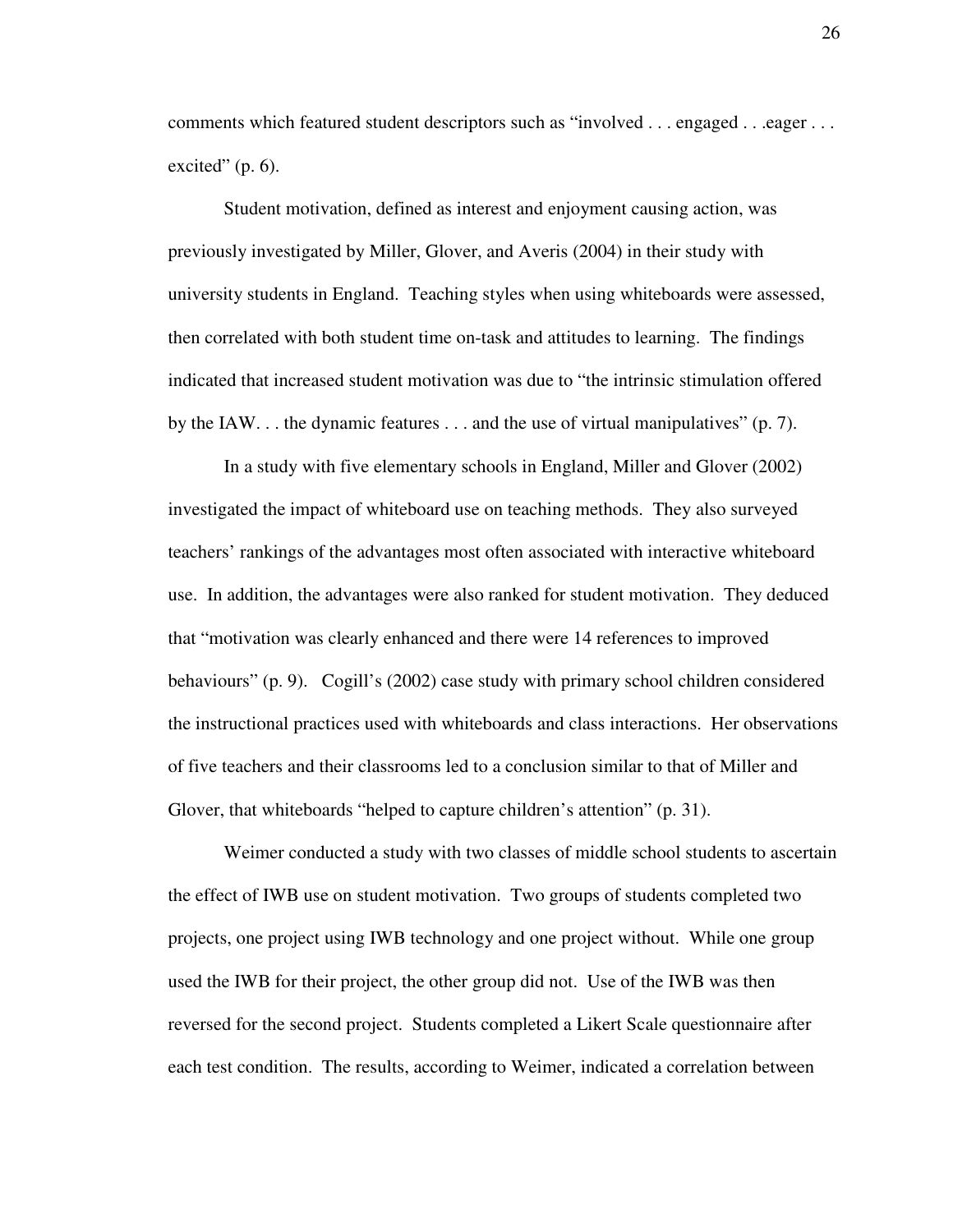motivation and technology use. The students expressed enjoyment in using the IWB, and according to Weimer, "Enjoyment suggests higher motivation to learn" (p. 4). He concluded that SMART Board [ a brand of interactive whiteboard] technology is an instructional tool that stimulates student motivation.

#### *Student Engagement*

Student engagement is also an essential component in the learning process. Ornstein & Hunkins state that "both the quality and quantity of engaged time . . . are considered to be important in improving . . . student learning" (p. 375). Without the involvement and attention of the student, learning cannot occur. Studies show that interactive whiteboards, because of their visual nature and manipulative capabilities, engage student interest during class instruction. Schut conducted a study with high school biology students investigating student perceptions of IWB use. Among her findings was a noted increase in student involvement in the lessons. They were engaged through the use of visuals such as games, animations, diagrams, and hands-on activities. The results of this study are supported by a number of earlier studies which included other aspects of student involvement, such as interest, motivation, and engagement.

Berque (2004) surveyed university students regarding their experiences using a technology system that included whiteboards. He reported that student surveys indicated greater student engagement when using the whiteboard. In another investigation with college students, Tate's (2002) study of college general education literature students investigated the effects of interactive whiteboard use on student performance, participation, retention, and interest. She found that there was no difference in student performance, but she reported increased interest and enthusiasm of students resulting in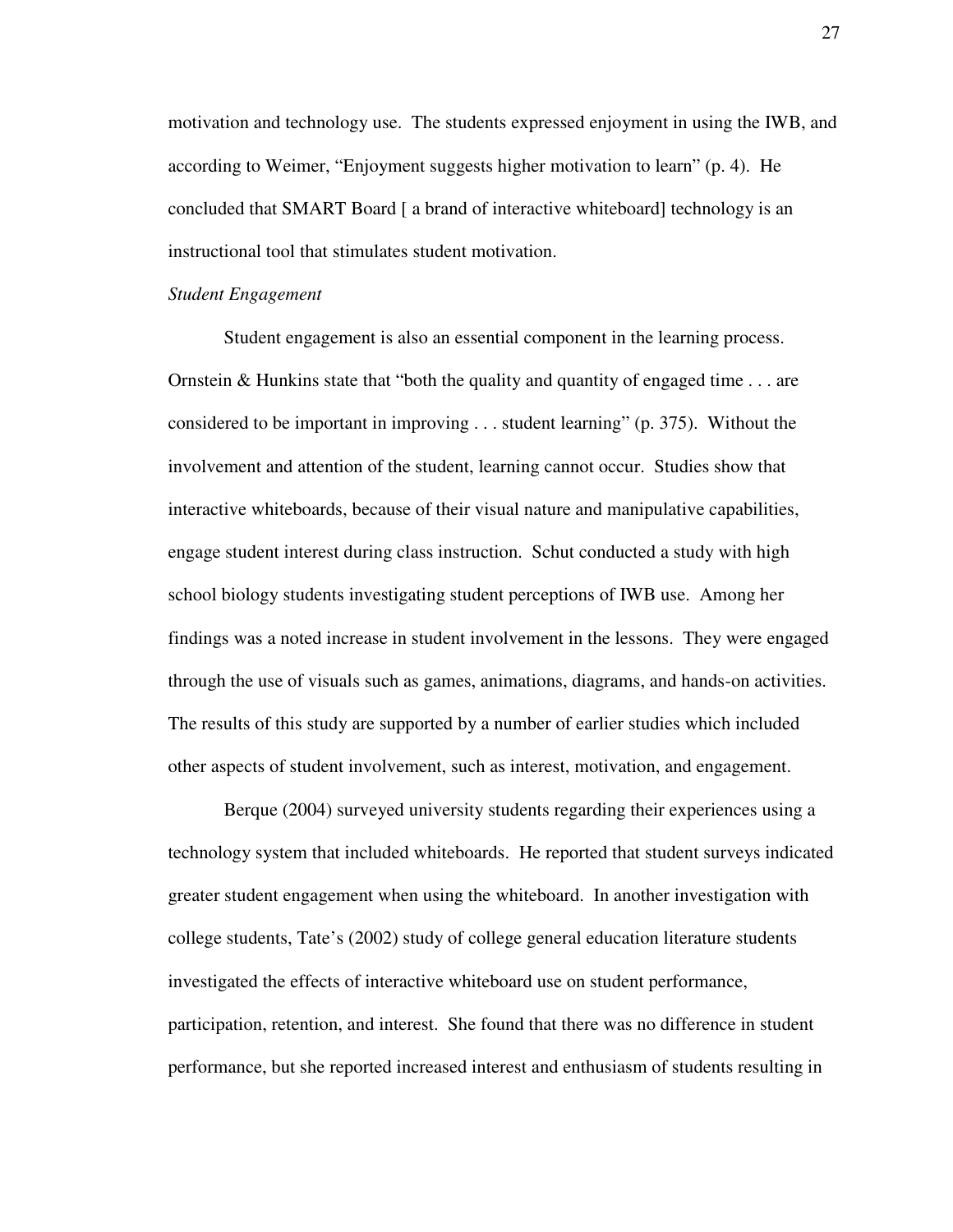greater retention of students in the experimental course sections. She attributed this to the high level of student engagement during the presentation of course material using the whiteboard.

The Levy study, conducted in two secondary schools in England across a range of subject areas, also reported that IWB makes lessons more enjoyable, interesting, and stimulating for the students. She noted that IWB use promoted involvement of all the classes under observation, and helped to focus their attention, and engage them in the lessons.

The Beeland study investigated the level of middle school student engagement as a function of teaching methodology utilizing three learning modalities: visual, auditory, and tactile. He hypothesized that instruction incorporating these modalities with IWB use would increase student engagement in the lessons. One lesson with one hundred and ninety-seven students in ten classes were involved in the investigation. A modified survey based on the Computer Attitude Questionnaire was administered to students immediately after classroom use of the IWB. Students responded to Likert Scale questions which were then analyzed for levels of student enjoyment and engagement. He concluded that use of interactive whiteboards led to increased student engagement due to its inclusion of each learning modality, particularly the attraction of its visuals. He also postulated that increased student engagement can potentially raise student achievement.

Solvie (2001) investigated student engagement and motivation in the elementary school setting. She conducted a study with a class of first grade students, assessing their attention to task during lessons. Data were collected by tallying the minutes of inattention during each thirty minute lesson. She found that there was no significant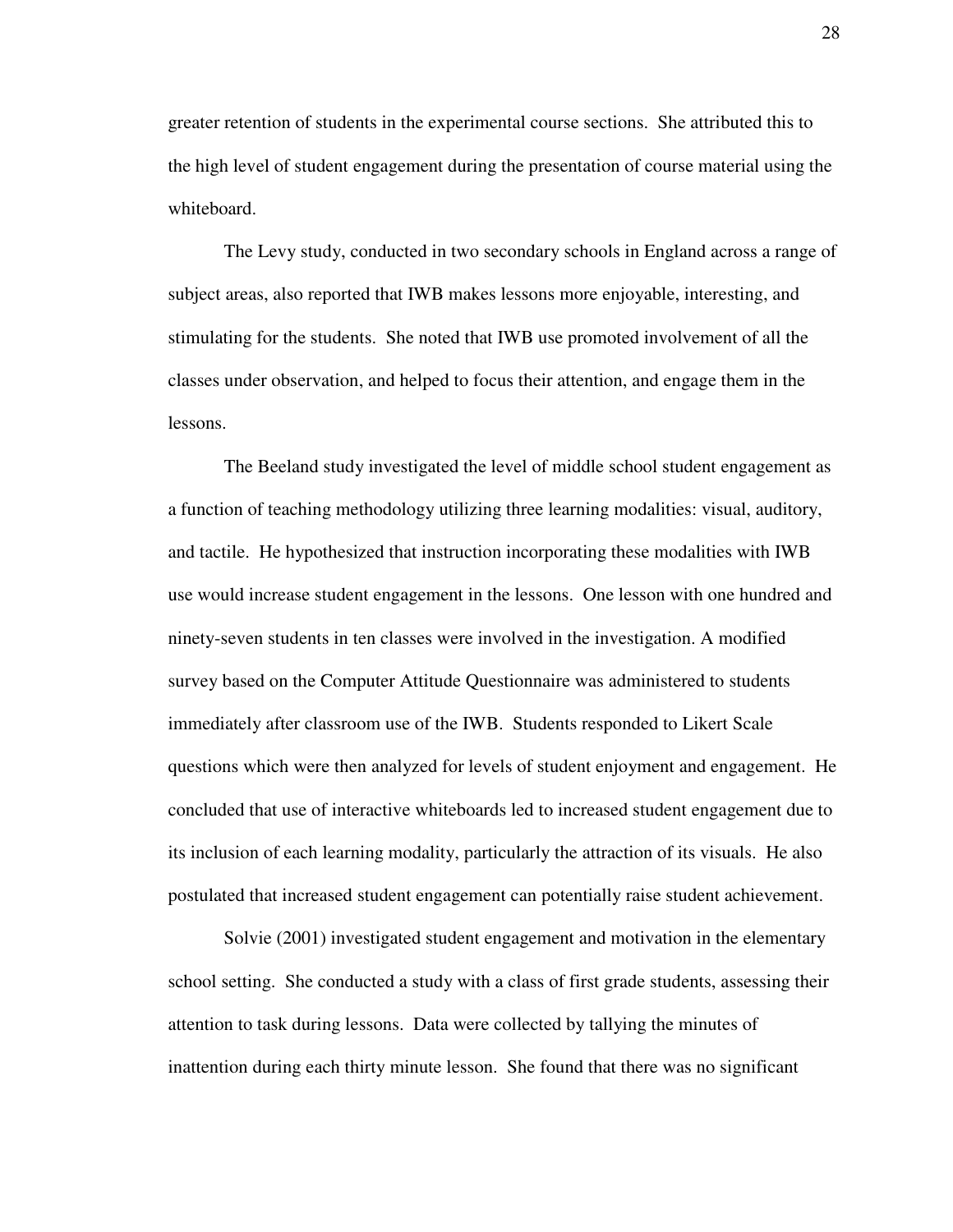difference in student attention with IWB use and without IWB use. She concluded that other distracters in the room may have influenced student attention and recommended further research on use of the IWB to gain student attention.

Two studies were located which noted the effects of information technology utilization on student behavior in the classroom. Alexiou-Ray (2006) reports that use of hand-held computers during the lessons decreased the behavioral problems exhibited by previously unruly students. This was attributed to the students' engagement in the instructional activities using hand-helds. Passey and Rogers study of the motivational effects of technology use included consideration of student behavior in classrooms in English schools at various grades levels and across geographic regions. Among their findings, it was reported that both teachers and students noticed positive effects of technology use on student behavior. They report that "pupils are better behaved in lessons when ICT is used (p. 31).

Christophy and Wattson (2007) conducted a study with high school chemistry students to determine whether IWB use would capture student attention more significantly than the teacher-led lecture method of instruction, leading to greater understanding of the concepts by students. Two classes were involved, one using the IWB to learn the material, and one using the traditional means of lecture, followed by a group practice assignment. The group exposed to the traditional lecture method scored higher on the subsequent quiz. However, Christophy and Wattson noted that "One aspect of the research that was clear was the attention maintaining aspects of the SMART Board lessons" (p. 14). They concluded that students were more engaged and interactive using the whiteboard that the group who did not.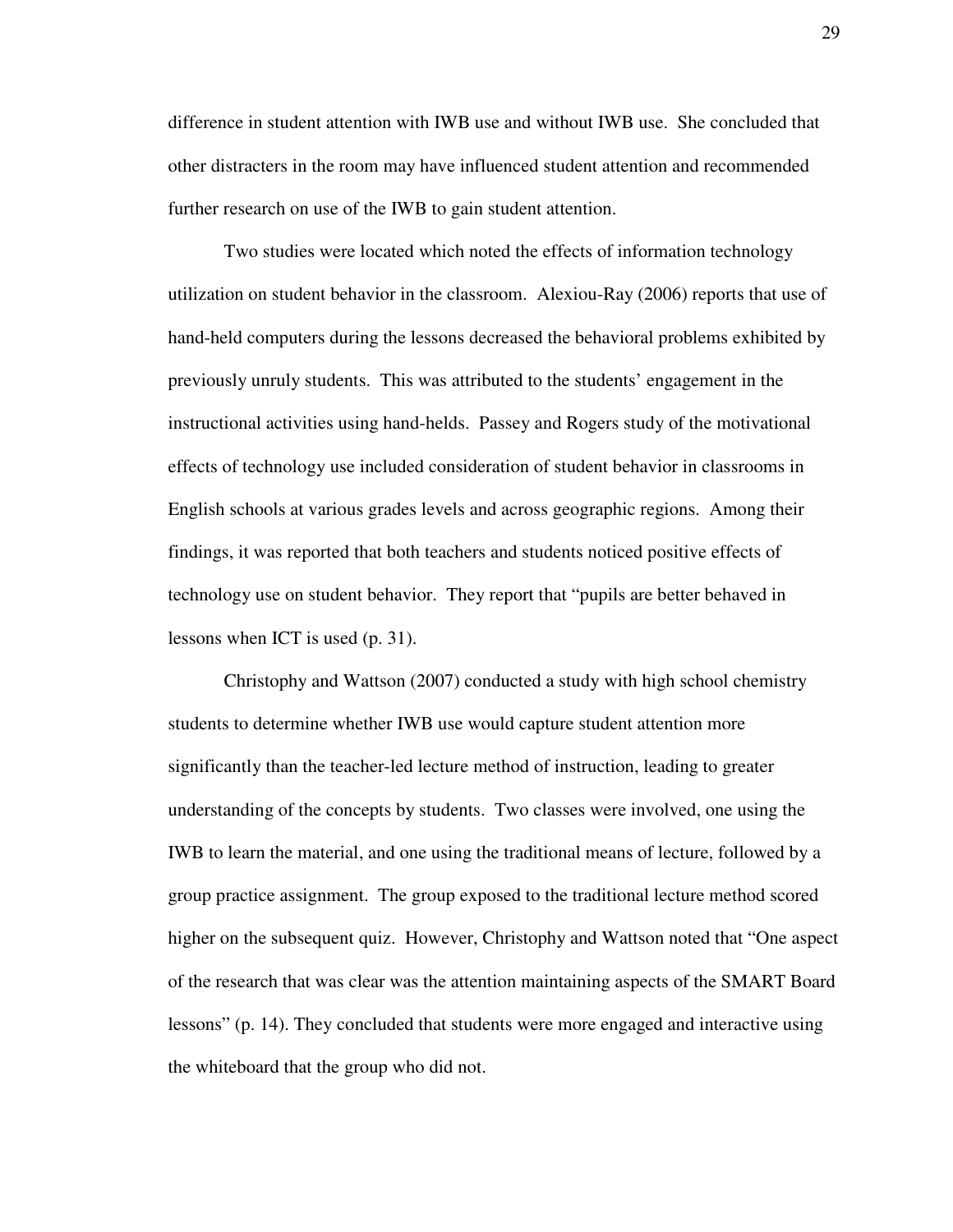### *Summary of the Relevant Research*

This literature review has examined the links between interactive whiteboard use and a variety of topics relevant to the use of this technology and student engagement in classroom instruction. The concepts of social cognitivism and constructivism were introduced as the umbrella paradigms of importance to this study. Secondary theories embodied the issues of student motivation; learning styles; the special needs of middle school students; and interactive learning in the educational setting. Studies have shown that collaboration, active participation, and a student-centered approach benefit students' learning needs, particularly with middle school students. According to the research, use of interactive whiteboards stimulates student interest and attention leading to increased motivation and engagement during lessons. Student engagement, as evidenced by behavior during lessons, is an essential component of learning. Incorporation of technology into classroom instruction not only kindles student attentiveness, satisfies the accommodation of student needs, and utilizes instructional strategies consistent with the current technological tools available, but also complies with state and federal technology mandates.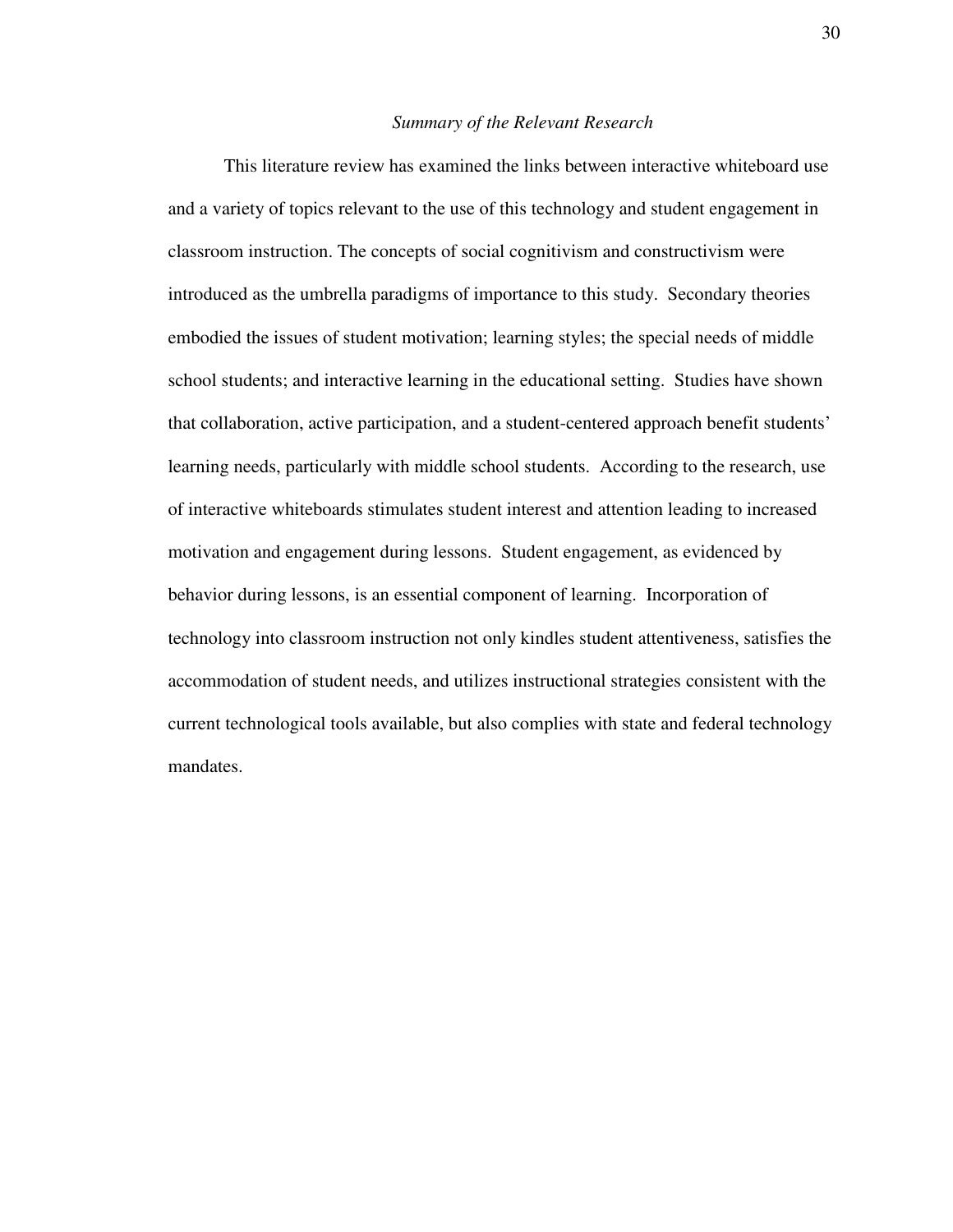#### Chapter Three: Methodology

In describing the methods used to conduct this study, the research design, participants, instrumentation, procedures, and data organization and analysis will be discussed. This investigation used a quantitative methodology as the primary research perspective. According to Bailey (2004), there is very little research as yet on technology's effectiveness in education, and much of that has been qualitative in nature. Because there is limited quantitative research on the effects of interactive whiteboard use in the educational setting, it was believed that using a primarily quantifiable approach to measure what was actually taking place in the classroom setting would be the most appropriate research methodology for statistically investigating the impact of interactive whiteboard technology on student conduct.

This study attempts to define more objectively what is happening regarding student engagement behaviors in the classroom during interactive whiteboard use. Other authors (Fisher, Schut, Alexiou-Ray) have also identified the need for more research on the use of IWB technology and its effects in the classroom using quantifiable methodologies, most of the current research having been conducted through subjective attitude surveys or from qualitative perspectives.

The main purpose of this study was to evaluate the impact of the computerassisted technology tool, the interactive whiteboard, on student behavior as an indicator of student engagement. To further enhance the credibility of the study, standardized observations of classes were conducted throughout the entire cycle by only one observer, data were collected from more than one source, and threats to validity were managed as closely as possible.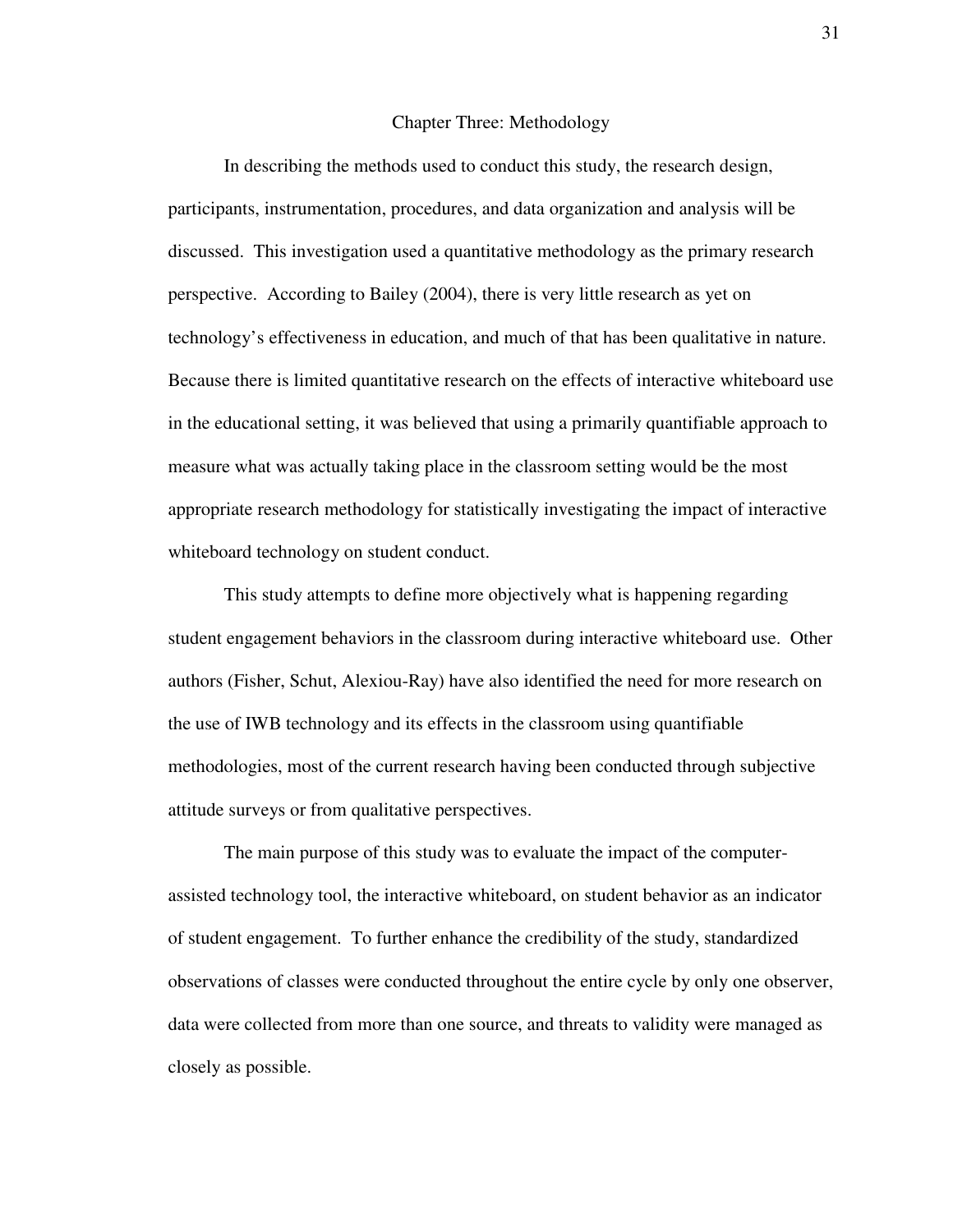### *Research Design*

This research investigation utilized a quantitative same-subjects approach for data collection through systematic direct classroom observations combined with a post-study survey to assist in addressing the results. This small-scale research employed a quasiexperimental methodology because true randomness was not possible within the school system. Although the student groups were not randomly assigned by the researcher to the study, the students were randomly placed into the classes of the three participating teachers by the computer program utilized district-wide. Because this was a same group study, subjects were exposed to both conditions in the study, instruction without IWB use, followed by IWB use during lesson instruction. Use of the IWB was the independent variable in this investigation. The dependent variable, student engagement evidenced by their behavior during lessons, was quantified through the repeated measures design by direct observation of the researcher. Subjects in the research classes had not had prior exposure to the IWB, eliminating any pre-conditioning to the independent variable, though any transfer students into the classes may have experienced IWB use in other settings. Control groups of analogous students were observed at each school for the duration of the study as a means of managing the history effect by monitoring campus climate and to corroborate baseline engagement data.

Anonymity of the participants was ensured by the researcher. No names were used on any of the data collection instruments. Neither the At-Task Observation Instrument used by the researcher to tally subject behaviors nor the attitude surveys completed by the subjects contained any student names. Row and seat numbers only were used to identify individual students for the purposes of data analysis. The At-task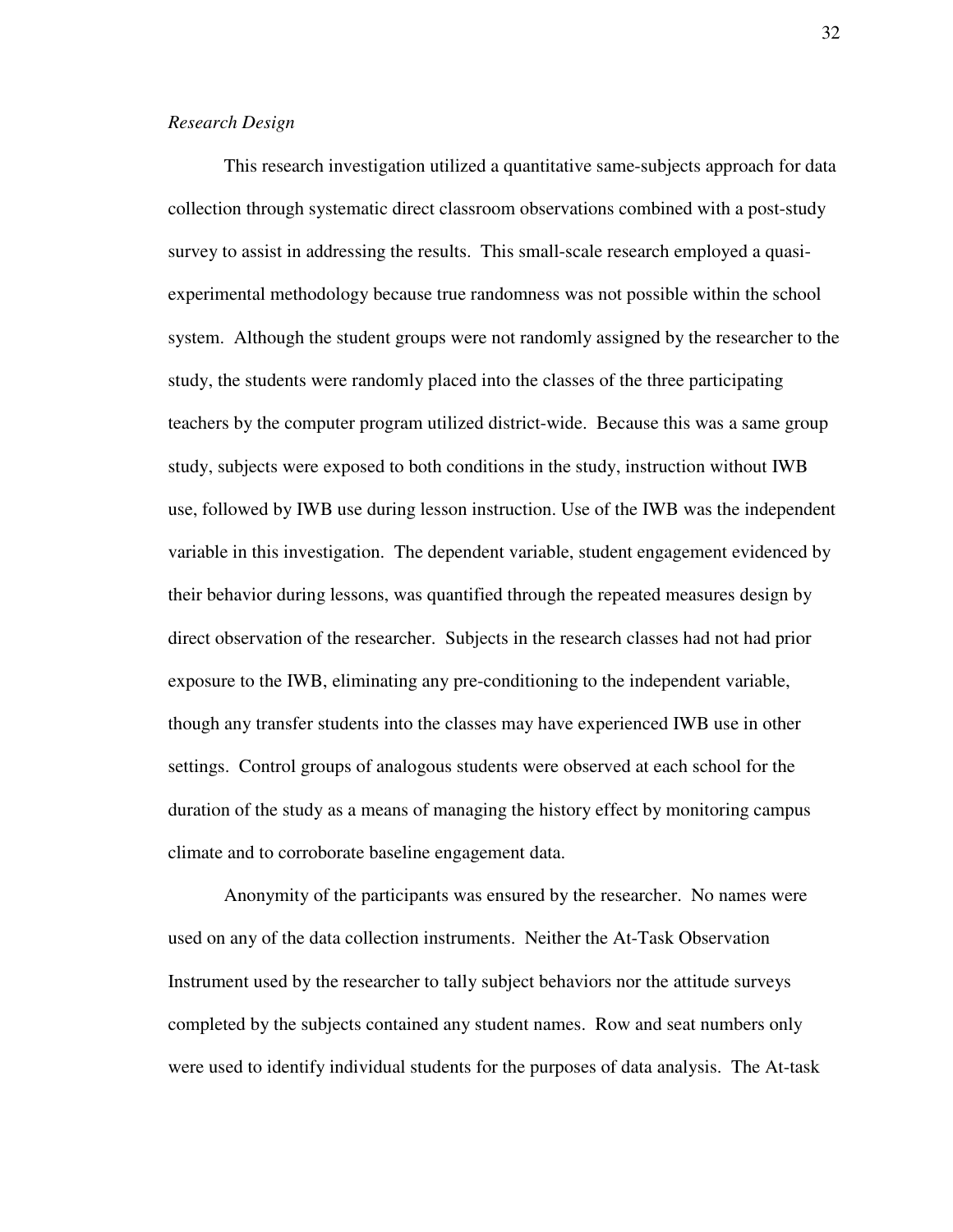forms, questionnaires, and all other data materials have been maintained at the home researcher. No materials were housed at either of the schools at any time during the investigation nor were they made available to any of the participants in the study. Se*tting* 

 The study was conducted at two junior high schools located in a county school district in northeast Florida. School A was located in an established suburban area, while School B was located in a rural area undergoing a housing development boom. The subjects of the study were students assigned to classes with either Teacher A or Teacher B at School A, or with Teacher C at School B. These teachers were experienced interactive whiteboard users and had been contacted for that reason regarding their willingness to participate in this study. Teacher A taught eighth grade Advanced Language Arts; Teacher B taught eighth grade Advanced and Regular Education Social Studies, U. S. History; Teacher C taught seventh grade Advanced and Regular Education Social Studies, Geography. These teachers agreed to participate in the study due to their personal interest in, familiarity with, and enthusiasm for interactive whiteboard use as an instructional tool. An eighth grade Language Arts control class at School A and a seventh grade Social Studies, Geography control class at School B were also observed on the same days that IWB classes were observed.

## *Context and Access*

The sites of the investigation were two public junior high schools located in a northeast Florida school district. Teachers identified by the researcher as possible candidates interested in participating in a IWB study were contacted, as well as the principals of the two schools. Access to each school was obtained via consultation and

33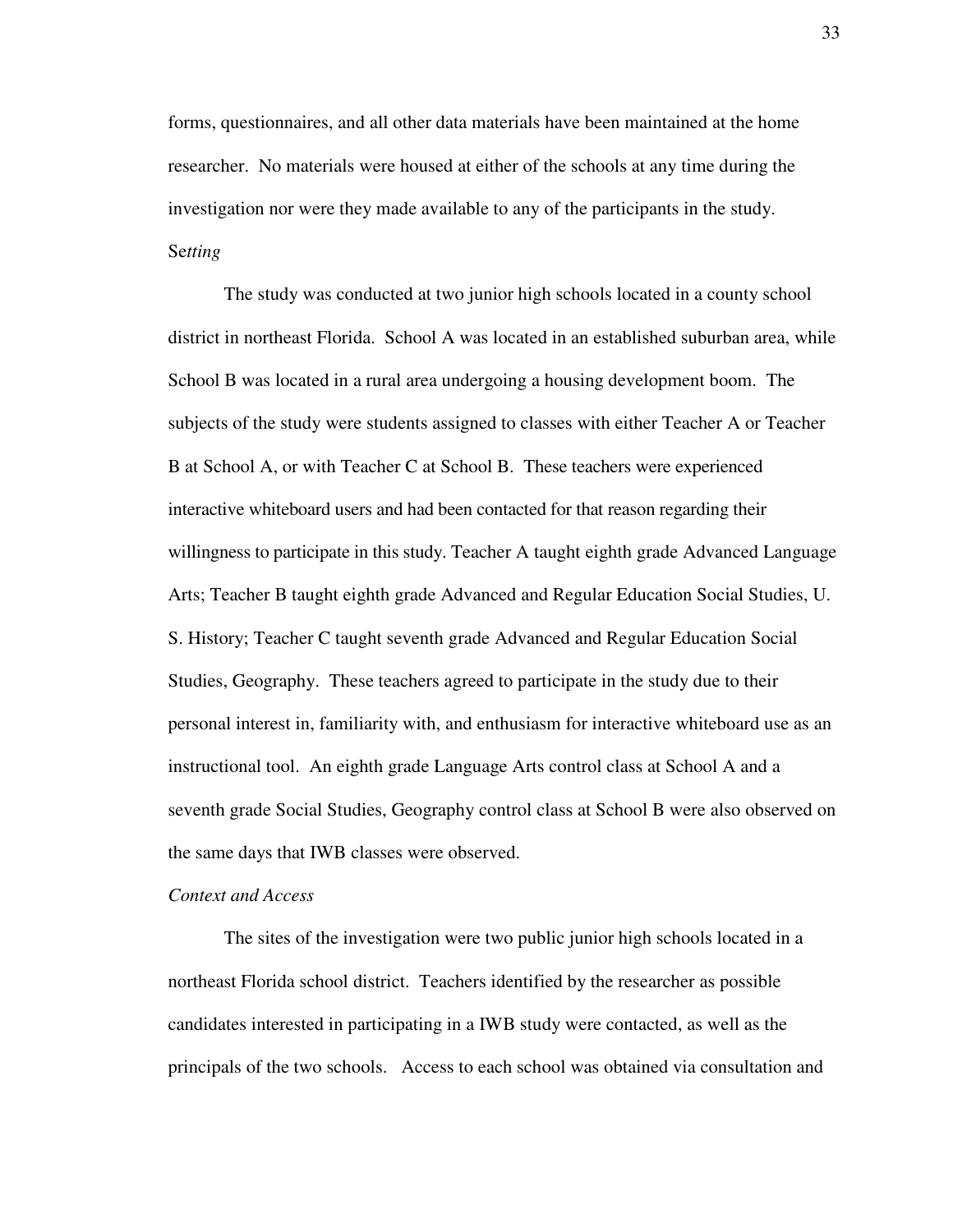consent from the principals after discussing the content and logistics of the investigation. Principal A and Principal B granted permission to the researcher to conduct observations, collect data, and survey the subjects with the understanding that anonymity would be maintained. Each principal wrote a letter granting access to the classrooms of the selected teachers. A schedule of observations was agreed upon with the teachers and with approval of each school's principal. The principals were supportive of the investigation and welcomed the opportunity for their schools to participate. Because the principals had already purchased interactive whiteboards for use in the classroom, they were interested in whether teacher use and the educational effects on students justified the expenditures. The school district office was also contacted regarding the investigation. A letter was sent to Director of Secondary Education at the district office with the principal approval letters enclosed to acquaint him with the research being undertaken.

### *Topic of Study*

This research study examined the relationship between the use of the interactive whiteboard as an instructional tool in the classroom and its effects on middle school student engagement as evidenced by student behavior during instruction. The investigation attempted to expand the body of knowledge regarding one aspect of the efficacy of the interactive whiteboard as an instructional tool.

#### *Participants*

Two hundred and twenty-six junior high school students, aged 12-14, in grades seven and eight participated in the investigation. Seventy-six subjects in the fourth, fifth, and sixth period Advanced Language Arts classes of Teacher A; and sixty-six subjects in

34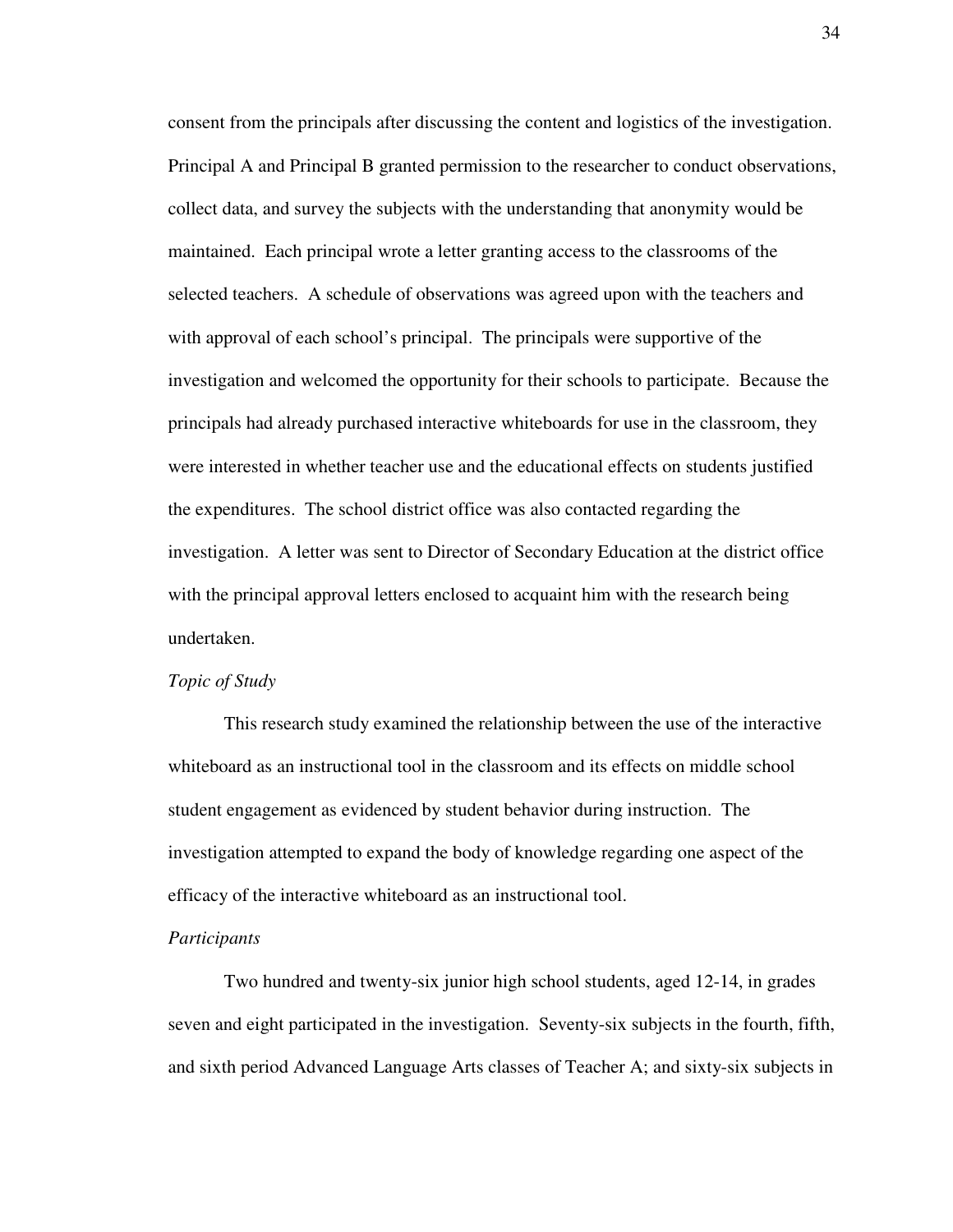the first, second, and third period U. S. History classes of Teacher B at School A; and eighty-four subjects in the first, second, third, and fourth period Geography classes of Teacher C at School B were observed for a six-week period during the second half of the first semester of the 2007-08 school year, from early November through mid December, 2007. The three teachers were veterans who were experienced with and had been using interactive whiteboards for classroom instruction in previous school years. The students were either in Regular Education classes of mixed ability levels or in Advanced classes of the three teachers. There was gender diversity in each class, plus a mix of ethnicities: white, black, Hispanic, and Asian. The students also came from a variety of socioeconomic backgrounds. A control class at each school, comparable to the experimental classes, was also observed for the duration of the research. The control class at School A consisted of twenty-six eighth grade Language Arts students, while the control class at School B was made up of twenty seventh grade Advanced Social Studies, Geography students, observed during the same time frame, in addition to the 226 test subjects. Control classes were included as barometers of campus climate during the investigation period. For these classes, the at-task observation checklist was utilized to tally student engagement behaviors. There was no IWB use at any time in these classes. This also allowed comparison of test groups with the control groups, in addition to single-group test comparisons, to measure average at-task classroom behavior.

# *Demographics*

According to the 2000 Census data obtained from epodunk.com, the total population of the United States was over 281 million while in this northeast Florida county, the population includes 169,528 individuals. The median household income for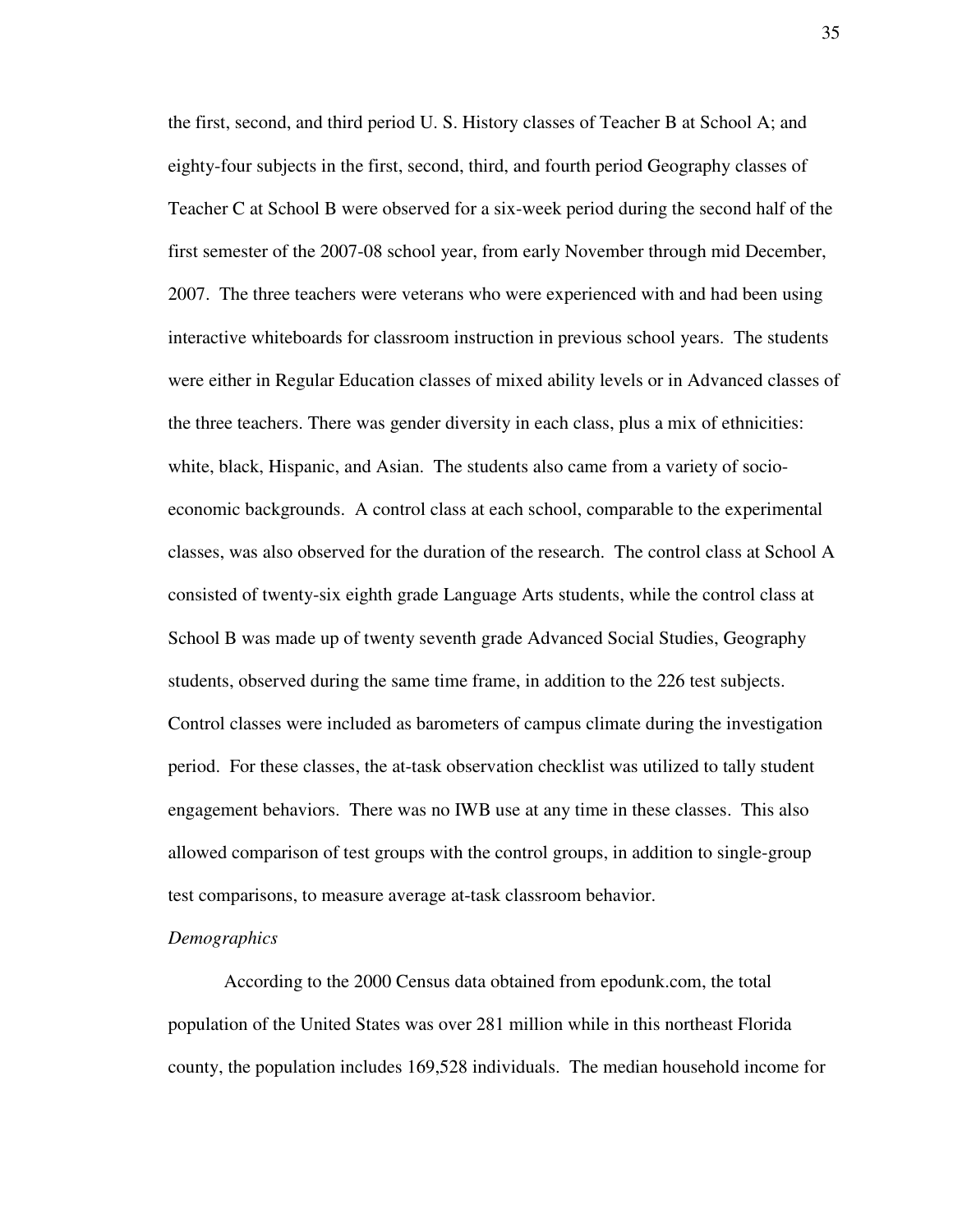this county was \$48,854, while in the US it was \$41,994. In 2002, the per capita personal income in this county was \$26,739 compared to the national per capita income of \$30,906. Nationally, the gender make-up is 49% male and 51% female, with a racial profile of 75% white, 12% black, 4% Asian, and 13% Hispanic (percentages add to more than 100% because individuals may report more than one race). Countywide for the selected Florida region, the population by gender is comprised of 49% male, 51% female, and by ethnicity it is white 87%, black 7%, Asian 2%, Hispanic 4%. Educationally, 32% of the county population are high school graduates, and 55% have some college or higher educational degrees compared to 20% high school and 80% some college and above nationally for those over age twenty-five.

The student make-up of the two participating schools involved in the study was similar to the local community with the exception of the ethnic diversity represented in School B. Other than ethnically, the schools were very similar to each other demographically, reducing the likelihood of socio-economic or developmental differences among the two groups of subjects. School A is in a town with a population of 9,081, 47% male and 53% female. Ethnically, it is 83% white, 11% black, 2% Asian, and 5% Hispanic. Of the population over age twenty-five, 29% are high school graduates, and 58% have some college or above. Local median household income is \$41,631. School B is in a town with a total population of 10,338 people, 50% male and female. There are 93% white, 3% black, .6% Asian, and 2.6% Hispanic. Educationally, 40% are high school graduates, while 41% have some college or above. The median income is \$45,722.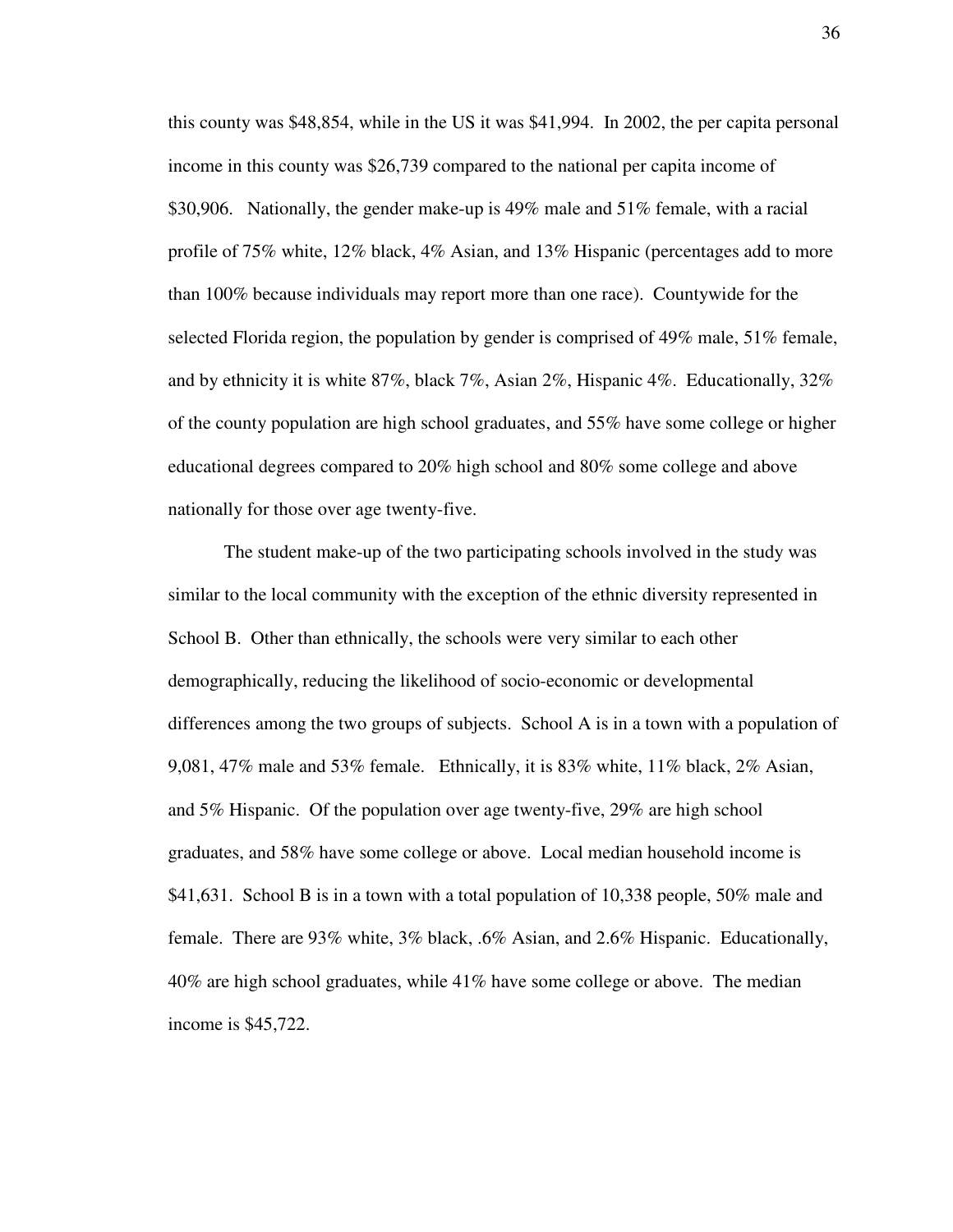School A, located in an established suburban locale combined with a more recently developed zone, was a junior high school which draws its student population from a mixed socio-economic strata. The school has 35 permanent classrooms and 18 portables. In addition to Regular Education and Exceptional Student Education programs, School A provides gifted Social Studies, an adaptive PE program, speech and language therapy, physical therapy, autistic units, Emotionally Handicapped selfcontained units, and a Language Impaired unit. There are 927 students in grades seven and eight. Ethnically, the student population consists of 80% Caucasian, 9% African-American, 6% Hispanic, 3% Asian, and 2% other representative of the surrounding community. The gender compilation of the school is 46% female and 54% male. The percentage of students with disabilities is 22%, while the percentage of students on free and reduced lunch is 17%. The number of eighth grade students who scored below grade level on the Florida Comprehensive Assessment Test (FCAT) were 25% of those who took FCAT Reading, and 26% for FCAT Math.

School B, a junior high school consisting of grades seven and eight and located in a rural area of the county, was also composed of diverse socio-economic groups. The school has 56 permanent classrooms and 18 portables. In addition to Regular Education and Exceptional Student Education programs, School B services the gifted population through a Social Studies Enrichment Program. It houses one PMH unit, two TMH units, two EMH units, one Physically Impaired unit, and one Emotionally Handicapped selfcontained unit. An adaptive PE program, speech therapy, physical therapy, and occupational therapy are provided as needed. It also houses the county's only Multi-Sensory room specifically designed to meet the needs of ESE students.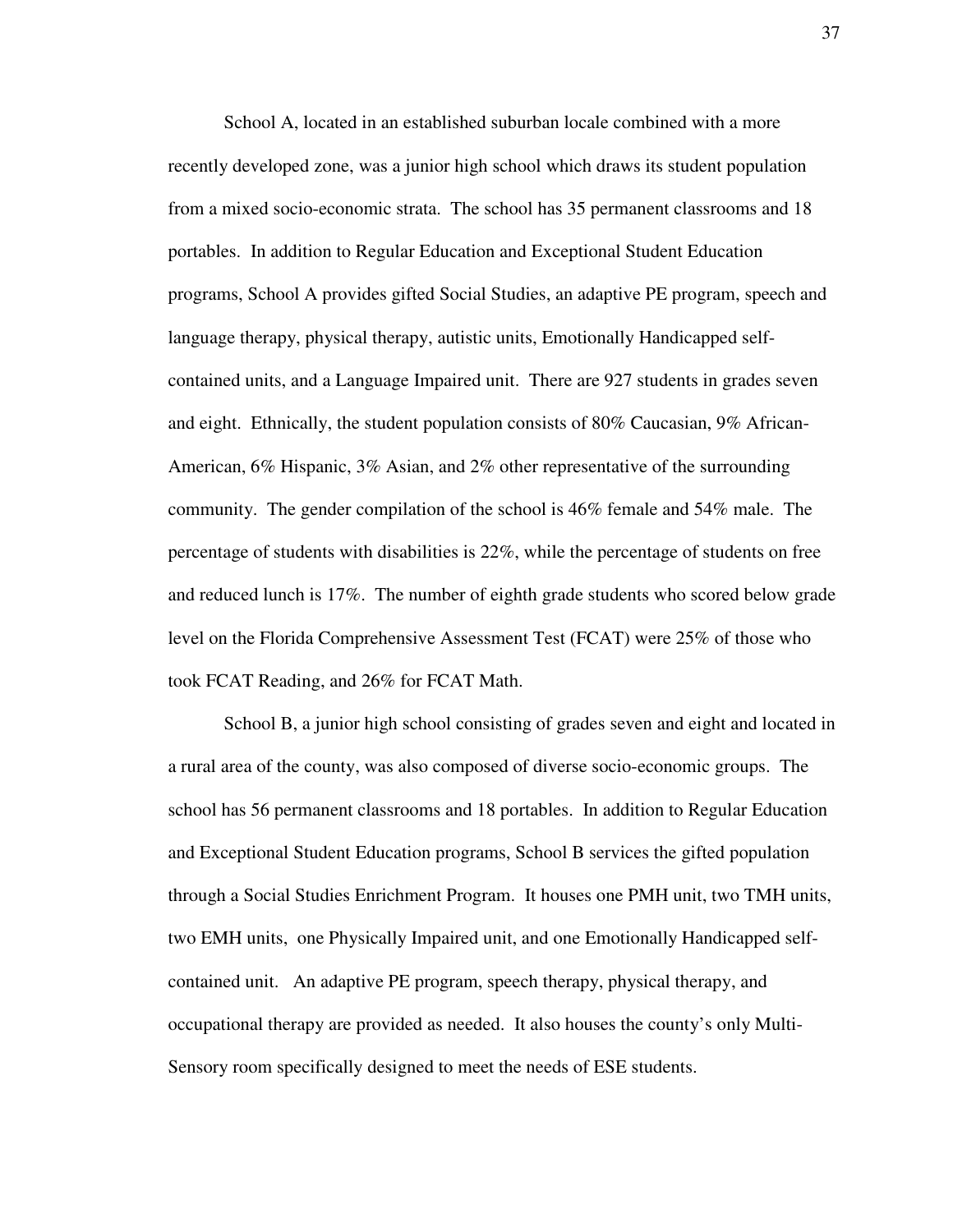There were 1097 students in grades seven and eight at School B. The student population consists of 77% Caucasian, 23% minorities made up of 11% African-American, 7% Hispanic, 2% Asian, and 3% other which is more ethnically diverse than the community at large. The gender compilation of the school is  $48\%$  female and  $52\%$ male. The percentage of students with disabilities is 20%, while the percentage of students on free and reduced lunch is 24%. The number of students who scored below grade level on the state assessment tests was 25% of those who took FCAT Reading, and 26% for FCAT Math.

School A and School B were very comparable in both the student population make-up and assessment data results. The ratio of male to female students was similar, as was the racial/ethnic make-up, the number of students on free and reduced lunch, and the numbers of special needs students. State Assessment data results were also very similar. Students scored within a very close margin on the FCAT Reading and Math state assessment tests, reflecting comparable academic standings. Individual classes at both schools were ethnically representative of the student bodies overall with 13% minority students in the classes of Teacher A, 27% minority in Teacher B's classes, and 23% minority with Teacher C. The gender make-up of the classes overall were representative of the school only for Teacher A with 49% female, 51% male. Teacher B classes overall were 36% female, 64% male; while for Teacher C, 42% female, 58% male.

## *Data Collection*

The researcher observed classes once per week during the second quarter in November, 2007 using the At-Task Observation Instrument to tally student behaviors while the IWB was not in use, establishing a baseline of student engagement as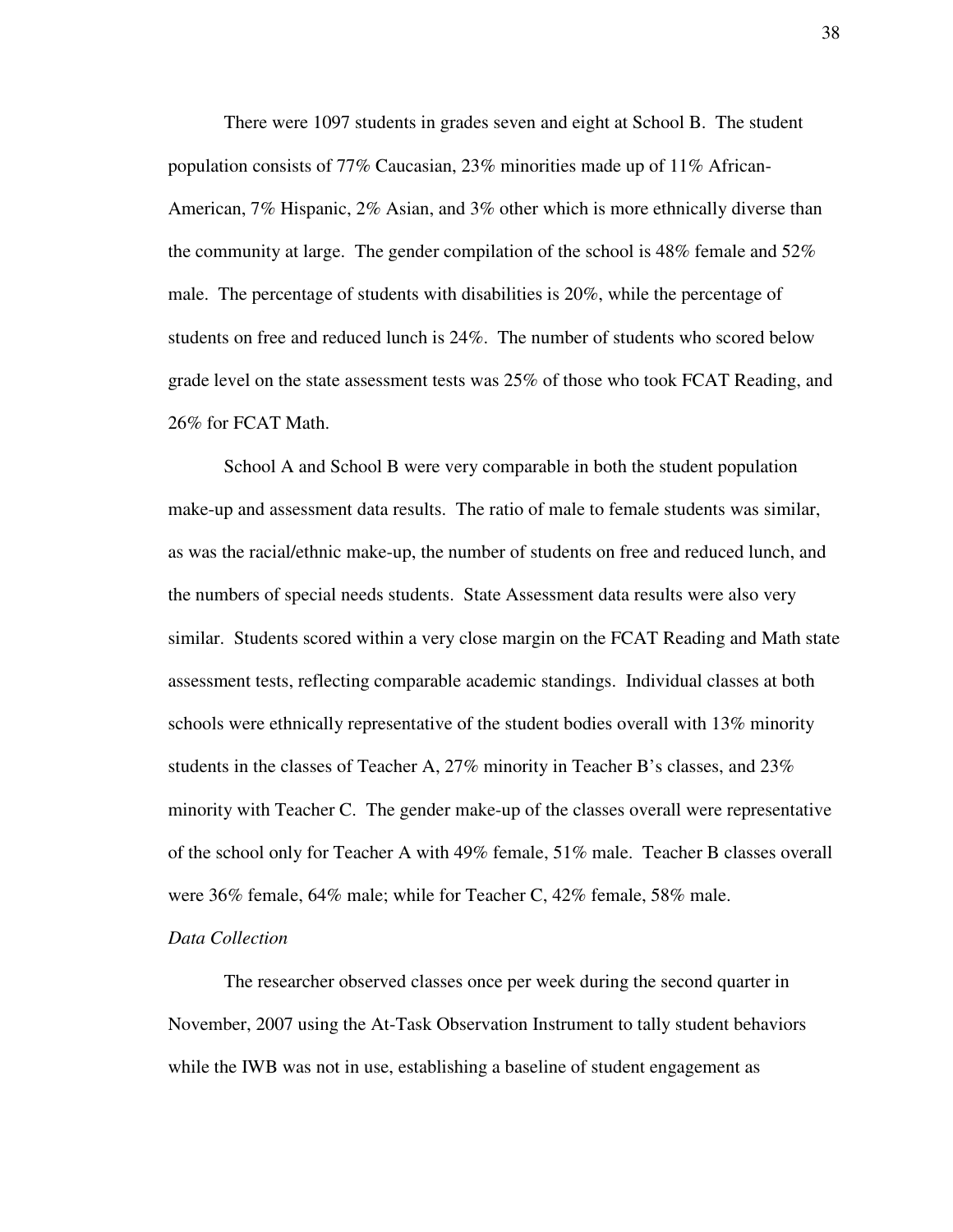demonstrated by their classroom behavior. During December of the second quarter, the researcher observed each of the classes on the same day of the week at the same time of day once per week with IWB use, and recorded observations on the same momentary time-sampling instrument. At the end of the observation period, students completed a self-perception survey regarding their own attitudes and assessment of their behavior and engagement during instructional IWB use.

### *Instruments*

The At-Task Observation Instrument was modified from a sampling of at-task tools from a variety of sources: the University of North Florida course, Clinical Educator Training; Liberty University doctoral course, Supervision of Instruction; and the Florida Performance Measurement System (FPMS) formative teacher observation materials. According to the FPSM training manual, teachers' effective use of time influences student engagement in academic activities. Hence, on-task behavior is an important indicator of student learning. At-task observation instruments are recognized as legitimate tools, and have long been utilized as a means of collecting data on student engagement. Direct recording of behaviors using seating charts is an established data collection method in clinical supervision. Hopkins & Moore (1993) indicate that such structured observations can "provide highly accurate, detailed, verifiable information" regarding what is occurring in the classroom (p. 48). Although the sources of these observation tools provide a substantial degree of credibility, research has also provided corroboration. According to Lavely, Berger, Blackman, Follman, and McCarthy's (1994) research on classroom performance observation instruments and related issues, overall inter-rater estimates for FPMS summative and formative instruments as reported in the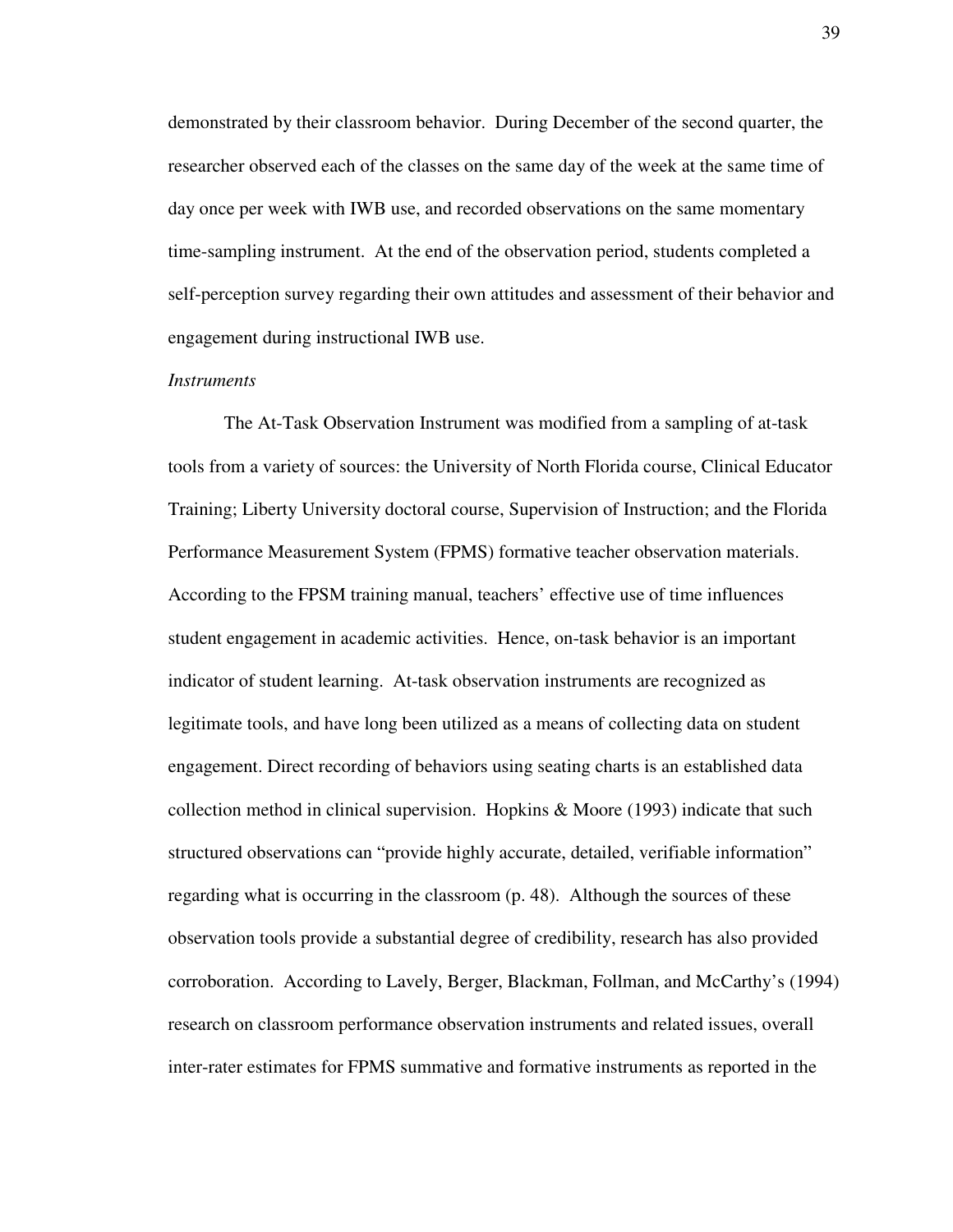reliability studies of the Teacher Evaluation Projects of 1982 and 1984, were .85 (1982) and .98 (1984). Regarding accuracy and reliability, the FPMS manual itself states that "The concepts and indicators included in this document have been normed on a representative sample of teachers in Florida" (p. ii). Simpson's (1979) study of systematic direct observation of individual student on-task behavior using a Pupil-Teacher Classroom Observation Scale, identified significant inter-rater reliability with use of an on-task/off-task instrument of 88.5%, provided that proper training was delivered. Simpson's study is supported by the more recent research of Chalouleas, Riley-Tillman, Sassu, LaFrance, and Patwa (2008) comparing the use of systematic direct observation with daily behavioral report card observations. They stated in their paper that Salvia and Ysseldyke reported direct observation to be a recognized and accepted measurement strategy provided that standardized procedures for observing and scoring are maintained. The Chafouleas, et al study concluded that direct observations by external observers do "present a standard for behavioral data" (p. 35). Another study by Riley-Tillman, Chafouleas, Sassu, Chanese, and Glazer (2008) stated that with extensive training systematic direct observation "can allow for precise (i.e. reliable and accurate) measurements of specified behaviors because the information is collected as the behavior actually occurs" (p. 136). Riley-Tillman, et al, also state in their discussion that systematic direct observation is regarded as a well-established method of documenting student classroom behavior. The Silverman and Zotos (1987) study investigating how well measures of student engagement using time-sampling methods compared to actual videotaped class sessions, found that while use of the observation instruments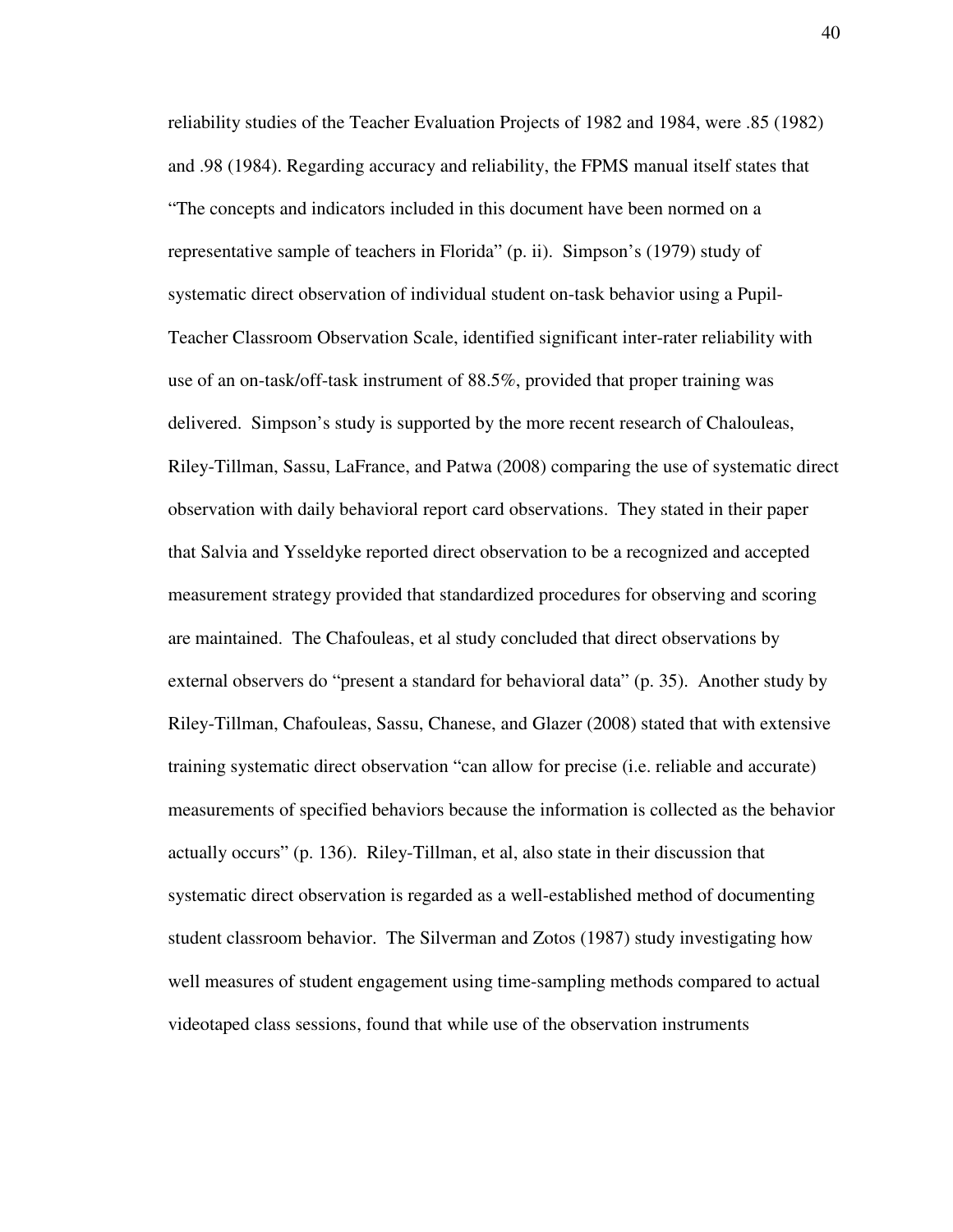overestimated time on-task, the instruments were valid for comparison of engagement at different times with use of the same observation instrument.

The researcher modified the At-task Observation Instrument used in this investigation from CET teacher supervision training materials, doctoral course materials, and formative observation instruments obtained from school district training in teacher supervisory observations. In the current investigation, momentary time-sampling (sweeps) was utilized to collect at/ off-task behavioral data. The observation tool was used to manually record data concerning appropriate at-task student behaviors reflecting student engagement and specified off-task behaviors during classroom lessons. The observation instrument included space to record at/off-task behaviors for each student using momentary time-sampling at five minute intervals during each class period. At each sweep of the classroom, a coding symbol designating at-task or a specific off-task behavior was recorded for each subject. Conventional engagement behaviors, including listening to instructions, participating in the class activity, looking at the teacher or board, following directions, and seeking help properly were categorized as at-task. Off-task behaviors which were tallied included being turned around in the seat, making noises/faces, doing schoolwork other than assignment, stalling (daydreaming, doodling, looking out the window, digging through purse or backpack), out of seat, head down, or talking out off-topic.

Measurement of student attitudes towards the interactive whiteboard as an educational technology tool was obtained using an existing attitude survey modified by the researcher. There were a number of inventories and questionnaires regarding student attitudes towards technology. The Computer Attitude Questionnaire (CAQ), a 65-item

41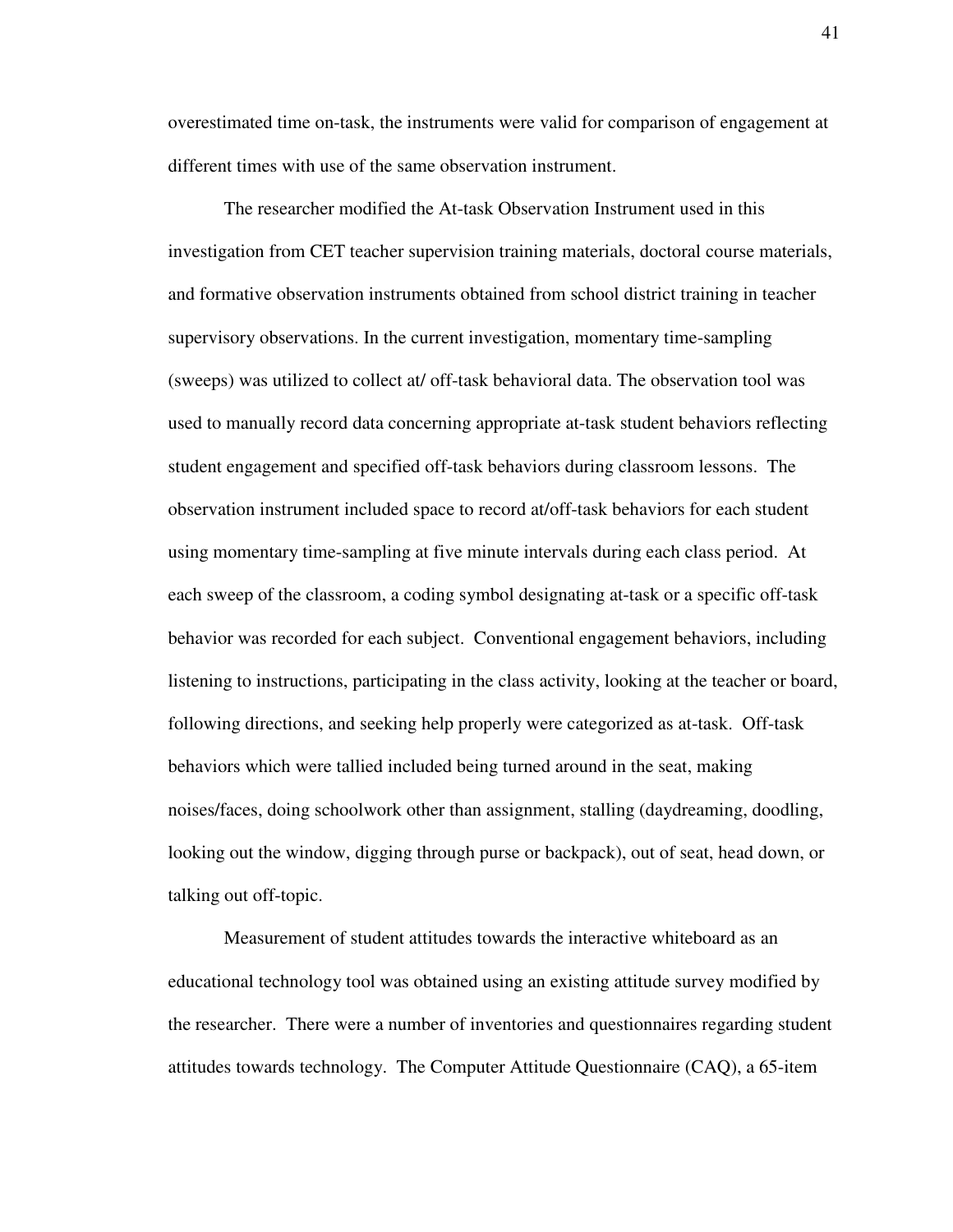Likert-scale type instrument for measuring middle school students' attitudes, was chosen by the researcher. Selected items from Part I of the CAQ measuring the importance and enjoyment of computer use were modified into an attitude survey to measure student perceptions of the impact of the instructional technology being investigated, the interactive whiteboard, and their perceptions of their enjoyment and its importance in classroom instruction. The CAQ was developed by The Technology Applications Center of Educator Development as part of its Attitudes Towards Technology program. This is a free instrument available online at http://www.tcet.unt.edu/pubs/studies/survey/caq5- 14.pdf. Although there are 7 subscales measuring various student attitude components, only Part I of this inventory was used. It was modified by changing the word *computer* to *interactive whiteboard* to reflect IWB exposure.

This tool has been tested and used extensively by researchers. Reliability data are provided as part of the survey packages. A study, *Validating the Computer Attitude Questionnaire (CAQ)*, conducted in 1995 by Knezek and Christensen with a population of five hundred eighty-eight seventh and eighth grade students in Texas to determine stability of measurement for the instrument, showed there to be high construct validity with high reliability of the questions. Construct validity had been previously established in a 1993 study for the Young Children's Computer Inventory (YCCI) which carried over to the CAQ from which it was developed, according to Knezek and Christensen. The reliability analysis revealed a total internal consistency reliability for the two sections used of .82 for both, indicating that these are accurate psychological measures for these areas. This attitude survey was modified by the researcher for comparative analysis of actual student behavior and their own perception of their attitudes towards the IWB. The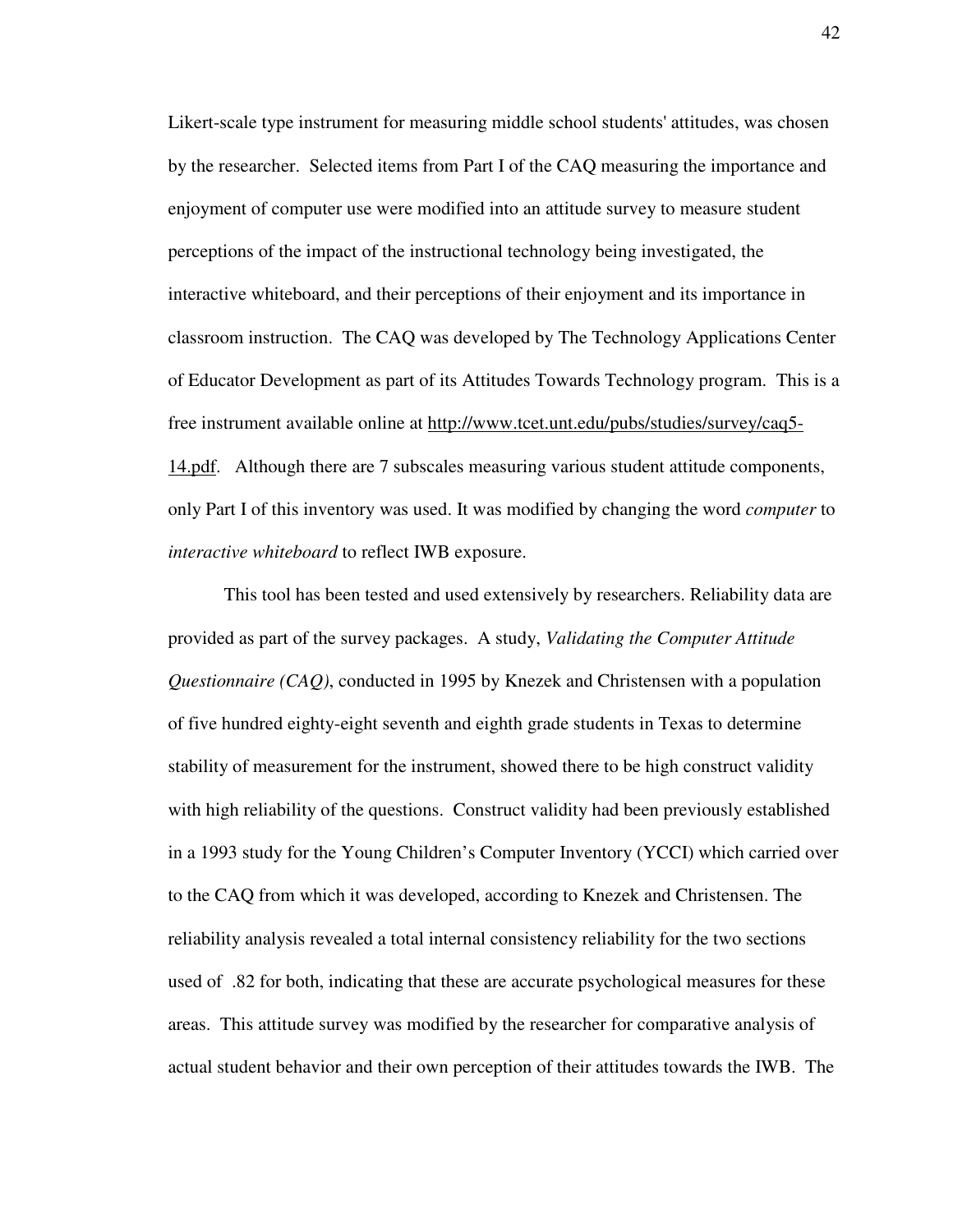modified Student Interactive Whiteboard Attitude Survey (Appendix A) was administered in December, 2007 at the end of the research study.

## *Procedures*

The classes of three junior high school teachers were observed during the second quarter of the 07-08 school year during which time interactive whiteboards were not in use, and during the latter part of the second quarter for sessions in which interactive whiteboards were in use. Observations were conducted one day per week at each school over a six-week period for a total of six observations of each teacher's designated classes. Simpson had noted in his study that three observations would provide an authentic quantification sample of student behavior. The research of Lavely, et al was consistent with Simpson, finding that increasing the duration and number of observations led to increased reliability estimates. Data were recorded once per week per class for a three week period in which interactive whiteboards were not in use during instruction. Traditional instructional tools, such as the standard whiteboard and overhead projector, were utilized during this time period. Data were next collected for another three week interval once per week with the IWB in use on the same days and during the same fiftyminute class periods. Once the whiteboards were introduced, they were used at least two times per week for the duration of the second quarter to reduce the novelty effect. At the end of that time, a post-use student attitude survey was completed by each class.

During that period of time, mid-November through mid-December, 2007, the researcher used the At-Task Observation Instrument to tally student behaviors while seated unobtrusively at the to the side of the back of each classroom. After the initial introduction by the teachers, the researcher did not interact at all with the subjects. The

43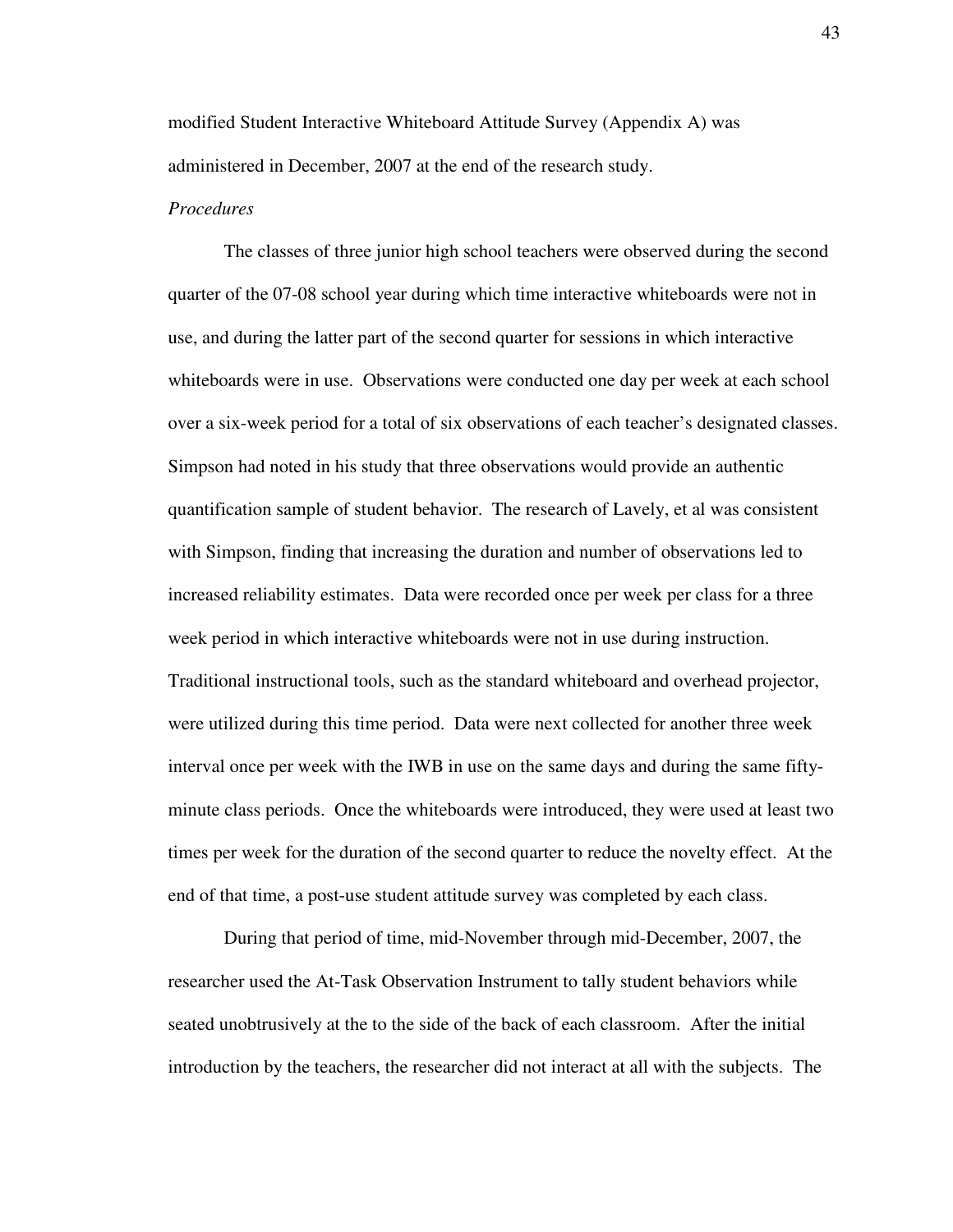observer was in place as subjects entered the room to reduce any distraction for the students. Each observation period consisted of eight momentary time-sampling sweeps made at five minute intervals throughout the class periods, except for the  $3<sup>rd</sup>$  period of Teacher B, that being a split-lunch class. Sweeps for that period were made at three minute intervals. Behaviors were tallied as  $+$  for at-task or with a coding symbol designating specific off-task behaviors (See Appendix B). The data for the participating classes were calculated and assessed for student behaviors reflecting student engagement before and during interactive whiteboard exposure. Data were then organized, tabulated, analyzed, and formatted for presentation using the statistical package SPSS. Students were surveyed using the Student Interactive Whiteboard Attitude Survey questionnaires in late December after all of the observations had been completed.

*Research Hypothesis* 

- $H<sub>1</sub>$ : Use of the interactive whiteboard as an instructional tool will have a positive effect on the engagement of middle school students in the classroom.
- $H<sub>0</sub>$ : Use of the interactive whiteboard as an instructional tool will have no effect on the engagement of middle school students.

#### *Analysis of the Data*

This study was analyzed from several different perspectives using several different types of data. Student engagement and classroom behavior was measured using two research instruments. The hypothesis and the related research questions regarding increased at-task behavior and gender and ethnic differences with IWB use were measured using the At-Task Observation Instrument. At-task behaviors for each subject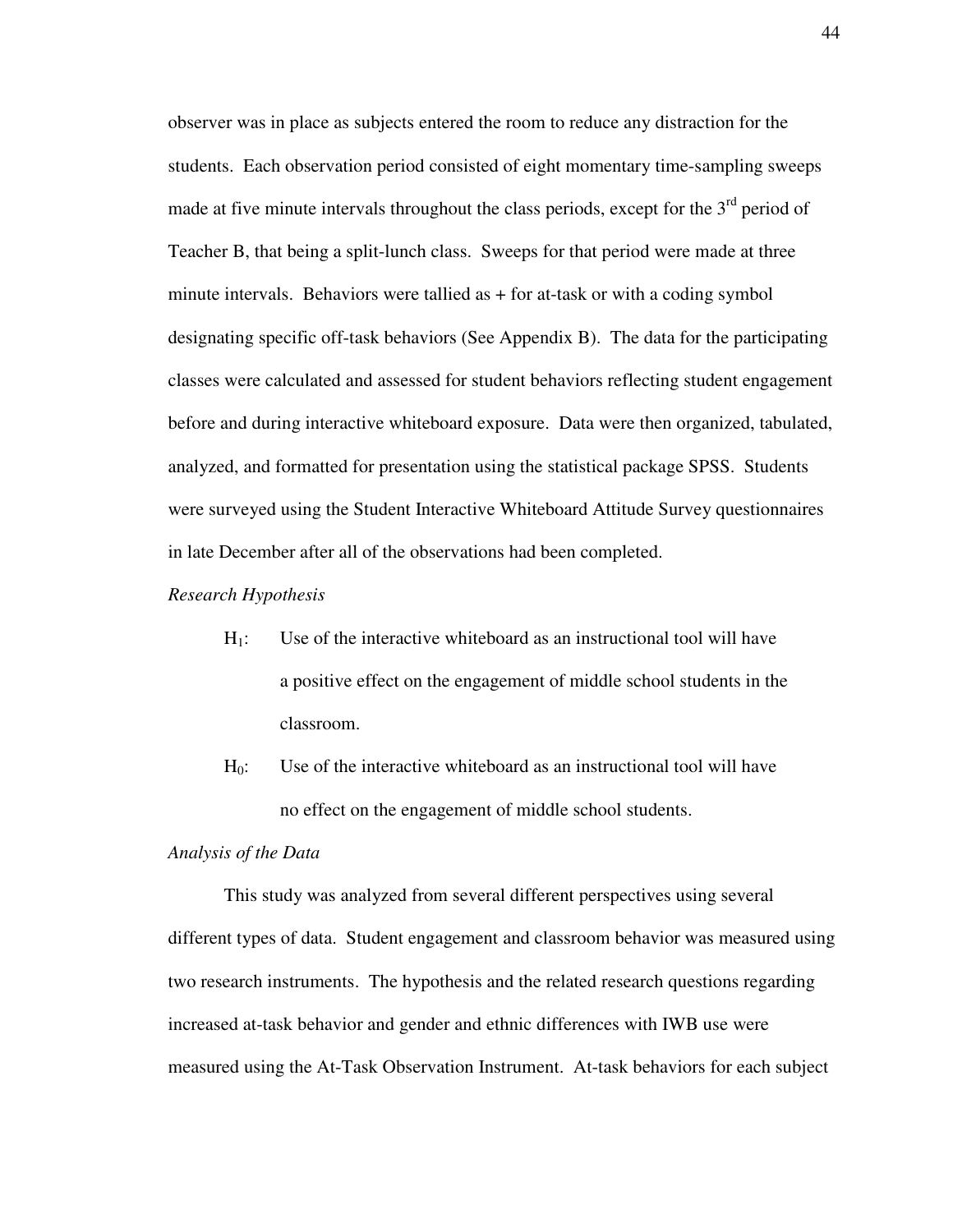were tallied from the observation checklists, then descriptive and inferential statistics were tabulated. Researcher-calculated percentage data was computed after each observation session. For each observation period (at-task observation 1, at-task observation 2, etc), the mean, standard error, standard deviation, and skewness were compared. According to Ary, et al (2006), paired-sample t-tests must be applied for analysis of subjects' behaviors because of the single-group treatment subjects' experiencing both conditions of the investigation. The two-tailed test of significance was utilized to determine the probability of the pre-IWB use groups differing significantly from the with IWB use groups. To identify any significant differences between gender and ethnicity pre- and with IWB use, one-way ANOVA was used. This analysis of variance procedure assessed the independent variables of gender and ethnicity related to the dependent variable, at-task behaviors.

 The research question regarding student self-perception of their engagement during IWB use was investigated using the Student Interactive Whiteboard Attitude Survey. Attitude survey results were converted into a numeric system allowing calculation of mean scores for each question and for each student. Survey means for each subject were then compared with subject at-task behavioral means, both pre-use and with IWB use, to determine whether there was a correlation in actual performance and their perceived benefit of IWB use in the classroom setting. From this information, analysis was conducted to determine whether use of the interactive whiteboard significantly affected student engagement behaviors during classroom instruction, and whether the observed behavioral scores differed from the students' perceptions of the influence of interactive whiteboard use on their behavior.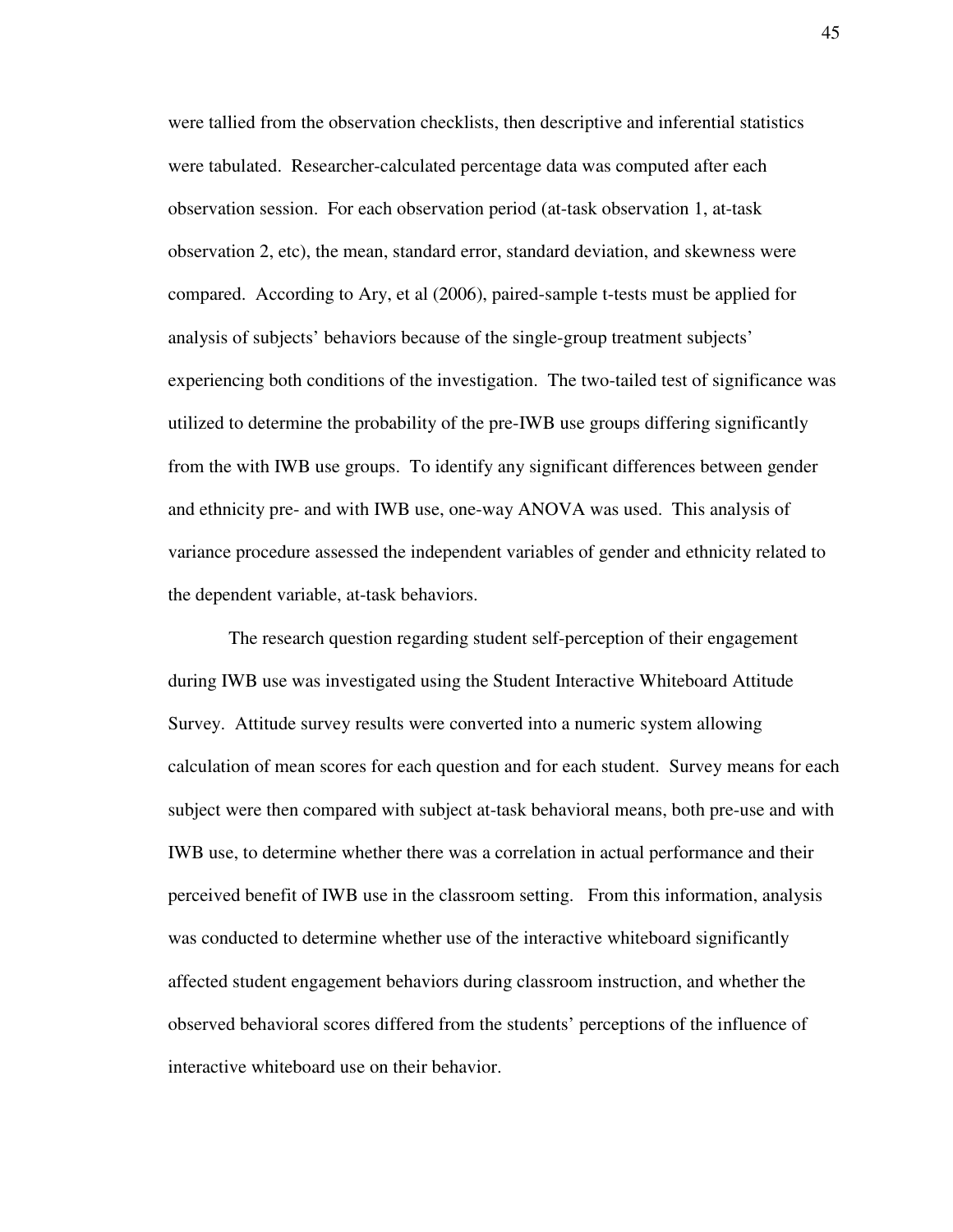### *Data Organization*

The methods used in this quasi-experimental quantitative study involved data collection at two school sites by the researcher using an at-task behavioral checklist to record subject behaviors during instruction and an attitude survey to explore subjects' perceived notions regarding the benefit of interactive whiteboard use and its effect on individual student behavior indicative of student engagement. The collected data were compiled and analyzed using the statistical program SPSS with resultant tables produced. Tables found in the Appendix represent the data compiled by SPSS and analyzed for this investigation.

The data were also converted into percentages after each observation period, representing the overall amount of at-task behaviors for any given classroom observation period. These percentages were then compared to established at-task percentage data determined from previous research. According to the FPMS manual, research conducted by Evertson showed that at-task behavior among low achieving student averaged 40% while for high achievers the average was 85%. FPMS also referenced the Good and Beckerman study which found average on-task behavior for high achieving students to be 75%; the Fredrick study which showed that 25% of on-task time was wasted by classroom disruptions; Stallings' research with high achieving students showing total ontask behaviors at 85%; and the Leinhart, Zigmund, and Cooley study which indicated that "the average off-task rate was 15%" (p. 82). These at-task estimates are somewhat consistent with Ornstein & Hunkins' view that students are engaged  $73\%$  of the time according to their interpretation of a study by Rosenshine with reading and math classes.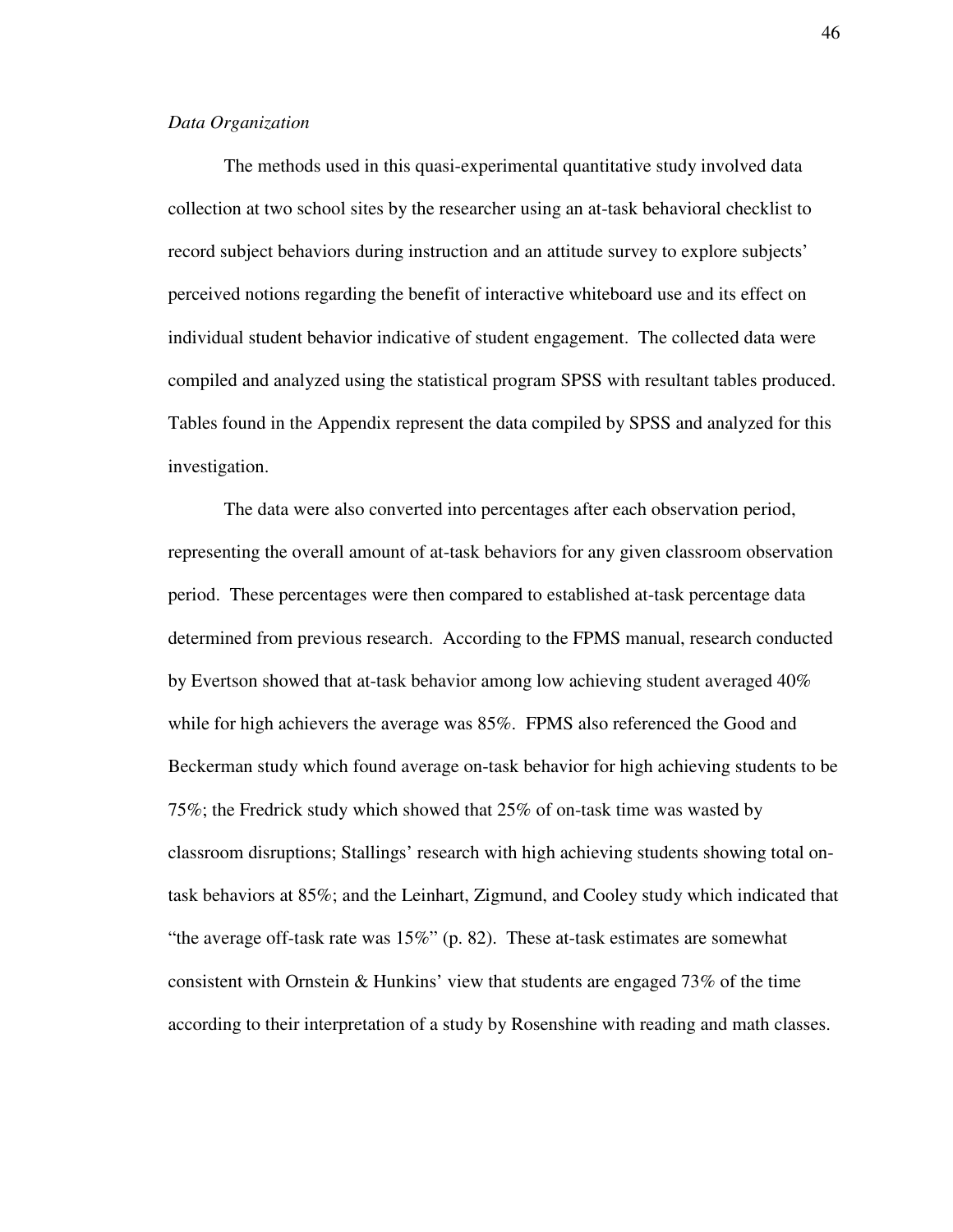Tables portray descriptive and inferential data created from the At-task Observation Instrument data allowing comparison of observational data between pre-use and IWB use periods. Paired Sample t Tests tables were prepared to explore the significance of the pre-use and IWB use groups. Independent Sample t Test and ANOVA tables were created showing behavioral data by sub-groups: ethnicity and gender for each observation period. Attitude surveys were converted into a numeric system allowing calculation of mean scores for each question and for each subject which were displayed as data tables for the total sample and for each class. The attitude survey results were then compared to the observation instrument data means for each subject, depicting their perceived benefit of interactive whiteboard use and their actual behavior. Those results are presented and explained in detail in the following chapters.

#### *Summary*

 This inquiry was conducted with junior high school students who were observed by the researcher once per week over a six-week period. An at-task observation tool was used for each observation to record subject behaviors during instruction. At the end of the investigation, students completed an attitude survey to detail their feelings towards school and IWB use in the classroom. The data generated from these instruments and an analysis of the results are presented next as it relates to each of the research questions in this review.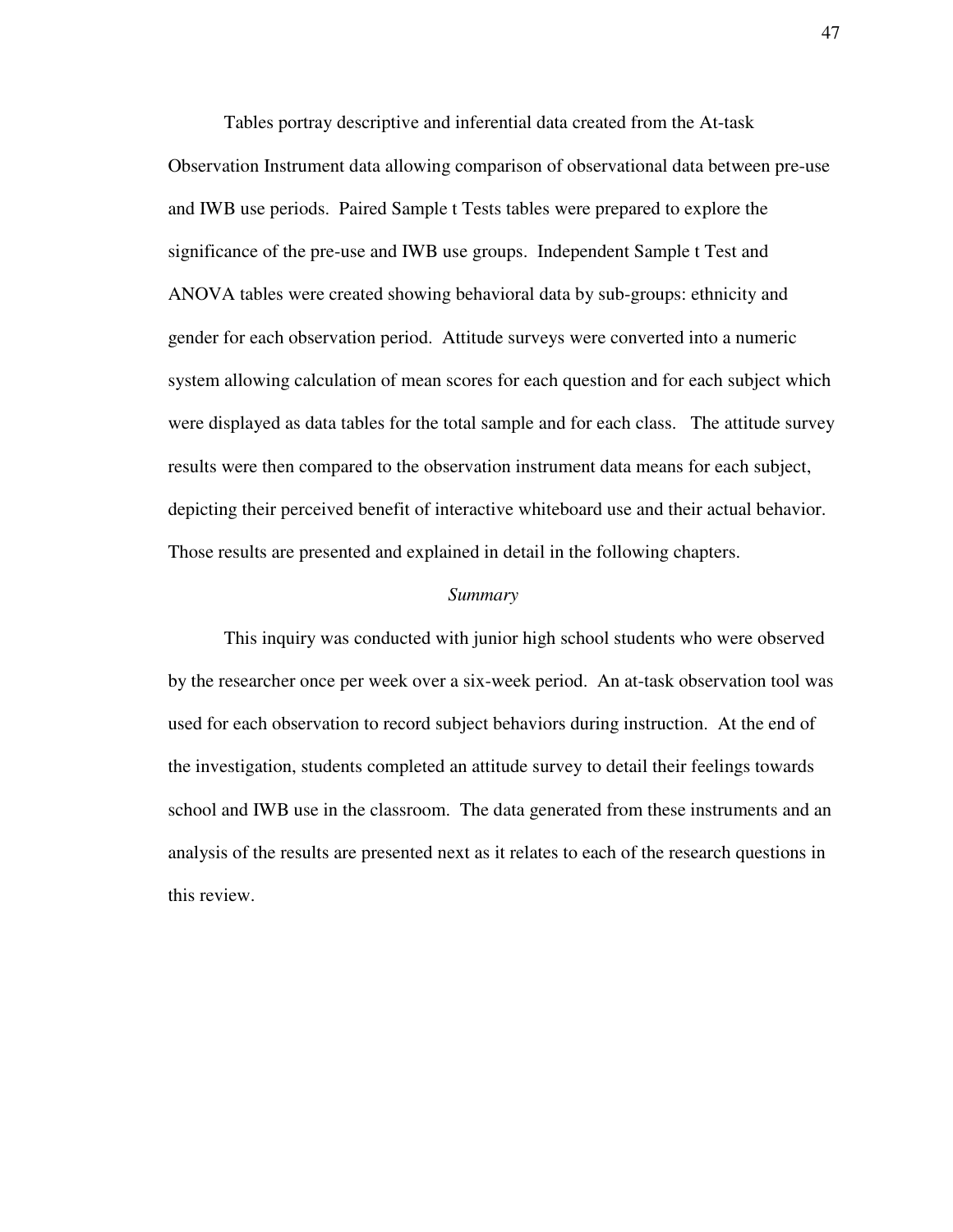#### Chapter Four: The Results of the Research Study

 This quasi-experimental study was implemented to investigate the effect of interactive whiteboard use on the dependent variable, student at-task behavior, as an indicator of engagement in the learning process. Data collection tools were modified from existing recognized instruments for the quantification of student behavior during instruction and student self-perception of attitude towards the IWB. The numerical data collected were then analyzed according to the research questions posed. Those questions were addressed after a six-week same-subject classroom observation period with the students of three different teachers. For the first three weeks during which interactive whiteboards were not in use, teachers used the overhead projector and standard classroom whiteboard as the instructional presentation tools. This was followed by three weeks of interactive whiteboard use in place of those traditional classroom accessories. Subject self-perception of their own degree of interest and engagement when whiteboards were in use was also assessed by comparison with their at-task behavior results to determine whether student thinking about IWB use correlated with their actual behavior when it was utilized for instruction.

 Quantitative data were collected using two instruments, an at-task instrument and a student attitude survey, along with researcher-generated percentages for each observation session. Use of multiple methods of data collection enabled data analysis from several perspectives as a means of bolstering validation of the conclusions (Ary, et al). Analysis of both the at-task data and student perception data showed a significant overall positive educational impact. Results from the statistical tests applied to the data, however, were mixed. At-task behavior increased overall for the entire sample.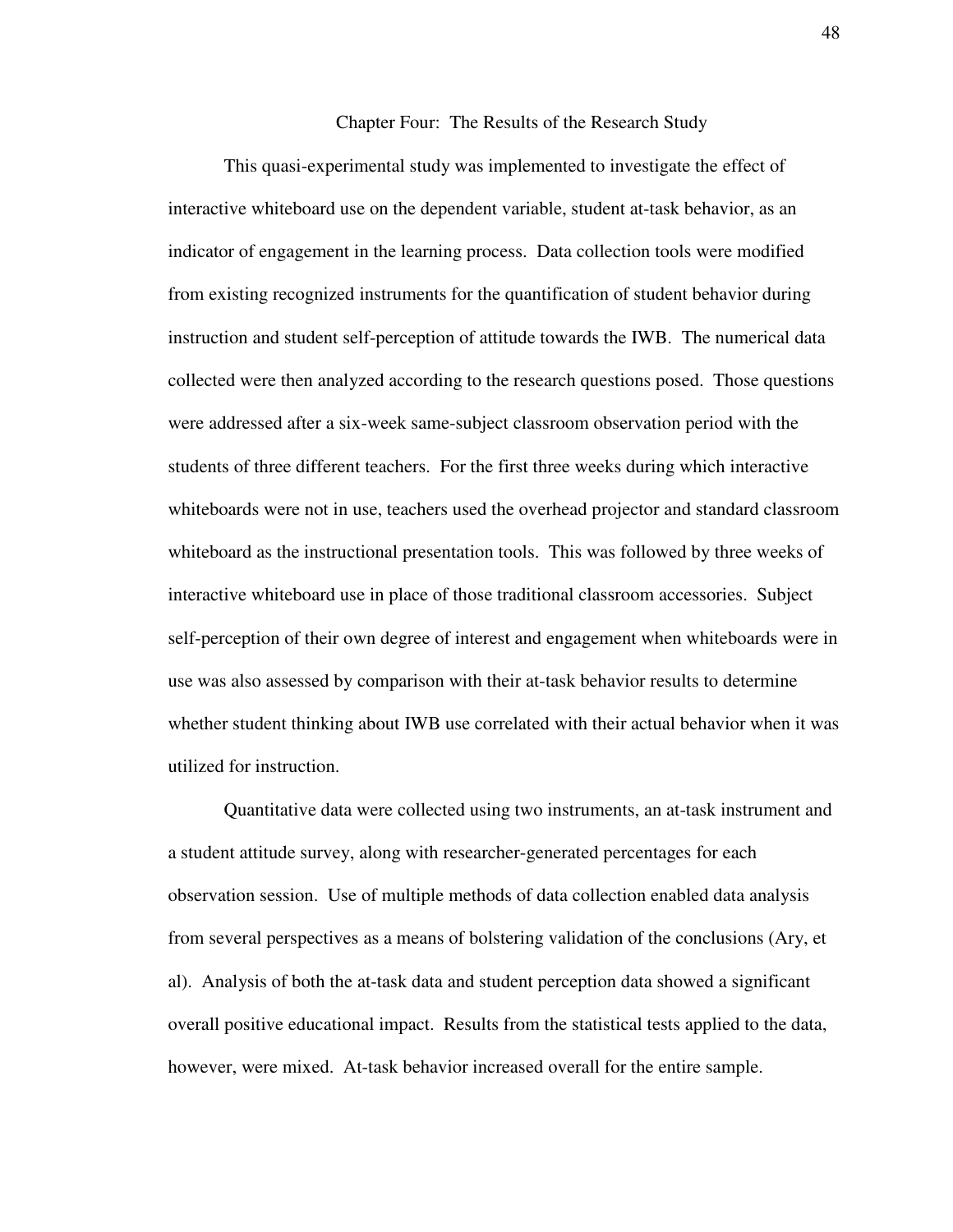However, while no differences in engagement were noted between ethnicities, there was a significant difference between males and females without use of the interactive whiteboard, with males showing a greater increase in at-task behavior than females between pre-use and use of the whiteboard.

#### *Analysis of the Data*

The statistical program, SPSS, was utilized for analysis of the data. The combination of statistical evaluations applied to the data collected during the research included descriptive statistics, paired-sample and independent-sample t Tests, Contrast Tests, and one-way ANOVA. The results of these various statistical tests were then used for assessment of the research questions raised in this study after careful examination and analysis of the resultant data.

### *Research Questions 1& 2*

 To investigate these questions, (Does use of the interactive whiteboard affect junior high school student engagement? Do students exhibit more at-task behaviors when the interactive whiteboard is in use in the classroom?) data collected during classroom observations were analyzed to determine any differences in student behavior and engagement without use and with use of the interactive whiteboard. Initially, after each observation, the researcher did a quick percentage spot-check calculation to track at-task behavior. By percentages, the aggregate preliminary data showed 82% at-task behavior pre-use compared to 96% at-task with IWB use during the time period of the study (See Table 1). Subjects in the control classes exhibited at-task behaviors in numbers similar to the pre-IWB use classes, with 86% at-task for the six week period for Teacher D, and 83% for Teacher E. The control classes exhibited a total of at-task behavior of 85%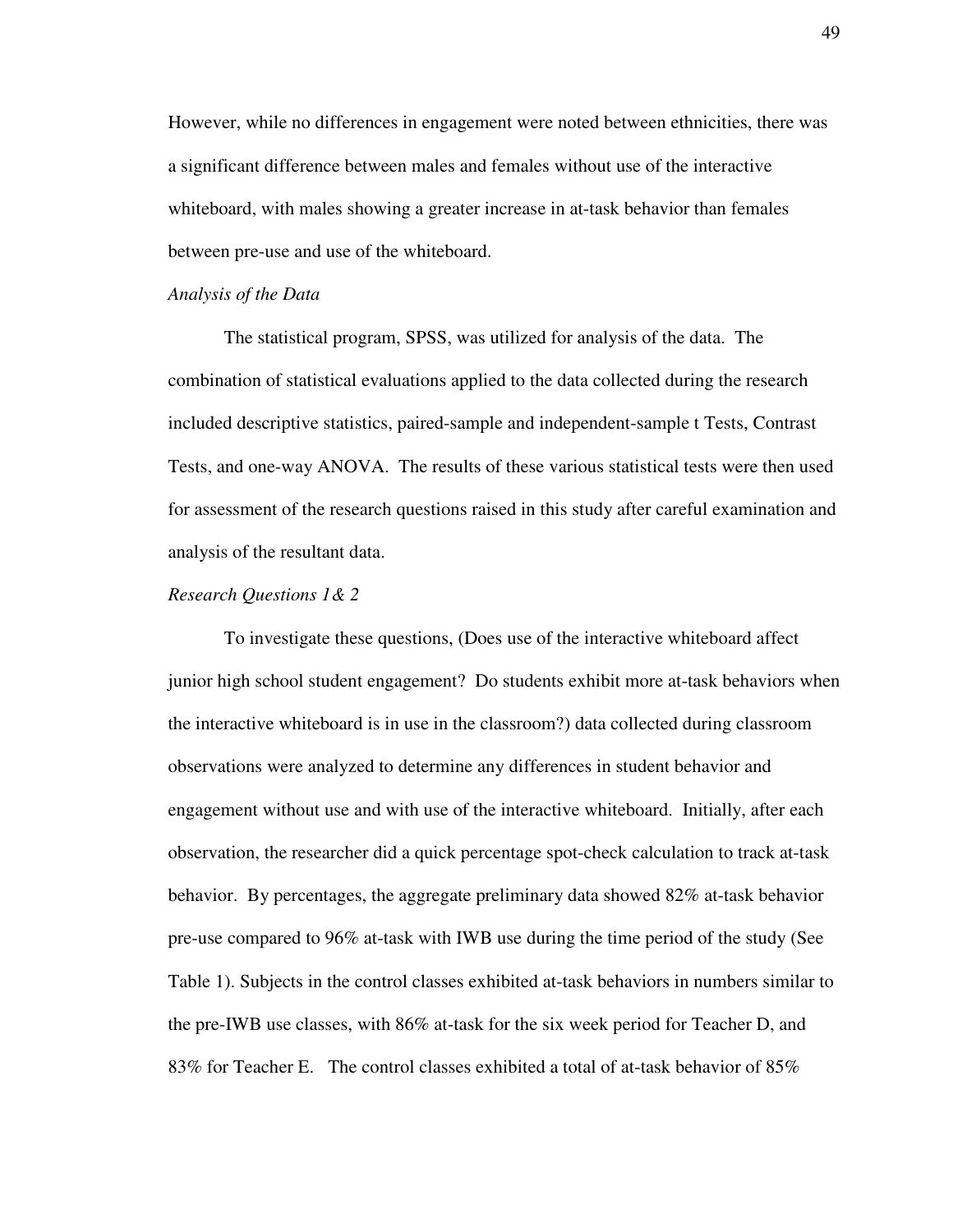overall. This provided a preview of baseline student at-task behavior and the effects of

IWB use on that behavior.

Table 1

*Preliminary Analysis* 

| Observation                                     | Class                                                        | N   | % At-task w/o IWB % At-task w/IWB |                              |
|-------------------------------------------------|--------------------------------------------------------------|-----|-----------------------------------|------------------------------|
|                                                 |                                                              |     | $(Obs 1+Obs2+Obs3)$               | $(Obs4+Obs5+Obs6)$           |
| <b>Aggregate Totals</b><br>(excluding controls) |                                                              | 226 | 82.1%                             | 95.6%                        |
| Teacher A                                       | AA1<br>AA2<br>AA4                                            |     | 76.1<br>87.7<br>86.2              | 96.2<br>94.7<br>95.3         |
| Teacher B                                       | AB <sub>3</sub><br>AB5<br>AB6                                |     | 77.7<br>83.9<br>80.0              | 93.9<br>93.8<br>93.4         |
| Teacher D                                       | AD3 (control)                                                |     | 88.8                              | 82.6                         |
| Teacher C                                       | BC <sub>2</sub><br>BC <sub>3</sub><br>BC4<br>BC <sub>5</sub> |     | 80.6<br>78.9<br>80.8<br>90.2      | 97.5<br>96.7<br>97.5<br>98.6 |
| <b>Teacher E</b>                                | BE6 (control)                                                |     | 85.4                              | 80.5                         |

Descriptive statistics utilized included the mean (M), standard deviation (SD), and standard error of the mean (SEM). Skewness was also included to detect the direction of the data distribution. The skew for each set of data showed an unequal distribution towards the upper end of the scale for both the pre-use and use data as would be expected in a classroom setting. Pre-use data (Observations 1, 2, 3) were then compared to IWB use data (Observations 4, 5, 6). The mean scores of at-task behaviors for each observation session and for the aggregate three week pre-use and use periods were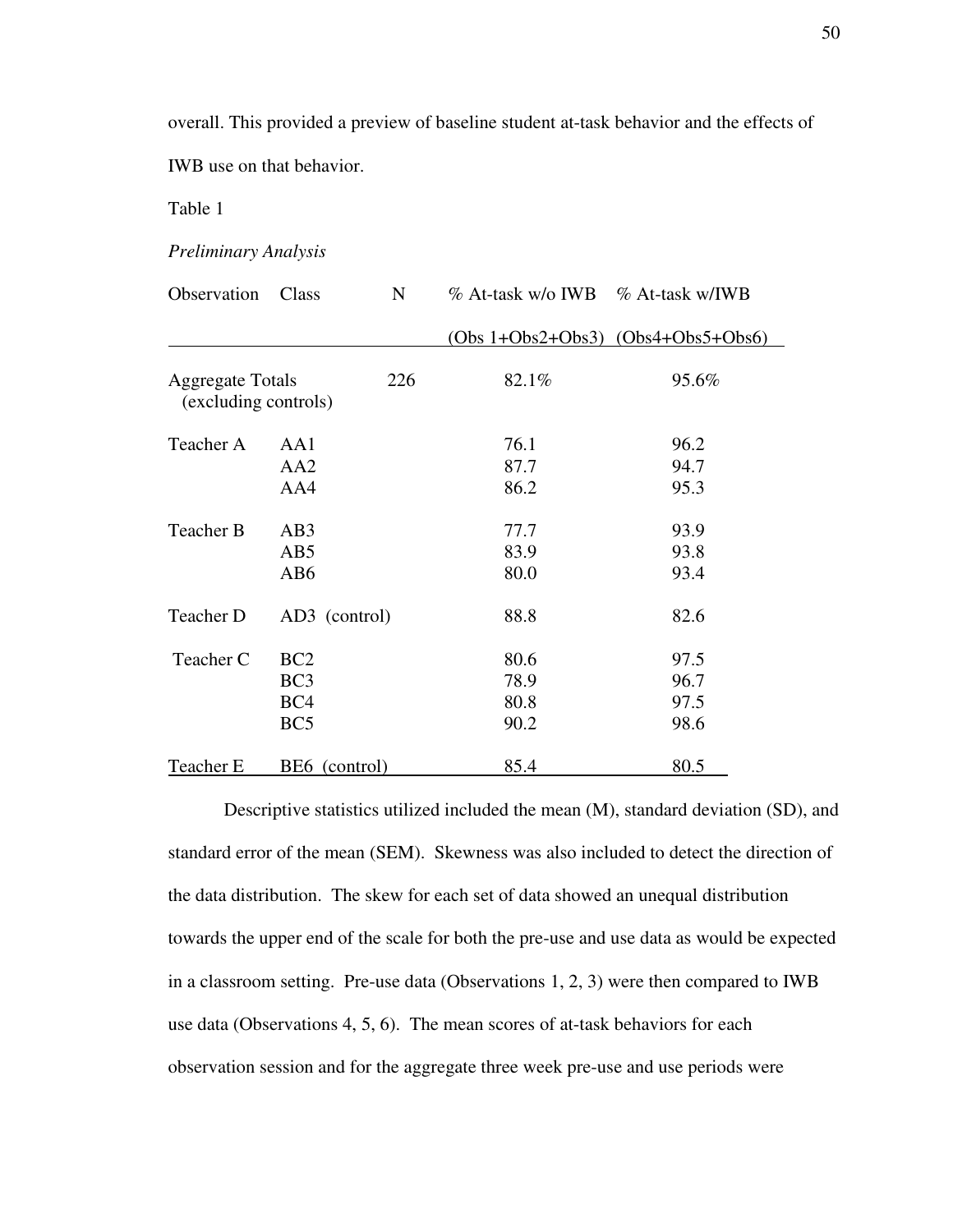analyzed using the descriptive statistics that had been generated. Total mean score for the pre-use classes of 6.516 (Obs 1), 6.403 (Obs 2), and 6.456 (Obs 3) was 6.458, compared to 7.541, the total means of 7.538 (Obs 4), 7.502 (Obs 5), and 7.584 (Obs 6) for the IWB use classes, representing a gain in student at-task behavior indicative of engagement as shown in Table 2.

Table 2

| <b>All Classes</b> |     |       |         |           |                 |            |
|--------------------|-----|-------|---------|-----------|-----------------|------------|
| Observation        | N   | M     | SE of M | <b>SD</b> | <b>Skewness</b> | SE of Skew |
| At-task Obs 1      | 215 | 6.516 | .119    | 1.75      | $-1.624$        | .166       |
| At-task Obs 2      | 221 | 6.403 | .119    | 1.77      | $-1.486$        | .164       |
|                    |     |       |         |           |                 |            |
| At-task Obs 3      | 193 | 6.456 | .127    | 1.77      | $-1.881$        | .175       |
|                    |     |       |         |           |                 |            |
| At-task Obs 4      | 223 | 7.538 | .084    | 1.25      | $-4.408$        | .163       |
|                    |     |       |         |           |                 |            |
| At-task Obs 5      | 221 | 7.502 | .090    | 1.34      | $-4.387$        | .164       |
|                    |     |       |         |           |                 |            |
| At-task Obs 6      | 221 | 7.584 | .068    | 1.00      | $-4.667$        | .164       |
|                    |     |       |         |           |                 |            |

*At-Task Analysis\_\_\_\_\_\_\_\_\_\_\_\_\_\_\_\_\_\_\_\_\_\_\_\_\_\_\_\_\_\_\_\_\_\_\_\_\_\_\_\_\_\_\_\_\_\_\_\_\_\_\_\_\_\_*

The negative skew in the data corresponded to a directional shift to the upper end of the range representing extreme scores, or to the higher end of the numerical scale for behavior compared to a standard bell curve of results, and signifying an increase in the overall number of at-task behaviors exhibited by students during observations in which the IWB was in use.

The paired sample t Test was applied to identify whether the results were significant at the p=.05 level. Pre-use observations were paired with IWB use observations in the same order in which they occurred and the data collected. Therefore, Observation 4 (IWB use) was paired with Observation 1 (pre-use), 5 with 2, and 6 with 3.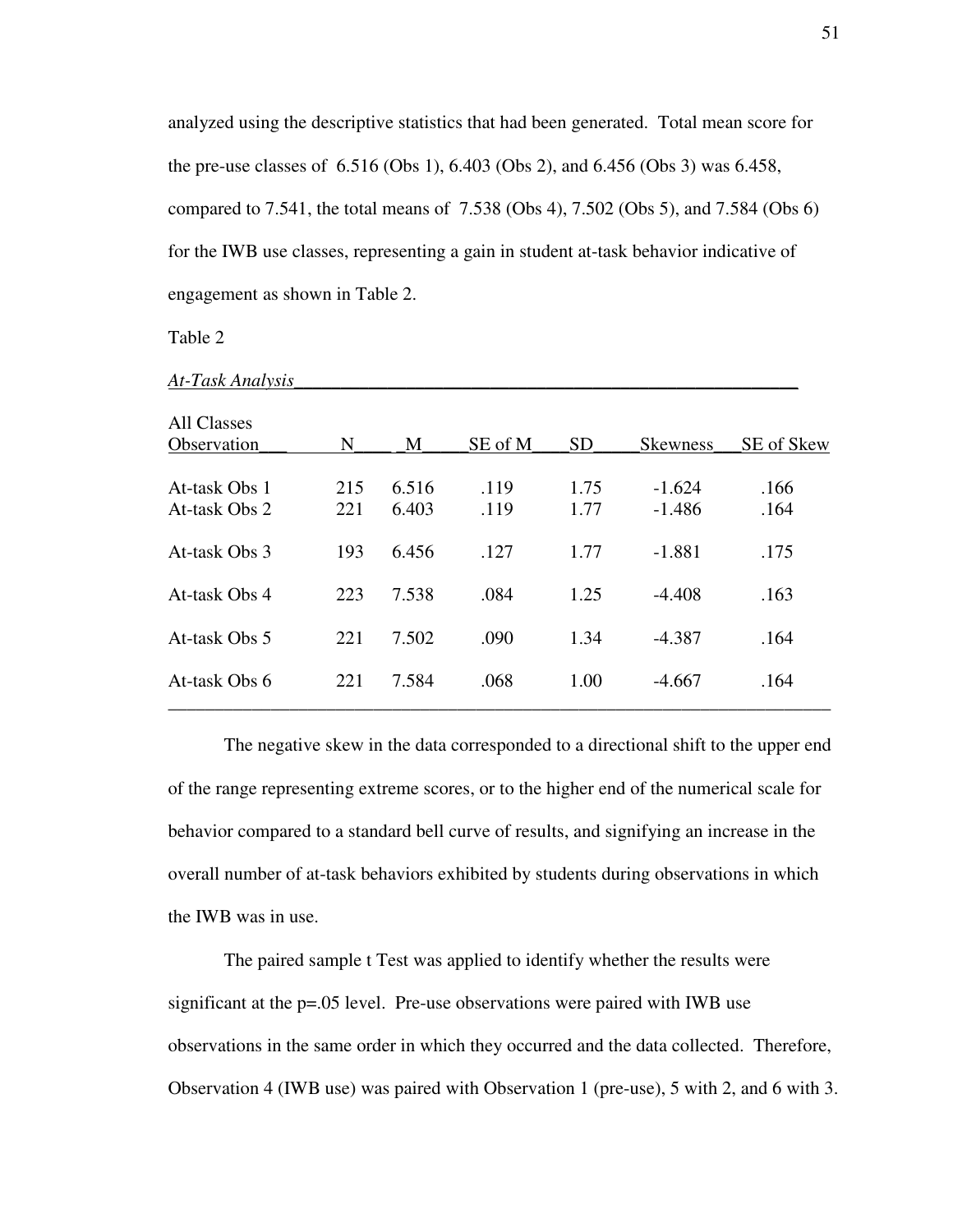The data gives a p value of .000 for Pairs 1, 2, and 3, meaning that the probability of achieving a difference of 1.05, 1.08, or 1.12 between means of pre-IWB use and IWB use for each pair is .000. The t values are also significant, indicating that the observed differences are approximately eight times as large as the expected mean difference if the results occurred by chance alone.

From these results, it can be inferred that a correlation exists between use of the IWB and increased subject at-task behaviors with a probability that .01% or less than 1 in 100 would occur by chance (See Table 3).

Table 3

| <i>h</i> an ca banpic <i>i</i> resi |     |       |           |       |     |                 |
|-------------------------------------|-----|-------|-----------|-------|-----|-----------------|
| Combined<br>Classes                 | N   | M     | <b>SD</b> | t     | df  | Sig. (2-tailed) |
|                                     |     |       |           |       |     |                 |
| Pair 1                              |     |       |           |       |     |                 |
| At-task Obs 4                       | 213 | 7.559 | 1.252     | 8.237 | 212 | .000            |
| Obs 1                               |     | 6.512 | 1.755     |       |     |                 |
|                                     |     |       |           |       |     |                 |
| Pair 2                              |     |       |           |       |     |                 |
| At-task Obs 5                       | 216 | 7.491 | 1.350     | 7.712 | 215 | .000            |
| Obs2                                |     | 6.407 | 1.763     |       |     |                 |
|                                     |     |       |           |       |     |                 |
| Pair 3                              |     |       |           |       |     |                 |
| At-task Obs 6                       | 189 | 7.593 | 1.041     | 7.991 | 188 | .000            |
| Obs 3                               |     | 6.476 | 1.770     |       |     |                 |
|                                     |     |       |           |       |     |                 |

*Paired Sample t Test\_\_\_\_\_\_\_\_\_\_\_\_\_\_\_\_\_\_\_\_\_\_\_\_\_\_\_\_\_\_\_\_\_\_\_\_\_\_\_\_\_\_\_\_\_\_\_\_\_*

The results of the analysis of the descriptive statistics and the Paired-Sample t Test allowed the researcher to infer a positive correlation for questions 1 and 2. Use of the interactive whiteboard does affect student behavior and engagement in a positive manner during which time they do exhibit more at-task behaviors during classroom instruction. Therefore, the null hypothesis was rejected for questions 1 and 2.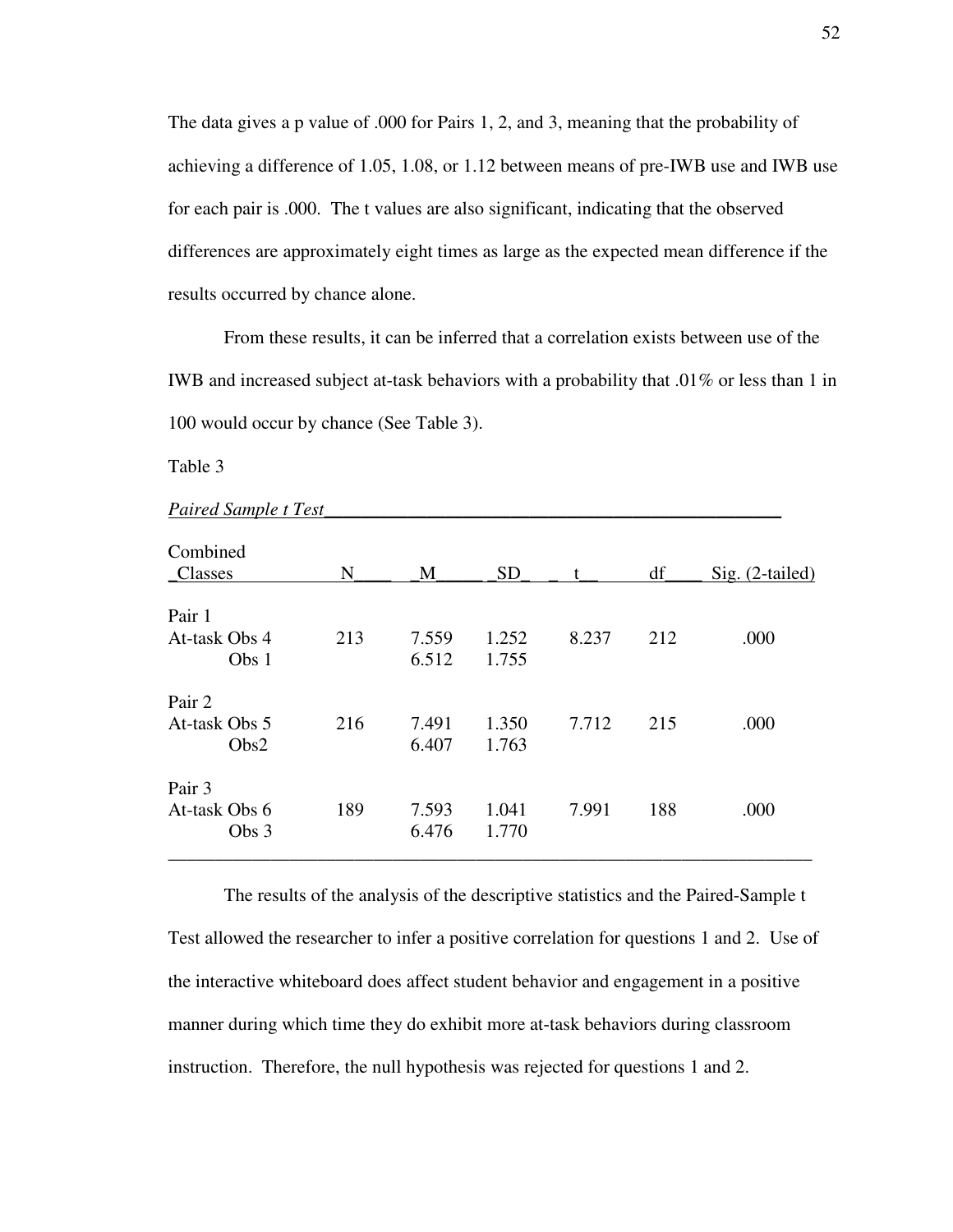## *Research Question 3 & 4*

 In order to answer these questions, (Is there a difference in student engagement between males and females, and among ethnicities with use of the IWB?) the data generated from the application of a one-way analysis of variance (ANOVA) to the variables of gender and ethnicity were analyzed at the .05 level of significance. In addition, because the analysis for gender involved only two groups, additional t Tests were conducted. Only the one-way ANOVA was necessary for analysis of the four groups in the ethnicity category as the data showed no significance in the differences in the means between each group. For that reason, no further analysis was necessary.

Table 4

| All Classes |                                                      | df       | M Square        | F      | Sig. |
|-------------|------------------------------------------------------|----------|-----------------|--------|------|
| At-task 1   | <b>Between Groups</b><br><b>Within Groups</b>        | 1<br>213 | 44.409<br>2.870 | 15.474 | .000 |
|             | At-task Obs 2 Between Groups<br><b>Within Groups</b> | 1<br>219 | 13.899<br>3.093 | 4.495  | .035 |
|             | At-task Obs 3 Between Groups<br>Within Groups        | 1<br>191 | 23.939<br>3.026 | 7.911  | .005 |
|             | At-task Obs 4 Between Groups<br><b>Within Groups</b> | 1<br>221 | 9.853<br>1.518  | 6.489  | .012 |
|             | At-task Obs 5 Between Groups<br><b>Within Groups</b> | 219      | 3.241<br>1.781  | 1.820  | .179 |
|             | At-task Obs 6 Between Groups<br><b>Within Groups</b> | 1<br>219 | .422<br>1.010   | .417   | .519 |

#### *One-way ANOVA - Gender\_\_\_\_\_\_\_\_\_\_\_\_\_\_\_\_\_\_\_\_\_\_\_\_\_\_\_\_\_\_\_\_\_\_\_\_\_\_\_\_\_\_\_\_*

The one-way ANOVA showed significance for observations 1,2, 3, and 4 with regards to gender. The F scores for the observations measured the level of differences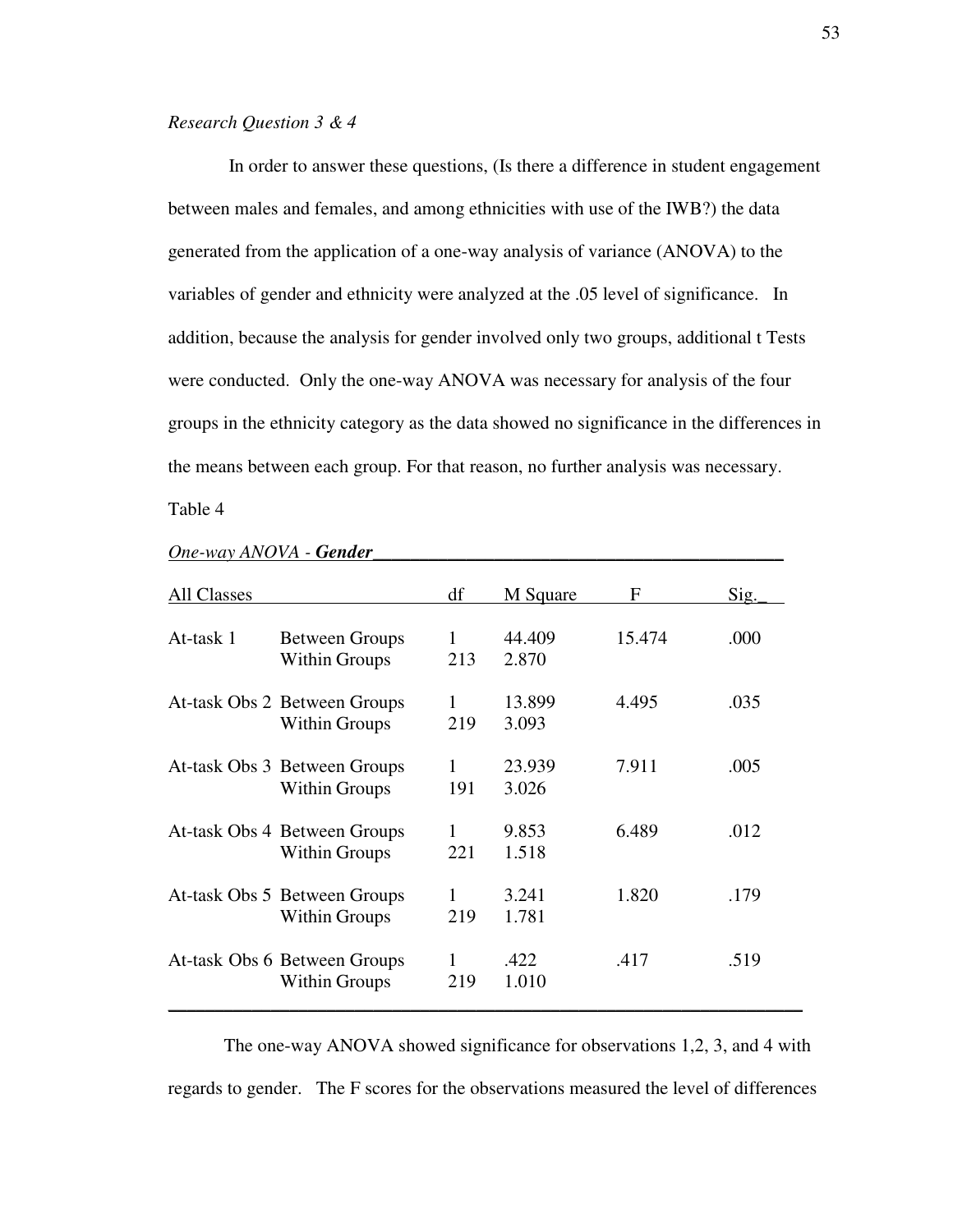between the means of the subgroups. The At-task 1 value of 15.5 indicates that the likelihood of these results occurring is 15.5 times what would be expected by chance alone. Thus, the pre-IWB use values support the significance data. The p values for these observations were all less than the critical value of p=.05 showing that there was a significant difference in at-task behaviors between males and females without the use of the IWB. In Observation 4, during which the IWB was in use, a significant difference in behavior was also noted. However, no significance was obtained for the subsequent Observations 5 and 6. The results would then indicate that when the whiteboard was not in use, the difference in the means of male and female subject at-task behaviors was significant. When the IWB was used, the differences were slight to negligible.

Instead of ANOVA Post Hoc tests, the Independent-Sample t Test and a Contrast Test were utilized because the sample contained only two subgroups (See Appendix C). The results of the various statistical tests were consistent with the p values shown in the ANOVA Table 4. The output of the Independent Samples t Test gave the descriptive statistics for the two groups. In Observations 1, 2, and 3 males had fewer at-task behaviors than females with lower means. When compared to the IWB use Observations 4, 5, and 6, the data showed that their at-task behaviors increased significantly. The Levene's Test for Equality of Variances showed significance (the value under "Sig." was less than .05), indicating that the two variances are significantly different. Based on the results of the Levene's test, it can be seen that the variances are not equal, therefore, using the lower line in the chart, a significant difference between the two groups (the significance is less than .05) was evident. The Levene's Test, generated by the Independent-Sample t Test, resulted in .000, .252, .002, .000, .052, and .491 significance values, showing significant differences between males and females for Observations 1, 3,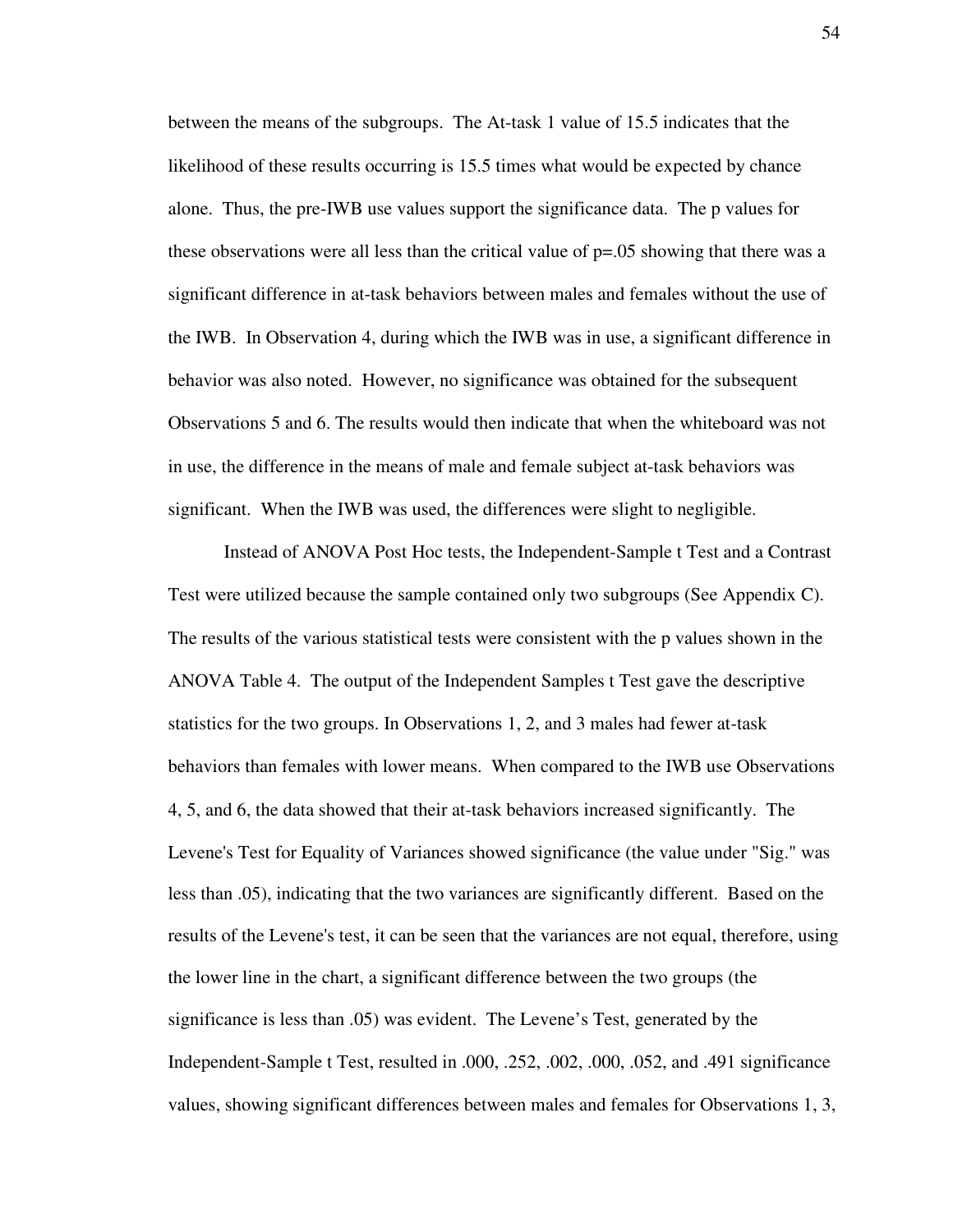and 4; slight significance for Observation 5; and none for Observations 2 and 6. Thus, it can be stated that there is a somewhat significant difference between the male and female groups. The Levene's Test was followed with the Contrast Test using the "does not assume" values of .000, .033, .003, .006, .159, and .518, again supporting data evidencing significant gender differences. The overall consistency of each of the tests allowed for greater confidence in the finding that male-female differences were significant regarding these results. Consequently, for question 3 the null hypothesis was rejected.

 The one-way ANOVA was utilized for analysis of differences in at-task behavior between ethnicities: Asian, white, black, and Hispanic. The "Between Groups" results show that the p values for each observation are greater that the critical value of .05 (See Table 5). The low F values also indicate that the probability of the results occurring by chance are considerable.

### Table 5

| <b>All Classes</b> |                                               | df       | M Square       | F     | Sig. |
|--------------------|-----------------------------------------------|----------|----------------|-------|------|
| At-task 1          | <b>Between Groups</b><br><b>Within Groups</b> | 3<br>211 | 3.632<br>3.056 | 1.189 | .315 |
| At-task 2          | <b>Between Groups</b><br><b>Within Groups</b> | 3<br>217 | .95<br>3.172   | .302  | .824 |
| At-task 3          | <b>Between Groups</b><br><b>Within Groups</b> | 3<br>189 | 6.228<br>3.086 | 2.018 | .113 |
| At-task 4          | <b>Between Groups</b><br><b>Within Groups</b> | 3<br>219 | .306<br>1.573  | .195  | .900 |
| At-task 5          | <b>Between Groups</b><br><b>Within Groups</b> | 3<br>217 | 5.836<br>1.732 | 3.370 | .019 |
| At-task 6          | <b>Between Groups</b><br><b>Within Groups</b> | 3<br>217 | 1.081<br>1.007 | 1.074 | .361 |

# *One-way ANOVA - Ethnicity\_\_\_\_\_\_\_\_\_\_\_\_\_\_\_\_\_\_\_\_\_\_\_\_\_\_\_\_\_\_\_\_\_\_\_\_\_\_\_\_\_\_\_*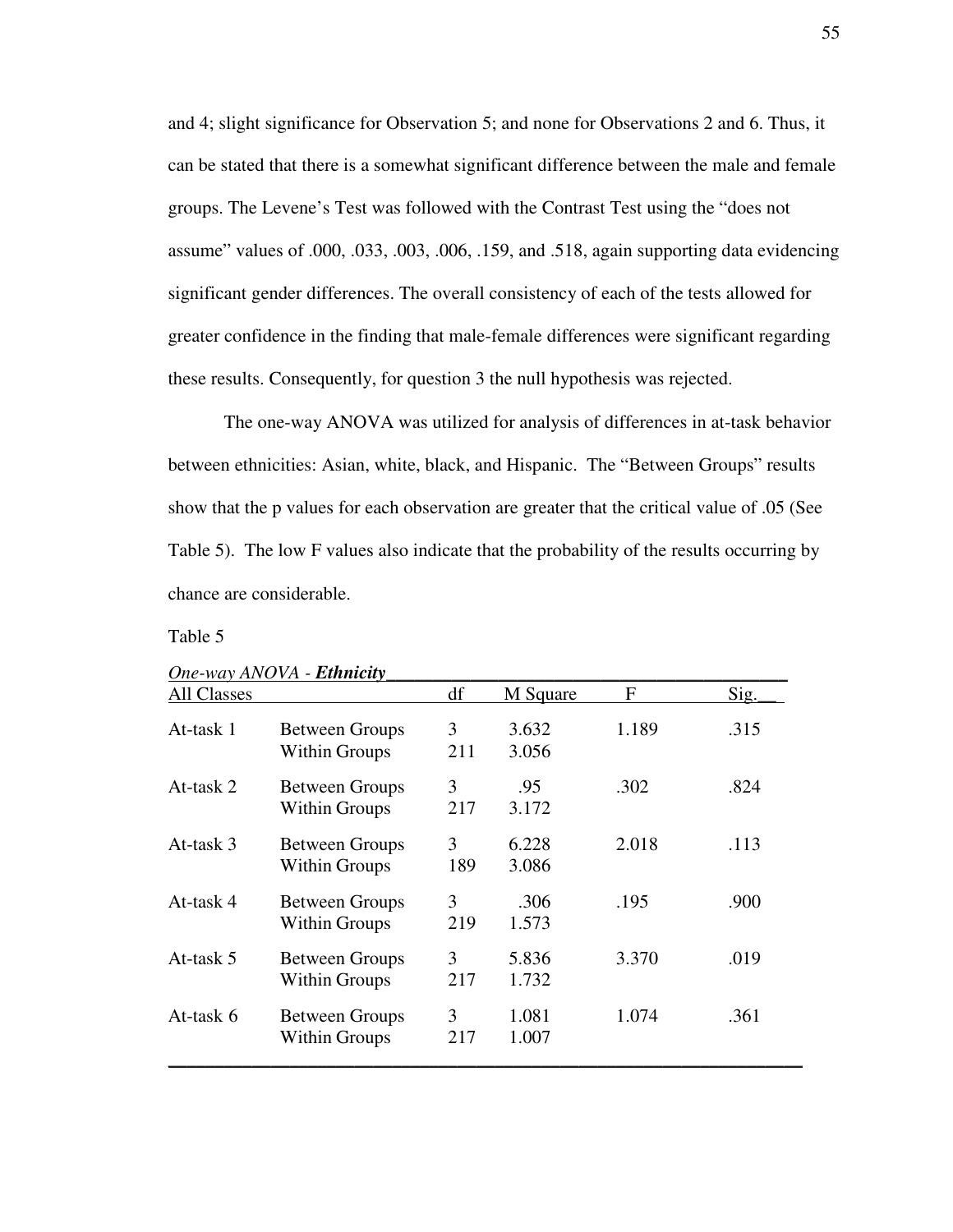Therefore, it can be stated that the effects of the use or non-use of the IWB on attask behavior and engagement made no difference and were nonsignificant for ethnicity, causing the null hypothesis for question 4 to be retained. The differences between the means of the subgroups were too small to be construed as significant.

#### *Research Question 5*

To answer the final research question, (How do student perceptions of their level of engagement during IWB use correspond to the observation data?) measures of subject attitude were compared with at-task behavioral results. Student self-perception of personal attitudes to IWB technology was collected using the modified CAQ, the Interactive Whiteboard Attitude Survey. Subject means were then compared to the means of their actual at-task behavioral scores. Perception of engagement was analyzed for each student and for the total subject sample using the mean and standard deviation to determine whether a correlation could be inferred from the data.

Overall mean scores of the total subject sample for each survey question with standard deviation are shown in Table 6. A Likert-type scale was used to rate each statement, with 1 indicating strong disagreement, 2 for disagreement, 3 representing agreement, and 4 signifying strong agreement. The total mean score was 3.4, reflecting a positive attitude overall towards IWB use. There were no questions that received a mean score below a 3.0 (agreement). The questions with the highest means were those indicating enjoyment of IWB and technology use, and the need to do well in school (questions 1, 2, 13, 22, 23). Of the 209 students who answered the survey completely, only six, or 2.9%, indicated negative attitudes. However, these subjects' at-task behavior means contradicted their survey response means, showing improvement in behavior with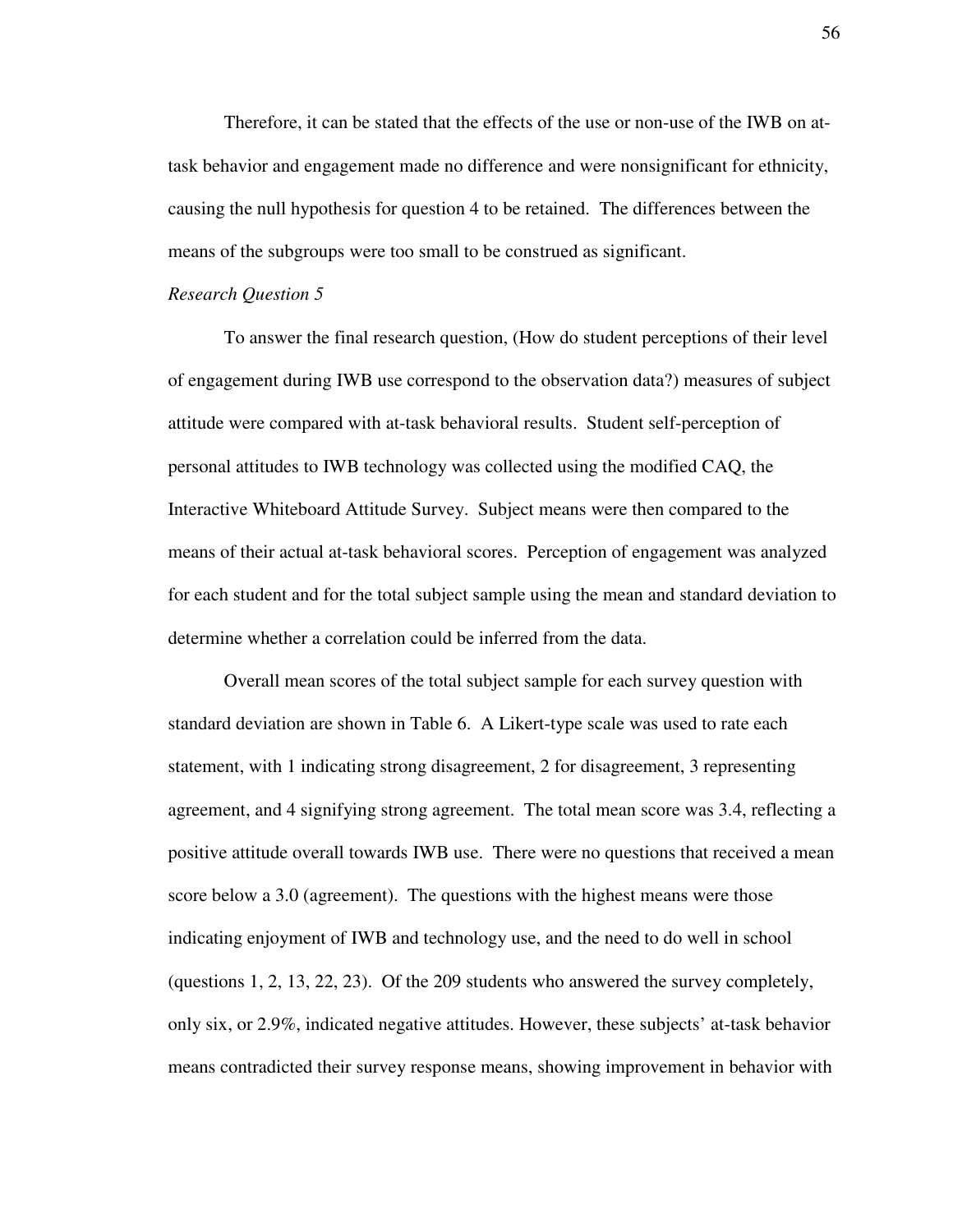IWB use consistent with the behavioral results of the total sample. The manifested negative attitudes may have been merely age-related contrariness, as opposed to a real negativity on their parts, or due to lack of serious consideration of the questions. Individual subject at-task behavior means were calculated for Observations 1, 2, and 3 during which the IWB was not in use, and for Observations 4, 5, and 6 during which time they were. The behavioral means were then compared to the survey means. All subjects in the study showed improved at-task behaviors with IWB use, which was consistent with the overwhelming majority of students expressing positive attitudes to this technology tool. Student self-perception of their level of engagement during IWB use did, then, correspond to the observation data (See Appendix E).

Table 6

#### Interactive Whiteboard Attitude Survey Results  $N=236$  200 Included

| $N=250$ , $209$ included<br>Total Saliipie                                      |      |     |
|---------------------------------------------------------------------------------|------|-----|
| Question                                                                        | Mean | SD  |
| 1. I enjoy classroom instruction using the IWB                                  | 3.6  | .64 |
| 2. I am (not) tired of technology use in the classroom                          | 3.7  | .65 |
| 3. I will be able to get a good job if I know how to use an IWB                 | 3.0  | .76 |
| 4. I can concentrate better on the lesson with the IWB                          | 3.4  | .69 |
| 5. I would work harder if the IWB were used more                                | 3.2  | .83 |
| 6. I know that the IWB gives me more opportunities to learn new things          | 3.3  | .75 |
| 7. I understand the lesson better when the IWB is used                          | 3,4  | .73 |
| 8. I believe that if more teachers used the IWB, I would enjoy school more      | 3.4  | .82 |
| 9. I believe that it is important for me to be able to use technologies such as | 3.4  | .66 |
| the computer and the IWB                                                        |      |     |
| 10. I can learn new things when the IWB is used                                 | 3.4  | .68 |
| 11. I feel comfortable using the IWB                                            | 3,4  | .75 |
| 12.I (do not) think lessons take longer using the IWB                           | 3.1  | .83 |
| 13. Using the IWB (does) not scare me                                           | 3.5  | .76 |
| 14. Using the IWB does not make me nervous                                      | 3.4  | .81 |
| 15. Using the IWB is (not) difficult                                            | 3.3  | .80 |
| 16. I can (not) learn more from books than the IWB                              | 3.2  | .87 |
| 17. I want to work with technology whenever I can                               | 3.4  | .76 |
| 18. I work very hard on my schoolwork                                           | 3.3  | .75 |
| 19. I (do) not try hard in school                                               | 3.5  | .76 |
| 20. I pay attention in class                                                    | 3.3  | .69 |
| 21. When I am in class, I (do not) just act as if I'm working                   | 3.0  | 1.0 |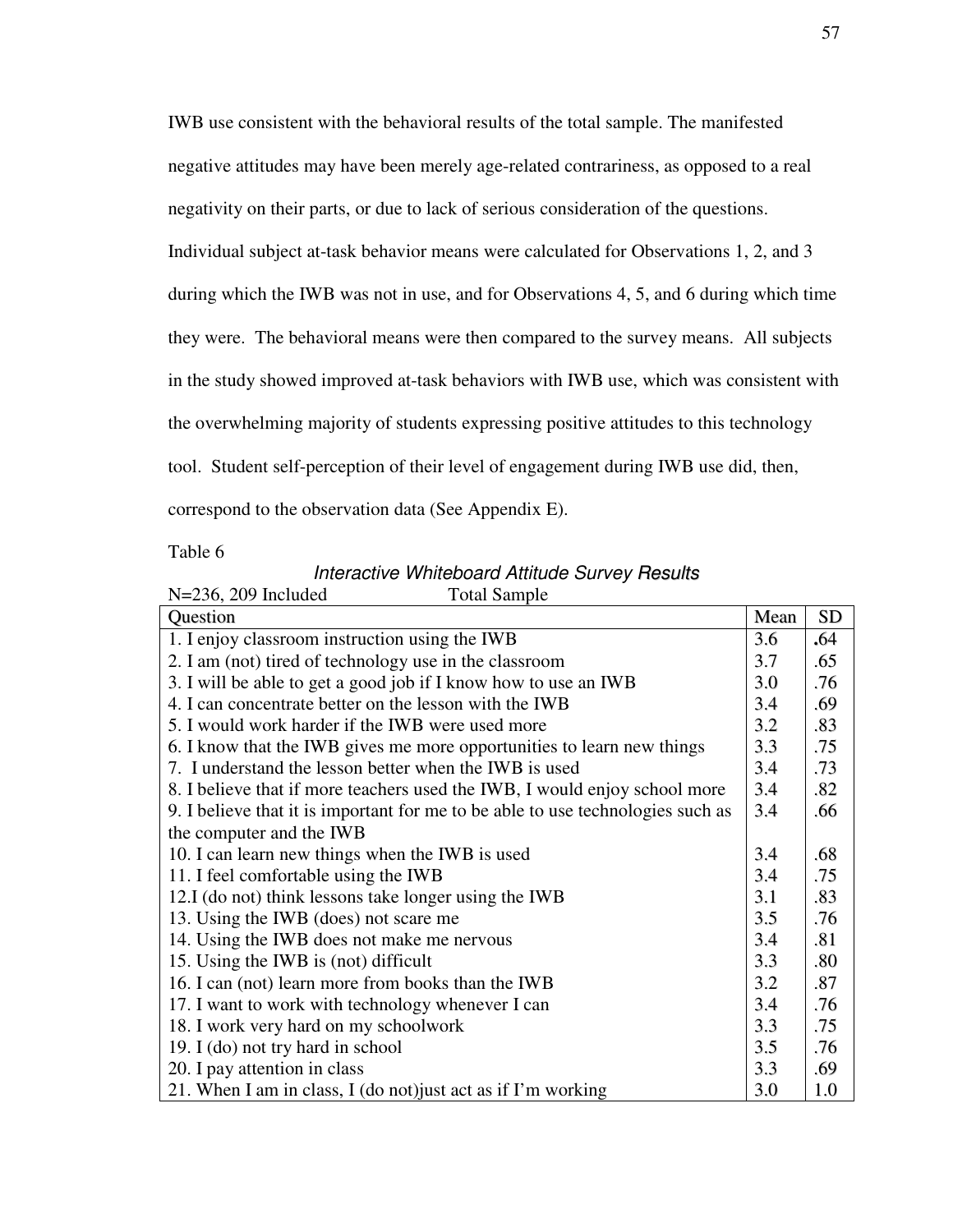| 22. It is important to do my best in school<br>23. I always try to complete my assignments       |      | .68 |
|--------------------------------------------------------------------------------------------------|------|-----|
| Total:                                                                                           | 3.36 |     |
| $*$ The corrigation coale for questions 2, 12, 13, 15, 16, 10, and 20 was reversed. The reversed |      |     |

The scoring scale for questions 2, 12, 13, 15, 16, 19, and 20 was reversed. The reversed form of the question is in parenthesis.

The majority (97%, N=209) of subjects indicated that IWB use enhanced learning. Of the 226 subjects observed, 209 survey responses were included in the data results. Student positive perceptions of IWB use were supported by the results of the attask data. Impromptu student remarks on observation days also supported the survey results (See Appendix F).

## *Summary*

The results of this investigation showed that IWB use has a positive effect on the behavior of all students, and, thus, on their engagement in classroom instruction. Overall, subjects exhibited more at-task behaviors during instruction utilizing the interactive whiteboard. There was a significant difference in the at-task behaviors without the use of the IWB between males and females. Males demonstrated fewer at-task behaviors during observations when the IWB was not in use than did females. With its use, their at-task behavior improved nearly to the level of female behavior. However, no significant differences in the effect of IWB use on the behaviors of different ethnicities were identified. All ethnicities were favorably impacted by its use as at-task behaviors increased during IWB observations for each group. Students were aware of the positive impact of IWB use on their engagement in classroom instruction. They regarded the IWB positively, and this was evidenced by their at-task behavioral improvement. The interactive whiteboard data showed general improvement in student behavior which translates into improved student engagement.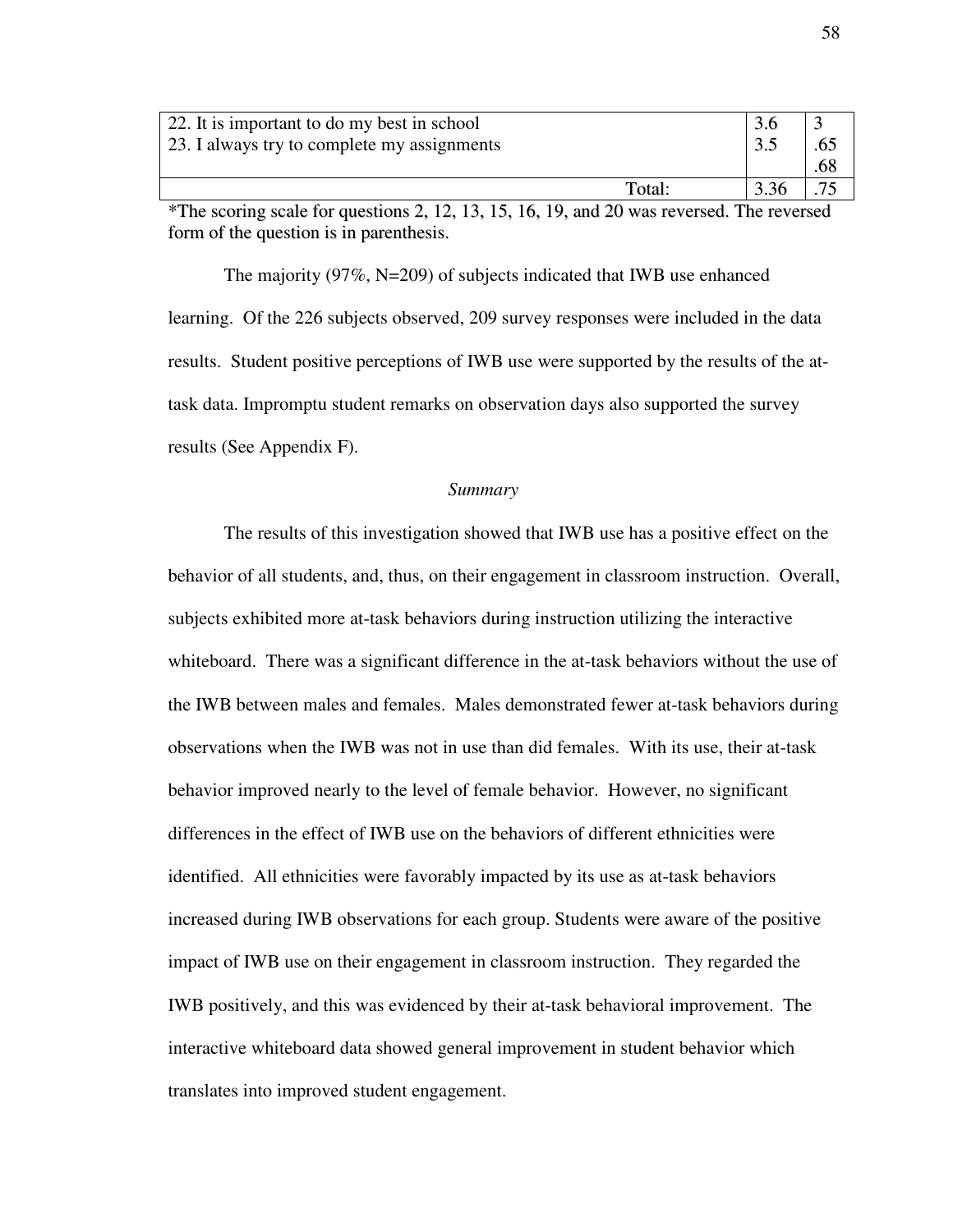Chapter Five: Summary and Discussion of the Findings

 This research study was undertaken to ascertain whether interactive whiteboard use has a positive effect on student behavior during classroom instruction. Student attask behaviors indicative of engagement in the lesson were tallied during classroom observations. The findings suggested a positive correlation between IWB use and student behavior. This was demonstrated by all subjects regardless of gender or ethnicity. Furthermore, favorable student attitudes towards IWB use were consistent with their demonstrated increase in at-task classroom behaviors. Because student behavior is an indicator of student engagement, it can be asserted that the IWB is an instructional tool that can be utilized to engage, motivate, and stimulate students in the learning process. This has clear practical implications for both pedagogical application and for administrative budgetary considerations.

This was a small-scale quasi-experimental repeated measures study examining the effects of IWB use on junior high school students' engagement in classroom instruction in an objective quantitative fashion. The research was conducted to determine whether students exhibited more at-task behaviors when the IWB was in use, whether there were differences in the at-task behavior between males and females or various ethnicities, and whether student perceptions of their personal attitudes towards lessons utilizing IWB use was consistent with their actual classroom behavior.

Direct systematic observations of class instruction were implemented by the researcher. An at-task behavioral tool was used to tally student behaviors in three to five minute sweeps throughout the lessons once per week for six consecutive weeks. The classes of three different teachers were observed at two different schools for the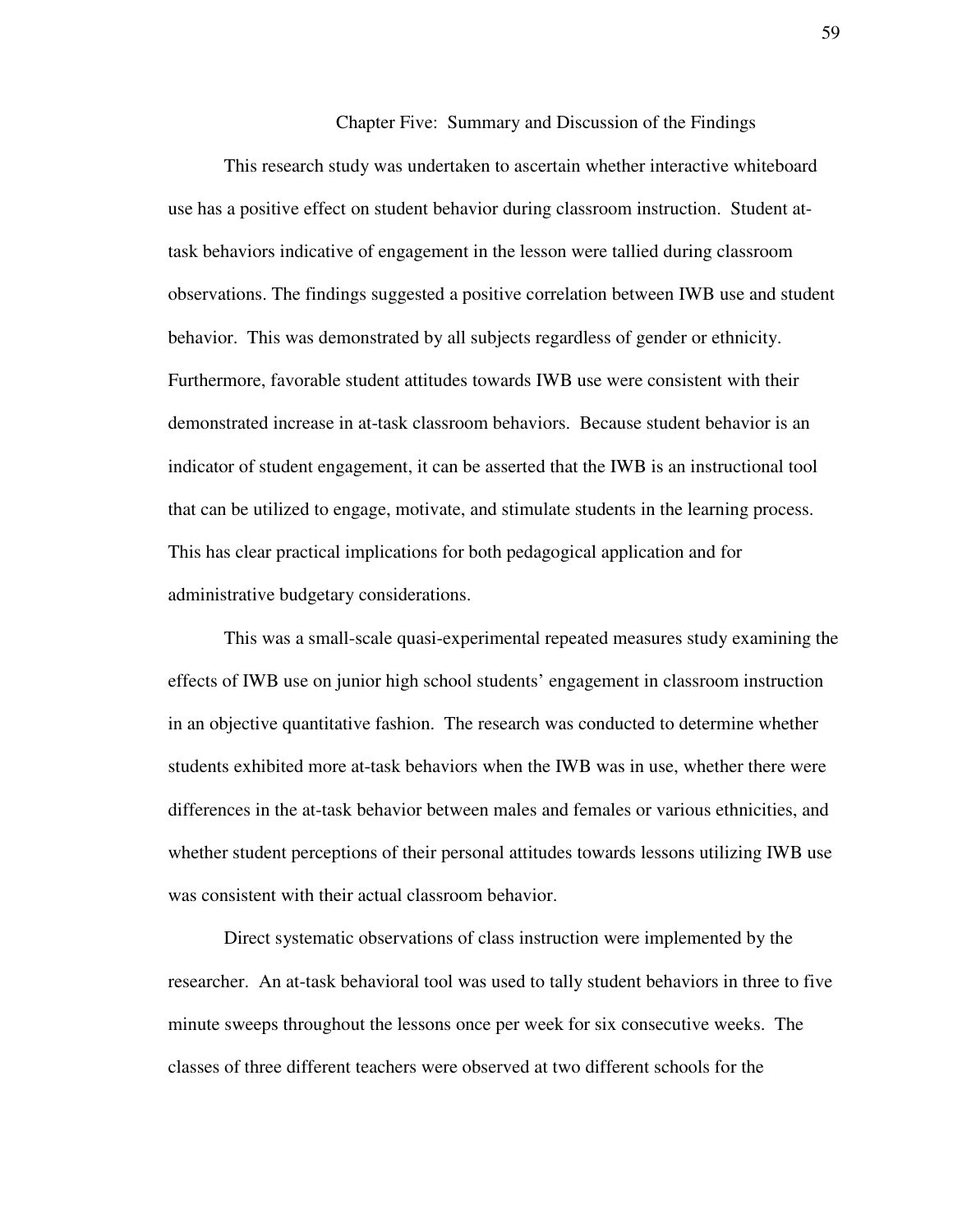experiment. A control class at each school was also observed by the researcher on those same days. As a same-group study, the subject students were exposed to both conditions of the research, instruction without the use of the IWB for a three-week period followed by instruction for three weeks with IWB use. At the end of the observation cycle, subjects completed an IWB attitude survey to measure self-perceptions of their attitude towards the IWB and its use in the classroom. The data collected were analyzed using a statistical program producing descriptive statistics, t Tests, and ANOVA tests.

#### *Interpretation of the Findings*

The findings indicate that use of the IWB for classroom instruction has a positive effect on student engagement as evidenced by their at-task behaviors during instruction. The data produced from the at-task observations showed a significant increase in engagement behaviors between the initial set of observations in which the IWB was not used and the subsequent observations in which it was used. This was suggested by the paired-sample t Test results used to identify whether or not the difference in the mean scores was significant. The findings also showed that this improvement was discernible for all subgroups, males, females, and the different ethnicities, and were not limited in any way. Additionally, the findings revealed that while there were no significant differences between ethnic groups in increased at-task behaviors with all groups showing a positive increase in engagement behaviors, there was a significant difference between male and female subjects, as shown by the results of the several statistical tests used to analyze the difference between means of these two groups. The fact that no statistically significant differences among ethnicities were shown while there were significant gender differences may be attributable to the fact that all subjects in the study showed increased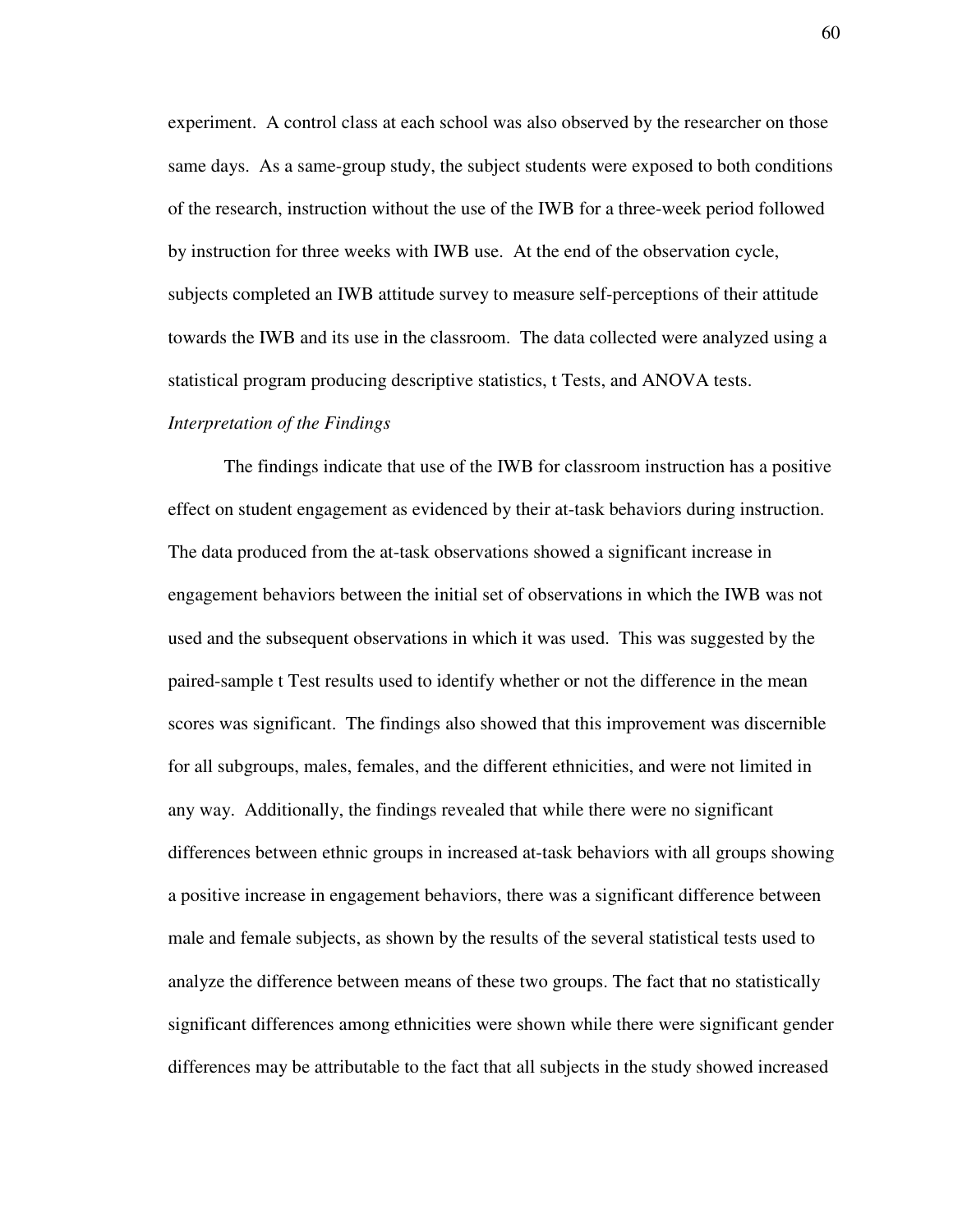at-task behaviors with IWB use. However, it was interesting to note that males in general showed a greater increase in engagement behaviors than females in the study suggesting that their attention was especially captured by the IWB. A possible explanation for this may be the male inclination towards technology whereby males of this age group tend to play more computer and other technological device games than females, and, consequently, the IWB attracted their attention as another form of technological toy. Or, it may be attributable to the fact that females tend to be more attentive and better behaved in the classroom, especially at the junior high level.

It can be asserted, then, that the IWB is a powerful engagement and motivational tool in educational instruction. Because engagement in the lesson is an essential component for student achievement, the IWB has the potential for improving student academic performance as well as their classroom behavior. It can be used to engage male students in more productive educational behaviors during classroom instruction. It can be used to stimulate more active participation of all students in the lesson. It can also encourage more involvement of those students who are normally reticent and reluctant to actively contribute during instruction.

Overall, the attitude survey results showed that students had a positive attitude towards the IWB, indicating that it was enjoyable as an instructional tool and technological adjunct to lessons. When the means of the individual survey results and the individual at-task results were compared, there was consistency between what students thought about IWB use and their actual classroom behavior. Nearly 97% of subjects responded favorably to the survey, while 100% of subjects showed increased at-task behaviors. Students recognize that technology use can enhance instruction by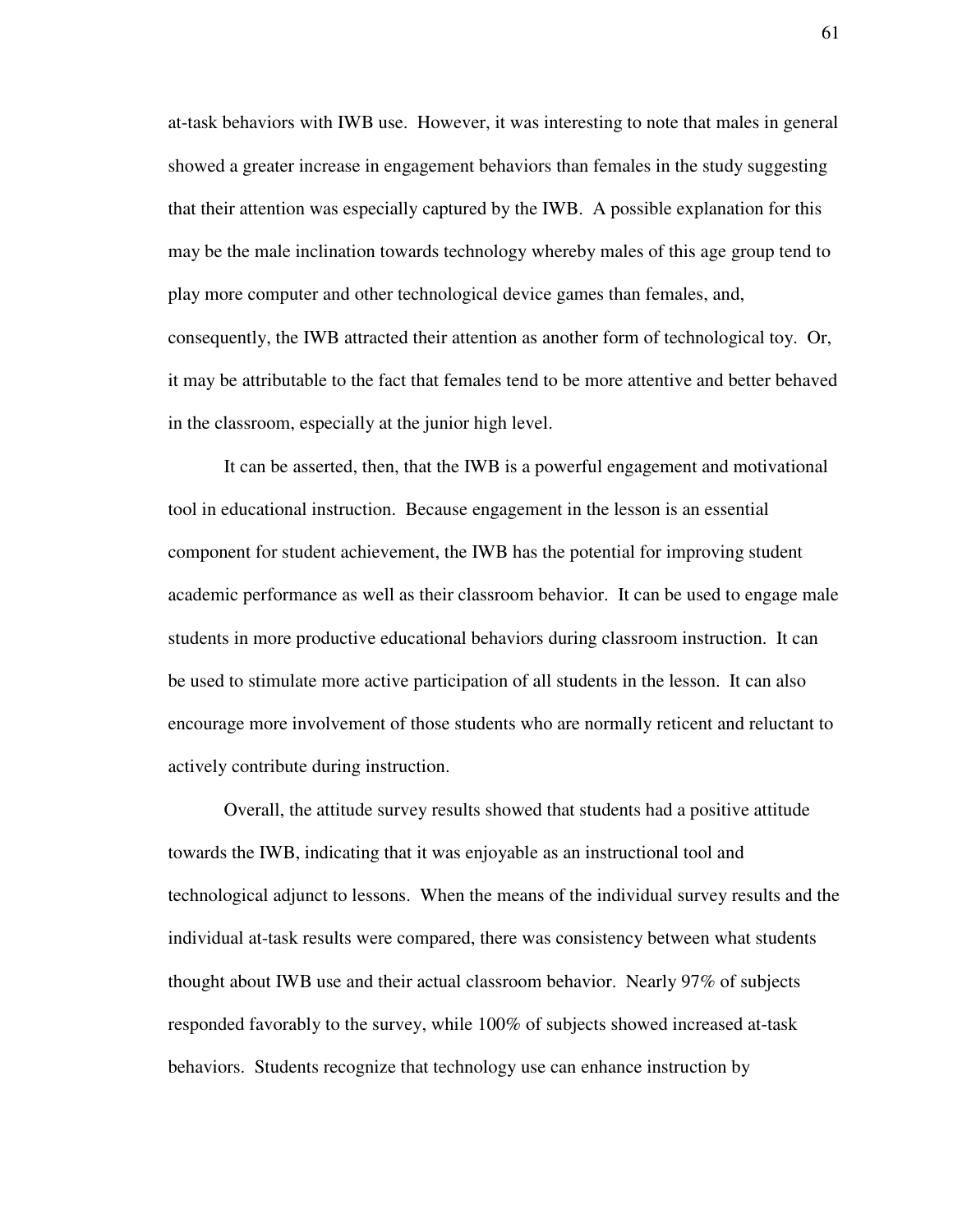incorporating a wider variety of instructional methodologies, and they expressed this as a positive outlook towards IWB use. They were more receptive, excited, and participative in classroom lessons, demonstrating the interactive whiteboard's value in instruction. *Relationship to Previous Research*

In general, most of the research literature is supportive of IWB use as an instructional tool, asserting it to be more engaging than conventional classroom strategies due to its ability to focus and maintain student attention. The findings of this study are consistent with other research that has been disseminated on this topic. Studies by Schut, Alexiou-Ray, Passey and Rogers, Painter, Berque, Tate, Beeland, Solvie, and Weimer in particular have all linked IWB use with increased student engagement in classroom activities. This research study concurs with the Schut study which found that student engagement was increased with IWB use. She attributes this improvement to the ability of the whiteboard to utilize a variety of multimedia applications. Schut specifically mentioned in her qualitative study conclusions the need for objective quantitative research regarding the effects of IWB on students. In addition, she noted that student interest and involvement increased due to the visual, eye-catching effects, and to the board's interactive aspects. The Painter study also linked increased student engagement with IWB use through evaluation of teacher journal entries, interview data, and videotapes. Her findings through research conducted with second graders support the conclusions of the present study.

The current study showed that at-task behavior indicative of student engagement increased with use of the interactive whiteboard consistent with the four studies that expressly addressed behavior. The Alexiou-Ray investigation with hand-held technology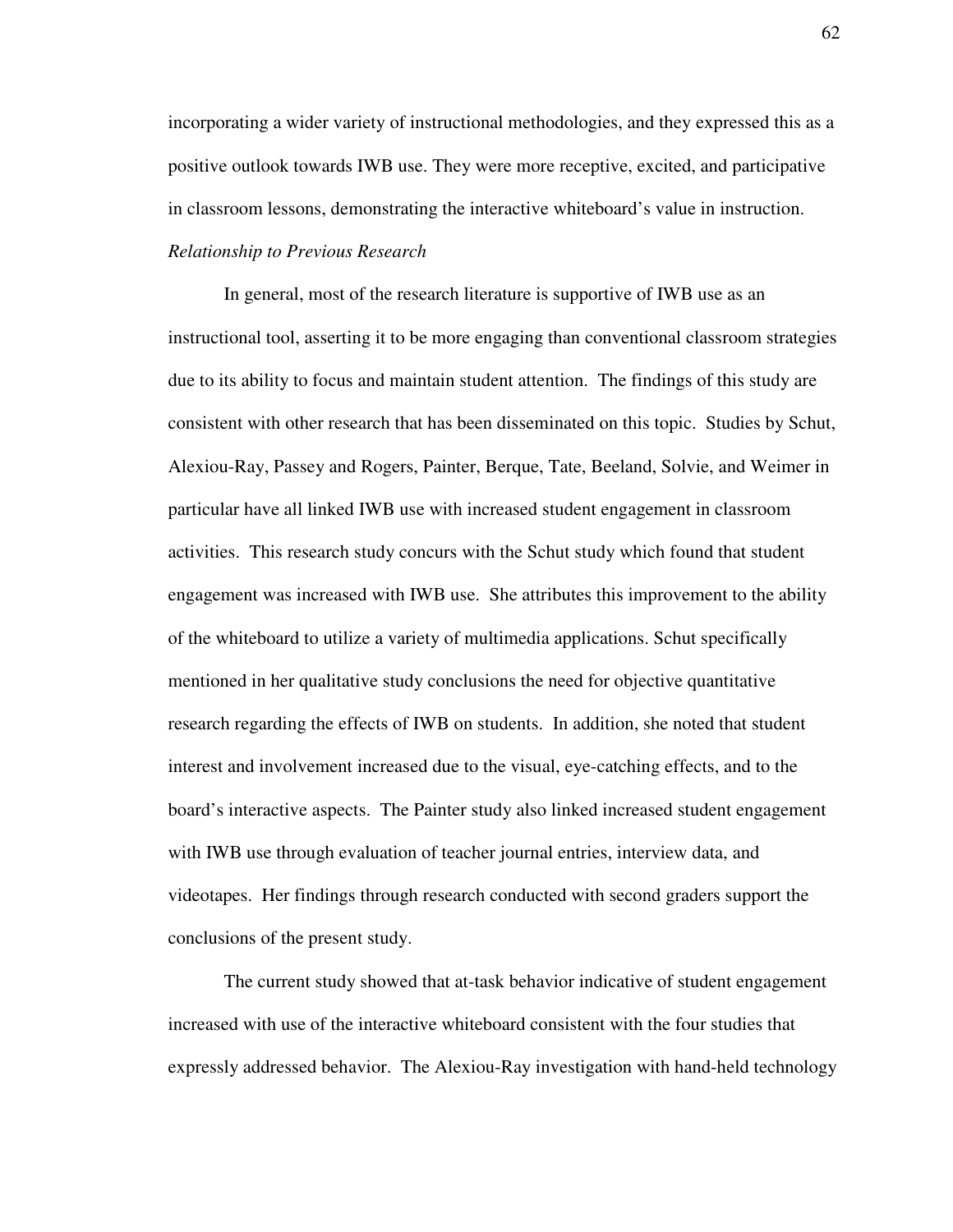specifically mentioned student at-task behavior as an indicator of engagement in lessons. Her study used a modified CAQ with students and parents regarding attitudes towards technology. She found that subject behavior improved when that technology tool was used in instruction. The Passey and Rogers study on information and communications technology use, including the use of the interactive whiteboard, and student motivation also affirms similar conclusions. They report that use of information and communications technology tools has a positive effect on student behavior, finding that students do not misbehave and are not disruptive during lessons. They distinctly note that IWB use has a positive effect on student motivation, in part, because of the visual, auditory, and touch elements. The Christophy and Wattson study investigating the relationship between IWB and increased student comprehension also substantiates the current study. It revealed, in addition to comprehension effects, the effects of whiteboard use on behavior. They maintain that "students were clearly on task" while using the whiteboard, and that "During the presentations, all students were involved in the lessons" (p. 14). The Solvie study showed only a slight nonsignificant improvement in student attention. Data for this study, collected through time on task observations of a first grade class, showed that the time duration for on-task behaviors increased for nine students, remained constant for two, and declined for five students. Despite Solvie's interpretation of the results as showing no significant improvement, the slight increase in student ontask behaviors is consistent with the increased at-task behaviors found by the current study.

Student perceptions of and attitudes towards technology use were found to be categorically positive after evaluating the survey data for the current research. The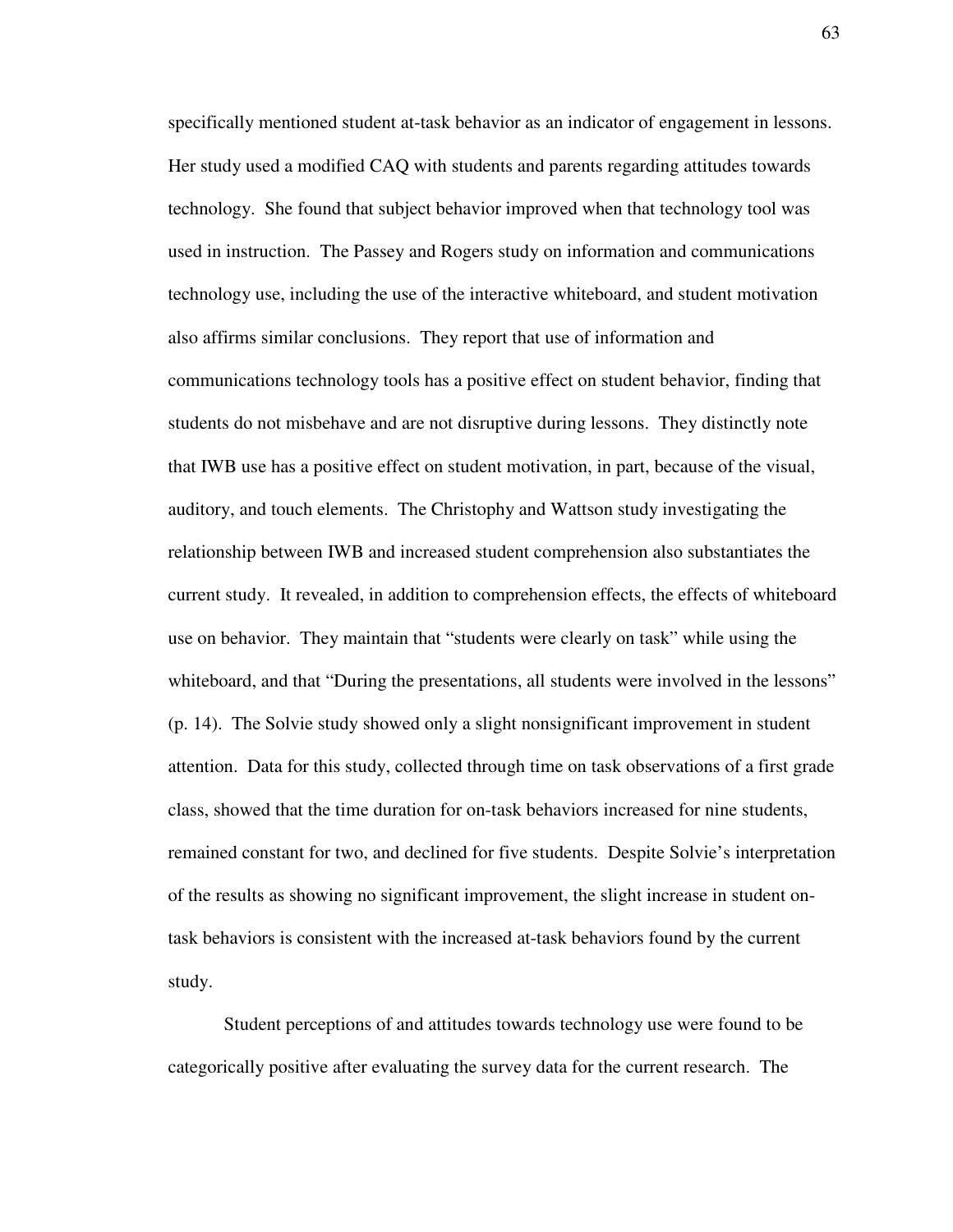results of this study support the Beeland study which explored subject perceptions of interactive whiteboard use and student engagement using a modified CAQ to assess student attitudes towards interactive whiteboards. His results showed a striking preference in favor of IWB use. Weimer's investigation of IWB use and motivation using survey data also concurs with the current study. After tabulating the results from subject responses to the seven-item researcher-created attitude scale, Weimer concluded that students were more motivated during class when the whiteboard was in use. The Tate study also utilized a student survey to assess college student attitudes towards the use and impact of the IWB on student performance, enjoyment, participation, and attendance in class instruction. Her survey was a five-point Likert-type rating scale developed with the assistance of her department head and others. Her investigation produced results in which, among other findings, students reported enjoyment and engagement with use of the interactive whiteboard. The Berque study of the impact of IWB use on college student engagement support the present study as well. The student survey responses were positive indicating increased student engagement and motivation.

Numerous studies investigating other aspects of the educational impact of IWB use have also acknowledged increased student engagement as a by-product effect identified during their research. These included studies done by Bell, Cogill, Fisher, Gerard, et al, LeDuff, and the numerous studies conducted in the United Kingdom, many by Glover, Miller, Levy, and the organization BECTA.

#### *Implications for Use*

This study concerning the effects of IWB use on student engagement and at-task behavior has implications for more widespread application of this technological tool.

64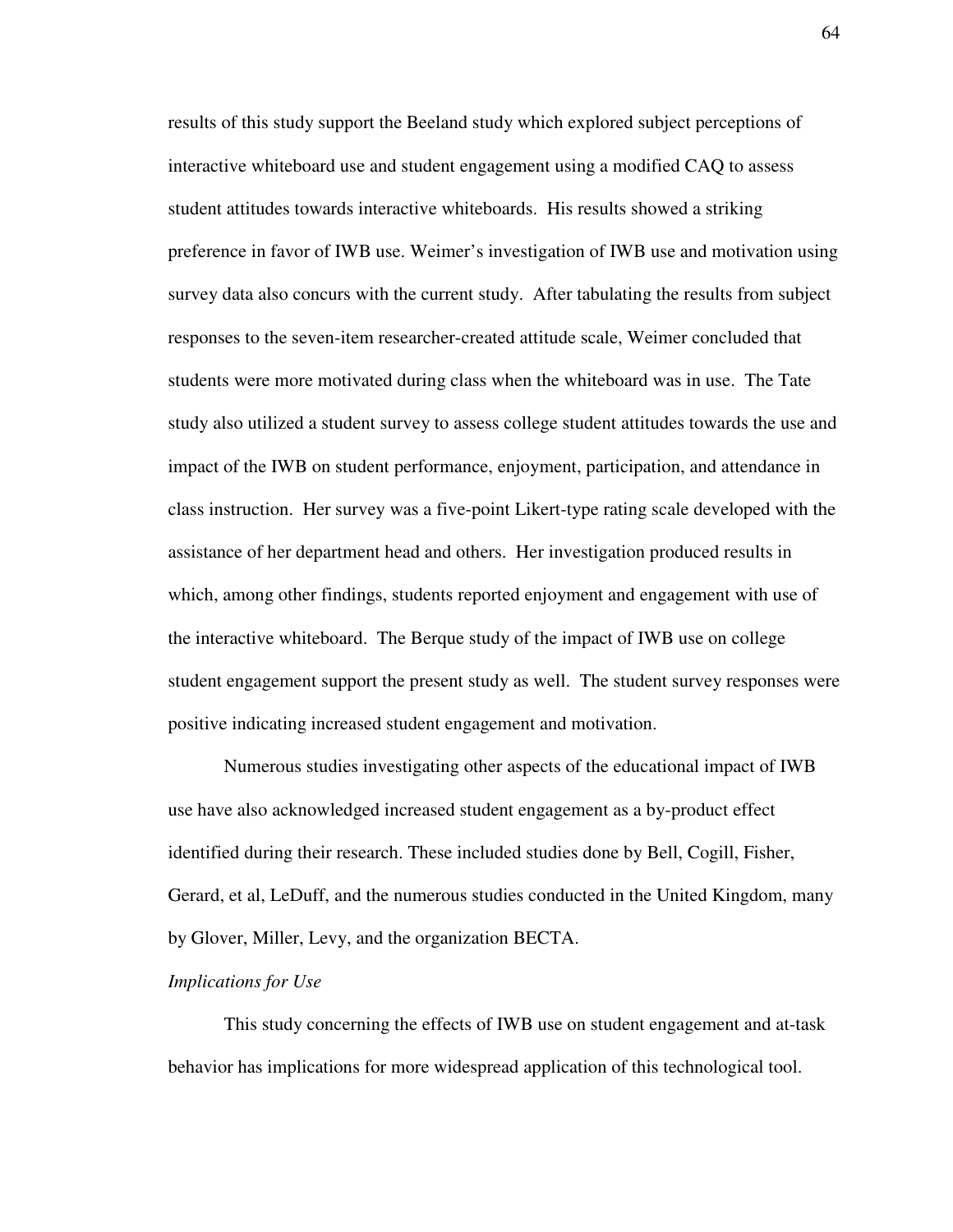Used as an instrument for whole class instruction, the IWB can also be employed to foster critical thinking through social discourse by creating whole-class dialogue among students, exposing them to various ways of thinking and to different experiential backgrounds. The whiteboard is useful then in terms of social learning theory tenets. It allows, as well, for interaction, exploration, and inquiry during which instruction may be tailored to build upon students' prior knowledge applying the constructivist approach to learning. From a theoretical perspective, then, the IWB is a tool that is consistent with current pedagogical thinking.

Interactive whiteboard use, due to its capacity to engage students, also has implications specifically for the junior high school level student. Students in this age group are recognized as frequently having academic difficulties. As such, any instructional tool that assists in maintaining the focus and involvement of these students would be beneficial. Interactive whiteboards allow for interactive learning and the accommodation of varying student learning styles. Used creatively, whiteboards allow for the integration of learning style accommodations and more interactive, collaborative, and authentic learning activities. This has implications for classroom management issues as well. With increased involvement in lessons, there tend to be fewer incidents of offtask or disruptive student behavior. The improvement shown in male at-task behavior has importance for special education classes which often have a preponderance of male students, who responded favorably with IWB use. In addition, most students today are exposed to technology outside of the school setting and have become accustomed to its use in their personal lives. They often become more easily bored and distracted using traditional classroom tools. Incorporating IWB use into instruction provides a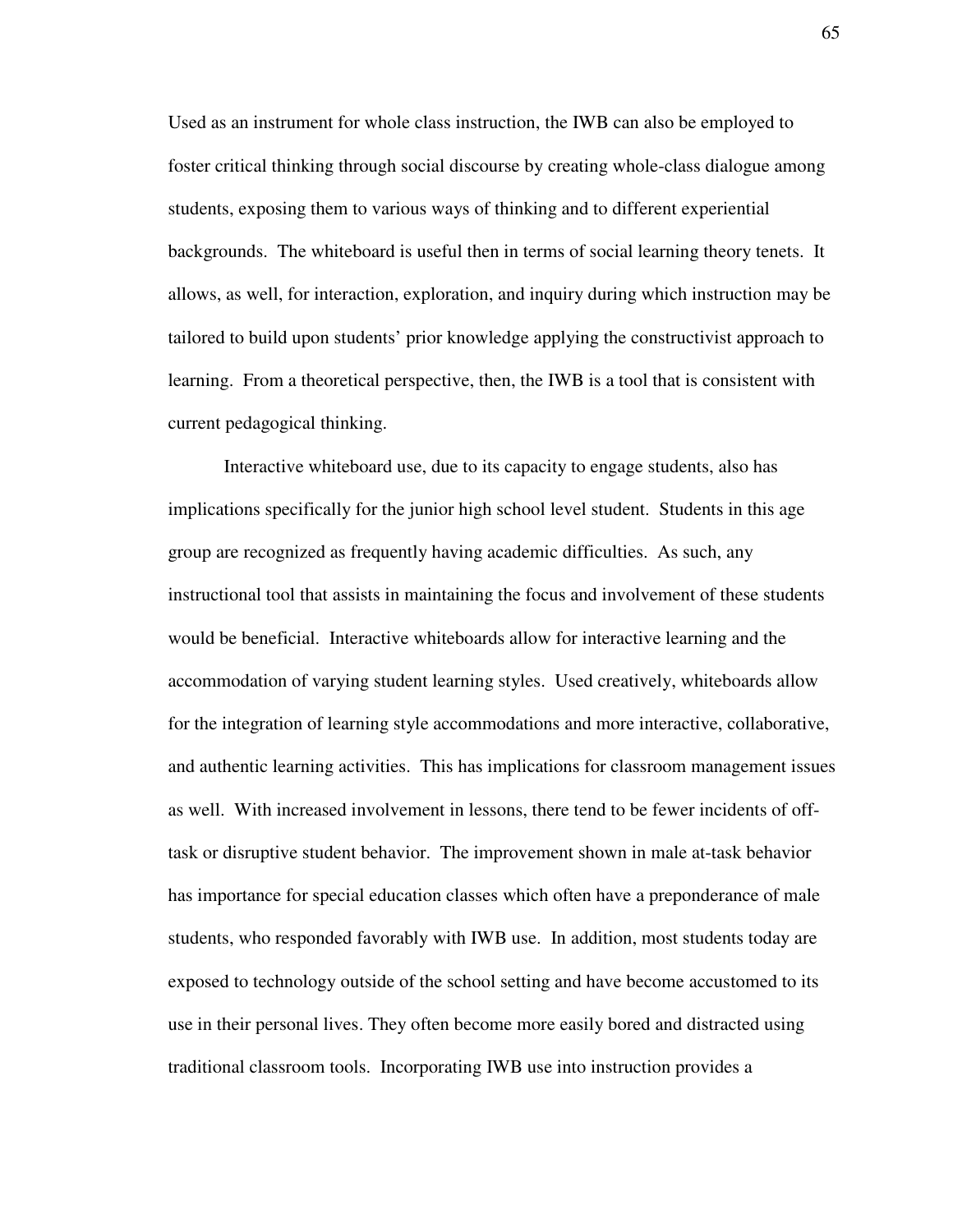technological bridge between students' daily lives and their educational experiences. Interactive whiteboards present mot only a method for educators to incorporate technology use in an instructional setting, but also allows close control and monitoring of Internet website access. Since students are not manipulating Internet sites independently at individual computer stations, the possibility of gaining access to objectionable sites is greatly reduced through instructor management.

Besides being beneficial educationally, from a budgetary standpoint, purchase of this interactive whiteboard technology is economically sensible. Allocation of technology funds demands that fiscally responsible decisions be made. The cost of one complete PC system is approximately equal to the cost of one complete IWB set-up. This translates into a financial savings for schools because one IWB can serve an entire class of students compared to one PC which may serve two to three students at a time. Interactive whiteboards can also be readily integrated with existing technology at school sites, saving a portion of the cost to complete the system. Most schools are already equipped with at least one computer per classroom and have projectors available for instructional use, eliminating the need to purchase these components for the IWB system.

Interactive whiteboard use fulfills state technology standards and federal requirements for professional and student use of technology. With technology mandates a fact of life for schools, interactive whiteboards present an affordable, practical, and educationally sound option for compliance with those requirements.

#### *Disadvantages*

 Certain disadvantages to IWB use were also identified. Technical difficulties arose at times. One problem noted on several occasions was the issue of reorienting the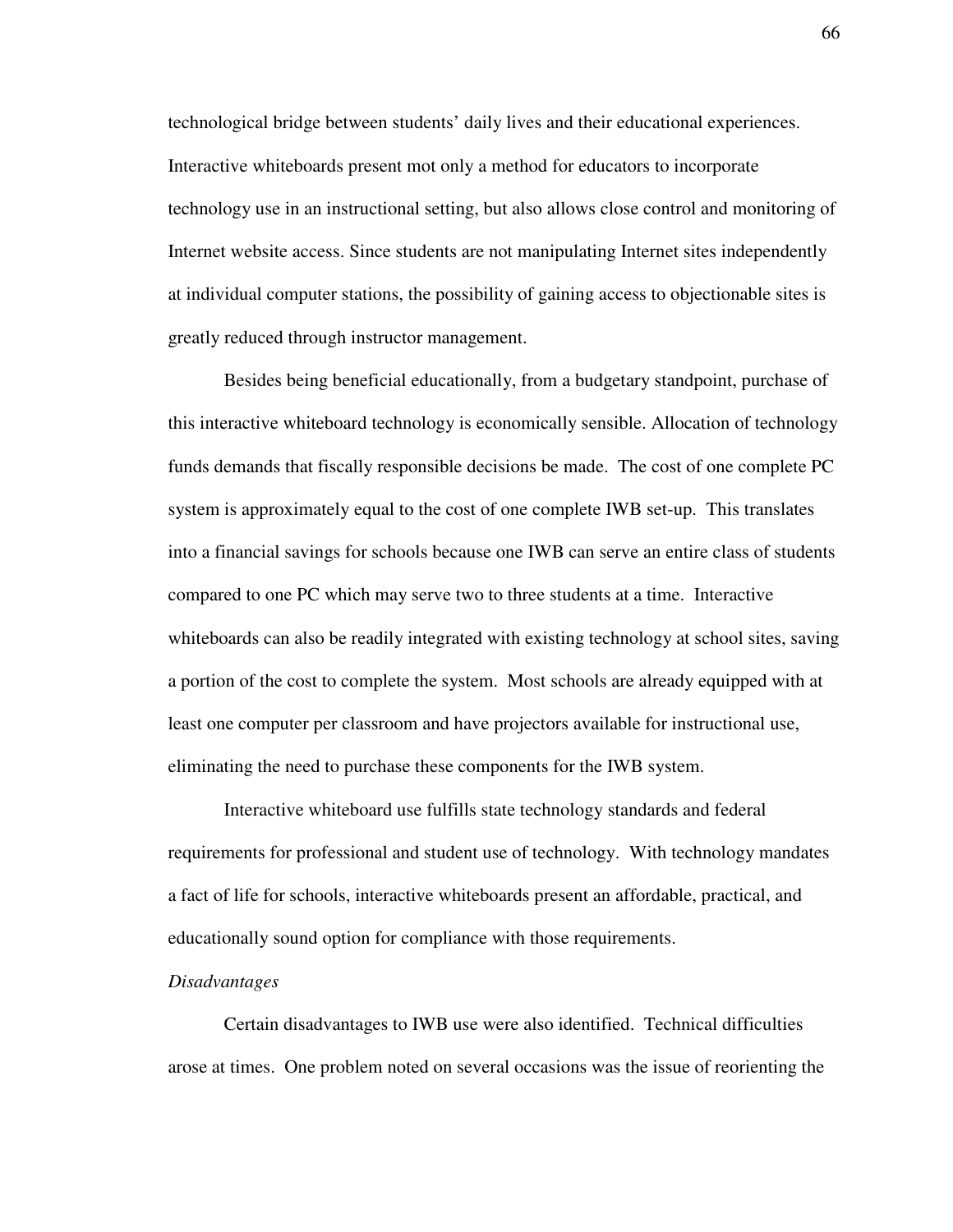board. If the stand, projector, or cart were disturbed at all, it became necessary to stop instruction and realign the board in order to use the touch-sensitive features, such as writing or manipulating images on the board. A solution to this problem could be to wallmount the board to reduce the likelihood of it being bumped, or to rearrange the classroom to limit contact. Classroom space was a consideration as well. Careful seating and classroom furniture arrangements are required to prevent inadvertent bumping difficulties and for student visibility. Another difficulty was that of students being unable to see where they were writing because of shadows cast or body-blocking the projector. With practice, however, students can learn how to stand when they are at the board. Running the necessary cables and cords across the floor presented a safety issue, with the potential to cause tripping and stumbling. Using floor or cable coverings can eliminate this problem. Computer glitches and Internet access issues also arose on two occasions. Having a back-up plan for any technology is essential, possible solutions being to use only the slide presentation and omitting the web links should Internet access be unavailable, or having transparencies of slides at the ready enabling teachers to continue with the lesson using the overhead projector undeterred. Insufficient teacher training and support was also recognized as an area of difficulty. Adequate professional training must be provided for teacher confidence and effectiveness in the use of the technology. With practice, teachers can quickly become proficient IWB users. Insufficient numbers of boards at a school site can cause frustration among users who may have to compete for use time. Sign-up sheets, departmental whiteboards, or grade level boards could allow for greater availability for teachers. Access is, therefore, essential both for skill-building and for faculty harmony.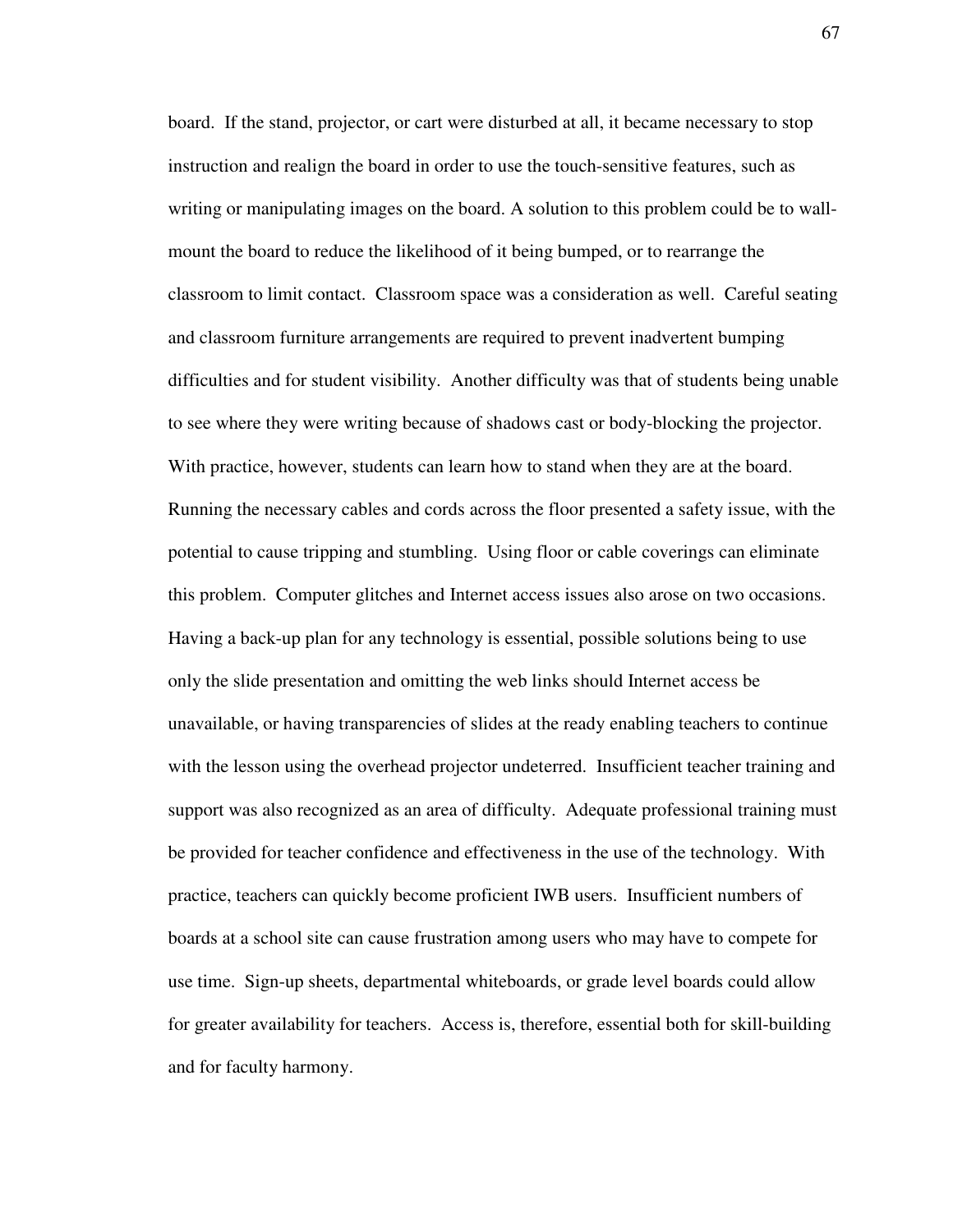## *Strength of the study*

This investigation involved the quantitative analysis of the educational use of a computer-assisted technological tool in a junior high school setting. The findings, however, can be applied to comparable regular education students of mixed ethnicities, gender, and socio-economic backgrounds of other grade and age levels. Limited generalizeability is possible since extensive demographic information is provided to allow for school-to-school correlations. The same classes of the same three teachers were observed during the six-week period, ensuring that the same teaching techniques, class activities and procedures, and classroom environment were maintained, and ensuring as much as possible that the IWB was the only variable. Using a same-subject repeated measures design, each class then became its own control regarding the effects of IWB use on behavior.

The classes of three different veteran teachers at two schools with similar demographics were selected for observation based on teacher familiarity with the technology and willingness to participate. Despite their different teaching styles, techniques, and skill levels in their use of the IWB, the student behavioral outcomes were very similar. Data collection was conducted in the same way at each school, with the researcher using a standardized systematic direct observation instrument, sitting unobtrusively at the back of the class, and recording subject behavior at regular sweep intervals. All subjects in attendance on the last day of the observation cycle were given attitude surveys to complete as the final step in the research process. Finally, the subjects were of mixed ability levels, including mainstreamed special education students,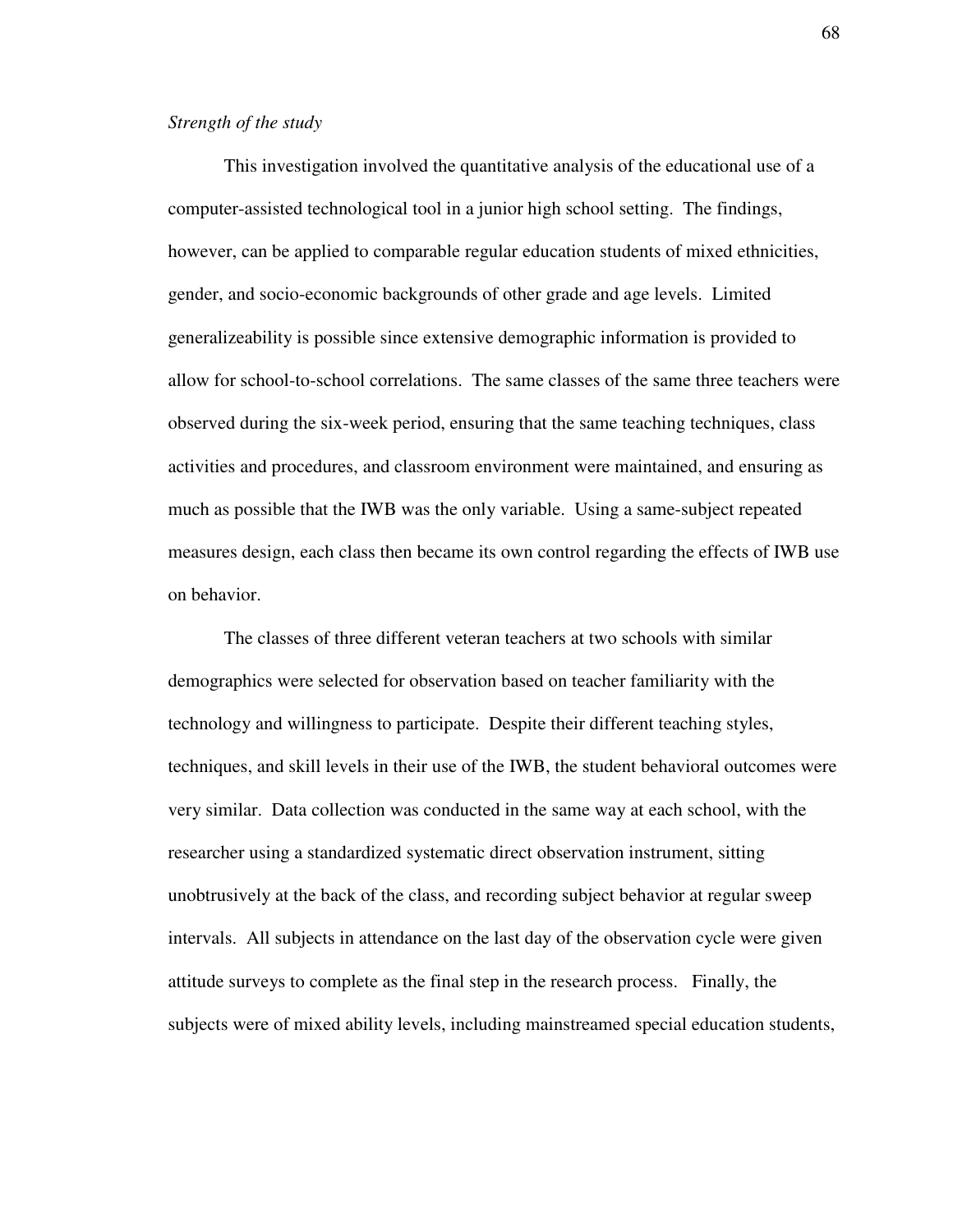high-performing advanced students, and regular education students, all within the regular education setting.

#### *Limitations of the Study*

A variety of elements needed consideration in the context of the investigation, such as the pedagogical perspectives of the researcher, the individual teachers involved, the students' attributes, the interaction between teachers and students, the instrumentation, and other effects during the study. Threats to internal validity were controlled as closely as possible through use of a same-group treatment to reduce the risk associated with non-random assignment. Although students were randomly selected onto the teachers' class rolls, they could not be randomly assigned by the researcher using any of the recognized random selection methods. This treatment design eliminated the concerns regarding subject selection and maturation. By using the subjects as their own controls, the possibility of those confounding variables affecting the outcome of the study was markedly reduced.

Student bias considerations were taken into account by observing classes of the same subject areas and academic levels, limited to seventh and eighth grade students in Social Studies or Language Arts classes. There was no pre-test, thus limiting student exposure to the research topic and eliminating pretest-treatment interaction. The history bias was reduced with the inclusion of control groups which did not experience IWB use to account for any simultaneous events influencing student behaviors that might have taken place at the same time at each school. The internal validity threat due to the Hawthorne effect, in which people behave better when they know they are being watched, was minimized through repeated exposure of the researcher to the students. By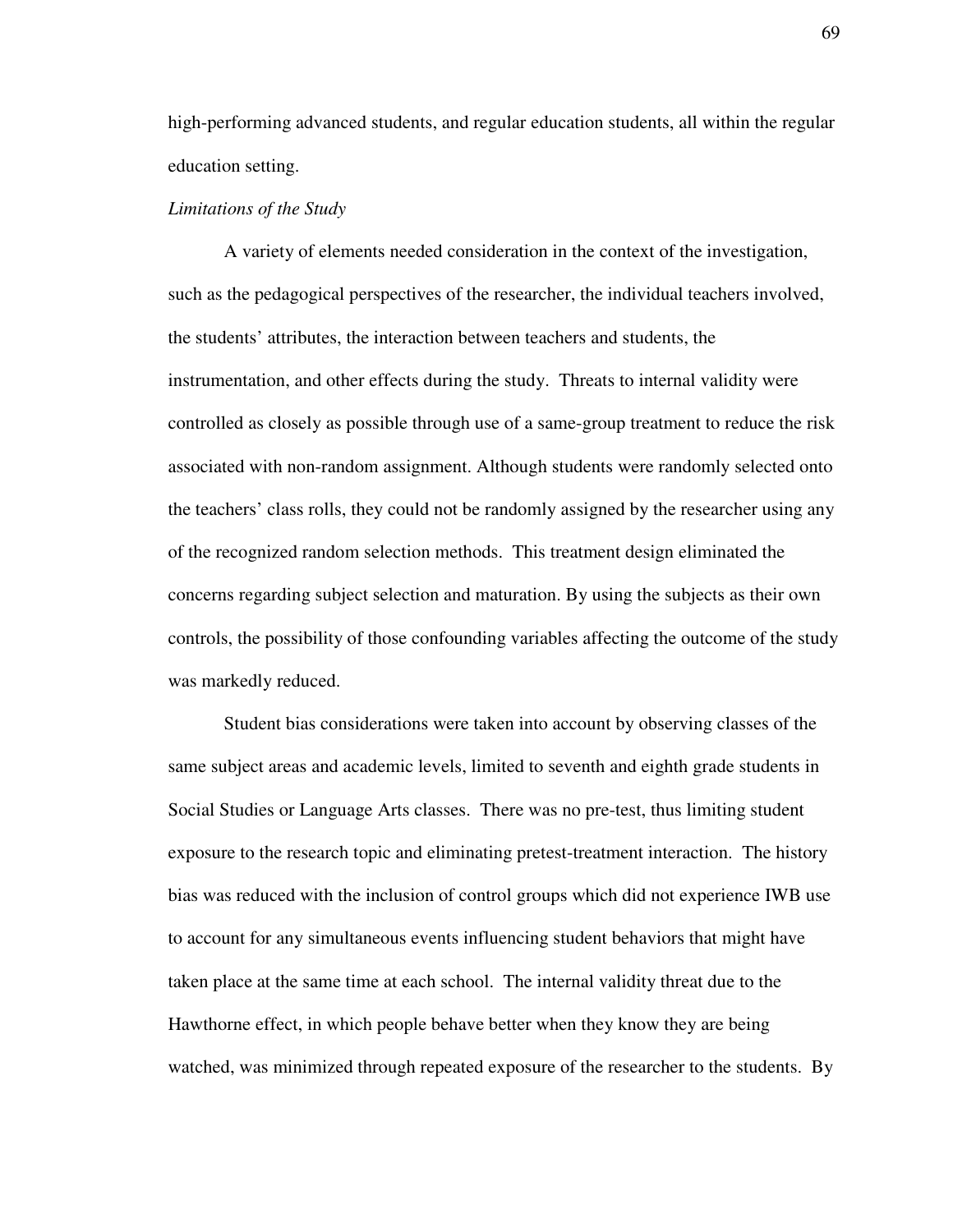being in the classroom regularly for an extended period of time, subjects tended to revert to their normal behaviors. The novelty effect, in which the newness of the event evoked excitement affecting normal student behavior, worked much the same way. After the initial exposure to the treatment condition, use of the IWB, students tended to become accustomed to its use in instruction due to repeated exposures, and no longer reacted to it as a novelty.

Teacher concerns focused on differences in the IWB use skill levels of the three teachers involved in the experiment. However, as shown by the data, the effect of teacher proficiency appears to be minimal. All subjects in all of the participating classes showed very similar behavioral results with subject means improving consistently across course and instructor variations.

Because the views and beliefs of the researcher cannot be separated from the study, the possibility of observational and experimenter effects existed whereby the personal bias of the researcher might have been unconsciously transmitted during observations. The researcher believed that the influence of the experimenter effect was reduced by awareness of it, by maintaining consistent procedures and behaviors with all classes, and by recording data as objectively as possible. In this way, selective attention and interpretation biases were curtailed. Observer reliability was controlled through the extensive training of the researcher in Instructional Supervision, Clinical Educator Training, and the Florida Performance Measurement System, with practical experience in conducting classroom supervisory observations as a former Peer Teacher and Assistant Principal using various data collection methods.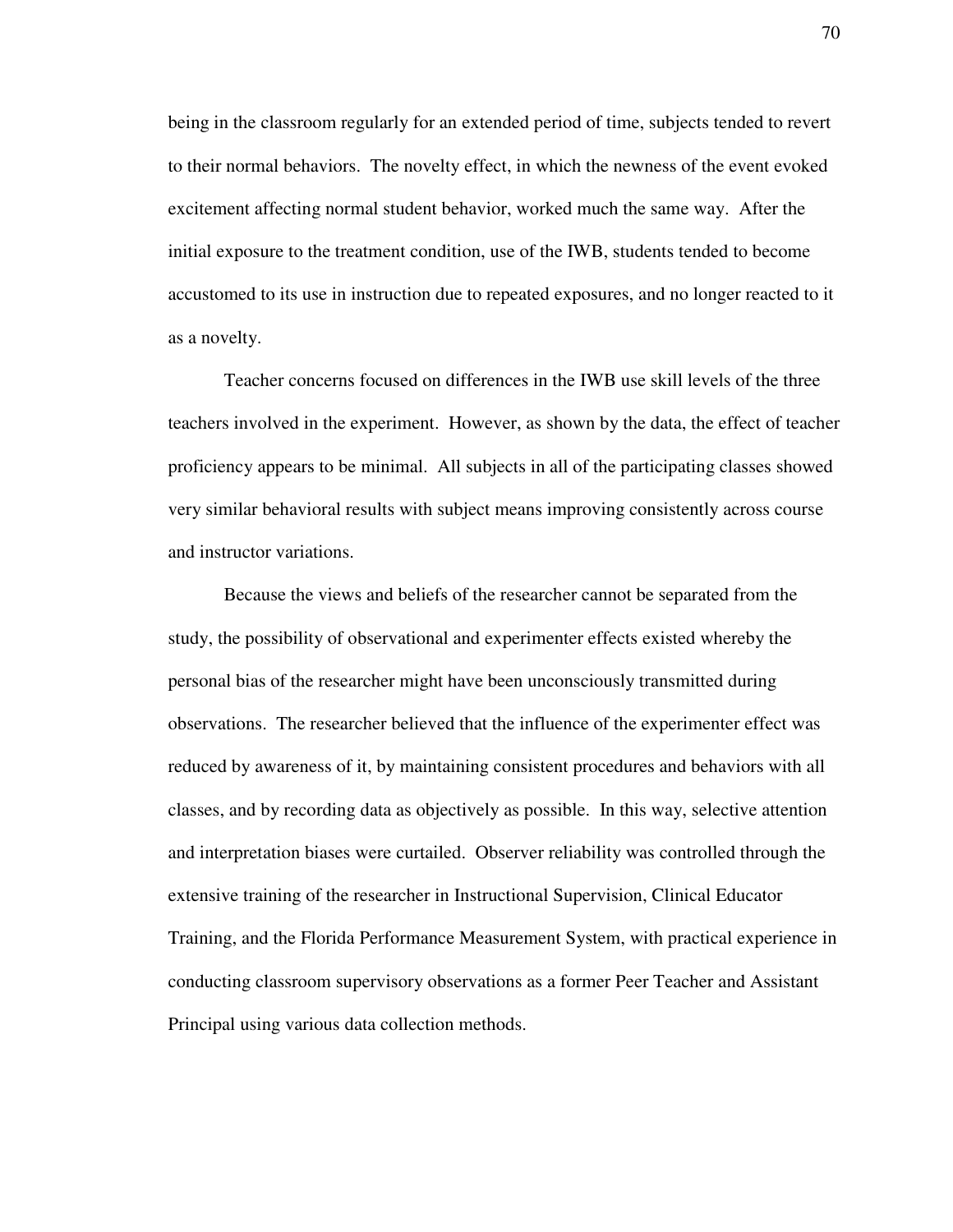The instrumentation for the study remained the same throughout. The observation tool was modified from instruments obtained from credible sources, with adequate interrater agreement evidence, and with behaviors operationally defined using appropriate measures. Reliability and content validity information was provided for the unmodified survey instrument showing consistency of measurement from which the research instruments were developed. Although threats to the validity of the study were accounted and controlled as closely as possible, some unaccounted factors may have been outside the control of the researcher. Other threats to internal validity included the subject completion of attitude surveys in which responses appeared to be flawed through Christmas-treed, thoughtless, or inadequate responses. Out of over 200 returned surveys, however, the researcher counted less than five as questionable. Therefore, the researcher did not believe it to be necessary to use the 5% trimmed mean process applied to the survey data.

Because characteristics unique to the experiment could reduce generalizability, the external validity issue of subject selection-treatment was controlled by limiting the study to a specifically accessible group in a specific setting to permit comparison with other populations. The subject population was described in depth with demographic data for the two schools involved to illuminate any differences that they may have with other groups of middle school students. The subjects of the study represented a diverse group of students, representative of the surrounding community. They were typical middle class, suburban middle school students who were also representative of their schools at large. However, compared to other schools across the country, the sample may not generalize to other settings, nor the results of this study necessarily apply to all students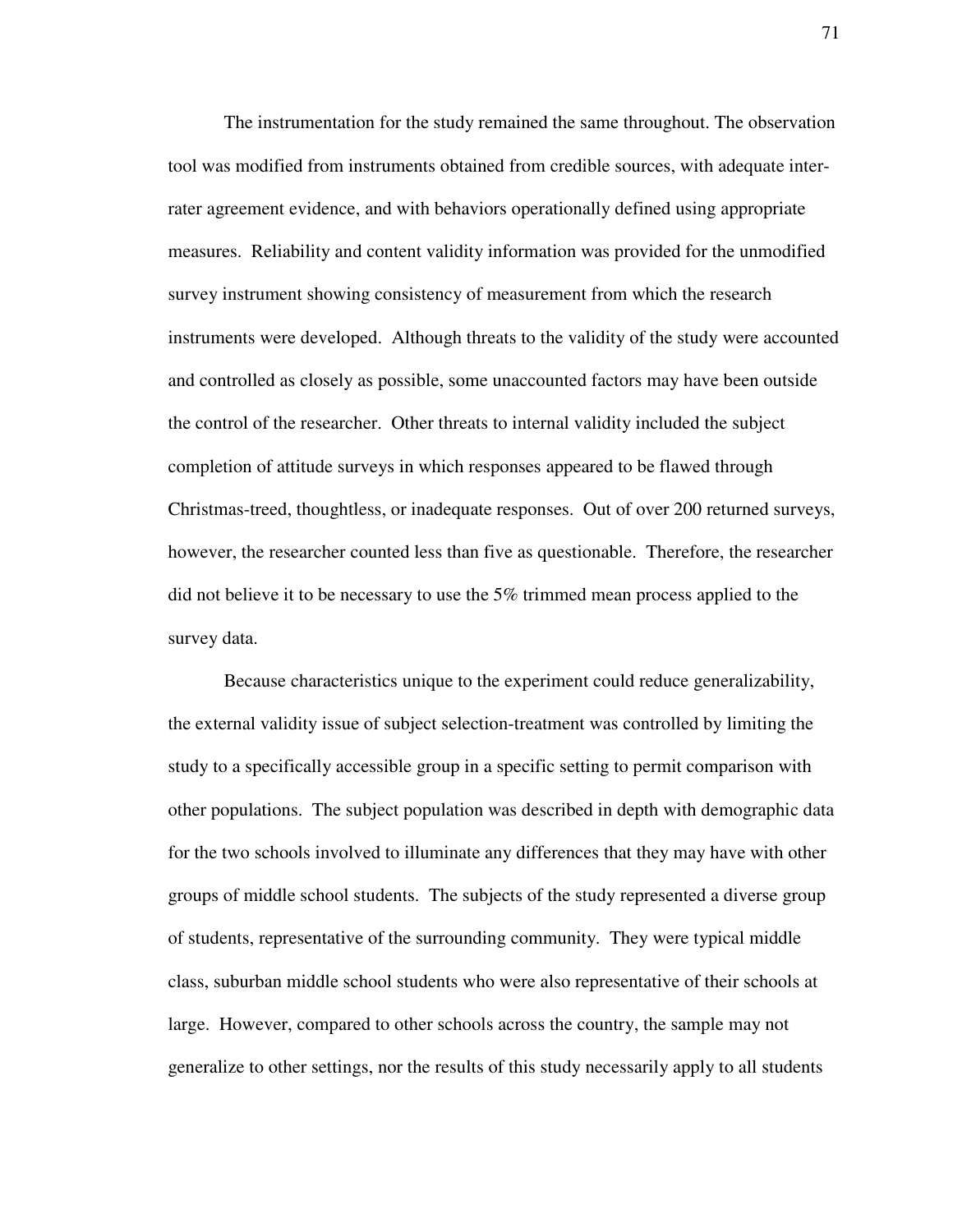of any age, limiting generalizability to some degree. Generalizability due to the relatively small sample size of 226 subjects is also a consideration, as well as the length of the study. The duration of the investigation was limited to a six-week observation period. Campus and community setting factors were also taken into account as regards external validity. Although the researcher used a control class at each school, there exists a possibility that unknown events on campus or within the school zones may have influenced subject behavior.

Setting generalizability was considered to ensure that the classroom environments at the target schools were representative of schools at large. The schools used in the investigation were located in a school district able to provide the discretionary fiscal resources to fund adequate classroom instructional and technological equipment. Each classroom was equipped with standard instructional equipment including regular whiteboards, bulletin boards, overhead projectors, and at least one computer. No artificiality was detected at the research sites, nor any over-crowded, inferior, or poorlymaintained classrooms.

Other threats to external validity were ameliorated to reduce the potential for limited conclusions regarding the data generated in the study. The study was conducted during the latter half of the first semester of the school year to eliminate the beginning of the school year honeymoon period allowing the teachers and students to become acclimated to each other. The Hawthorne, experimenter, and novelty effects in the context of external validity were considered as possible threats. However, student attitudes, the presence of the experimenter, and the excitement of a new instructional tool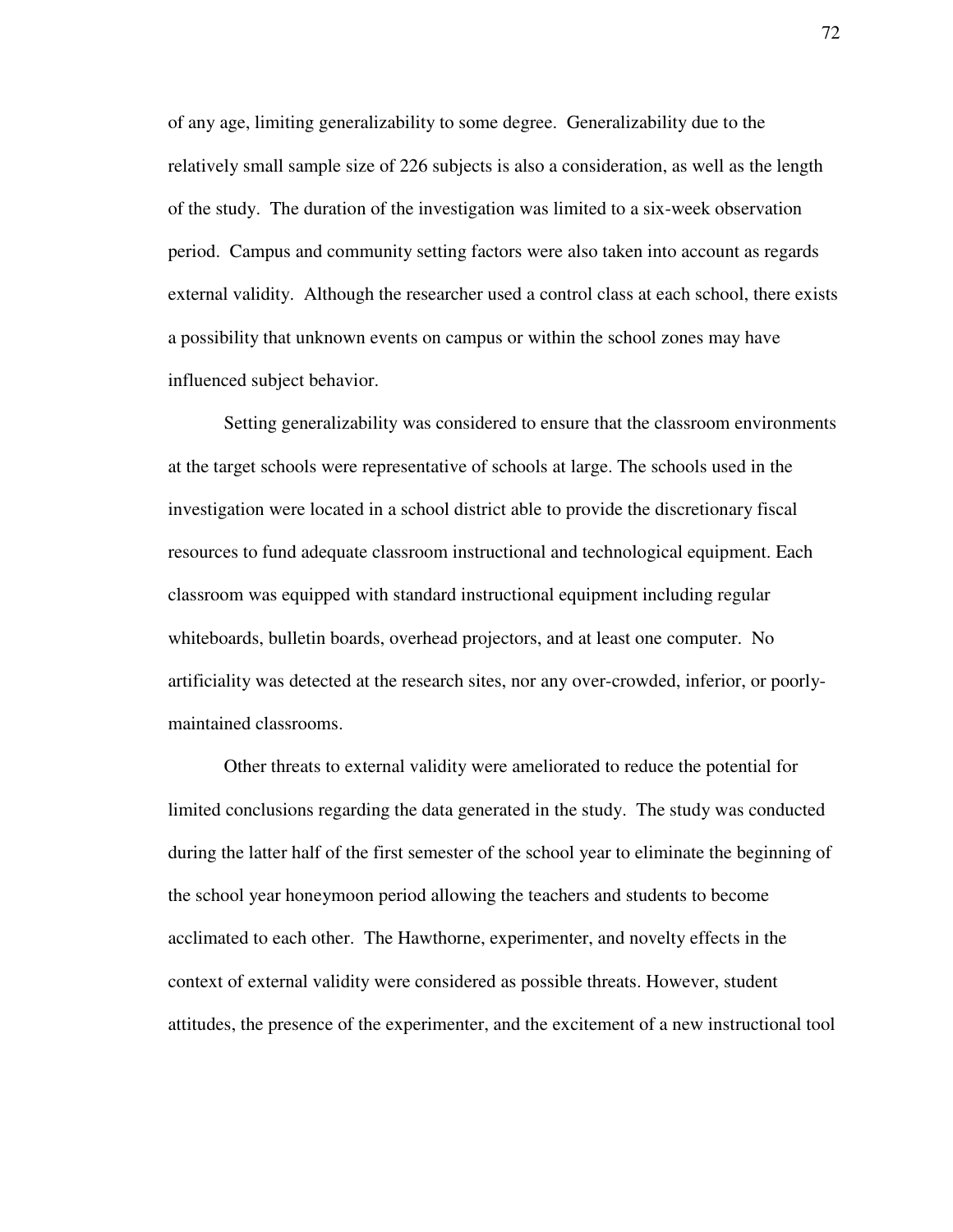were controlled for through repetitious exposures of the subjects to the components of the study.

### *Suggestions for Further Research*

 There are a number of areas regarding IWB use as an educational tool that have yet to be thoroughly explored. This investigation focused exclusively on student behavior; it was not concerned with teacher attitudes, the effectiveness of the various types of lessons created, IWB proficiency, or the teaching methodologies utilized. Because the duration of the study was limited to a six-week observation period, additional investigations over a longer time period would be appropriate to assess consistency in outcomes. Teacher issues involving the types of training, support, and professional development also merit further investigation. Finally, research into best practices by those who use interactive whiteboards for classroom instruction would be beneficial to those who are cultivating their skills in its use. These considerations require further research for optimum use of the IWB.

With respect to student issues, several areas for further research are also noted. In light of the research recognizing the benefits of IWB use to accommodate the various learning styles, the focus has been primarily on the visual aspects of IWB use. Additional research in the areas of auditory and kinesthetic learning styles is also warranted. Pedagogy as applied to millennial students and their familiarity with technology should lead to generational research with a focus on the impact of various technologies including using the interactive whiteboard. Further research regarding the applications and benefits of IWB use with special needs students in terms of accommodations and learning modalities which could be introduced using the IWB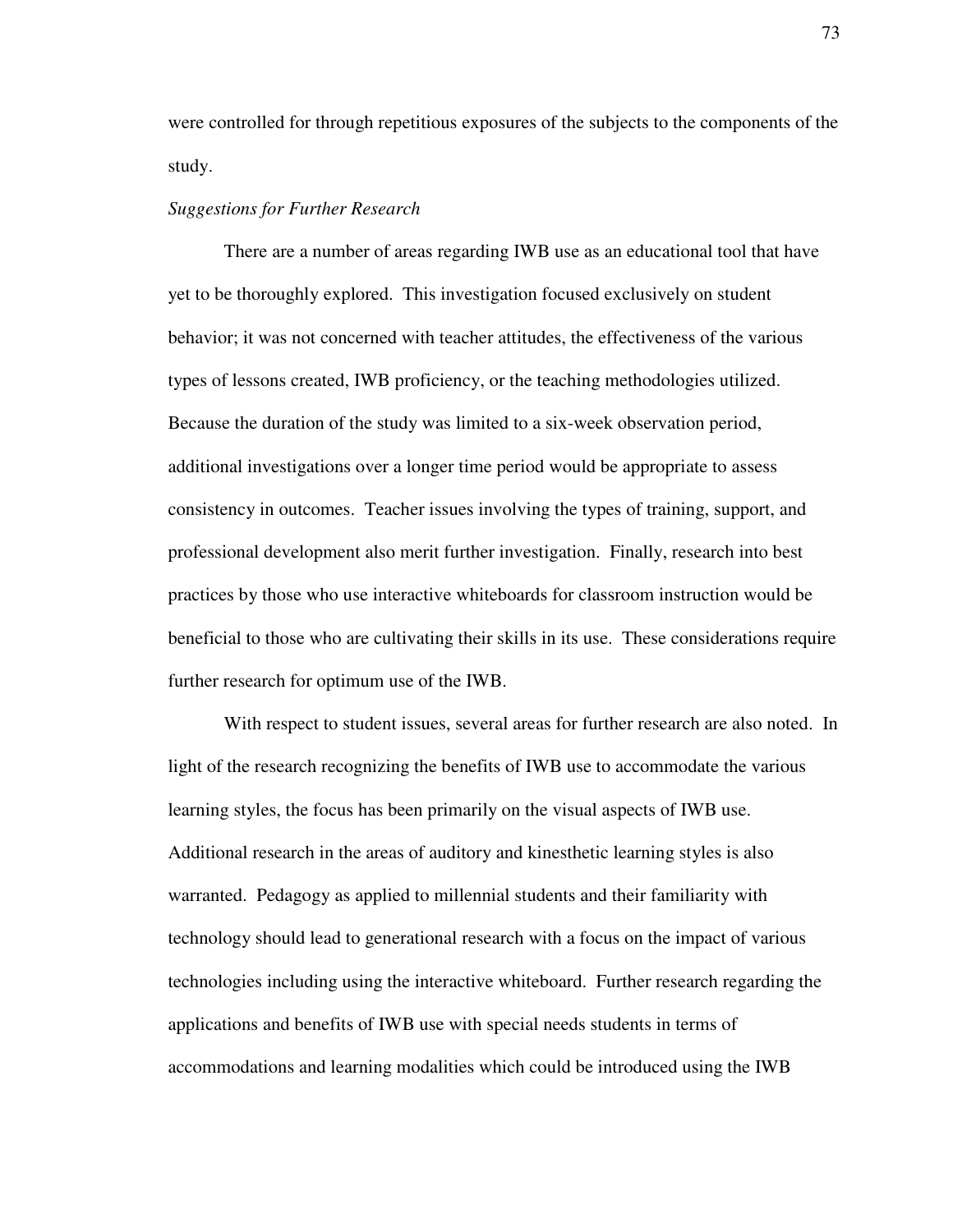would be appropriate as well. Because engagement in lessons is a necessary component of student achievement, additional research in this area is also warranted. The research so far on the effects of IWB use on student achievement has been mixed. Additional study would be appropriate to identity the performance effects of interactive whiteboard use. Finally, investigation into the use of the IWB in block schedule settings would be appropriate. Its usefulness as a means of providing instructional activities incorporating different stimuli for variety in educational delivery systems is warranted.

#### *Summary*

The results of this study were emphatically positive. Student engagement behaviors increased significantly when the IWB was used for instructional purposes. As a presentation device, interactive whiteboards can be purchased economically, and can be mastered rapidly. Interactive whiteboards also satisfy district, state, and federal technology mandates. Most importantly, though, they can be incorporated into classroom instruction as a sound pedagogical teaching accessory.

Students indicated that interactive whiteboards were an enjoyable and engaging technological tool. This was evident to the researcher from personal experience with the IWB and during classroom observations for the current research. Students reacted with delight and enthusiasm when the IWB was to be used. Upon entry into the classroom readied for whiteboard use, smiles and excitement were unmistakable on the faces of students. They also participated more eagerly during instruction using the whiteboard. The desire to interact with the whiteboard is a powerful motivator for students. Their attention becomes intensely focused on the whiteboard and their behavior shifts into appropriate mode. Use of the IWB allowed instructors to access and interact with sites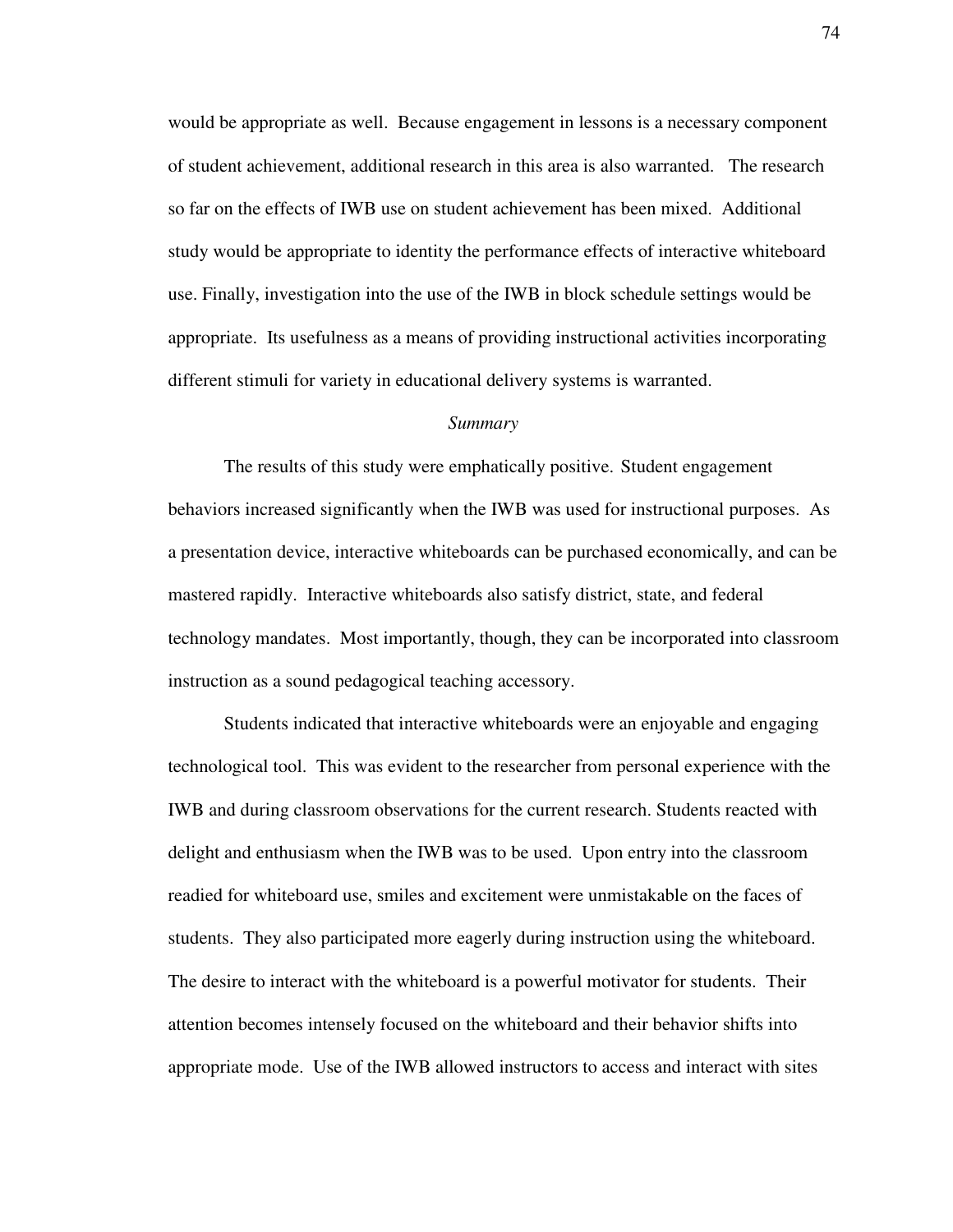that they would otherwise not have for demonstration and visualization of processes, events, and techniques. This ability brings an immediacy and dynamism to the information presented during instruction. This researcher felt that the student involvement, attention, and interest displayed was a more substantial recommendation for IWB use any data could convey.

 The social aspect of the whiteboard is a big draw for junior high students. Because students overtly share in the learning, there was a high level of enjoyment and great interest in the comments and experiences expressed by other students evidenced during instruction. Students were also intensely focused whenever a classmate was working up at the whiteboard. Communication in today's world utilizes a variety of technology tools. Students routinely use technology in their daily lives for personal communication and information. Interactive whiteboard use is a natural extension from personal, social use of technology to use in the academic setting.

Schools must keep up with the times by integrating technology into educational practice. Technology is no longer the wave of the future; the future is now. It has pervaded all aspects of society and the field of education is no exception. Schools and educators must provide opportunities for students to access, interact with, and become skilled users of technology as part of a twenty-first century education. The interactive whiteboard is a tool that satisfies all of the requisites of today's world.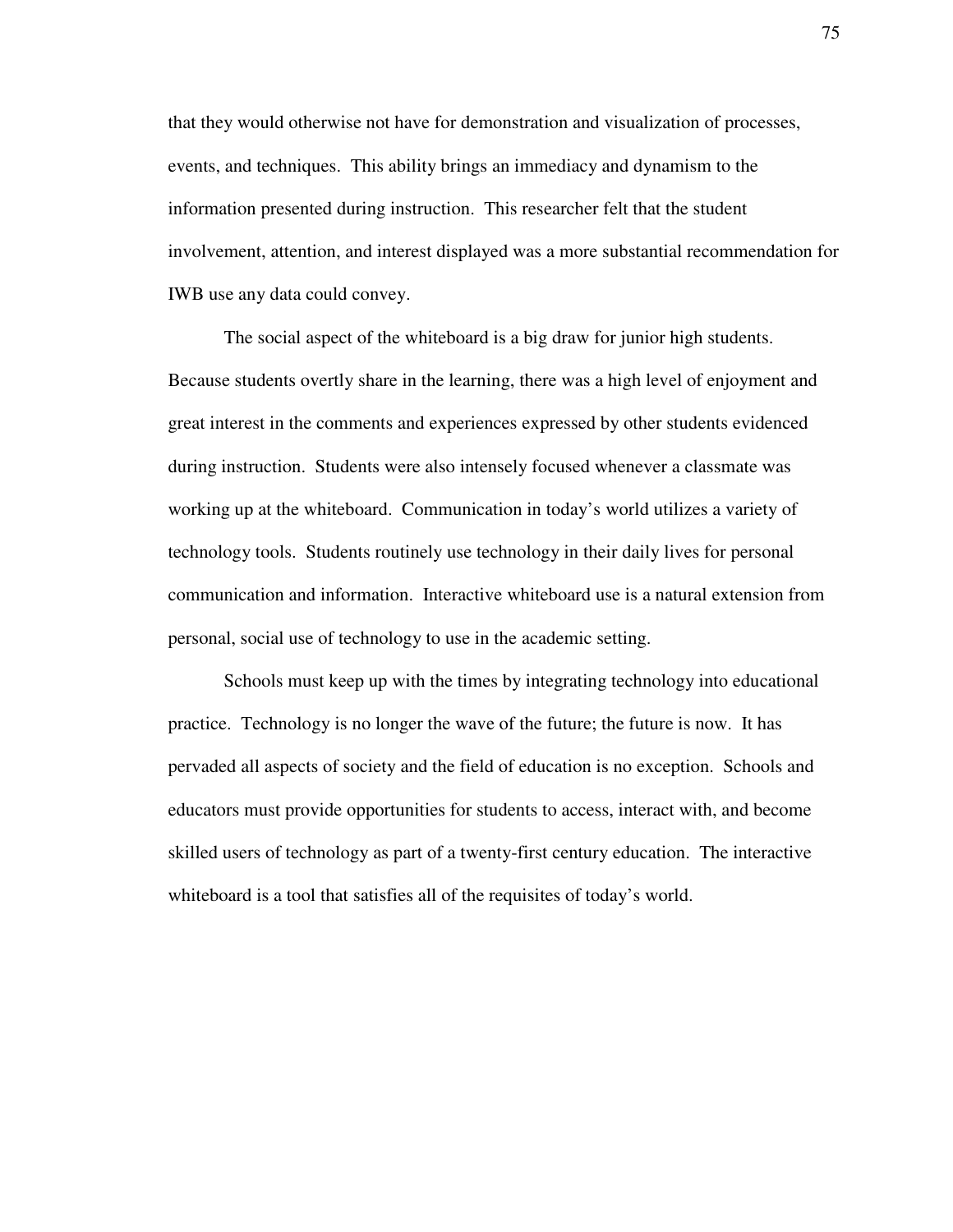#### References

Alexiou-Ray, J. (2006). Benefits of the one-to-one ratio on learning: parental Perceptions and student attitudes. Retrieved July, 5, 2008, from https://www.iste.org/Content/NavigationMenu/Research/NECC\_Research\_Paper\_ Archives/NECC\_2007/AlexiouRay\_N07.pdf.

Alexiou-Ray, J., Wilson, E., Wright, V. & Peirano, A. (2003). Changing instructional practice: the impact on technology integration on students, parents, and school personnel. Electronic Journal for the Integration of Technology in Education, 2, 2. Retrieved October, 10, 2005, from http://ejite.isu.edu/Archive.html

Andeman, L. & Midgley, C. (1998). Motivation and middle school students. ERIC Digest. ERIC Clearinghouse on Elementary and Early Childhood Education. Champaign IL. Retrieved March, 1, 2002, from www.ed.gov/databases/ERIC\_Digests/ed421281.html

- Ary, D., Jacobs, L., Razavieh, A. & Sorensen, C. (2006). *Introduction to research in education* 7<sup>th</sup> ed. Belmont, CA: Thomson Wadsworth.
- Bandura, A. (1977). *Social learning theory*. New York: General Learning Press.

Basilicato, A. (2005). Interactive whiteboards: assistive technology for every classroom. Retrieved January 7, 2008, from

www2.peterli.com/ts/resources/articles/archive.php?article\_id=892

Becta (2003). Secondary schools – ict and standards: an analysis of national data From ofsted & aqca. Coventry: Becta. Retrieved October, 10, 2005, from http://partners.becta.org.uk/upload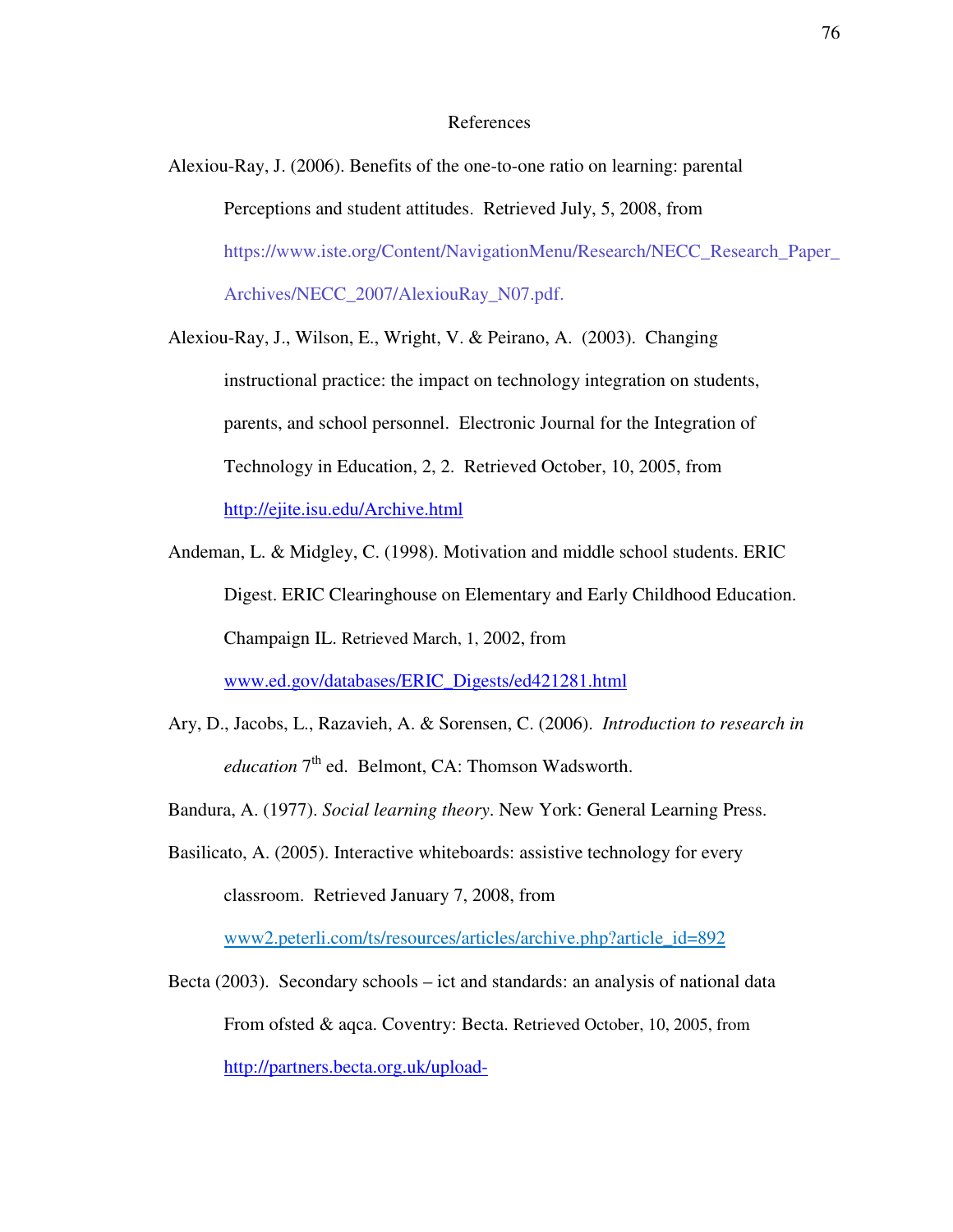dir/downloads/page\_documents/research/secschoolfull.pdf

- Becta (2005). The becta review: evidence on the progress of ict in education. Retrieved October 10, 2005, from http://files.ictopschool.net/bestanden/ bronnen\_digitale\_generatie/becta\_review\_feb05.pdf
- Beeland, W. (2002). Student engagement, visual learning, and technology: can interactivewhiteboards help? Retrieved December 22, 2004, from http://plato75.ncl.ac.uk/beeland.pdf

Bell, M. (2002). Teachers' perceptions regarding the use of the interactive electronic whiteboard in instruction. Retrieved August 22, 2007 from

www.smarterkids.org/research/paper6.asp

Berque, D. (2004). Fostering classroom engagement with electronic whiteboards, tablet pcs, and dyknow. Retrieved December 22, 2004, from

http://people.depauw.edu/dberque/sigcse04\_postreview.pdf

Chafouleas, S., Riley-Tillman, T., Sassu, K., LaFrance, M. & Patwa, S. (2007). Daily behavior report cards: An investigation of the consistency of on-task data across raters and methods. Retrieved November 8, 2008 from http://web.ebscohost.com.ezproxy.liberty.edu:2048/ehost/pdf?vid=5&hid=116&sid

=8f0b2e60-55e4-4c3d-b915-867cde9ee0ac%40sessionmgr102

Chapman, E. (2003). Assessing student engagement rates. Retrieved November 9, 2008 from www.ericdigests.org/2005-2/engagement.html

Christophy, E. & Wattson, E. (2007). The effect of interactive whiteboards on student learning in the chemistry classroom. Retrieved July 5, 2008, from faculty.shaexcelsior.org/christophy/GeneralInfo/ResultsofSmartBoardProject.doc

Cogdill, J. (2002). How is the interactive whiteboard being used in the primary school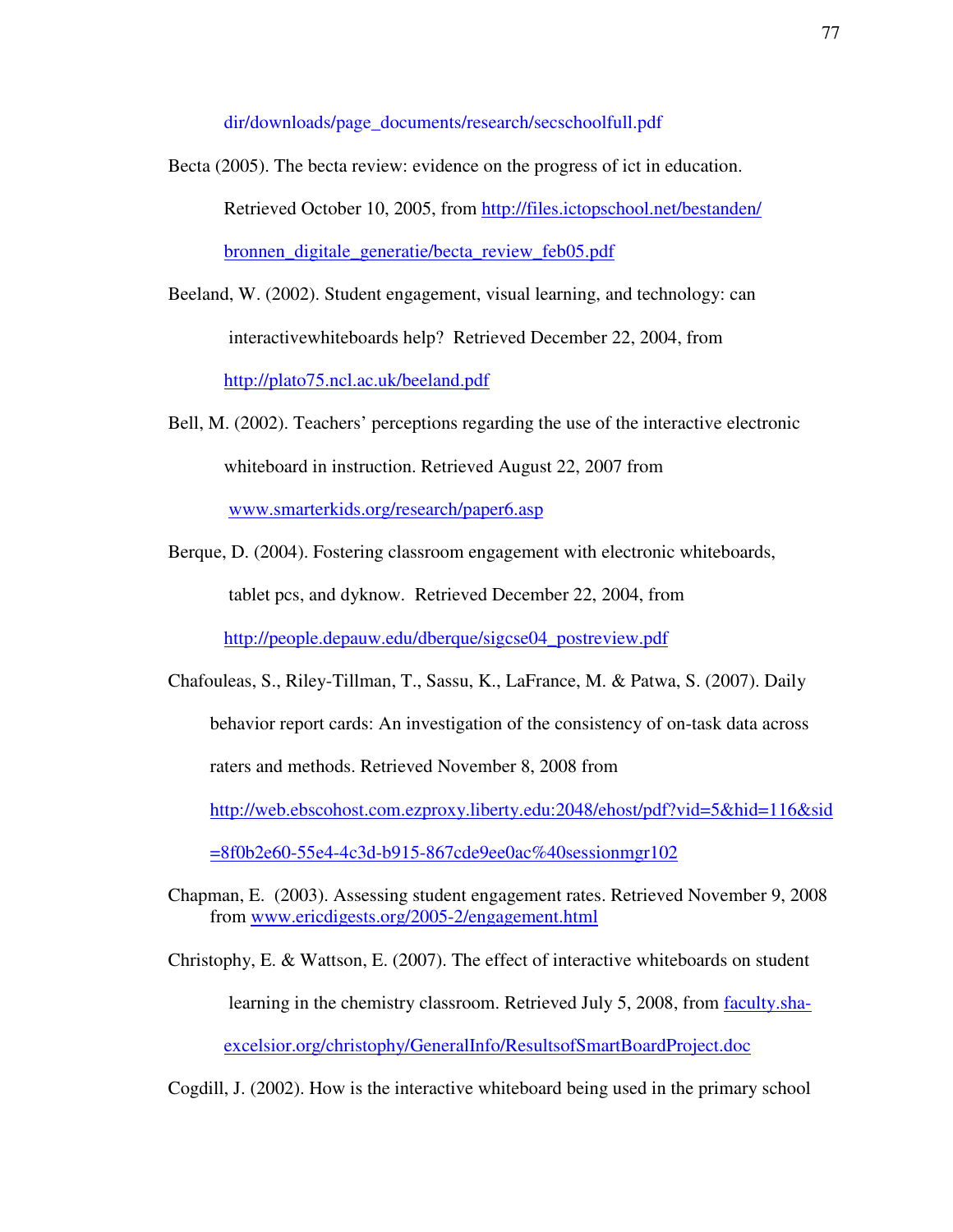and how does this affect teachers and teaching? BECTA Research Bursary. www.becta.org.uk/research

- Connecticut Dept. of Education. Connecticut computer technology competency standards for students. Retrieved October 15, 2007, from www.ctdoe.org
- Fawcett, G. (2000). Do students learn better with technology? It depends on how you define learning! Learning and Technology. Retrieved November 20, 2007, from http//lttf.ieee.org/learn\_tech/issues/october2000/index.html#students
- Fink, L. (1999). Active learning. Retrieved October 17, 2005, from http://honolulu.hawaii.edu/intranet/committees/FacDevCom/guidebk/teachtip/ activ
- Fisher, S. (2006). Using technology to prepare for future scientists. Retrieved July 5, 2008, from http://soar.wichita.edu/dspace/bitstream/10057/565/3/t06104.pdf
- Florida Department of Education. Florida performance measurement system manual for Coding. (1996). Assessment, Testing, and Evaluation Section, Division of Public Schools.
- Florida Department of Education. Florida performance measurement system research summary. (1996). Assessment, Testing, and Evaluation Section, Division of Public Schools.
- Florida Department of Education. Florida sunshine state standards. Retrieved October 15, 2007, from http://www.fldoe.org
- Florida Education Standards Commission. (2007). Educator accomplished practices: competencies for teachers of the twenty-first century. Florida Education Standards Commission. www.fldoe.org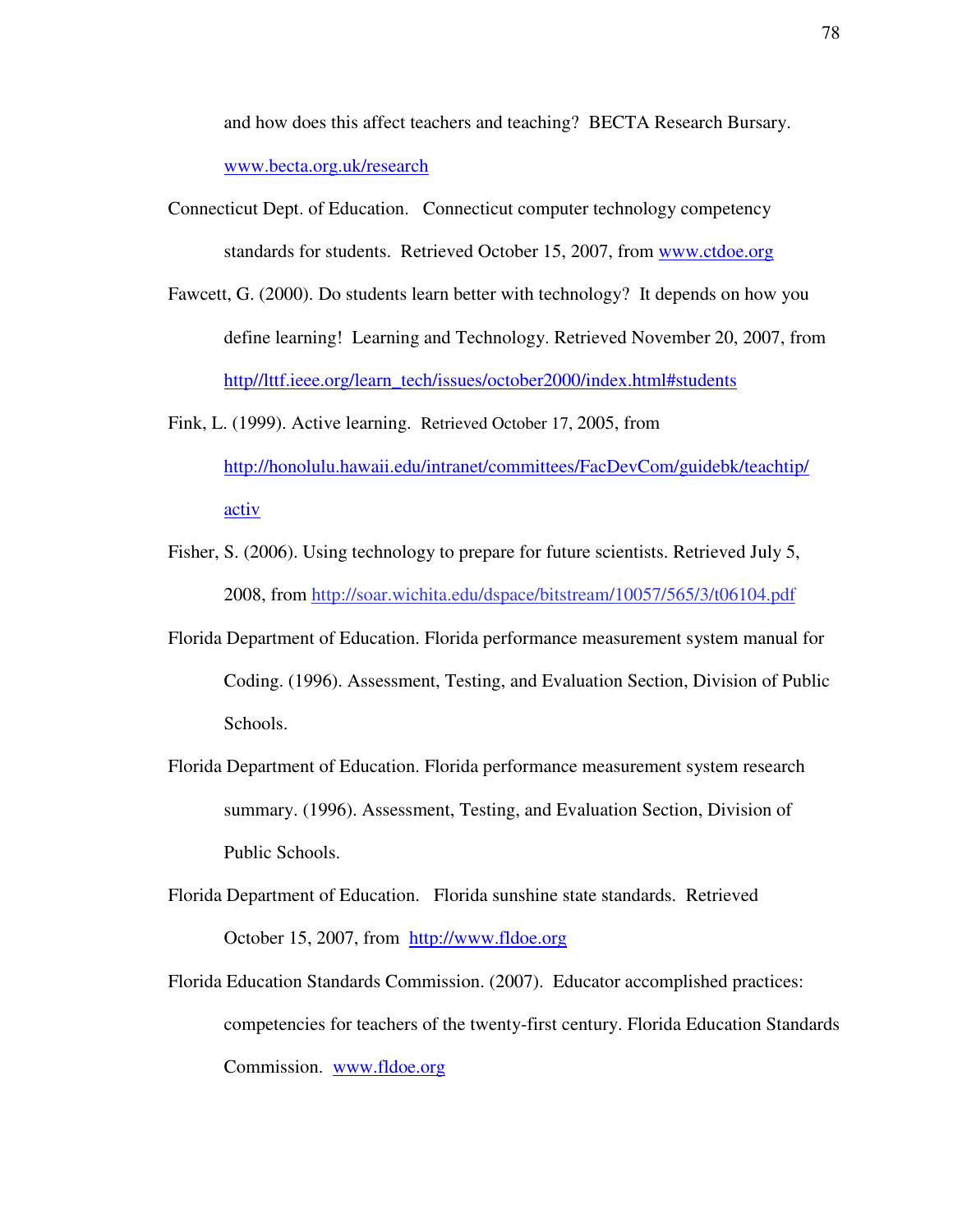- Gardner, Howard. (1993). *Multiple intelligences: The theory into practice*. New York: Basic Books.
- George, D. & Mallery, P. (2001). *SPSS for windows step by step: A simple guide and reference 10.0 update"*, 3<sup>rd</sup> edition. Needham Heights, MA: Allyn & Bacon.
- Gerard, F., Greene, M. & Widener, J. (1999). Using SMART Board in foreign language classes. Society for Information Technology & Teacher Education International Conference. Retrieved September 5, 2005 from http://eric.ed.gov/ERICDocs/data/ericdocs2sql/content\_storage\_01/0000019b/80/ 17/a5/e8.pdf
- Gillman, T. (1989). Change in public education: a technological perspective. Retrieved September 5, 2005 from www.eric.uoregon.edu/pdf/trends/change.pdf
- Glover, D., Miller, D., Averis, D., & Door, V. (2007). The evolution of an effective pedagogy for teachers using the interactive whiteboard in mathematics and modern languages: an empirical analysis from the secondary sector. Retrieved July 5, 2008, from http://www.keele.ac.uk/depts/ed/iaw/docs/IAWResearch.pdf.
- Hopkins, W. & Moore, K. (1993). *Clinical supervision: A practical guide to student teacher supervision.* Madison, WI: Brown & Benchmark Publishers.
- ISTE. National educational technology standards and performance indicators. Retrieved Sept. 11, 2008, from

http://www.iste.org/AM/Template.cfm?Section=NETS

Knezek, G. & Christensen, R. (1996). Validating the computer attitude questionnaire. Retrieved October 16, 2008 from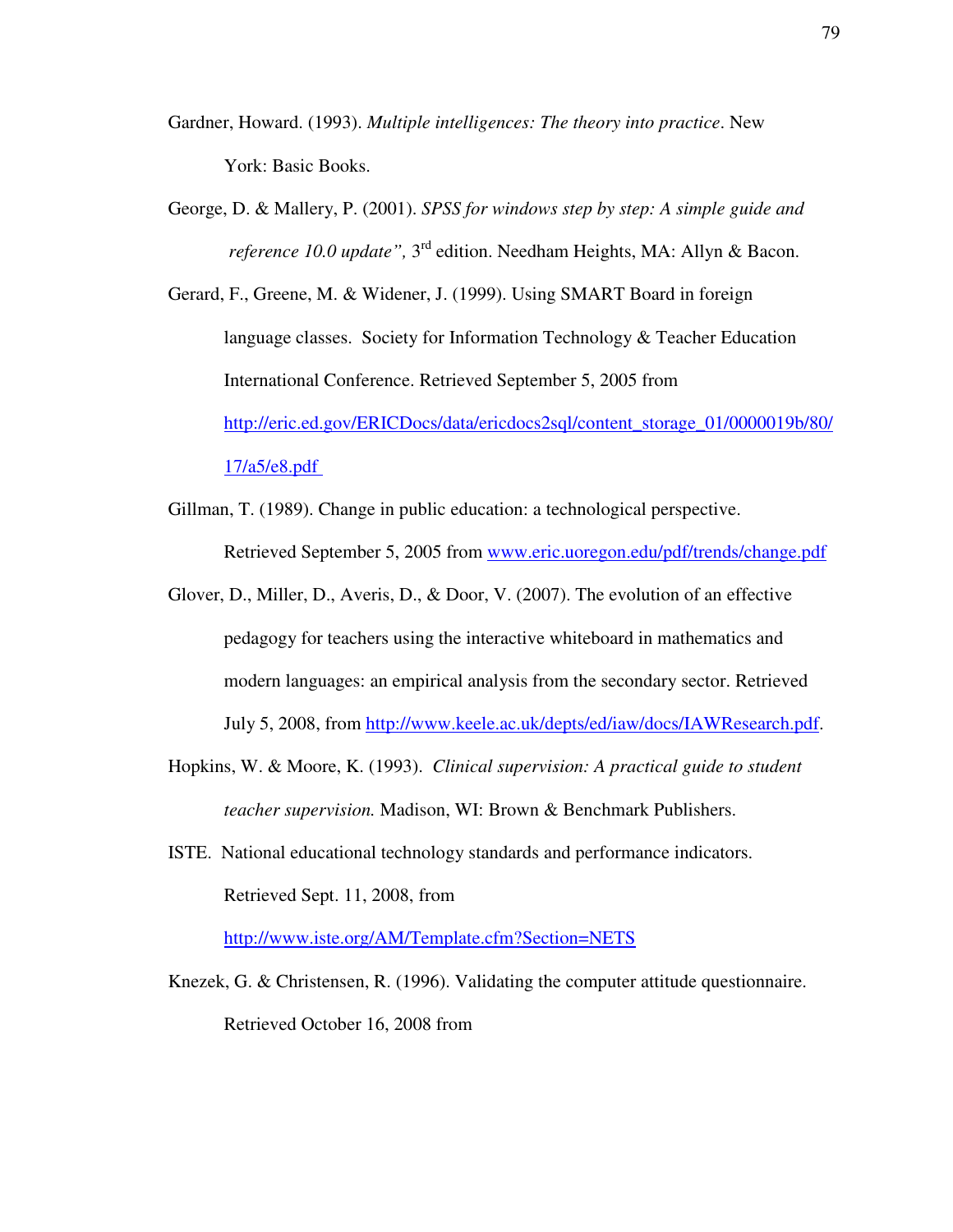http://eric.ed.gov/ERICWebPortal/custom/portlets/recordDetails/detailmini.jsp?\_n fpb=true&\_&ERICExtSearch\_SearchValue\_0=ED398243&ERICExtSearch\_Sear  $chType$   $0=no\&acono=ED398243$ 

- Lavely, C., Berger, N. Blackman, J., Follman, J. & McCarthy, J. (1994). Contemporary teacher classroom performance observation instruments. Retrieved November 6, 2008 from www.questia.com/reader/printPaginator/2054
- LeDuff, R. (2004). Enhancing biology instruction via multimedia presentations. Retrieved September 5, 2005, from

http://edcompass.smarttech.com/en/learning/research/pdf/LeDuff\_Jan04.pdf

- Levy, P. (2002). Interactive Whiteboards in learning and teaching in two Sheffield schools: a developmental study. Retrieved August 19, 2005, from http://dis.shef.ac.uk/eirg/projects/wboards.htm
- Miller, D. & Glover, D. (2002). The interactive whiteboard as a force for pedagogic change: the experience of five elementary schools in an English education authority. Information Technology in Childhood Education Annual, 5-19. Retrieved August 29, 2005, from www.athena-s.com/mimio/ITCE200215.pdf
- Miller, D., Glover, D. & Averis, D. (2004). Motivation: the contribution of interactive whiteboards to teaching and learning mathematics. Retrieved September 1, 2005, from http://cerme4.crm.es/Papers%20definitius/9/Miller- Glover-Averis.pdf
- No Child Left Behind Act of 2001. Retrieved October 17, 2005, from www.ed.gov/about/offices/list/os/technology/facts.html
- Norton, J. & Lewis, A. (2000). Middle-grades reform. Kappan Special Report, v 81, n 10, p K1-K20. Retrieved March 18, 2002, from http://www.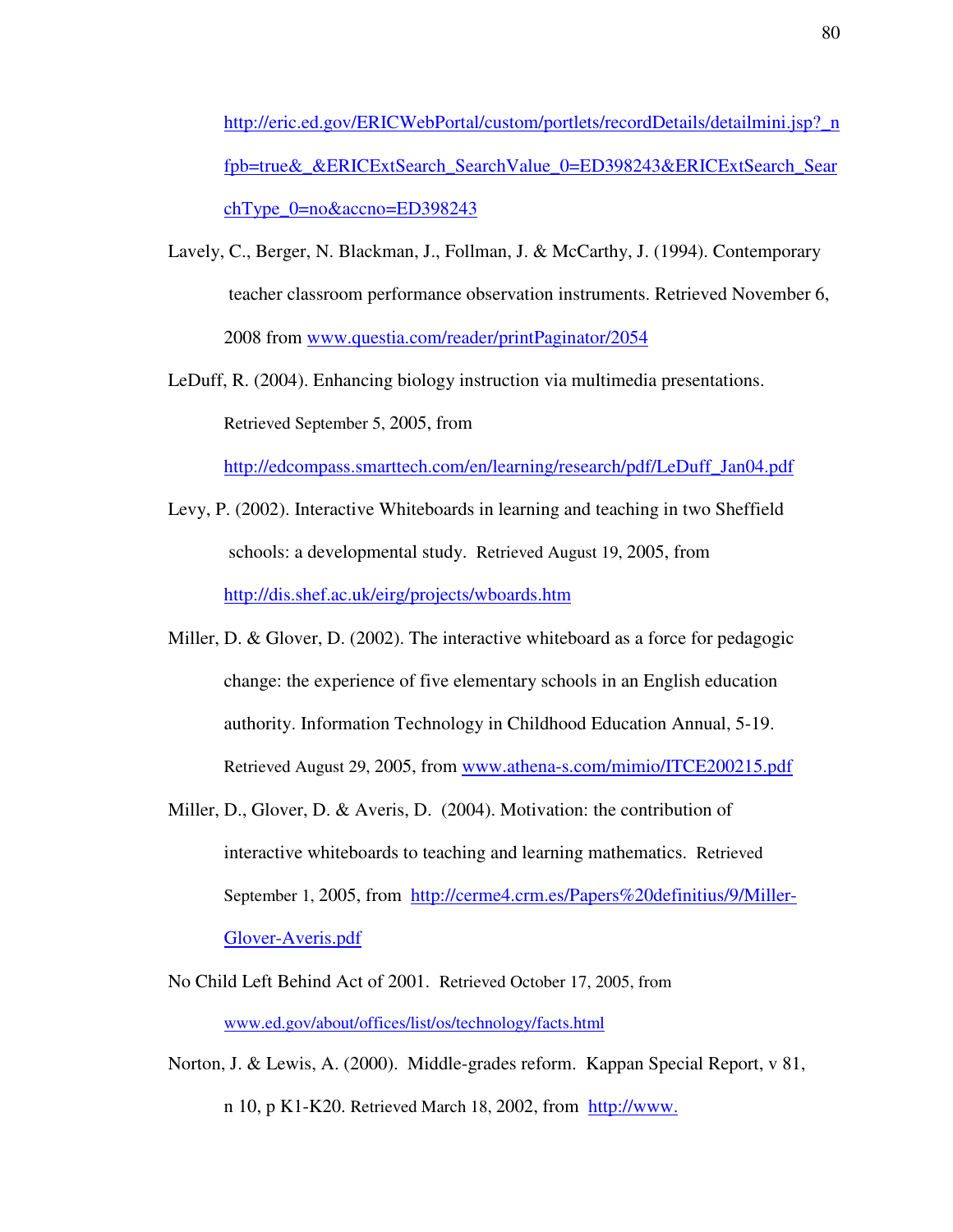pdkintl.org/kappan/klew0006.htm

- NCRVE. (1999). Middle school issues and concerns. Retrieved March 1, 2002, from http://vocserve.berkeley.edu/abstracts/MDS-1096/MDS-1096-Middle.html
- Ornstein, A. & Hunkins, F. (1993). *Curriculum-foundations, principles, and theory*. Boston, MA: Allyn and Bacon
- Painter, D. & Whiting, B. (2005). The use of an interactive whiteboard in promoting interactive teaching and learning. Retrieved September 6, 2005, from www.vste.org
- Passey, D., Rogers, C., Machell, J. & McHugh, G. (2004). The motivational effect of ict on pupils. Retrieved July 5, 2008 from

http://www.dcsf.gov.uk/research/data/uploadfiles/RR523new.pdf

Peterson, D., Kromrey, J., Micceri, T. & Smith, B. (2001). Forida performance measurement system: An example of its application. Retrieved Noverber 8, 2008 from http://web.ebscohost.com.ezproxy.liberty.edu:2048/ehost/ pdf?vid=4&hid=116&sid=8f0b2e60-55e4-4c3d-b915- 867cde9ee0ac%40sessionmgr102

Prensky, M. (2007). How to teach with technology: keeping both teachers and students comfortable in an era of exponential change". Emerging Technologies for Learning, vol. 2, Becta Report. Retrieved from October 15, 2007, from http://download.intel.com/education/institutes/ emerging\_tech/ET\_FacilitatorNote s.pdf

Riley-Tillman, T., Chafouleas, S. Sassu, K., Chanese, J. & Glazer, A. (2008). Examining the agreement of direct behavior ratings and systematic direct observation data for on-task and disruptive behavior. Retrieved November 8, 2008 from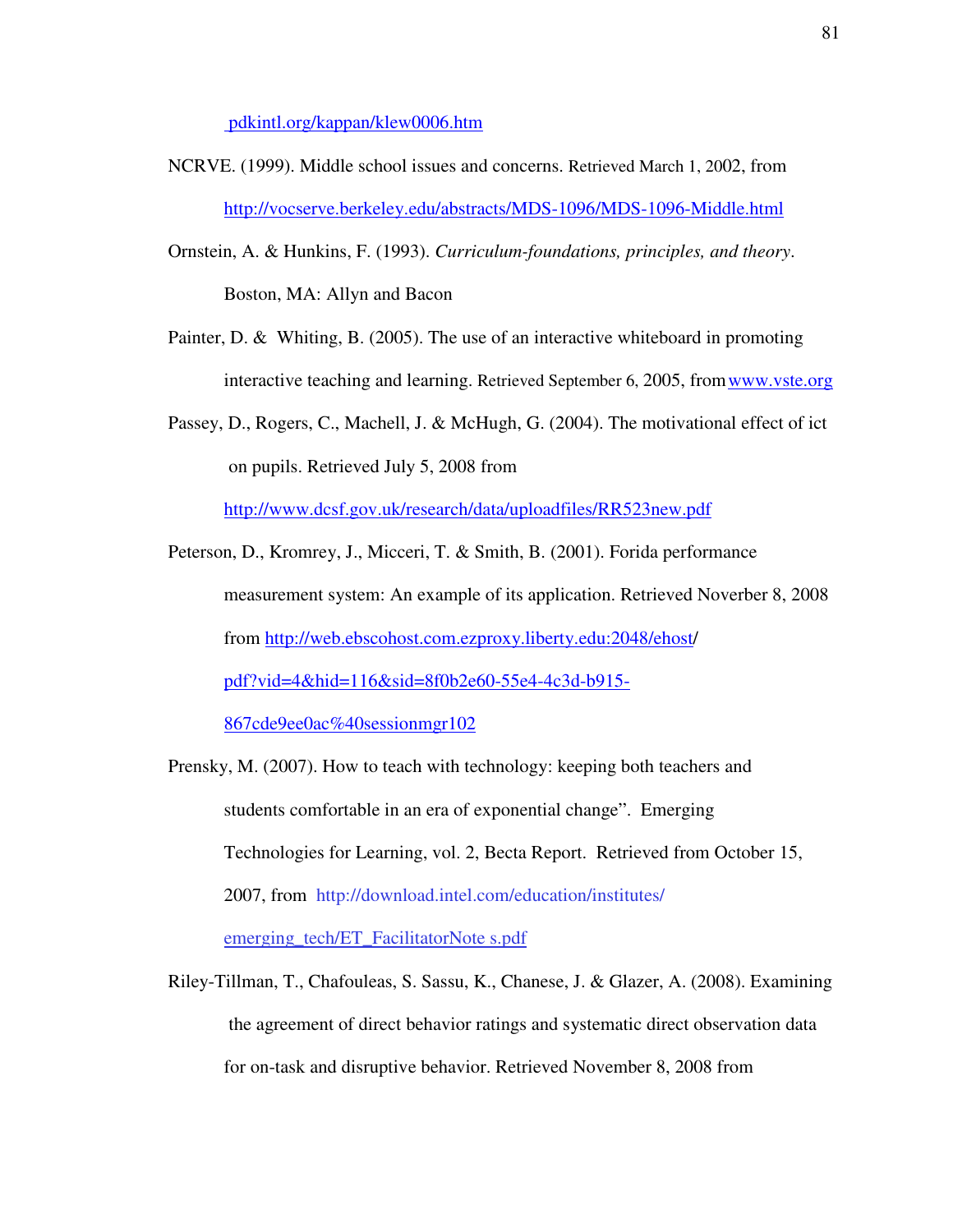http://web.ebscohost.com.ezproxy.liberty.edu:2048/ehost/pdf?vid=6&hid=116&si d=8f0b2e60-55e4-4c3d-b915-867cde9ee0ac%40sessionmgr102

Russell, M. & Haney, W. (2000). The gap between testing and technology in schools. Retrieved August 22, 2007from

http://www.bc.edu/research/nbetpp/publications/v1n2.html

Ryan, K. & Cooper, J. (1995). *Those who can, teach*. Geneva, Illinois: Houghton Mifflin

- Schut, C. (2007). Student perceptions of interactive whiteboards in a biology classroom. Retrieved July 5, 2008, from http://www.ohiolink.edu/etd/sendpdf.cgi/Schut%20Christina.pdf?acc\_num=cedar1202225704.
- Silverman, S. & Zotos, C. (1987). Validity and generalizability of measuring student engaged time in physical education. Retrieved November 8, 2008 from http://www.eric.ed.gov/ERICWebPortal/Home.portal?\_nfpb=true&ERICExtSearc h\_SearchValue\_0=academic+learning+time+in+physical+education+silverman&s earchtype=keyword&ERICExtSearch\_SearchType\_0=kw&\_pageLabel=RecordD etails&objectId=0900019b800f0a6c&accno=ED285917&\_nfls=false

Simpson, R. (1979). Pupil-teacher classroom observation scale. Diagnostique, 5, 12-17.

- SMART Technologies. (2004). Interactive whiteboards and learning: a review of Classroom case studies and research literature. SMART Technologies Inc. http://dewey.uab.es/pmarques/pdigital/es/docs/Research%20White%20Paper.pdf
- Smith, F., Hardman, F., & Higgins, S. (2006). The impact of interactive whiteboards on teacher-pupil interaction in the national literacy and numeracy strategies. British Educational Research Journal, 32, 3, 443-457.

Solvie, P. (2001). The digital whiteboard as a tool in increasing student attention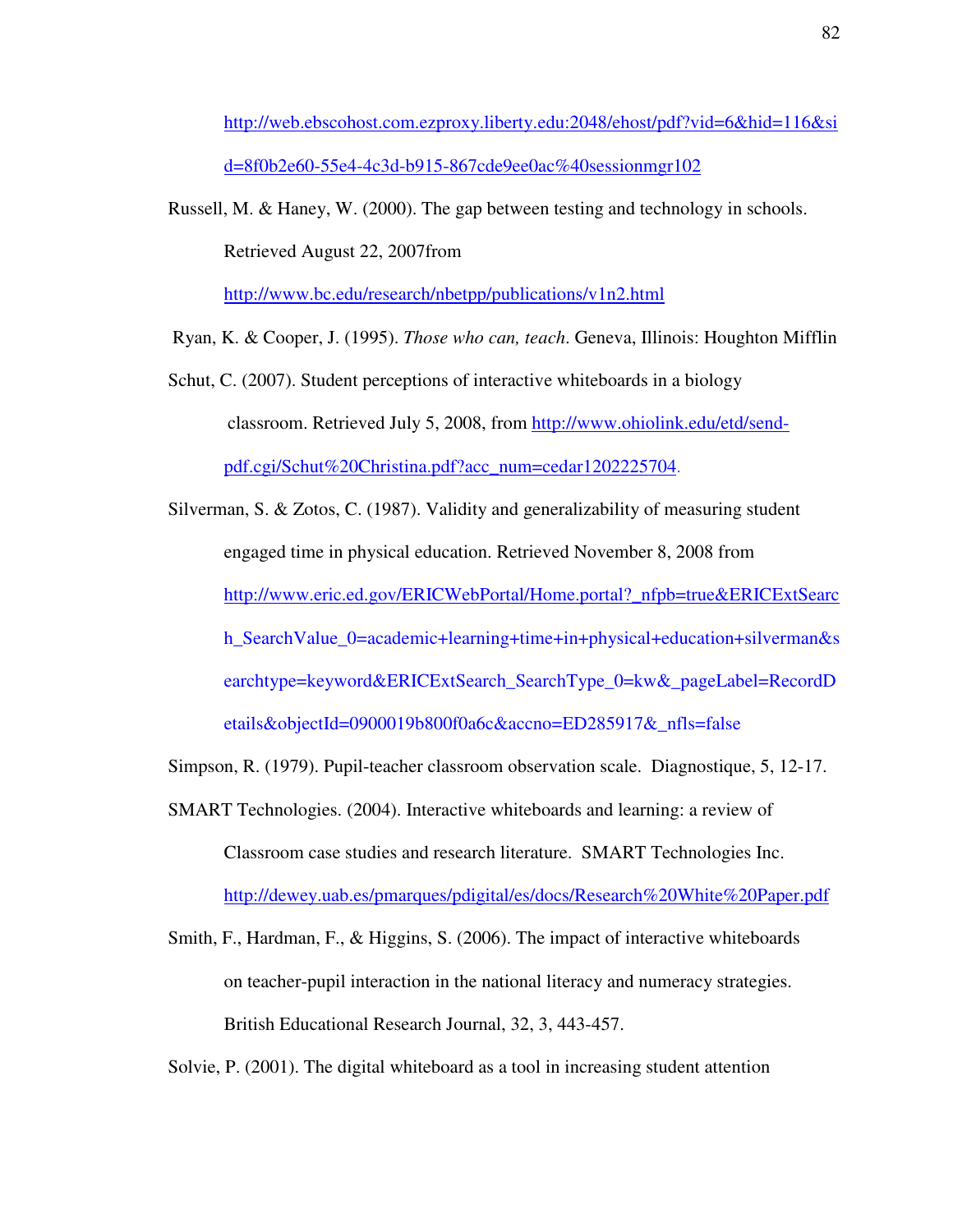during early literacy instruction. Retrieved August 22, 2007, from

http://www. smarterkids.org/research/paper13.asp

- Tate, L. (2002). Using the interactive whiteboard to increase student retention, attention, participation, interest, and success in a required general education college course. Retrieved September 6, 2005, from http://www.smarterkids.org/research/pdf/tate.pdf
- Technology Applications Center of Educator Development. The computer attitude questionnaire. Retrieved July 5, 2008, from

www.tcet.unt.edu/pubs/studies/survey/caqdesc.htm

- Twist J. & Withers, K. (2007). The challenge of new digital literacies and the 'hidden curriculum'. Becta report, Emerging Technologies for Learning vol 2. http:// partners.becta.org.uk/page\_documents/research/emerging\_technologies07.pdf
- Vygotsky, L. S. (1978). *Mind in society: The development of higher psychological processes*. Cambridge, MA: Harvard University Press.
- Wang. S. (2000). Multimedia and some of its technical issues. International Journal of Instructional Media, 27 (3), 303-314.
- Watson, C. (1997). *Middle school case studies: challenges, perceptions, and practices.* Columbus, Ohio: Merrill Prentice-Hall.

Weimer, M. (2001). The influence of technology such as a SMART Board interactive whiteboard on student motivation in the classroom. Retrieved October 21, 2007, from http://smarterkids.org/research/paper7.asp

Wiles, J. & Bondi, J. (2001). *The new american middle school: Educating preadolescents in an era of change*. Columbus, Ohio: Merrill Prentice-Hall.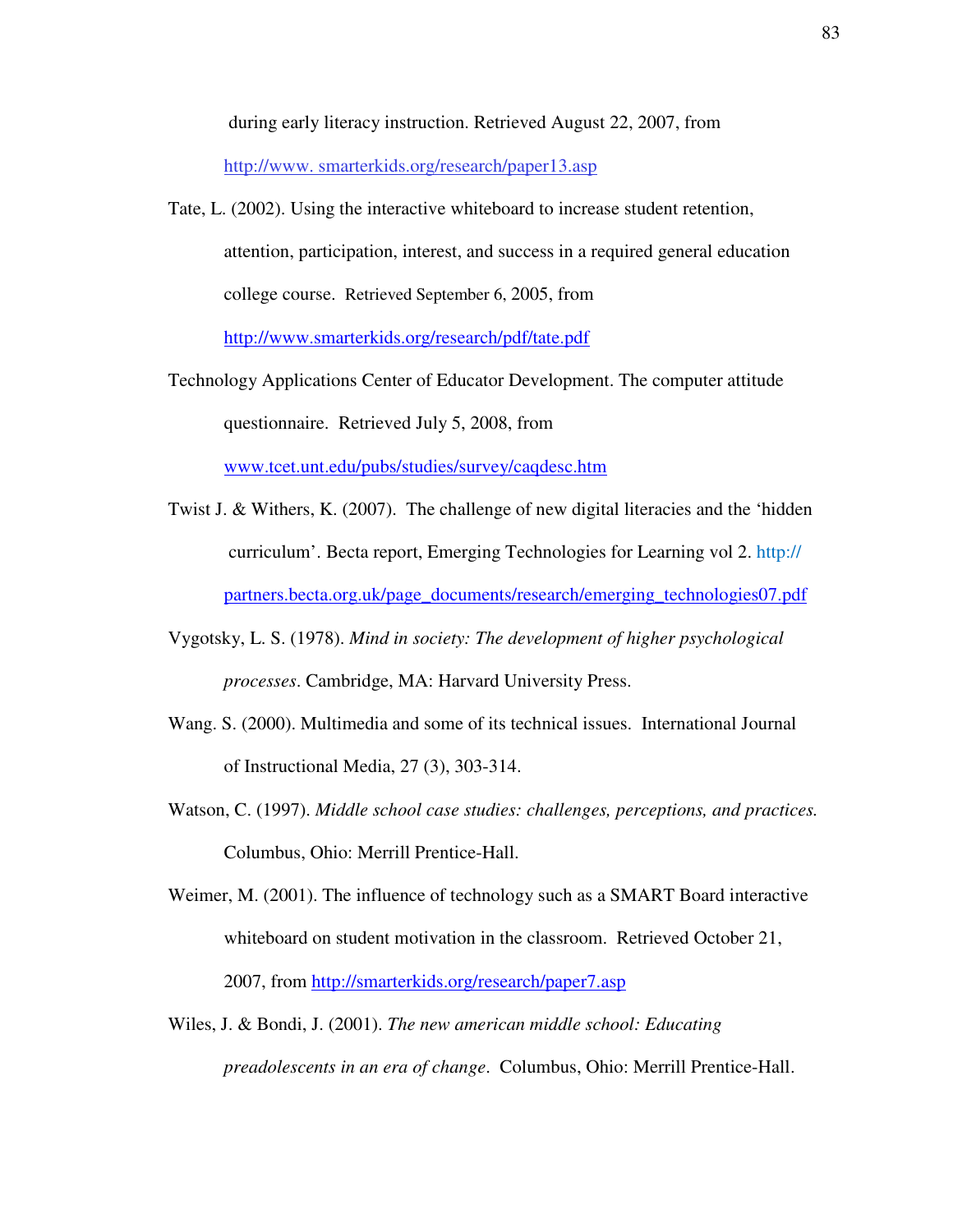## APPENDICES

# *Appendix A*

|                                                                                                             |                    |                | Row# $\_\_\_\$ Seat # $\_\_\_\$ |                |
|-------------------------------------------------------------------------------------------------------------|--------------------|----------------|---------------------------------|----------------|
| <b>Interactive Whiteboard Attitude Survey</b>                                                               |                    |                |                                 |                |
| Read each statement and then circle the number which best shows how you feel.                               |                    |                |                                 |                |
| $1 =$ Strongly Disagree<br>$2 = Disagree$                                                                   | $3 = \text{Agree}$ |                | $4 =$ Strongly Agree            |                |
| 1. I enjoy classroom instruction using the IWB                                                              | $\mathbf{1}$       | 2              | 3                               | 4              |
| 2. I am tired of technology use in the classroom                                                            | $\mathbf{1}$       | 2              | 3                               | 4              |
| 3. I will be able to get a good job if I know how to<br>use an IWB                                          | $\mathbf{1}$       | 2              | 3                               | $\overline{4}$ |
| 4. I can concentrate better on the lesson with the IWB                                                      | $\mathbf{1}$       | 2              | 3                               | 4              |
| 5. I would work harder if the IWB were used more                                                            | $\mathbf{1}$       | 2              | 3                               | $\overline{4}$ |
| 6. I know that the IWB gives me more opportunities to<br>learn new things                                   | 1                  | $\overline{2}$ | 3                               | 4              |
| 7. I understand the lesson better when the IWB is used                                                      | $\mathbf{1}$       | 2              | 3                               | 4              |
| 8. I believe that if more teachers used the IWB, I would<br>enjoy school more                               | 1                  | $\overline{2}$ | 3                               | 4              |
| 9. I believe that it is important for me to be able to use<br>technologies such as the computer and the IWB | 1                  | $\overline{2}$ | 3                               | 4              |
| 10. I can learn new things when the IWB is used                                                             | 1                  | 2              | 3                               | 4              |
| 11. I feel comfortable using the IWB                                                                        | 1                  | 2              | 3                               | 4              |
| 12. I think lessons take longer using the IWB                                                               | 1                  | 2              | 3                               | 4              |
| 13. Using the IWB does not scare me                                                                         | $\mathbf{1}$       | 2              | 3                               | 4              |
| 14. Using the IWB does not make me nervous                                                                  | 1                  | 2              | 3                               | 4              |
| 15. Using the IWB is difficult                                                                              | $\mathbf{1}$       | $\overline{2}$ | 3                               | 4              |
| 16. I can learn more from books than the IWB                                                                | $\mathbf{1}$       | $\overline{2}$ | 3                               | 4              |
| 17. I want to work with technology whenever I can                                                           | 1                  | $\overline{2}$ | 3                               | 4              |
| 18. I work very hard on my schoolwork                                                                       | $\mathbf{1}$       | $\overline{2}$ | 3                               | $\overline{4}$ |
| 19. I do not try hard in school                                                                             | $\mathbf{1}$       | $\overline{2}$ | 3                               | 4              |
| 20. I pay attention in class                                                                                | $\mathbf{1}$       | $\overline{2}$ | 3                               | 4              |
| 21. When I am in class, I just act as if I'm working                                                        | $\mathbf{1}$       | $\overline{2}$ | 3                               | 4              |
| 22. It is important to do my best in school                                                                 | $\mathbf{1}$       | $\overline{2}$ | 3                               | 4              |
| 23. I always try to complete my assignments                                                                 | $\mathbf{1}$       | $\overline{2}$ | 3                               | 4              |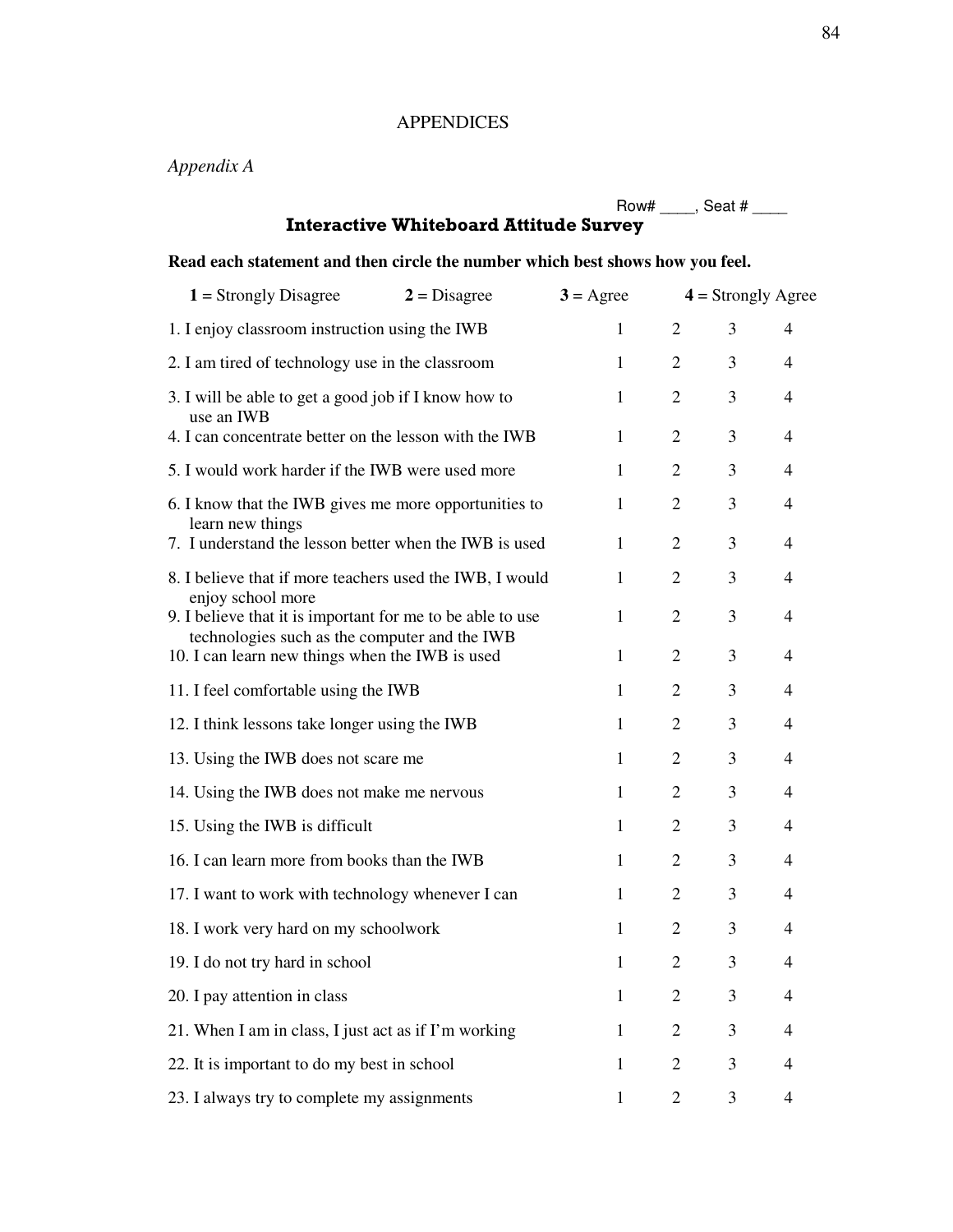## **At-Task Observation Instrument**

This technique provides data on individual student's engagement levels. Each square is a student. Scan the classroom every 3 to 5 minutes ("sweep:). Record the time of the sweep and a brief notation as to the activity taking place. Focus once on each student briefly during each sweep. For each student, record an at-task (+) or off-task notation. The following questions could be asked in reviewing the data: What was the predominant off-task behavior? During which activity did most off-task behaviors occur? During which sweeps were most students off-task? Which students were off-task most often? Possible reasons/recommendations?

|                         | Teacher           |                 |   | $=$ End Time $=$ |   |                                      |   |                                                       |                |                           |                  |  |
|-------------------------|-------------------|-----------------|---|------------------|---|--------------------------------------|---|-------------------------------------------------------|----------------|---------------------------|------------------|--|
|                         | <b>Start Time</b> |                 |   |                  |   |                                      |   |                                                       |                | <b>Date Date</b>          |                  |  |
|                         |                   | $+ = At - Task$ |   |                  |   | <b>Off-Task Codes</b>                |   |                                                       |                |                           |                  |  |
|                         |                   |                 |   |                  |   | A - Turned around                    |   |                                                       |                | $N$ – making noises/faces |                  |  |
|                         |                   |                 |   |                  |   |                                      |   | $C -$ Schoolwork other than assignment $S -$ Stalling |                |                           |                  |  |
|                         |                   |                 |   |                  |   | $O - Out of seat$<br>$H - Head down$ |   |                                                       |                | $T - \text{Talking}$      |                  |  |
|                         | <b>Students</b>   |                 |   |                  |   |                                      |   |                                                       |                |                           |                  |  |
|                         |                   |                 |   |                  |   |                                      |   |                                                       |                |                           |                  |  |
| 1                       | 5                 | 1               | 5 | 1                | 5 | 1                                    | 5 | 1                                                     | 5              | 1                         | 5                |  |
| $\overline{c}$          | 6                 | $\overline{c}$  | 6 | $\mathfrak{2}$   | 6 | $\overline{c}$                       | 6 | $\boldsymbol{2}$                                      | 6              | $\mathfrak{2}$            | 6                |  |
| 3                       | 7                 | 3               | 7 | $\overline{3}$   | 7 | $\overline{\mathbf{3}}$              | 7 | $\overline{3}$                                        | $\overline{7}$ | 3                         | 7                |  |
| $\overline{4}$          | 8                 | 4               | 8 | $\overline{4}$   | 8 | $\overline{4}$                       | 8 | $\overline{4}$                                        | 8              | $\overline{4}$            | 8                |  |
| $\mathbf{1}$            | 5                 | 1               | 5 | 1                | 5 | 1                                    | 5 | 1                                                     | 5              | 1                         | 5                |  |
| $\overline{\mathbf{c}}$ | 6                 | 2               | 6 | $\boldsymbol{2}$ | 6 | $\overline{c}$                       | 6 | $\sqrt{2}$                                            | 6              | $\sqrt{2}$                | 6                |  |
| 3                       | 7                 | 3               | 7 | 3                | 7 | 3                                    | 7 | 3                                                     | 7              | 3                         | 7                |  |
| $\overline{4}$          | 8                 | 4               | 8 | $\overline{4}$   | 8 | 4                                    | 8 | 4                                                     | 8              | $\overline{4}$            | 8                |  |
| $\mathbf{1}$            | 5                 | 1               | 5 | $\mathbf{1}$     | 5 | 1                                    | 5 | 1                                                     | 5              | 1                         | 5                |  |
| $\overline{c}$          | 6                 | 2               | 6 | $\overline{c}$   | 6 | 2                                    | 6 | $\overline{c}$                                        | 6              | $\overline{c}$            | 6                |  |
| 3                       | 7                 | 3               | 7 | 3                | 7 | 3                                    | 7 | 3                                                     | 7              | 3                         | 7                |  |
| $\overline{4}$          | 8                 | 4               | 8 | $\overline{4}$   | 8 | 4                                    | 8 | 4                                                     | 8              | $\overline{4}$            | 8                |  |
| 1                       | 5                 | 1               | 5 | $\mathbf{1}$     | 5 | 1                                    | 5 | $\mathbf{1}$                                          | 5              | 1                         | 5                |  |
| $\overline{c}$          | 6                 | 2               | 6 | 2                | 6 | $\overline{c}$                       | 6 | $\boldsymbol{2}$                                      | 6              | $\mathfrak 2$             | 6                |  |
| 3                       | 7                 | 3               | 7 | 3                | 7 | 3                                    | 7 | 3                                                     | 7              | 3                         | $\boldsymbol{7}$ |  |
| $\overline{4}$          | 8                 | 4               | 8 | $\overline{4}$   | 8 | $\overline{4}$                       | 8 | $\overline{4}$                                        | 8              | $\overline{4}$            | 8                |  |
| 1                       | 5                 | 1               | 5 | 1                | 5 | 1                                    | 5 | 1                                                     | 5              | 1                         | 5                |  |
| $\overline{\mathbf{c}}$ | 6                 | 2               | 6 | $\overline{c}$   | 6 | $\overline{c}$                       | 6 | $\boldsymbol{2}$                                      | 6              | $\mathfrak 2$             | 6                |  |
| 3                       | 7                 | 3               | 7 | $\overline{3}$   | 7 | 3                                    | 7 | 3                                                     | 7              | 3                         | $\overline{7}$   |  |
| 4                       | 8                 | 4               | 8 | $\overline{4}$   | 8 | 4                                    | 8 | 4                                                     | 8              | $\overline{4}$            | 8                |  |

**Sweeps**: Every 3-5 minutes record the time of the sweep and a brief notation of activity taking place at that time:

| sweep 1. | sweep 2. | sweep $3.$ | sweep4.  |
|----------|----------|------------|----------|
| sweep 5. | sweep 6. | sweep 7.   | sweep 8. |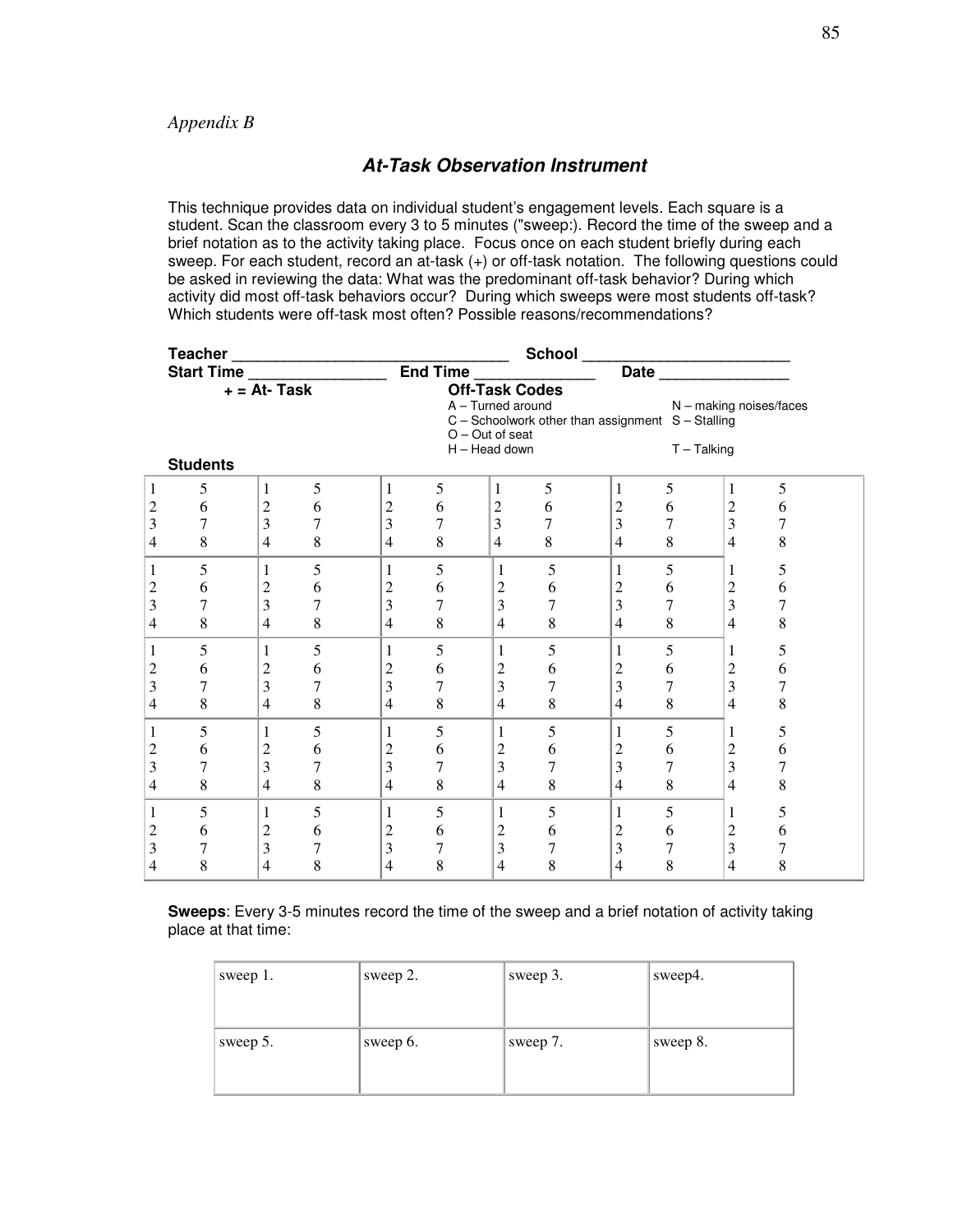# **Output Data: Interactive Whiteboard SPSS Statistics for Total Sample**

# **Descriptives**

| Descriptive Otationes |                  |                  |                  |                        |            |                  |           |                  |            |
|-----------------------|------------------|------------------|------------------|------------------------|------------|------------------|-----------|------------------|------------|
|                       | N                |                  | Minimum Maximum  |                        | Mean       | Std. Deviation   | Variance  |                  | Skewness   |
|                       | <b>Statistic</b> | <b>Statistic</b> | <b>Statistic</b> | Statistic <sup>1</sup> | Std. Error | <b>Statistic</b> | Statistic | <b>Statistic</b> | Std. Error |
| gender                | 226              |                  | 2                | 1.44                   | .033       | .497             | .247      | .251             | .162       |
| ethnicity             | 226              |                  | 4                | 1.46                   | .064       | .967             | .934      | 1.784            | .162       |
| at-task behaviors 1   | 215              | .0               | 8.0              | 6.516                  | .1194      | 1.7504           | 3.064     | $-1.624$         | .166       |
| at-task behaviors 2   | 221              | .0               | 8.0              | 6.403                  | .1192      | 1.7725           | 3.142     | $-1.486$         | .164       |
| at-task behaviors 3   | 193              | $.0 \,$          | 8.0              | 6.456                  | .1274      | 1.7705           | 3.135     | $-1.881$         | .175       |
| at-task behaviors 4   | 223              | .0               | 8.0              | 7.538                  | .0835      | 1.2474           | 1.556     | $-4.408$         | .163       |
| at-task behaviors 5   | 221              | .0               | 8.0              | 7.502                  | .0899      | 1.3370           | 1.787     | $-4.387$         | .164       |
| at-task behaviors 6   | 221              | .0               | 8.0              | 7.584                  | .0675      | 1.0039           | 1.008     | $-4.667$         | .164       |
| Valid N (listwise)    | 173              |                  |                  |                        |            |                  |           |                  |            |

**Descriptive Statistics**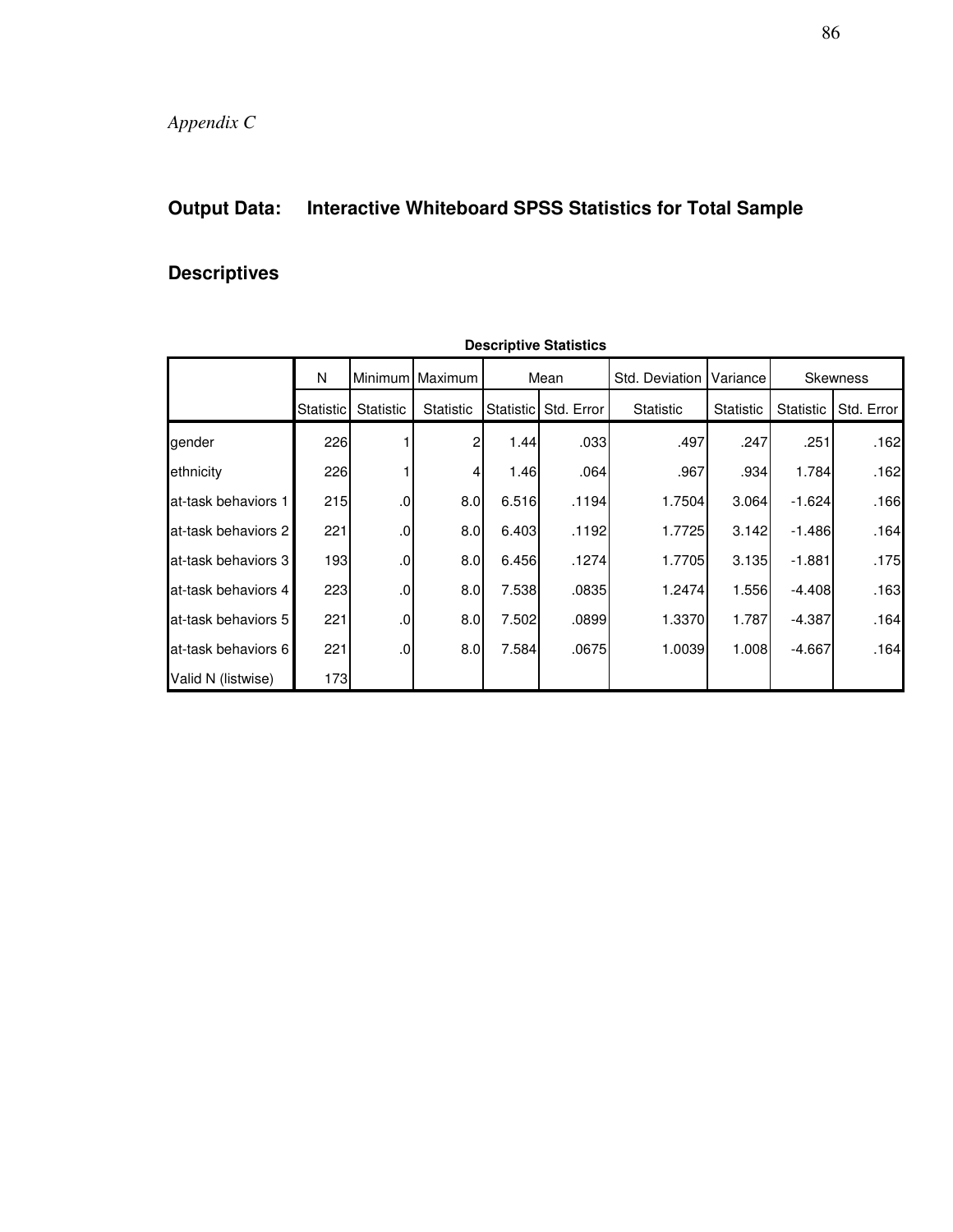**T-Test**<sup>=</sup>**use4 use5 use6 WITH use1 use2 use3** (PAIRED) /CRITERIA=CI(.9500)

|        |                     | Mean  | N   | Std. Deviation | Std. Error Mean |
|--------|---------------------|-------|-----|----------------|-----------------|
| Pair 1 | at-task behaviors 4 | 7.559 | 213 | 1.2524         | .0858           |
|        | at-task behaviors 1 | 6.512 | 213 | 1.7553         | .1203           |
| Pair 2 | at-task behaviors 5 | 7.491 | 216 | 1.3502         | .0919           |
|        | at-task behaviors 2 | 6.407 | 216 | 1.7629         | .1199           |
| Pair 3 | at-task behaviors 6 | 7.593 | 189 | 1.0407         | .0757           |
|        | at-task behaviors 3 | 6.476 | 189 | 1.7702         | .1288           |

**Paired Samples t Test Statistics**

**Paired Samples t Test**

|        |                                              |        |           |               | <b>Paired Differences</b>                    |        |       |     |                |
|--------|----------------------------------------------|--------|-----------|---------------|----------------------------------------------|--------|-------|-----|----------------|
|        |                                              |        | Std.      | Std.<br>Error | 95% Confidence Interval<br>of the Difference |        |       |     | Sig.<br>$(2 -$ |
|        |                                              | Mean   | Deviation | Mean          | Lower                                        | Upper  | t     | df  | tailed)        |
| Pair 1 | at-task behaviors 4 -<br>at-task behaviors 1 | 1.0469 | 1.8550    | .1271         | .7964                                        | 1.2975 | 8.237 | 212 | .000           |
| Pair 2 | at-task behaviors 5 -<br>at-task behaviors 2 | 1.0833 | 2.0647    | .1405         | .8064                                        | 1.3602 | 7.712 | 215 | .000           |
| Pair 3 | at-task behaviors 6 -<br>at-task behaviors 3 | 1.1164 | 1.9205    | .1397         | .8408                                        | 1.3920 | 7.991 | 188 | .000           |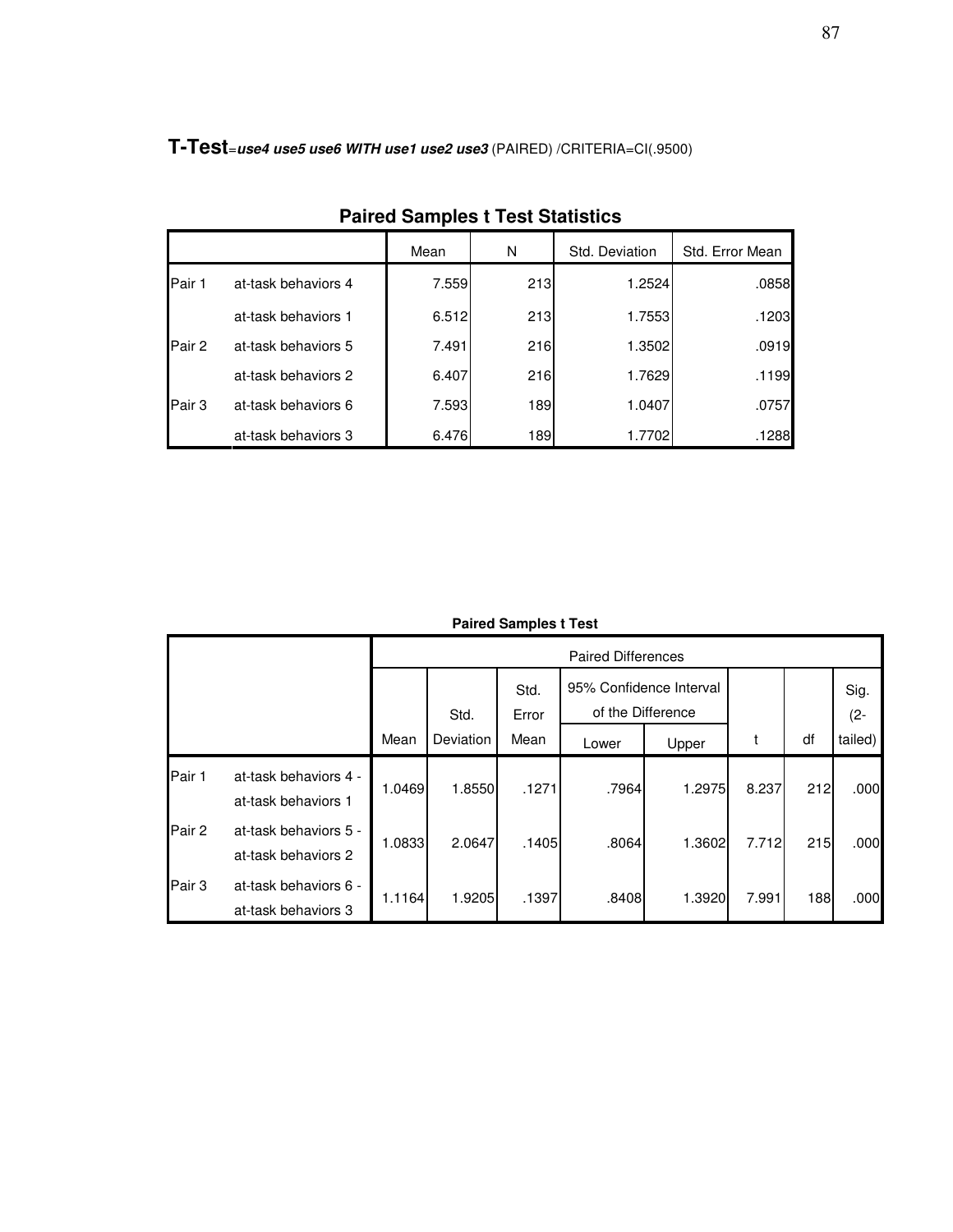# **ONE-WAY ANOVA**

# ONEWAY use1 use2 use3 use4 use5 use6 **BY Gender**

|                     | <b>ONE-WAY ANOVA</b>  |                |     |             |        |      |  |  |  |  |  |
|---------------------|-----------------------|----------------|-----|-------------|--------|------|--|--|--|--|--|
|                     |                       | Sum of Squares | df  | Mean Square | F      | Sig. |  |  |  |  |  |
| at-task behaviors 1 | Between Groups        | 44.409         | 1   | 44.409      | 15.474 | .000 |  |  |  |  |  |
|                     | Within Groups         | 611.284        | 213 | 2.870       |        |      |  |  |  |  |  |
|                     | Total                 | 655.693        | 214 |             |        |      |  |  |  |  |  |
| at-task behaviors 2 | <b>Between Groups</b> | 13.899         | 1   | 13.899      | 4.495  | .035 |  |  |  |  |  |
|                     | Within Groups         | 677.259        | 219 | 3.093       |        |      |  |  |  |  |  |
|                     | Total                 | 691.158        | 220 |             |        |      |  |  |  |  |  |
| at-task behaviors 3 | <b>Between Groups</b> | 23.939         | 1   | 23.939      | 7.911  | .005 |  |  |  |  |  |
|                     | <b>Within Groups</b>  | 577.937        | 191 | 3.026       |        |      |  |  |  |  |  |
|                     | Total                 | 601.876        | 192 |             |        |      |  |  |  |  |  |
| at-task behaviors 4 | Between Groups        | 9.853          |     | 9.853       | 6.489  | .012 |  |  |  |  |  |
|                     | Within Groups         | 335.573        | 221 | 1.518       |        |      |  |  |  |  |  |
|                     | Total                 | 345.426        | 222 |             |        |      |  |  |  |  |  |
| at-task behaviors 5 | Between Groups        | 3.241          | 1   | 3.241       | 1.820  | .179 |  |  |  |  |  |
|                     | Within Groups         | 390.008        | 219 | 1.781       |        |      |  |  |  |  |  |
|                     | Total                 | 393.249        | 220 |             |        |      |  |  |  |  |  |
| at-task behaviors 6 | Between Groups        | .422           | 1   | .422        | .417   | .519 |  |  |  |  |  |
|                     | Within Groups         | 221.280        | 219 | 1.010       |        |      |  |  |  |  |  |
|                     | Total                 | 221.701        | 220 |             |        |      |  |  |  |  |  |
|                     |                       |                |     |             |        |      |  |  |  |  |  |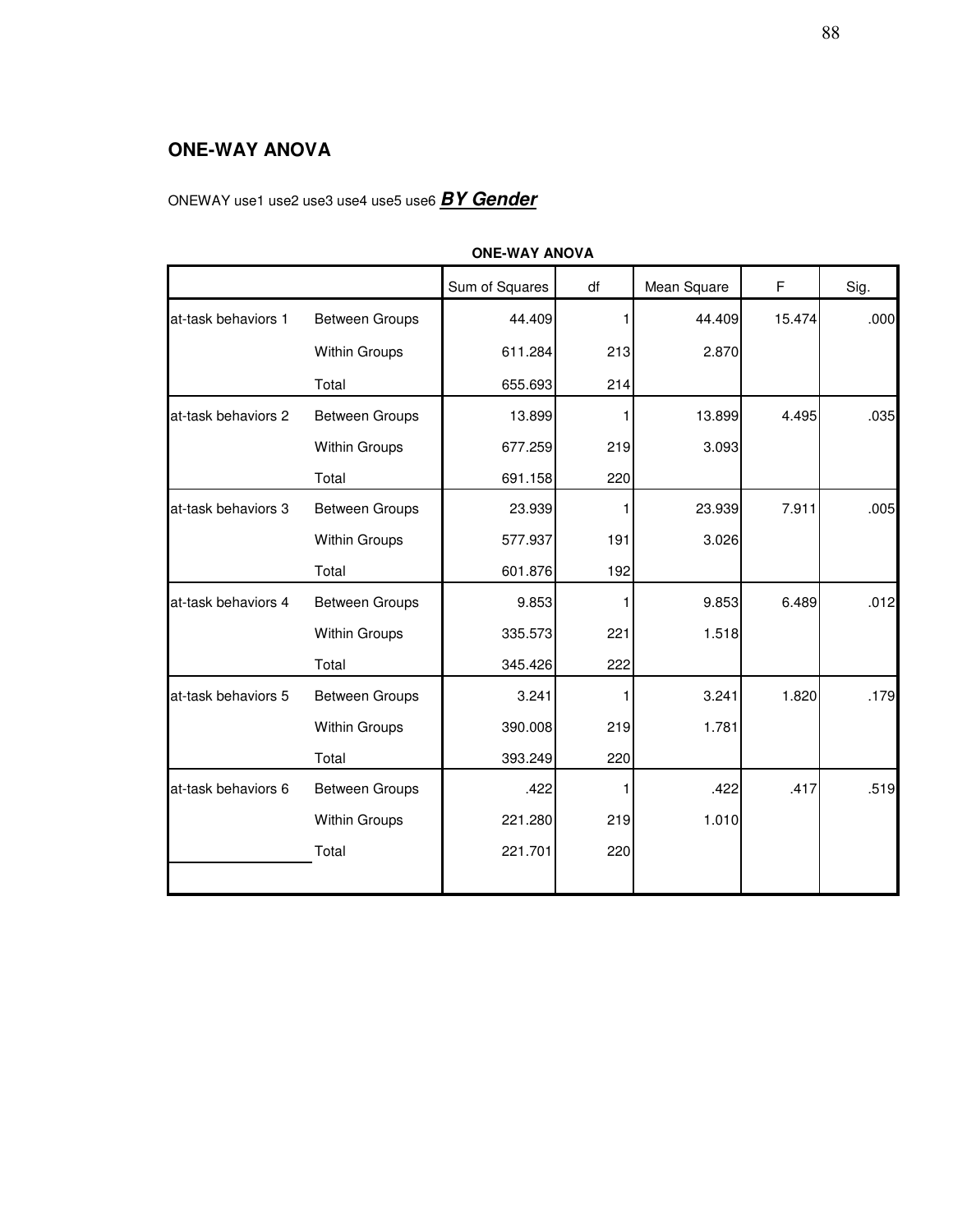# **Independent-Sample t Test**

| Gender              |        | <b>Group Statistics</b> |       |                |                 |
|---------------------|--------|-------------------------|-------|----------------|-----------------|
|                     | gender | N                       | Mean  | Std. Deviation | Std. Error Mean |
| at-task behaviors 1 | male   | 121                     | 6.116 | 2.0297         | .1845           |
|                     | female | 94                      | 7.032 | 1.1212         | .1156           |
| at-task behaviors 2 | male   | 123                     | 6.179 | 1.8556         | .1673           |
|                     | female | 98                      | 6.684 | 1.6283         | .1645           |
| at-task behaviors 3 | male   | 109                     | 6.147 | 2.0038         | .1919           |
|                     | female | 84                      | 6.857 | 1.3185         | .1439           |
| at-task behaviors 4 | male   | 125                     | 7.352 | 1.5568         | .1392           |
|                     | female | 98                      | 7.776 | .6012          | .0607           |
| at-task behaviors 5 | male   | 124                     | 7.395 | 1.5345         | .1378           |
|                     | female | 97                      | 7.639 | 1.0225         | .1038           |
| at-task behaviors 6 | male   | 123                     | 7.545 | 1.0102         | .0911           |
|                     | female | 98                      | 7.633 | .9988          | .1009           |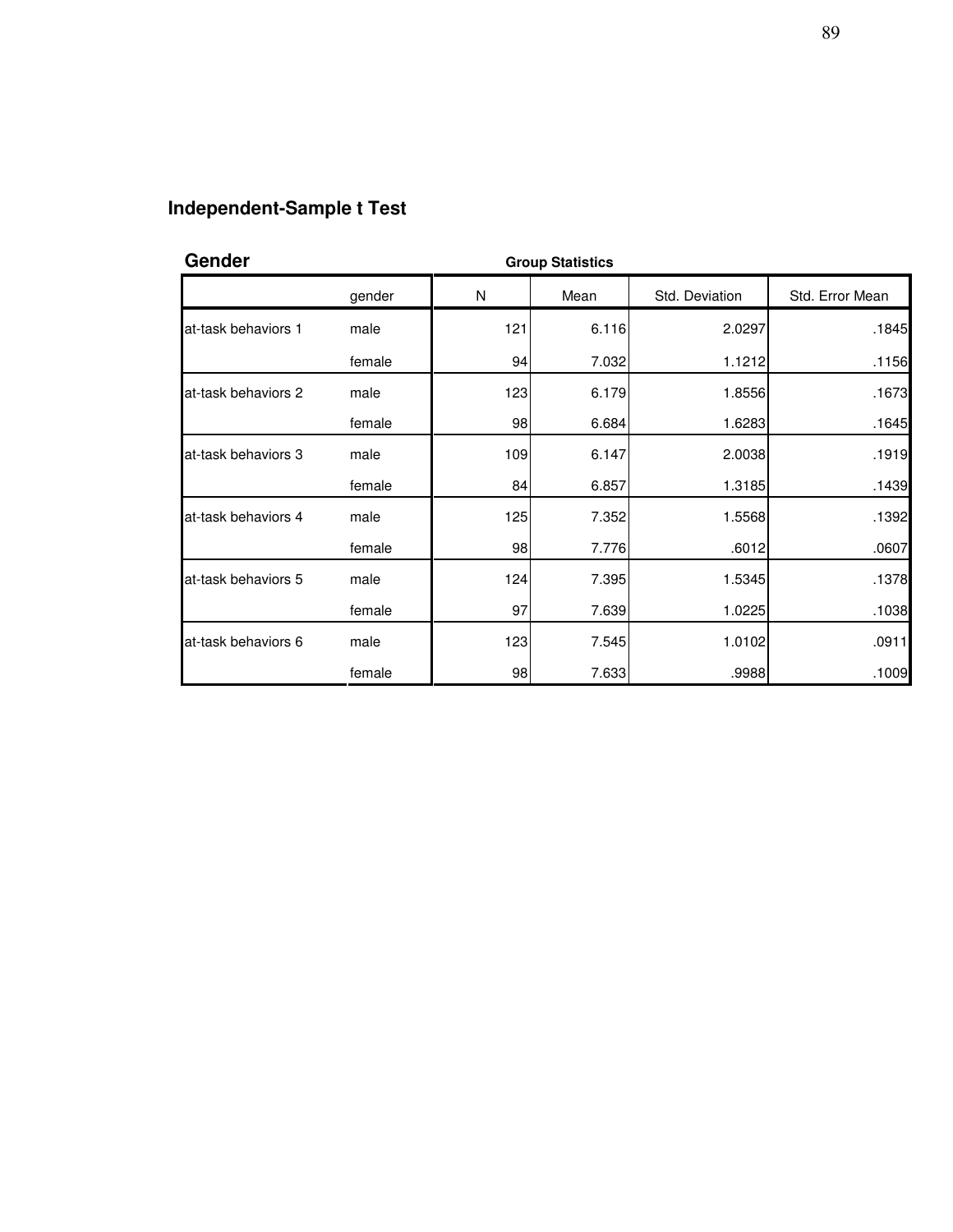| Gender    |                                | <b>Independent Samples Test</b> |      |          |                  |         |                              |            |                |            |  |
|-----------|--------------------------------|---------------------------------|------|----------|------------------|---------|------------------------------|------------|----------------|------------|--|
|           |                                | Levene's Test                   |      |          |                  |         |                              |            |                |            |  |
|           |                                | for Equality of                 |      |          |                  |         |                              |            |                |            |  |
|           |                                | Variances                       |      |          |                  |         | t-test for Equality of Means |            |                |            |  |
|           |                                |                                 |      |          |                  | Sig.    |                              |            | 95% C I of the |            |  |
|           |                                |                                 |      |          |                  | $(2 -$  | Mean                         | Std. Error |                | Difference |  |
|           |                                | $\mathsf F$                     | Sig. | t        | df               | tailed) | Difference                   | Difference | Lower          | Upper      |  |
| at-task 1 | Equal variances<br>assumed     | 24.299                          | .000 | $-3.934$ | 213              | .000    | $-0.9162$                    |            | .2329 - 1.3753 | $-4571$    |  |
|           | Equal variances<br>not assumed |                                 |      |          | -4.207 194.132   | .000    | $-0.9162$                    |            | .2178 -1.3457  | $-4867$    |  |
| at-task 2 | Equal variances<br>assumed     | 1.319                           | .252 | $-2.120$ | 219              | .035    | $-0.5048$                    | .2381      | $-0.9741$      | $-0.0355$  |  |
|           | Equal variances<br>not assumed |                                 |      |          | $-2.152$ 216.926 | .033    | $-0.5048$                    | .2346      | $-0.9672$      | $-0.0424$  |  |
| at-task 3 | Equal variances<br>assumed     | 9.700                           | .002 | $-2.813$ | 191              | .005    | $-.7104$                     |            | .2526 - 1.2085 | $-2122$    |  |
|           | Equal variances<br>not assumed |                                 |      |          | $-2.962$ 186.743 | .003    | $-.7104$                     |            | .2399 - 1.1835 | $-0.2372$  |  |
| at-task 4 | Equal variances<br>assumed     | 17.719                          | .000 | $-2.547$ | 221              | .012    | $-4235$                      | .1663      | $-7512$        | $-.0959$   |  |
|           | Equal variances<br>not assumed |                                 |      |          | $-2.788$ 167.899 | .006    | $-4235$                      | .1519      | $-7234$        | $-1236$    |  |
| at-task 5 | Equal variances<br>assumed     | 3.825                           | .052 | $-1.349$ | 219              | .179    | $-.2440$                     | .1809      | $-0.6005$      | .1125      |  |
|           | Equal variances<br>not assumed |                                 |      |          | $-1.414$ 213.944 | .159    | $-.2440$                     | .1725      | $-0.5841$      | .0961      |  |
| at-task 6 | Equal variances<br>assumed     | .476                            | .491 | $-0.646$ | 219              | .519    | $-.0879$                     | .1361      | $-0.3562$      | .1803      |  |
|           | Equal variances<br>not assumed |                                 |      |          | $-0.647$ 209.107 | .518    | $-.0879$                     | .1359      | $-0.3559$      | .1800      |  |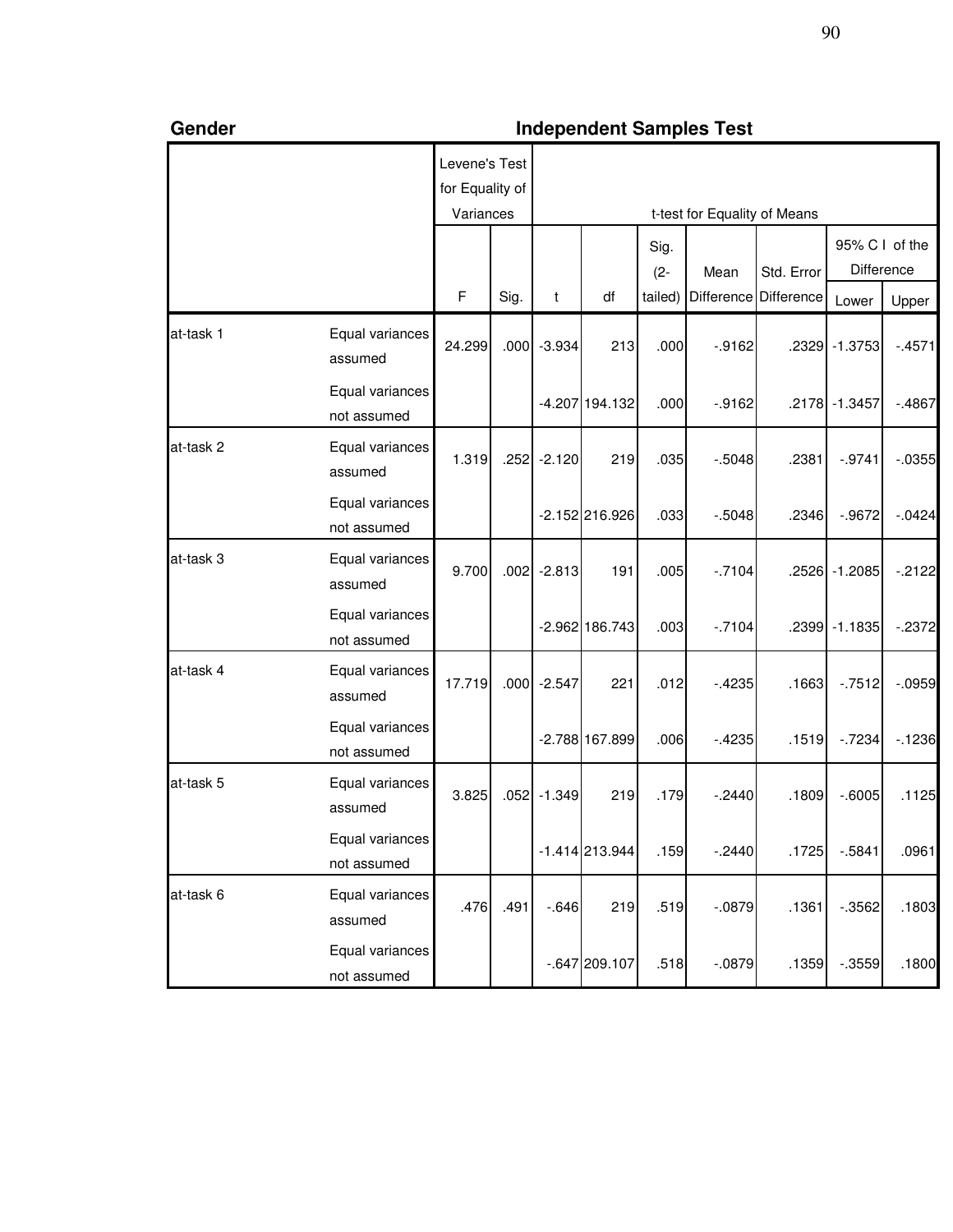| Gender              | <b>Contrast Tests</b>              |          |                      |            |                 |         |                     |  |  |  |  |
|---------------------|------------------------------------|----------|----------------------|------------|-----------------|---------|---------------------|--|--|--|--|
|                     |                                    | Contrast | Value of<br>Contrast | Std. Error | $\mathbf{t}$    | df      | Sig. (2-<br>tailed) |  |  |  |  |
| at-task behaviors 1 | Assume equal variances             | 1        | $-.916$              | .2329      | $-3.934$        | 213     | .000                |  |  |  |  |
|                     | Does not assume equal<br>variances | 1        | $-.916$              |            | .2178 -4.207    | 194.132 | .000                |  |  |  |  |
| at-task behaviors 2 | Assume equal variances             | 1        | $-505$               |            | .2381 -2.120    | 219     | .035                |  |  |  |  |
|                     | Does not assume equal<br>variances | 1        | $-505$               |            | $.2346 - 2.152$ | 216.926 | .033                |  |  |  |  |
| at-task behaviors 3 | Assume equal variances             | 1        | $-.710$              |            | $.2526 - 2.813$ | 191     | .005                |  |  |  |  |
|                     | Does not assume equal<br>variances | 1        | $-.710$              |            | .2399 -2.962    | 186.743 | .003                |  |  |  |  |
| at-task behaviors 4 | Assume equal variances             | 1        | $-424$               | .1663      | $-2.547$        | 221     | .012                |  |  |  |  |
|                     | Does not assume equal<br>variances | 1        | $-.424$              |            | $.1519 - 2.788$ | 167.899 | .006                |  |  |  |  |
| at-task behaviors 5 | Assume equal variances             | 1        | $-244$               |            | .1809 -1.349    | 219     | .179                |  |  |  |  |
|                     | Does not assume equal<br>variances |          | $-244$               |            | .1725 -1.414    | 213.944 | .159                |  |  |  |  |
| at-task behaviors 6 | Assume equal variances             | 1        | $-088$               | .1361      | $-646$          | 219     | .519                |  |  |  |  |
|                     | Does not assume equal<br>variances | 1        | $-0.088$             | .1359      | $-647$          | 209.107 | .518                |  |  |  |  |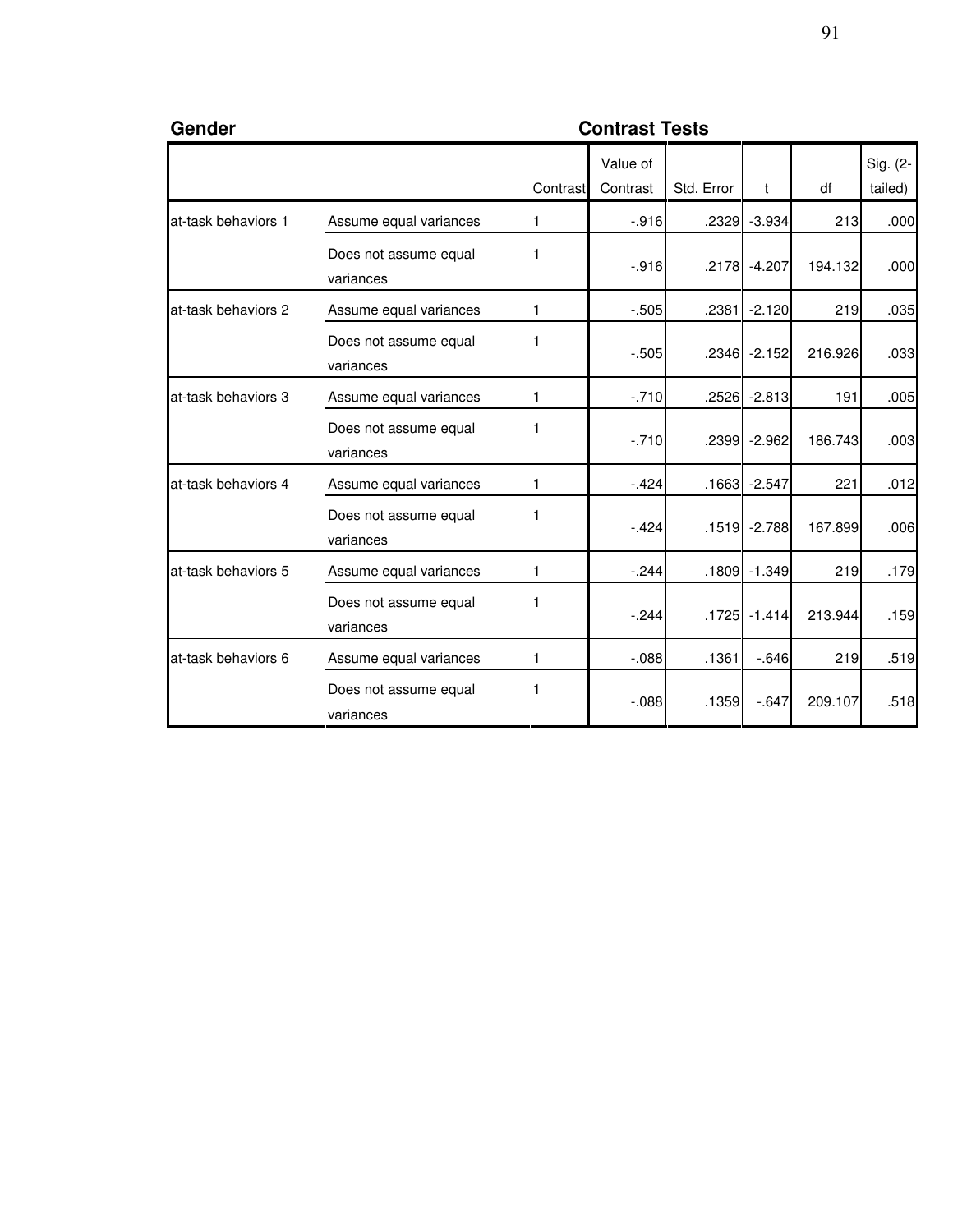# **ONEWAY ANOVA**

use1 use2 use3 use4 use5 use6 **BY Ethnicity**

|                     | <b>ONE-WAY ANOVA</b>  |                |     |             |       |      |  |  |  |  |
|---------------------|-----------------------|----------------|-----|-------------|-------|------|--|--|--|--|
|                     |                       | Sum of Squares | df  | Mean Square | F     | Sig. |  |  |  |  |
| at-task behaviors 1 | Between Groups        | 10.897         | 3   | 3.632       | 1.189 | .315 |  |  |  |  |
|                     | <b>Within Groups</b>  | 644.796        | 211 | 3.056       |       |      |  |  |  |  |
|                     | Total                 | 655.693        | 214 |             |       |      |  |  |  |  |
| at-task behaviors 2 | <b>Between Groups</b> | 2.871          | 3   | .957        | .302  | .824 |  |  |  |  |
|                     | Within Groups         | 688.287        | 217 | 3.172       |       |      |  |  |  |  |
|                     | Total                 | 691.158        | 220 |             |       |      |  |  |  |  |
| at-task behaviors 3 | <b>Between Groups</b> | 18.683         | 3   | 6.228       | 2.018 | .113 |  |  |  |  |
|                     | Within Groups         | 583.193        | 189 | 3.086       |       |      |  |  |  |  |
|                     | Total                 | 601.876        | 192 |             |       |      |  |  |  |  |
| at-task behaviors 4 | Between Groups        | .918           | 3   | .306        | .195  | .900 |  |  |  |  |
|                     | <b>Within Groups</b>  | 344.508        | 219 | 1.573       |       |      |  |  |  |  |
|                     | Total                 | 345.426        | 222 |             |       |      |  |  |  |  |
| at-task behaviors 5 | <b>Between Groups</b> | 17.507         | 3   | 5.836       | 3.370 | .019 |  |  |  |  |
|                     | <b>Within Groups</b>  | 375.742        | 217 | 1.732       |       |      |  |  |  |  |
|                     | Total                 | 393.249        | 220 |             |       |      |  |  |  |  |
| at-task behaviors 6 | <b>Between Groups</b> | 3.244          | 3   | 1.081       | 1.074 | .361 |  |  |  |  |
|                     | <b>Within Groups</b>  | 218.457        | 217 | 1.007       |       |      |  |  |  |  |
|                     | Total                 | 221.701        | 220 |             |       |      |  |  |  |  |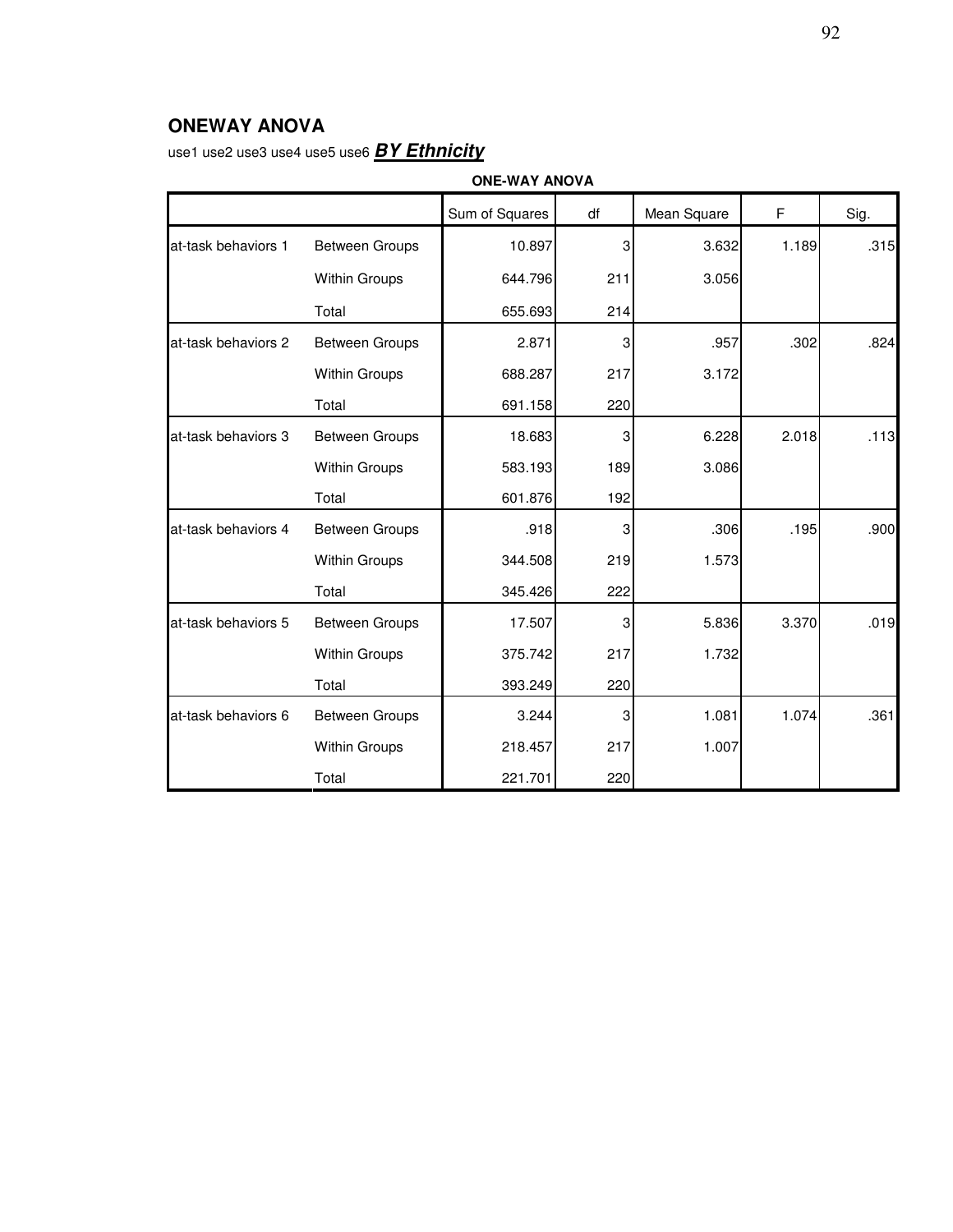## *Appendix D*

#### **Interactive Whiteboard Attitude Survey Results**

Subject responses to each of twenty-three survey questions were made on a 1 to 4 scale. A response of 1 indicated that the student strongly disagreed with the statement, 2 signified disagreement, 3 agreement, and 4 strong agreement.

| Question<br><b>Interactive Whiteboard Attitude Survey</b>                       | Mean | Std. |
|---------------------------------------------------------------------------------|------|------|
|                                                                                 |      | Dev. |
|                                                                                 |      |      |
| 1. I enjoy classroom instruction using the IWB                                  | 3.58 | .64  |
| 2. I am (not)tired of technology use in the classroom                           | 3.68 | .65  |
| 3. I will be able to get a good job if I know how to use an IWB                 | 2.96 | .76  |
| 4. I can concentrate better on the lesson with the IWB                          | 3.45 | .70  |
| 5. I would work harder if the IWB were used more                                | 3.23 | .83  |
| 6. I know that the IWB gives me more opportunities tolearn new things           | 3.34 | .75  |
| 7. I understand the lesson better when the IWB is used                          | 3.37 | .73  |
| 8. I believe that if more teachers used the IWB, I would enjoy school more      | 3.42 | .82  |
| 9. I believe that it is important for me to be able to use technologies such as | 3.43 | .66  |
| the computer and the IWB                                                        |      |      |
| 10. I can learn new things when the IWB is used                                 | 3.41 | .68  |
| 11. I feel comfortable using the IWB                                            | 3.40 | .75  |
| 12.I think lessons take longer using the IWB                                    | 3.13 | .83  |
| 13. Using the IWB (does) not scare me                                           | 3.47 | .76  |
| 14. Using the IWB does not make me nervous                                      | 3.42 | .81  |
| 15. Using the IWB is (not) difficult                                            | 3.33 | .80  |
| 16. I can (not) learn more from books than the IWB                              | 3.19 | .87  |
| 17. I (do not) want to work with technology whenever I can                      | 3.38 | .76  |
| 18. I (do not) work very hard on my schoolwork                                  | 3.33 | .75  |
| 19. I (do) not try hard in school                                               | 3.46 | .76  |
| 20. I (do not) pay attention in class                                           | 3.30 | .69  |
| 21. When I am in class, I just act as if I'm working                            | 2.95 | 1.03 |
| 22. It is important to do my best in school                                     | 3.62 | .65  |
| 23. I always try to complete my assignments                                     | 3.53 | .68  |
|                                                                                 |      |      |
| Total                                                                           | 3.36 | .75  |

\*The scoring scale for questions 2, 13, 15, 16, 17, 18, 19, and 20 was reversed. The reversed form of the question is in parenthesis.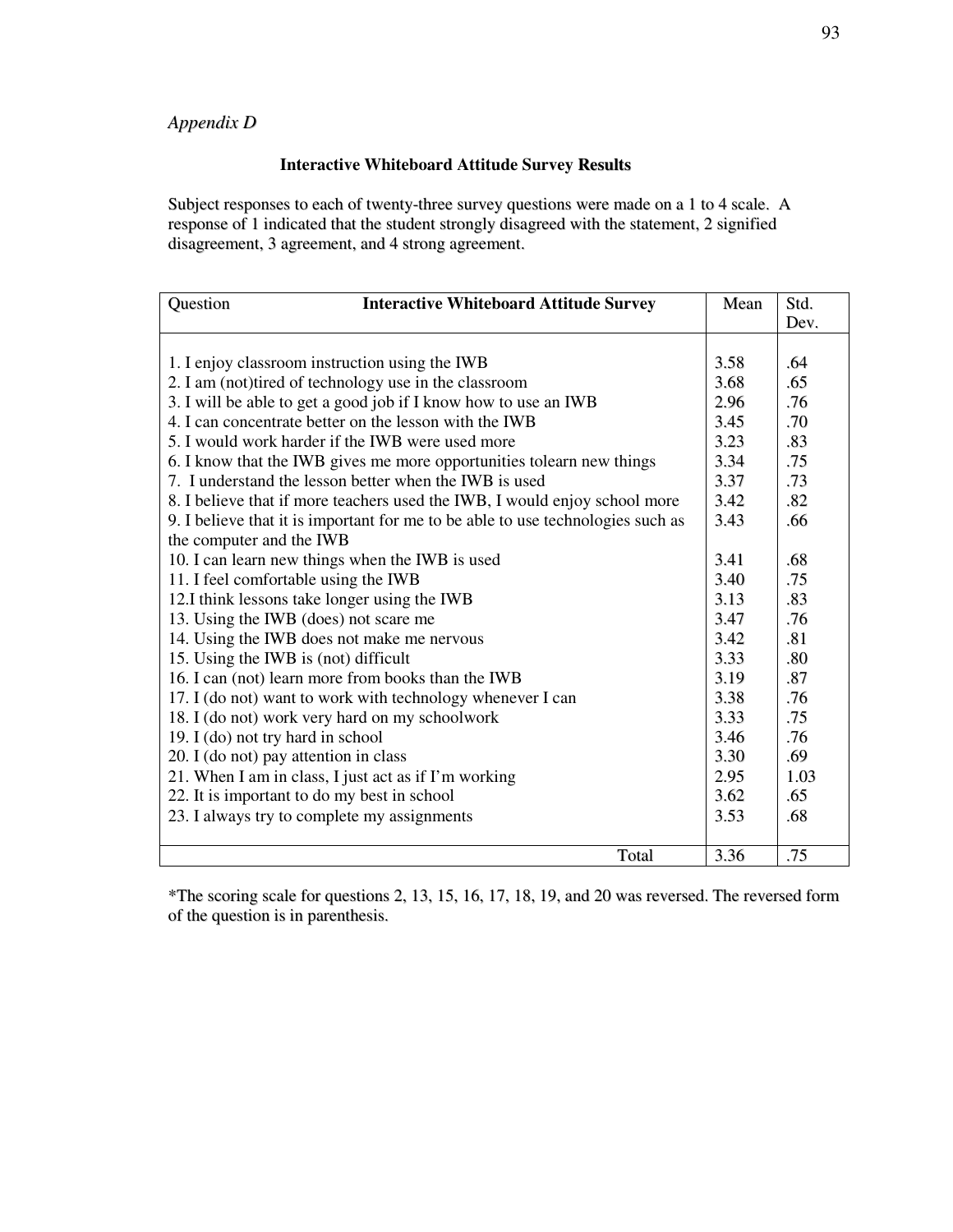# *Appendix E*

| AA    | <b>Survey</b> | M     | M     | AB    | <b>Survey</b> | M     | M     | <b>BC</b> | <b>Survey</b> | M     | M     |
|-------|---------------|-------|-------|-------|---------------|-------|-------|-----------|---------------|-------|-------|
|       | M             | Obs.  | Obs.  |       | M             | Obs.  | Obs.  |           | M             | Obs.  | Obs.  |
|       |               | 1,2,3 | 4,5,6 |       |               | 1,2,3 | 4,5,6 |           |               | 1,2,3 | 4,5,6 |
| Stud. |               |       |       | Stud. |               |       |       | Stud.     |               |       |       |
| 111   | 1.2           | 5.7   | 7.5   | 313   | 3.0           | 7.3   | 8.0   | 211       | 3.7           | 6.0   | 8.0   |
| 112   | 3.8           | 7.0   | 7.3   | 315   | 2.4           | 2.7   | 4.0   | 212       | 3.3           | 7.0   | 7.3   |
| 113   | 3,2           | 5.7   | 7.0   | 322   | 3.7           | 7.7   | 8.0   | 213       | 2.9           | 6.7   | 7.7   |
| 114   | 3.6           | 6.3   | 7.7   | 323   | 2.6           | 2.7   | 7.7   | 214       | 3.0           | 5.3   | 8.0   |
| 121   | 3.5           | 5.3   | 7.5   | 332   | 3.3           | 7.7   | 7.7   | 215       | 3.4           | 7.0   | 8.0   |
| 122   | 3.7           | 4.7   | 7.3   | 333   | 3.6           | 6.3   | 8.0   | 221       | 3.3           | 6.3   | 8.0   |
| 123   | 3.3           | 7.0   | 8.0   | 334   | 3.7           | A     | 7.5   | 222       | 3.3           | 7.7   | 8.0   |
| 124   | 3.4           | 4.7   | 7.3   | 341   | 3.7           | 5.7   | 8.0   | 223       | 3.9           | 8.0   | 8.0   |
| 125   | 3.0           | 6.0   | 8.0   | 342   | 3.0           | 6.7   | 8.0   | 224       | 3.1           | 3.3   | 8.0   |
| 131   | 3.6           | 7.0   | 7.7   | 343   | 3.2           | 6.0   | 8.0   | 225       | 3.6           | 7.3   | 8.0   |
| 132   | 3.7           | 6.3   | 8.0   | 344   | 3.1           | 4.7   | 7.3   | 231       | 3.5           | 7.7   | 8.0   |
| 133   | 3.5           | 6.3   | 8.0   | 351   | 3.3           | 7.0   | 7.7   | 233       | 3.8           | 7.0   | 8.0   |
| 141   | 3.6           | 7.0   | 8.0   | 352   | 3.2           | 6.0   | 8.0   | 234       | 2.9           | 7.7   | 7.7   |
| 142   | 3.7           | 5.0   | 8.0   | 353   | 2.8           | 8.0   | 8.0   | 235       | A             | 7.7   | 8.0   |
| 143   | 3.6           | 6.0   | 7.7   | 354   | 3.3           | 7.7   | 8.0   | 241       | 3.0           | 3.5   | 8.0   |
| 151   | 3.1           | 6.7   | 7.0   | 361   | 3,4           | 7.0   | 8.0   | 242       | 3.2           | 7.0   | 8.0   |
| 152   | 1.5           | 6.7   | 7.7   | 362   | 3,4           | 6.0   | 8.0   | 243       | 3,4           | 6.3   | 8.0   |
| 153   | 3.8           | 6.0   | 7.5   | 363   | 3.4           | 7.0   | 7.0   | 244       | 3.8           | 6.0   | 8.0   |
| 154   | 3.9           | 7.3   | 8.0   | 364   | 2.8           | 4.0   | 7.0   | 245       | 3.3           | 8.0   | 8.0   |
| 155   | A             | 6.0   | 7.7   | 512   | 2.9           | 7.7   | 7.7   | 251       | 3.7           | 5.7   | 7.0   |
| 161   | 3.9           | 7.7   | 7.0   | 513   | 3.2           | 7.7   | 8.0   | 252       | 3.9           | 6.7   | 7.7   |
| 162   | 3.9           | 6.7   | 7.7   | 514   | 3.8           | 6.3   | 7.3   | 253       | 3.5           | 6.7   | 7.0   |
| 163   | 3.7           | 7.0   | 8.0   | 522   | 3.1           | 7.0   | 8.0   | 254       | 3.1           | 8.0   | 8.0   |
| 164   | 3.5           | 4.7   | 7.0   | 523   | 3.4           | 5.3   | 7.7   | 261       | 3.0           | 7.0   | 8.0   |
| 165   | 2.7           | 6.0   | 7.7   | 532   | 2.6           | 6.7   | 7.3   | 262       | 3.8           | 5.5   | 7.0   |
| 211   | 3.7           | 7.0   | 8.0   | 533   | 3.1           | 7.7   | 8.0   | 263       | 3.9           | 5.0   | 8.0   |
| 212   | 3.3           | 7.7   | 8.0   | 534   | 3.3           | 7.5   | 6.7   | 311       | 3.3           | 6.3   | 8.0   |
| 221   | A             | 7.3   | 7.7   | 541   | 3.3           | 7.3   | 7.7   | 312       | 4.0           | 4.0   | 8.0   |
| 222   | 3.5           | 7.3   | 7.7   | 542   | 2.9           | 6.7   | 8.0   | 313       | 3.7           | 5.7   | 7.7   |
| 223   | 3.8           | 7.7   | 7.3   | 543   | 3.0           | 7.7   | 7.7   | 314       | 4.0           | 6.7   | 8.0   |
| 224   | 3.2           | 8.0   | 8.0   | 544   | 3.8           | 6.0   | 8.0   | 315       | 3.6           | 7.0   | 7.5   |
| 231   | 3.6           | 8.0   | 8.0   | 545   | 3.3           | 7.0   | 7.7   | 321       | 3.9           | 6.0   | 8.0   |
| 232   | 2.8           | 7.3   | 8.0   | 551   | 1.4           | 5.0   | 7.0   | 322       | 4.0           | 7.0   | 8.0   |
| 233   | 2.9           | 6.7   | 8.0   | 552   | 3.7           | 7.0   | 7.3   | 323       | 3.0           | 7.3   | 8.0   |
| 241   | 3.9           | 6.7   | 8.0   | 553   | 3.1           | 6.7   | 7.3   | 324       | 2.9           | 5.3   | 6.3   |
| 242   | 3.7           | 7.3   | 7.7   | 554   | 2.8           | 5.3   | 6.3   | 332       | 4.0           | 4.3   | 7.7   |
| 243   | 3.9           | 7.0   | 7.3   | 555   | 3.2           | 7.3   | 7.7   | 333       | 3.7           | 7.7   | 8.0   |
| 251   | 3.2           | 7.7   | 8.0   | 561   | 2.9           | 4.0   | 7.7   | 334       | A             | 6.5   | 7.0   |
| 252   | 3.6           | 7.3   | 7.3   | 562   | 3.7           | 7.0   | 8.0   | 335       | A             | 5.3   | 7.7   |
| 253   | 3.6           | 5.7   | 6.3   | 563   | 2.7           | 8.0   | 7.7   | 341       | 3.9           | 7.3   | 7.3   |
| 254   | 2.8           | 6.0   | 7.5   | 564   | 3.4           | 6.0   | 7.3   | 342       | 3.9           | 7.0   | 8.0   |

**Comparison of Student IWB Use Computer Attitude Survey Means with Observed At-Task Behavior Means**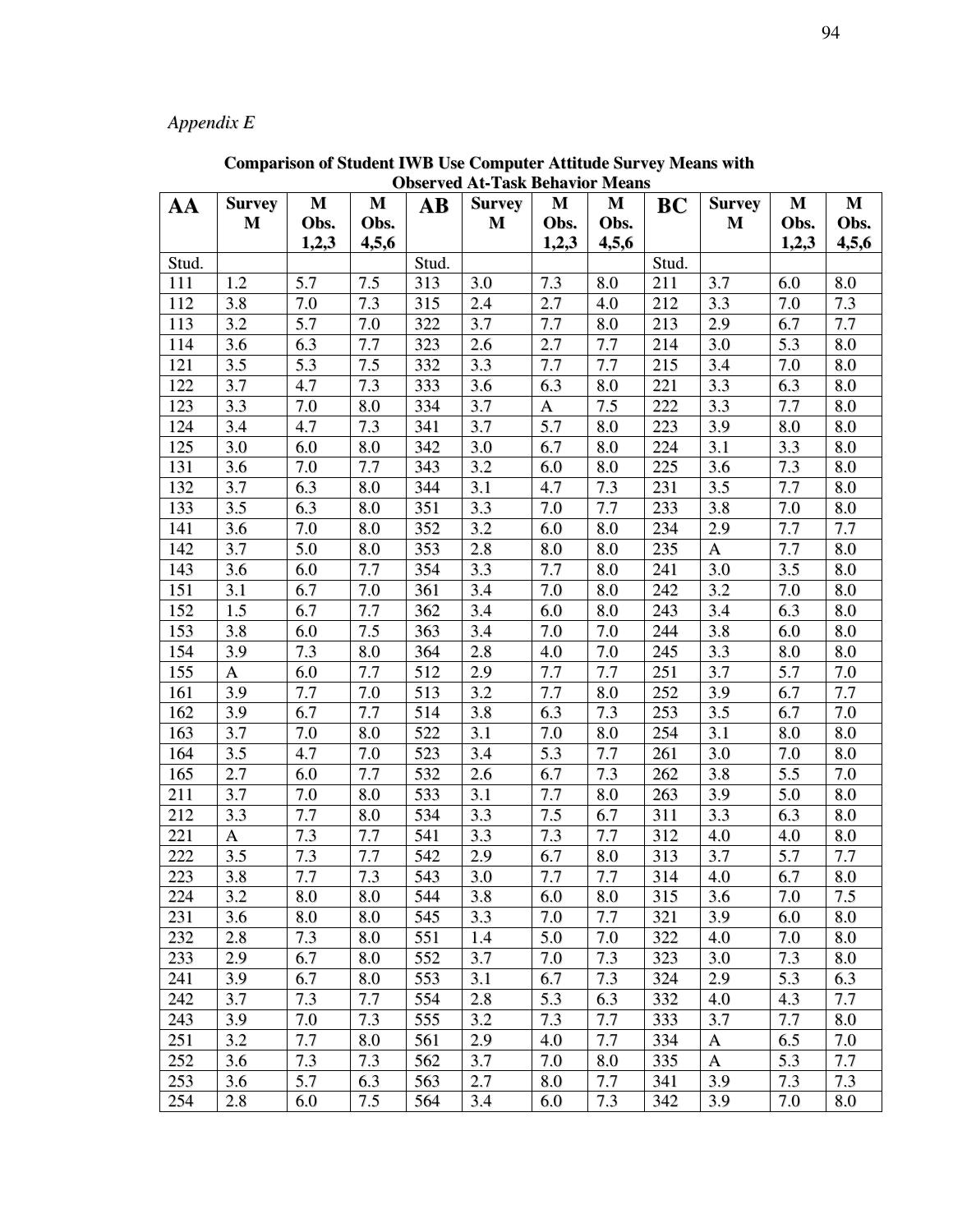| 255 | 3.8 | 5.0 | 8.0 | 565 | 3.0              | 6.0 | 7.0 | 343 | 4.0      | 7.5 | 8.0                      |
|-----|-----|-----|-----|-----|------------------|-----|-----|-----|----------|-----|--------------------------|
| 261 | 3.4 | 6.7 | 7.3 | 612 | 3.9              | 7.3 | 7.0 | 344 | 3.3      | 7.5 | 8.0                      |
| 262 | 3.8 | 7.3 | 8.0 | 613 | 3.4              | 5.0 | 8.0 | 351 | A        | 6.5 | 7.7                      |
| 263 | 3.0 | 6.3 | 7.7 | 614 | 2.4              | 6.5 | 8.0 | 352 | 1.4      | 6.7 | $\boldsymbol{8.0}$       |
| 264 | 3.4 | 8.0 | 7.3 | 622 | 3.2              | 8.0 | 8.0 | 353 | 3.3      | 7.3 | 7.7                      |
| 265 | 3.4 | 7.3 | 6.3 | 623 | 3.7              | 8.0 | 7.5 | 354 | 2.4      | 6.5 | $\overline{\phantom{0}}$ |
| 266 | 3.5 | 5.7 | 7.3 | 624 | 2.6              | 8.0 | 6.7 | 355 | 3.2      | 6.0 | $\overline{\phantom{0}}$ |
| 411 | 3.5 | 6.7 | 8.0 | 625 | 2.7              | 5.0 | 6.5 | 361 | 3.8      | A   | $\overline{\phantom{0}}$ |
| 412 | 3,1 | 6.3 | 7.7 | 632 | 3.3              | 7.0 | 7.7 | 411 | 4.0      | 6.0 | 7.0                      |
| 413 | 2.6 | 6.0 | 7.0 | 633 | 2.3              | 8.0 | 8.0 | 413 | $.7$ Inc | 4.7 | 7.7                      |
| 414 | 4.0 | 6.0 | 8.0 | 634 | 2.8              | 4.0 | 7.3 | 414 | 3.9      | 6.7 | 8.0                      |
| 415 | 3.3 | 7.0 | 7.0 | 641 | 2.9              | 6.5 | 8.0 | 415 | 3.9      | 6.7 | 8.0                      |
| 421 | 3.2 | 8.0 | 8.0 | 642 | 3.3              | 7.0 | 7.7 | 421 | 3.6      | 7.0 | 8.0                      |
| 422 | 4.0 | 7.0 | 7.7 | 643 | 3.1              | 6.5 | 7.7 | 422 | 3.5      | 5.0 | 8.0                      |
| 423 | 3.8 | 6.7 | 7.7 | 644 | 3.3              | 7.5 | 8.0 | 423 | 3.8      | 6.7 | 7.7                      |
| 424 | 3.0 | 6.3 | 8.0 | 645 | 3.2              | 3.5 | 6.7 | 424 | A        | 6.7 | 8.0                      |
| 425 | 3.2 | 7.7 | 8.0 | 651 | 2.8              | 4.5 | 7.7 | 425 | 3.0      | 6.0 | 7.3                      |
| 431 | 2.4 | 7.7 | 8.0 | 652 | $2.\overline{8}$ | 8.0 | 8.0 | 432 | 3.8      | 5.7 | 7.3                      |
| 432 | A   | 6.3 | 7.3 | 653 | 3.5              | 5.0 | 5.7 | 433 | 3.5      | 6.7 | 8.0                      |
| 433 | 3.6 | 5.3 | 8.0 | 654 | 2.3              | 4.0 | 8.0 | 434 | 4.0      | 7.0 | 8.0                      |
| 441 | 3.0 | 6.7 | 7.7 | 655 | A                | 5.5 | 7.3 | 435 | A        | 8.0 | 8.0                      |
| 442 | 3.4 | 7.0 | 8.0 | 661 | 2.5              | 6.5 | 8.0 | 441 | 3.0      | 7.0 | 8.0                      |
| 443 | 3.6 | 6.3 | 6.3 | 662 | 3.1              | 6.5 | 8.0 | 442 | 4.0      | 6.5 | 8.0                      |
| 451 | 2.8 | 8.0 | 7.7 | 663 | 3.3              | 7.5 | 7.0 | 443 | 3.1      | 7.7 | 8.0                      |
| 452 | 3.3 | 7.7 | 8.0 | 664 | 3.1              | 4.0 | 7.0 | 444 | 3.3      | 5.0 | 7.3                      |
| 453 | 3.0 | 6.3 | 8.0 |     |                  |     |     | 511 | 3.5      | 7.7 | 8.0                      |
| 454 | 2.6 | 6.3 | 8.0 |     |                  |     |     | 512 | 3.6      | 7.3 | 8.0                      |
| 455 | 3.6 | 7.7 | 6.7 |     |                  |     |     | 513 | 3.8      | 7.7 | 8.0                      |
| 456 | 2.9 | 7.0 | 7.7 |     |                  |     |     | 514 | 4.0      | 7.3 | 8.0                      |
| 461 | 2.8 | 7.3 | 8.0 |     |                  |     |     | 515 | 4.0      | 7.3 | 7.7                      |
| 462 | 3.7 | 8.0 | 7.7 |     |                  |     |     | 521 | A        | 5.0 | 8.0                      |
| 463 | 3.2 | 7.0 | 7.7 |     |                  |     |     | 522 | 3.6      | 7.3 | 7.3                      |
| 464 | 3.1 | 7.0 | 7.7 |     |                  |     |     | 523 | 3.2      | 7.7 | 8.0                      |
| 465 | 3.5 | 7.0 | 7.3 |     |                  |     |     | 524 | 4.0      | 6.7 | 8.0                      |
| 466 | A   | 6.5 | 8.0 |     |                  |     |     | 525 | 4.0      | 7.3 | 8.0                      |
|     |     |     |     |     |                  |     |     | 532 | 3.3      | 7.7 | 7.7                      |
|     |     |     |     |     |                  |     |     | 533 | 3.8      | 7.7 | 8.0                      |
|     |     |     |     |     |                  |     |     | 534 | 3.7      | 7.3 | 8.0                      |
|     |     |     |     |     |                  |     |     | 535 | 3.6      | 7.3 | 7.7                      |
|     |     |     |     |     |                  |     |     | 541 | 3.6      | 8.0 | 8.0                      |
|     |     |     |     |     |                  |     |     | 542 | 3.8      | 6.7 | 8.0                      |
|     |     |     |     |     |                  |     |     | 543 | 3.8      | 8.0 | 8.0                      |
|     |     |     |     |     |                  |     |     | 544 | 3.8      | 7.0 | 7.7                      |

\* over 2.5 indicates agree to strongly agree